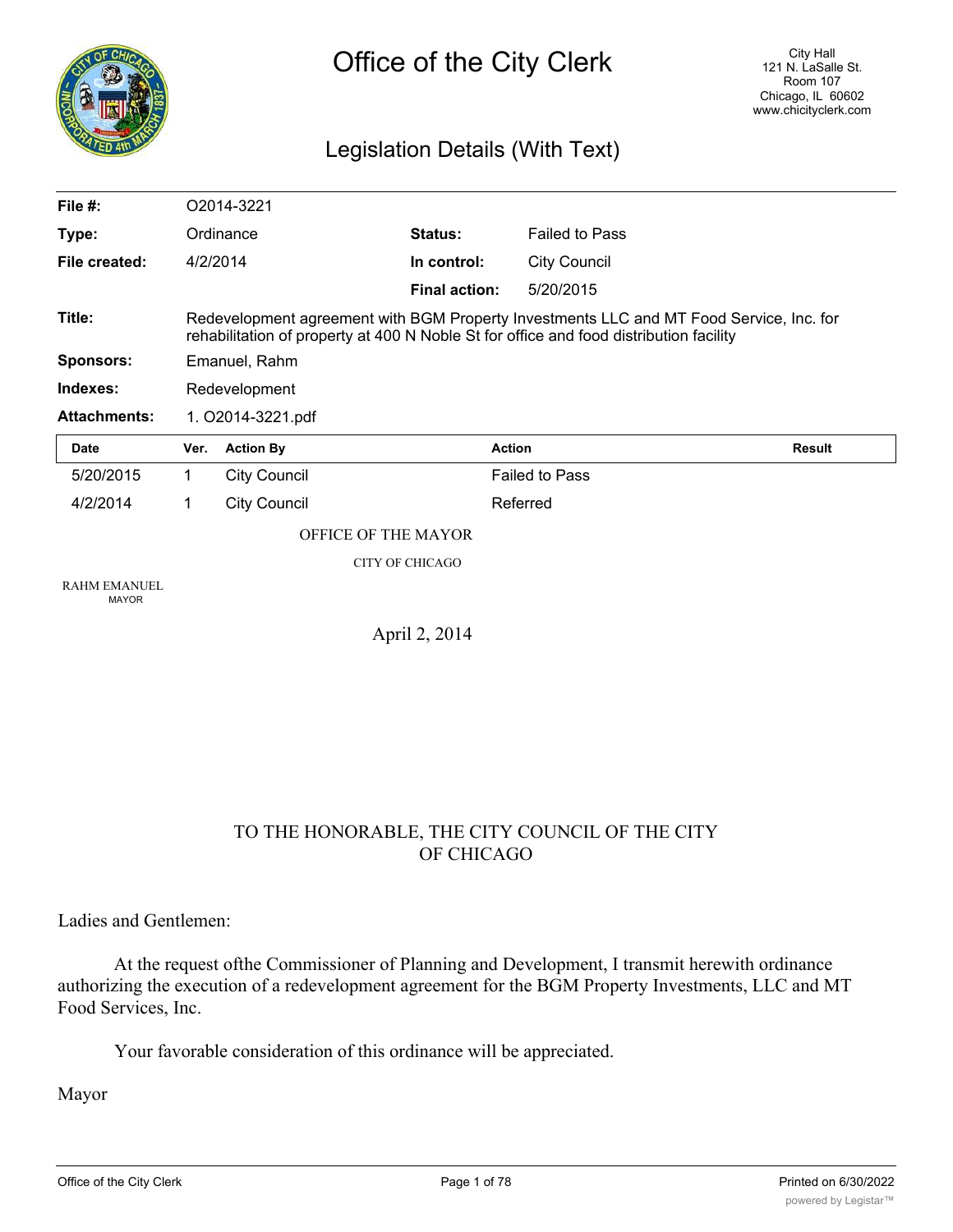Very truly yours,

# **ORDINANCE**

WHEREAS, pursuant to an ordinance adopted by the City Council ("City Council") of the City of Chicago (the "City") on June 10, 1998, and published on that date at pages 70367 to 70500 of the Journal of the Proceedings of the City Council (the "Journal"), as amended on May 12, 2010, and published at pages 89655 to 89664 of the Journal on that date, a certain redevelopment plan and project (the "Plan") for the Kinzie Industrial Corridor Redevelopment Project Area (the "Area") was approved pursuant to the Illinois Tax Increment Allocation Redevelopment Act, as amended (65 ILCS 5/11-74.4-1 et seq.) (the "Act"); and

WHEREAS, pursuant to an ordinance adopted by the City Council on June 10, 1998 and published at pages 70499 to 70510 of the Journal of such date, the Area was designated as a redevelopment project area pursuant to the Act; and

WHEREAS, pursuant to an ordinance (the "TIF Ordinance") adopted by the City Council on June 10, 1998 and published at pages 70509 to 70520 of the Journal of such date, tax increment allocation financing was adopted pursuant to the Act as a means of financing certain Area redevelopment project costs (as defined in the Act) incurred pursuant to the Plan; and

WHEREAS, BGM Property Investment, LLC, an Illinois limited liability company, has purchased a 2- story commercial building (the "Site") at real property commonly known as 400 N. Noble, Chicago, Illinois 60642 (the "Property") located within the Area and along with MT Food Service, Inc., an Illinois corporation and affiliate of BGM Property Investment, LLC (collectively, the "Developer") desire to rehabilitate the Site, which currently has a total of approximately 58,000 square feet of useable space, into a food distribution facility comprising of approximately 50,500 square feet of warehouse space and approximately 7,500 square feet of office space for use by MT Food Service, Inc. (the "Project"); and

WHEREAS, the Developer has proposed to undertake the redevelopment of the Site in accordance with the Plan and pursuant to the terms and conditions of a proposed redevelopment agreement to be executed by the Developer and the City, including but not limited to construction and build-out of space to accommodate industrial uses to be financed in part by incremental taxes on the Property and from the Area, if any, deposited in the Kinzie Industrial Corridor Project Area Tax Allocation Fund (as defined in the TIF Ordinance) pursuant to Section 5/11-74.4-8(b) of the Act to the extent, and in the amount, provided in the Redevelopment Agreement (hereinafter defined); and

WHEREAS, the Community Development Commission of the City of Chicago (the "Commission"), pursuant to Resolution 13-CDC-42 adopted on December 10, 2013, recommended that BGM Property Investments, LLC, an Illinois limited liability company, be designated as the developer for the Project and that the City's Department of Planning and Development ("DPD") be authorized to negotiate, execute and deliver on behalf of the City a redevelopment agreement with the Developer for the Project; now therefore,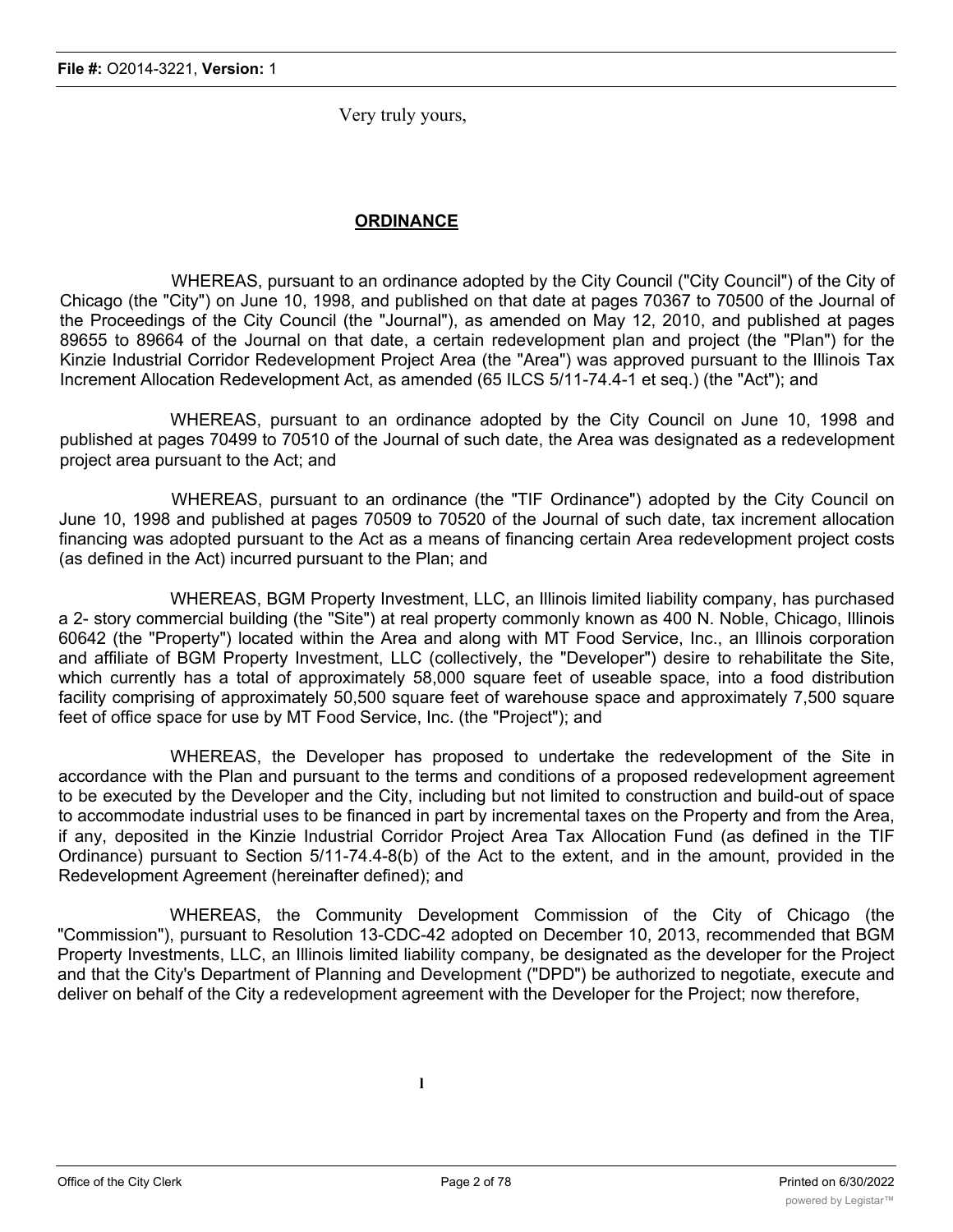### **BE IT ORDAINED BY THE CITY COUNCIL OF THE CITY OF CHICAGO:**

hereof.

SECTION 1. The above recitals are incorporated herein and made a part

SECTION 2. The Developer is hereby designated as the developer for the Project pursuant to Section 5/11-74.4-4 of the Act.

SECTION 3. The Commissioner of DPD (the "Commissioner") or a designee of the Commissioner are each hereby authorized, with the approval of the City's Corporation Counsel as to form and legality, to negotiate, execute and deliver a redevelopment agreement between the Developer and the City substantially in the form attached hereto as Exhibit A and made a part hereof (the "Redevelopment Agreement"), and such other supporting documents as may be necessary to carry out and comply with the provisions of the Redevelopment Agreement, with such changes, deletions and insertions as shall be approved by the persons executing the Redevelopment Agreement.

SECTION 4. If any provision of this ordinance shall be held to be invalid or unenforceable for any reason, the invalidity or unenforceability of such provision shall not affect any of the other provisions of this ordinance.

SECTION 5. All ordinances, resolutions, motions or orders in conflict with this ordinance are hereby repealed to the extent of such conflict.

passage.

SECTION 6. This ordinance shall be in full force and effect immediately upon its

Attachment: Exhibit A: Redevelopment Agreement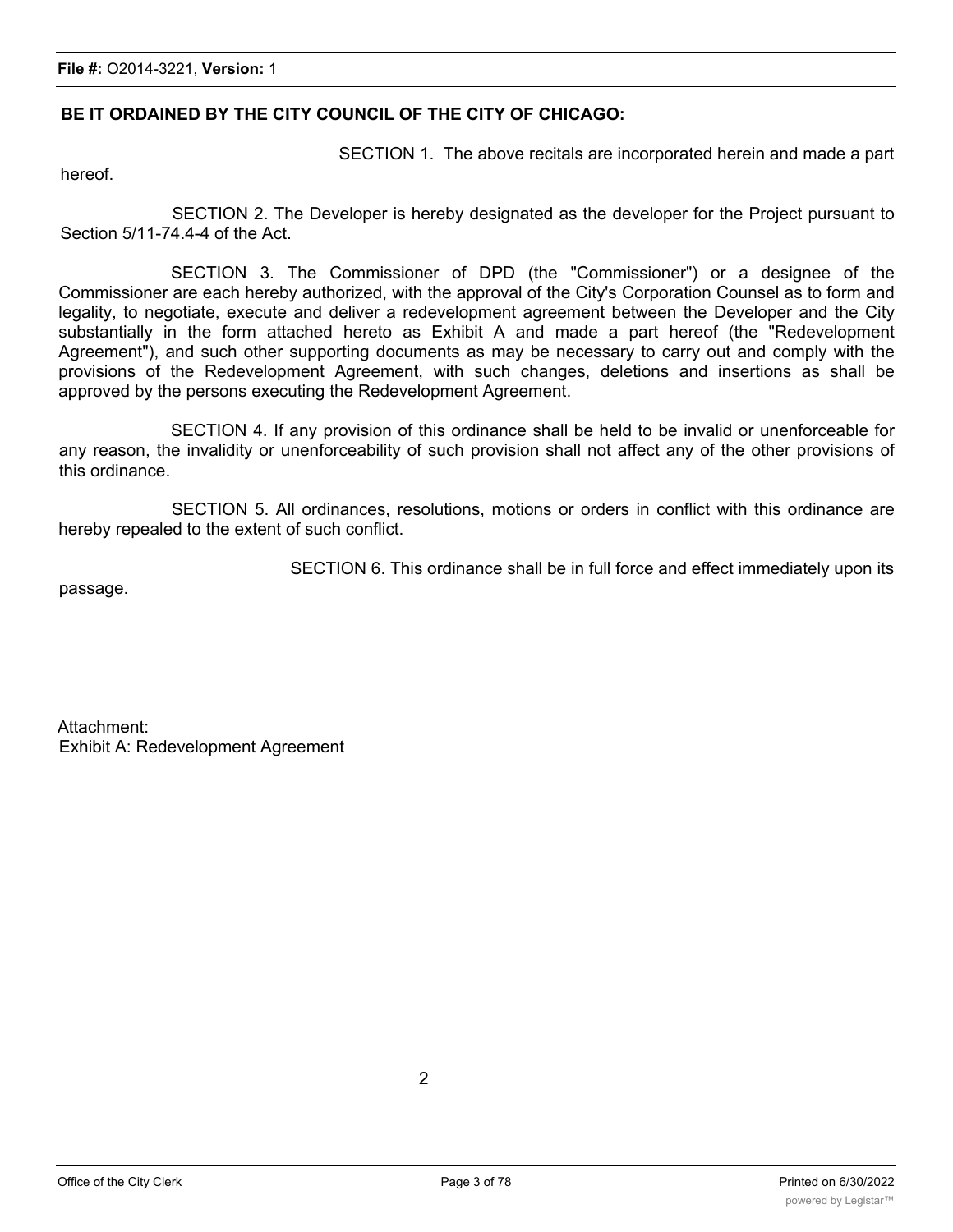# **BGM PROPERTY INVESTMENTS. LLC AND MT FOOD SERVICE, INC. REDEVELOPMENT AGREEMENT**

# BY AND BETWEEN

# THE CITY OF CHICAGO AND

# BGM PROPERTY INVESTMENTS, LLC AND MT FOOD SERVICE, INC.

This agreement was prepared by and after recording return to: Charles E. Rodgers, Jr.,Esq. City of Chicago Law Department 121 North LaSalle Street, Room 600 Chicago, IL 60602

TABLE OF CONTENTS

|                |                                                | <b>PAGE</b> |
|----------------|------------------------------------------------|-------------|
|                | <b>SECTION 1. RECITALS</b>                     | 2           |
|                | <b>SECTION 2. DEFINITIONS</b>                  | $\mathbf 2$ |
|                | SECTION 3. THE PROJECT                         | 6           |
| 1              | The Project.                                   | 6           |
| 2              | <b>Project Budget</b>                          | 6           |
| 3              | <b>DPD Approval</b>                            | 6           |
| 4              | <b>Survey Update</b>                           | 6           |
| 5              | Signs and Public Relations.                    | 6           |
| 6              | Change Orders.                                 | 6           |
| $\overline{7}$ | <b>Progress Reports</b>                        | 6           |
|                | <b>SECTION 4. FINANCING</b>                    | 7           |
| 1              | <b>Total Project Cost and Sources of Funds</b> |             |
| $\overline{2}$ | <b>Reimbursement from City Funds</b>           | 7           |
| 3              | <b>Requisition Form</b>                        | 8           |
| 4              | <b>Prior Expenditures</b>                      | 8           |
| 5              | <b>City Fees</b>                               | 8           |
| 6              | <b>Cost Overruns</b>                           | 8           |
| $\overline{7}$ | <b>Conditional Grant</b>                       | 8           |
| 8              | <b>Reduction in TIF Funds</b>                  | 8           |
| 9              | <b>TIF Recapture</b>                           | 8           |
|                | <b>SECTION 5. CONDITIONS PRECEDENT</b>         | 8           |
| 1              | <b>Project Budget</b>                          | 9           |
| $\overline{2}$ | <b>Other Governmental Approvals</b>            | 9           |
| 3              | Financing                                      | 9           |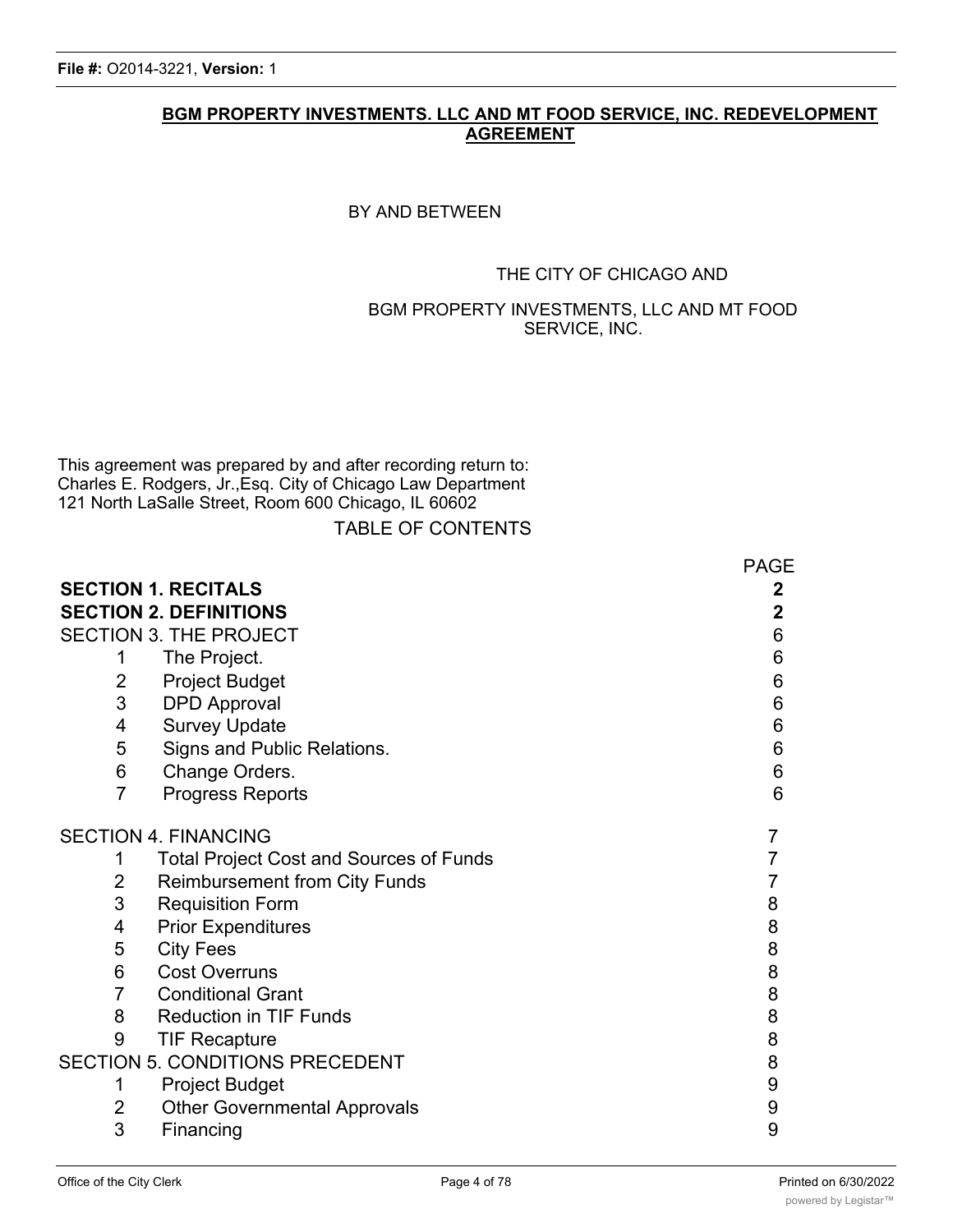| 4               | <b>Title Policy</b>                                         | 9  |
|-----------------|-------------------------------------------------------------|----|
| 5               | <b>Evidence of Clean Title</b>                              | 9  |
| 6               | <b>Surveys</b>                                              | 9  |
|                 | Insurance                                                   | 10 |
| 8               | <b>Opinion of the Developer's Counsel</b>                   | 10 |
| 9               | <b>Evidence of Prior Expenditures</b>                       | 10 |
| 10              | <b>Financial Statements</b>                                 | 10 |
| 11              | Documentation                                               | 10 |
| 12 <sup>2</sup> | Environmental                                               | 10 |
| 13              | Corporate Documents; Economic Disclosure Statement          | 10 |
| 14              | Litigation                                                  | 10 |
|                 | <b>SECTION 6. AGREEMENTS WITH CONTRACTORS</b>               | 10 |
|                 | SECTION 7. COMPLETION OF CONSTRUCTION OR REHABILITATION     | 11 |
|                 | Certificate of Completion of Construction or Rehabilitation | 11 |
| 2               | Effect of Issuance of Certificate; Continuing Obligations   | 11 |
| 3               | <b>Failure to Complete</b>                                  | 11 |
| 4               | Notice of Expiration of Term of Agreement                   | 12 |

|                | <b>SECTION 8. COVENANTS/REPRESENTATIONS/WARRANTIES OF THE</b>      |    |    |
|----------------|--------------------------------------------------------------------|----|----|
|                | DEVELOPER                                                          | 12 |    |
| 1              | General                                                            | 12 |    |
| $\overline{2}$ | <b>Covenant to Redevelop</b>                                       | 15 |    |
| 3              | Use of City Funds                                                  | 15 |    |
| $\overline{4}$ | <b>Bonds</b>                                                       |    |    |
| $\sim$         | 15                                                                 |    |    |
| 5              | Job/Occupancy Requirement and Retention; Covenant to Remain in the |    |    |
|                | City.                                                              |    | 15 |
| 6              | <b>Arms-Length Transactions</b>                                    | 17 |    |
| $\overline{7}$ | Conflict of Interest                                               | 17 |    |
| 8              | Disclosure of Interest                                             | 17 |    |
| 9              | <b>Financial Statements</b>                                        | 17 |    |
| 10             | Insurance                                                          | 17 |    |
| 11             | <b>Non-Governmental Charges</b>                                    | 17 |    |
| 12             | <b>Compliance with Laws</b>                                        | 17 |    |
| 13             | <b>Recording and Filing</b>                                        | 17 |    |
| 14             | <b>Real Estate Provisions;</b>                                     | 18 |    |
| 15             | Leases                                                             | 18 |    |
| 16             | <b>Survival of Covenants</b>                                       | 18 |    |
| 17             | <b>Annual Compliance Report</b>                                    | 18 |    |
| 18             | <b>Job Rediness</b>                                                | 18 |    |
| 19             | <b>Inspector General</b>                                           | 18 |    |
| 20             | FOIA and Local Records Act Compliance                              | 19 |    |
| 21             | <b>Shakman Accord</b>                                              | 19 |    |
|                | <b>SECTION 9. ENVIRONMENTAL MATTERS</b>                            | 20 |    |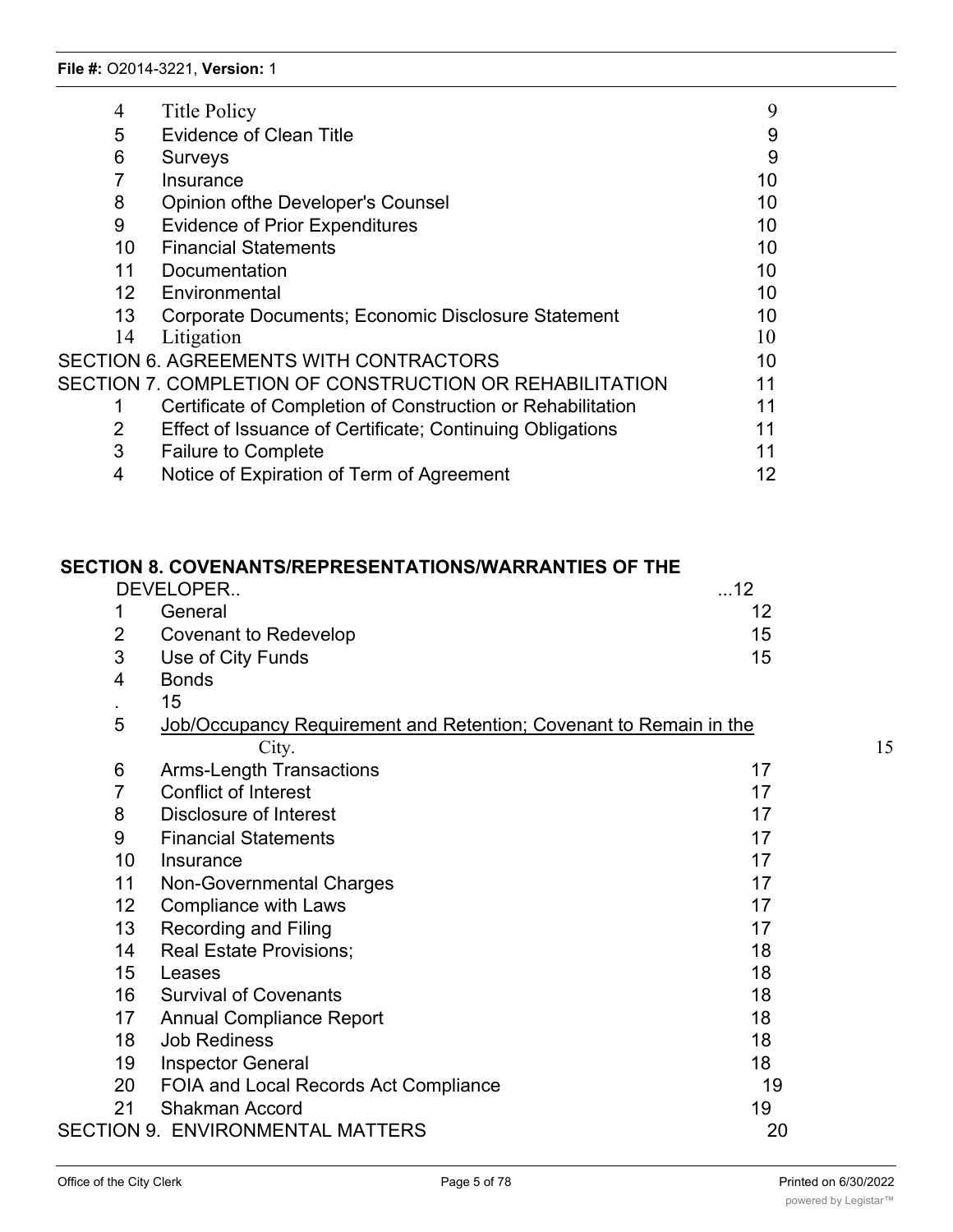|                           | <b>SECTION 10. INDEMNIFICATION</b>                | 20 |
|---------------------------|---------------------------------------------------|----|
|                           | SECTION 11. MAINTAINING RECORD / RIGHT TO INSPECT | 21 |
|                           | <b>SECTION 12. DEFAULT AND REMEDIES</b>           | 21 |
|                           | <b>Events of Default</b>                          | 21 |
| $\overline{2}$            | Remedies                                          | 22 |
| 3                         | <b>Curative Period</b>                            | 22 |
|                           | SECTION 13. MORTGAGING OF THE PROJECT             | 22 |
| <b>SECTION 14. NOTICE</b> |                                                   | 22 |
|                           | <b>SECTION 15. MISCELLANEOUS</b>                  | 23 |
|                           | Amendment                                         | 23 |
| 2                         | <b>Entire Agreement</b>                           | 23 |
| 3                         | <b>Limitation of Liability</b>                    | 23 |
| 4                         | <b>Further Assurances</b>                         | 24 |
| 5                         | Waiver                                            | 24 |
| 6                         | <b>Remedies Cumulative</b>                        | 24 |
| 7                         | <b>Disclaimer</b>                                 | 24 |
| 8                         | Headings                                          | 24 |
| 9                         | Counterparts                                      | 24 |
| 10                        | Severability                                      | 24 |

| 11 | Conflict                             | 24 |
|----|--------------------------------------|----|
| 12 | Governing Law                        | 24 |
| 13 | Form of Documents                    | 24 |
| 14 | Approval                             | 25 |
| 15 | Assignment                           | 25 |
| 16 | <b>Binding Effect</b>                | 25 |
| 17 | <b>Force Majeure</b>                 | 25 |
| 18 | <b>Exhibits</b>                      | 25 |
| 19 | <b>Business Economic Support Act</b> | 25 |
| 20 | Venue and Consent to Jurisdiction    | 26 |
| 21 | <b>Costs and Expenses</b>            | 26 |
| 22 | <b>Business Relationships</b>        | 26 |
|    | <b>LIST OF EXHIBITS</b>              |    |

Exhib Exhibi Exhib Exhib Exhib Exhib Exhib Exhib Exhib Exhib Exhib Exhib Exhib Exhib Exhib \*Legal Description of Redevelopment Area Description of Project \*Legal Description of Property Construction Requirements \*Project Budget \*MBE/WBE Project Budget Permitted Liens Approved Prior Expenditures Requisition Form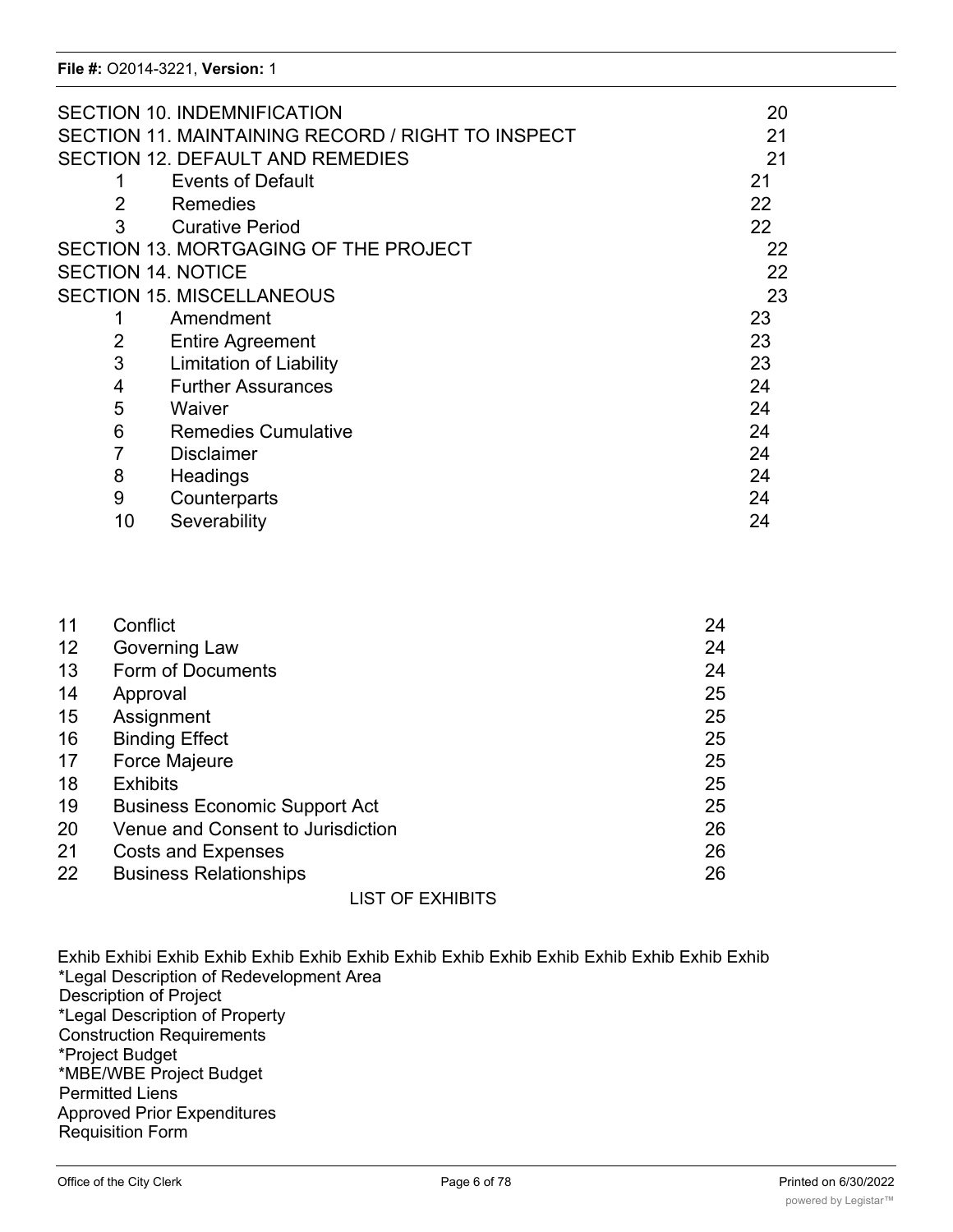\*TIF-Funded Improvements Form of Subordination Agreement Opinion of Developer's Counsel Insurance Requirements Minimum Assessed Value Jobs Schedule

(An asterisk(\*) indicates which exhibits are to be recorded.) [leave blank 3" x 5" space for recorder's office]

> This agreement was prepared by and after recording return to: Charles E. Rodgers Jr., Esq. City of Chicago Law Department 121 North LaSalle Street, Room 600 Chicago, IL 60602

# **BGM PROPERTY INVESTMENTS, LLC AND MT FOOD SERVICE, INC. REDEVELOPMENT AGREEMENT**

This BGM Property Investments, LLC and MT Food Service, Inc. Redevelopment Agreement (this "Agreement") is made as of this day of , 2014, by and between the City of Chicago, an Illinois municipal corporation (the "City"), through its Department of Planning and Development ("DPD"), and BGM Property Investments, LLC an Illinois limited liability company and MT Food Service, Inc., an Illinois corporation (collectively, the "Developer"). Capitalized terms not otherwise defined herein shall have the meaning given in Section 2.

# **RECITALS**

A. City Council Authority: To induce redevelopment pursuant to provisions of the Tax Increment Allocation Redevelopment Act, 65 ILCS 5/11 -74.4-1 et seq. (the "Act") the City Council of the City (the" City Council") adopted certain ordinances on June 10,1998, as amended on May 12, 2010, approving a redevelopment plan for the Kinzie Industrial Corridor Tax Increment Financing Redevelopment Project Area (the "Area"), designating the Area as a "redevelopment project area" under the Act, and adopting tax increment allocation financing for the Area (collectively, the "TIF Ordinances"). The Area is legally described in Exhibit A hereto.

B. The Project: The Developer intends to undertake the redevelopment project described in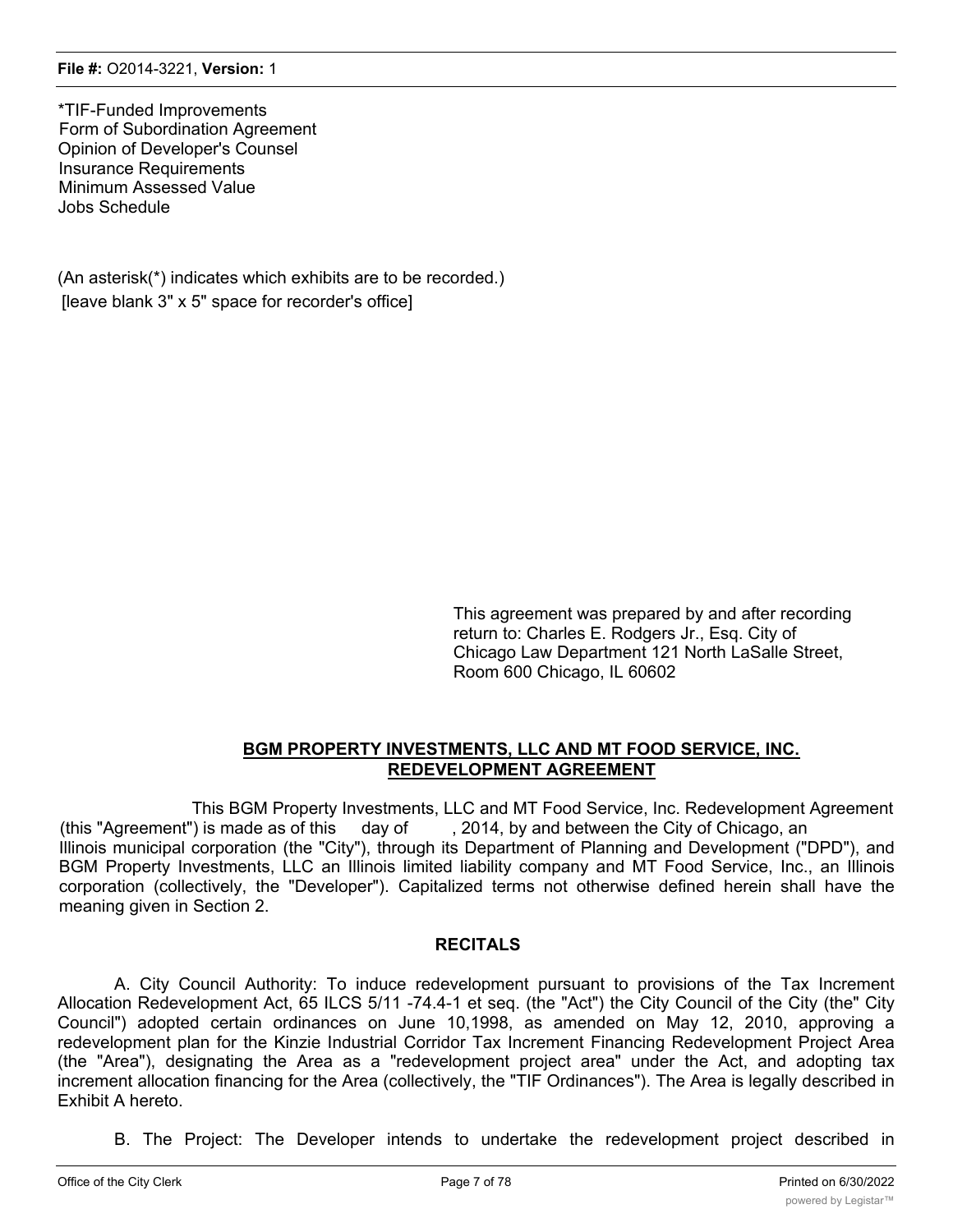Exhibit B hereto (the "Project"), which includes redevelopment of a 2-story industrial facility currently having a total of approximately 58,000 square feet of usable space located within the Area and commonly known as 400 N. Noble Avenue, Chicago, Illinois 60642 and legally

described on Exhibit C (the "Property"), into a food distribution facility comprising of approximately 50,500 square feet of warehouse space and approximately 7,500 square feet of office space for use by MT Food Service, Inc. The completion of the Project would not reasonably be anticipated without the financing contemplated in this Agreement. The Project will be carried out in accordance with this Agreement and the City of Chicago Kinzie Industrial Corridor Tax Increment Financing Redevelopment Project Area Tax Increment Financing Redevelopment Plan (the "Redevelopment Plan").

C. City Financing: The City agrees to use Available Incremental Taxes to reimburse the Developer for the costs of TIF-Funded Improvements pursuant to the terms and conditions of this Agreement.

Now, therefore, in consideration ofthe mutual covenants and agreements contained herein, and for other good and valuable consideration, the receipt and sufficiency of which are hereby acknowledged, the parties hereto agree as follows:

### **SECTION 1. RECITALS**

The foregoing recitals are hereby incorporated into this agreement by reference.

#### **SECTION 2. DEFINITIONS**

For purposes of this Agreement, in addition to the terms defined in the foregoing recitals, the following terms shall have the meanings set forth below:

"Affiliate" shall mean any person or entity directly or indirectly controlling, controlled by or under common control with the Developer.

"Annual Compliance Report" shall mean a signed report from the Developer to the City (a) itemizing each ofthe Developer's obligations under the Agreement during the preceding calendar year, (b) certifying the Developer's compliance or noncompliance with such obligations, (c) attaching evidence (whether or not previously submitted to the City) of such compliance or noncompliance and (d) certifying that the Developer is not in default with respect to any provision of the Agreement, the agreements evidencing the Lender Financing, if any, or any related agreements; provided, that the obligations to be covered by the Annual Compliance Report shall include the following: (1) compliance with the Operating Covenant (Section 8.05); (2) compliance with the Jobs Covenant (Section 8.05); (3) delivery of Financial Statements and audited financial statements (Section 8.09); (4) delivery of updated insurance certificates, if applicable (Section 8.10); (5) delivery of evidence of payment of Non-Governmental Charges, if applicable (Section 8.11); (6) delivery of evidence from the Department of Energy that the office space has been energy star certified and (7) compliance with all other executory provisions of this Agreement.

"Area" shall have the meaning set forth in the preamble to this Agreement.

"Area TIF Fund" shall mean the special tax allocation fund created by the City in connection with the Area into which the Incremental Taxes will be deposited.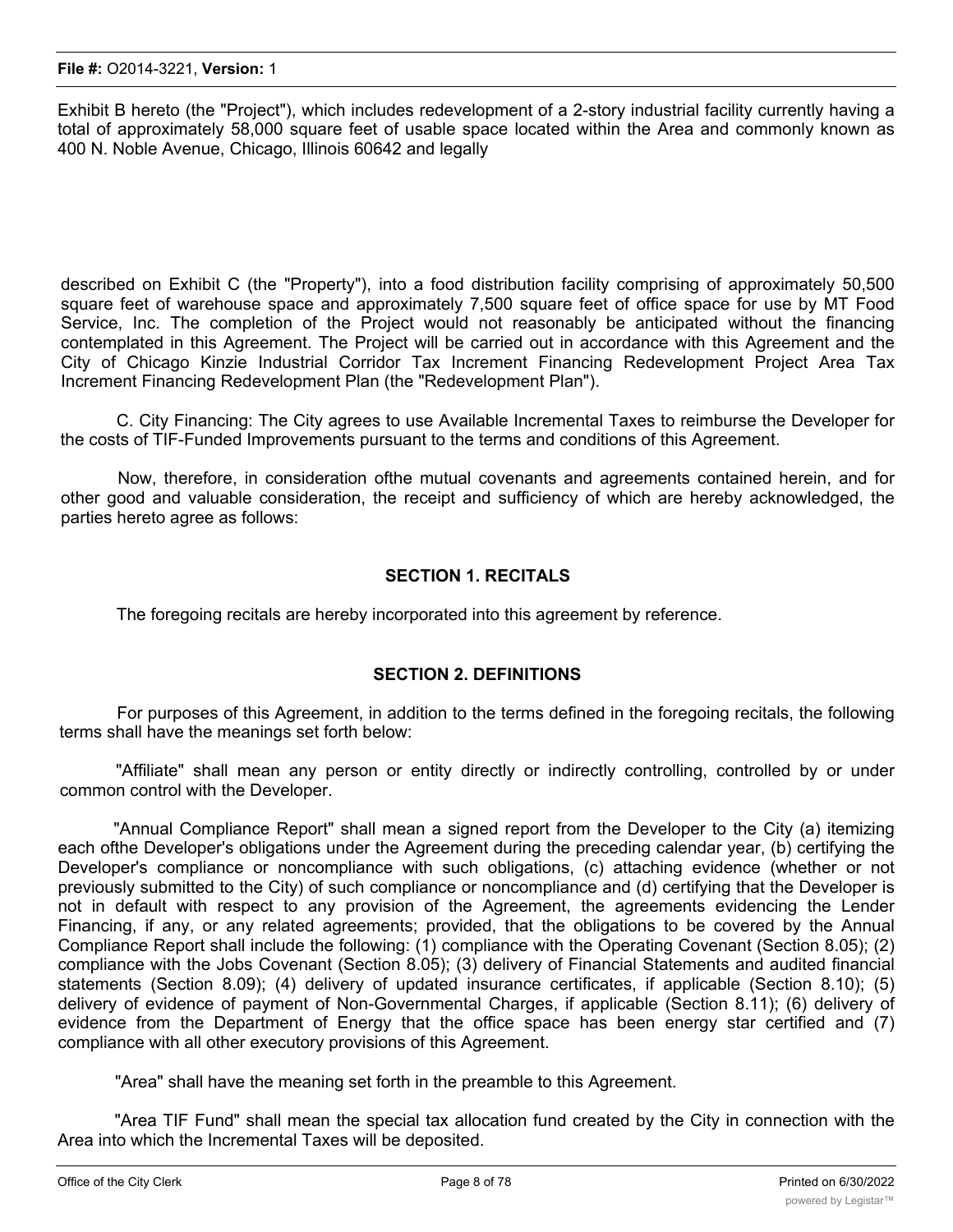2

"Available Incremental Taxes" shall mean an amount equal to Incremental Taxes deposited in the Area TIF Fund, as adjusted to reflect the amount of the City Fee described in Section 4.05 hereof.

"Business Relationship" shall have the meaning set forth for such term in Section 2-156-080 of the Municipal Code of Chicago.

"Capital Event" shall have the meaning as set forth in Section 4.09 hereof.

"Certificate" shall mean the Certificate of Completion described in Section 7.01 hereof.

"Change Order" shall mean any amendment or modification to the Scope Drawings, Plans and Specifications, or the Project Budget as described in Section 3.06.

"City Council" shall have the meaning set forth in the Recitals hereof.

"City Fee" shall mean the fee described in Section 4.05 hereof.

"City Funds" shall mean the funds described in Section 4.02 hereof.

"Closing Date" shall mean the date of execution and delivery of this Agreement, which shall be deemed to be the date appearing in the first paragraph of this Agreement.

"Completion Date" shall mean the date the City issues its Certificate of Completion.

"Corporation Counsel" shall mean the City's Office of Corporation Counsel.

"Employer(s)" shall have the meaning set forth in Paragraph F of Exhibit D hereto.

"Environmental Laws" shall mean any and all federal, state or local statutes, laws, regulations, ordinances, codes, rules, orders, licenses, judgments, decrees or requirements relating to public health and safety and the environment now or hereafter in force, as amended and hereafter amended.

"Eguitv" shall mean funds ofthe Developer (other than funds derived from Lender Financing) in an amount not less than that set forth in Section 4.01 hereof.

"Event of Default" shall have the meaning set forth in Section 12 hereof.

"Full-Time Equivalent Employee" or "FTE" shall mean a permanent full-time position of MT Food Service, Inc. or BGM Property Investments, LLC (or, with respect to job shares or similar work arrangements, such employees taken collectively) that require work hours totaling at least 35 hours per week, and that is based at the Property during the applicable month. FTE shall not include persons employed by MT Food Service, Inc. or BGM Property Investments, LLC or third parties in positions ancillary to operations at the Property, including, without limitation, security guards, cleaning personnel, or similar persons.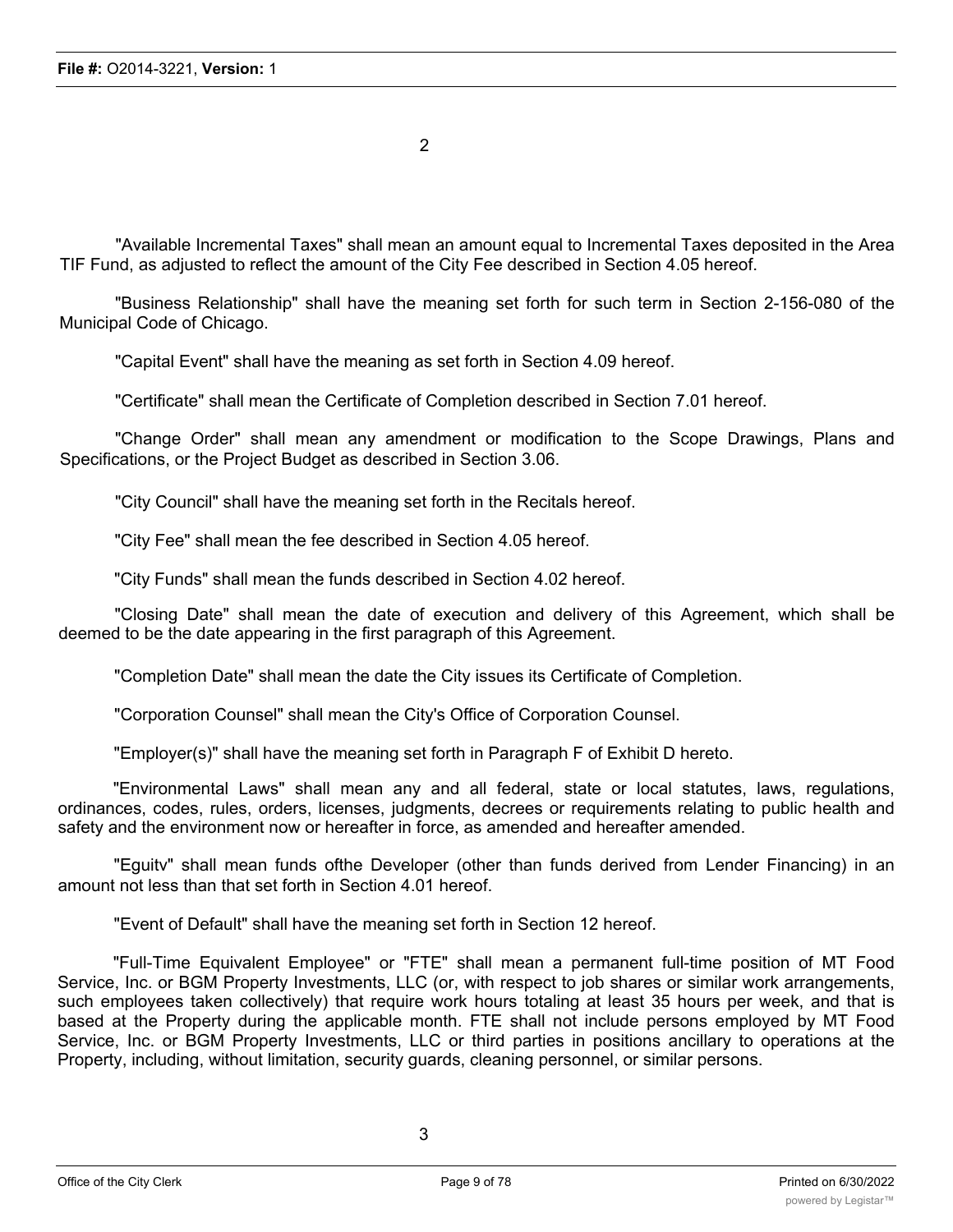"General Contractor" shall mean the general contractor(s) hired by the Developer for the Project.

"Incremental Taxes" shall mean such ad valorem taxes which, pursuant to the TIF Adoption Ordinance and Section 5/11 -74.4-8(b) of the Act, are allocated to and when collected are paid to the Treasurer of the City of Chicago for deposit by the Treasurer into the Kinzie Industrial Corridor Area TIF Fund established to pay Redevelopment Project Costs and obligations incurred in the payment thereof.

"Lender Financing" shall mean funds borrowed by the Developer from lenders, if any, and used to pay for Costs of the Project otherwise secured by the Property.

"MBE(s)" shall mean a business identified in the Directory of Certified Minority Business Enterprises published by the City's Department of Procurement Services, or otherwise certified by the City's Department of Procurement Services as a minority-owned business enterprise related to the Procurement Program or the Construction Program, as applicable.

"MBEAA/BE Budget" shall mean the budget attached hereto as Exhibit E-2.

"Municipal Code" shall mean the Municipal Code ofthe City of Chicago.

"Non-Governmental Charges" shall mean all non-governmental charges, liens, claims, or encumbrances relating to the Developer, the Property or the Project.

"Permitted Liens" shall mean those liens and encumbrances against the Property and/or the Project set forth on Exhibit F hereto.

"Prior Expenditure(s)" shall mean those prior expenditures relating to the Project set forth in Exhibit G hereto.

"Prohibited Use" shall mean a fast-food chain restaurant, a national chain business, a branch bank, an employment agency, a currency exchange, a payday loan store, a pawn shop, a psychic or astrological or palm-reading business, an adult bookstore, a massage parlor, a hotel or motel, an off-track betting facility, a trailer-storage yard, a scrap yard, or any use similar to the preceding uses or otherwise identified in writing by DPD. The Commissioner of DPD shall have the sole discretion to consent to a waiver of any of the foregoing prohibited uses.

"Project Budget" shall mean the budget attached hereto as Exhibit E-1, showing the total cost of the Project by line item, as the same may be amended from time to time with the consent of DPD.

"Redevelopment Project Costs" shall mean redevelopment project costs as defined in Section 5/11 - 74.4-3(q) ofthe Act that are included in the budget set forth in the Redevelopment Plan or otherwise referenced in the Redevelopment Plan.

"Reimbursement Event" shall mean an act or omission by the Developer or its Affiliate resulting in an Event of Default relating to: (i) a material misrepresentation to the City related to the Project that the City relied upon (as reasonably determined by the City) in its decision to provide City Funds for the Project or to pay any such City Funds to the Developer; (ii) a fraudulent act or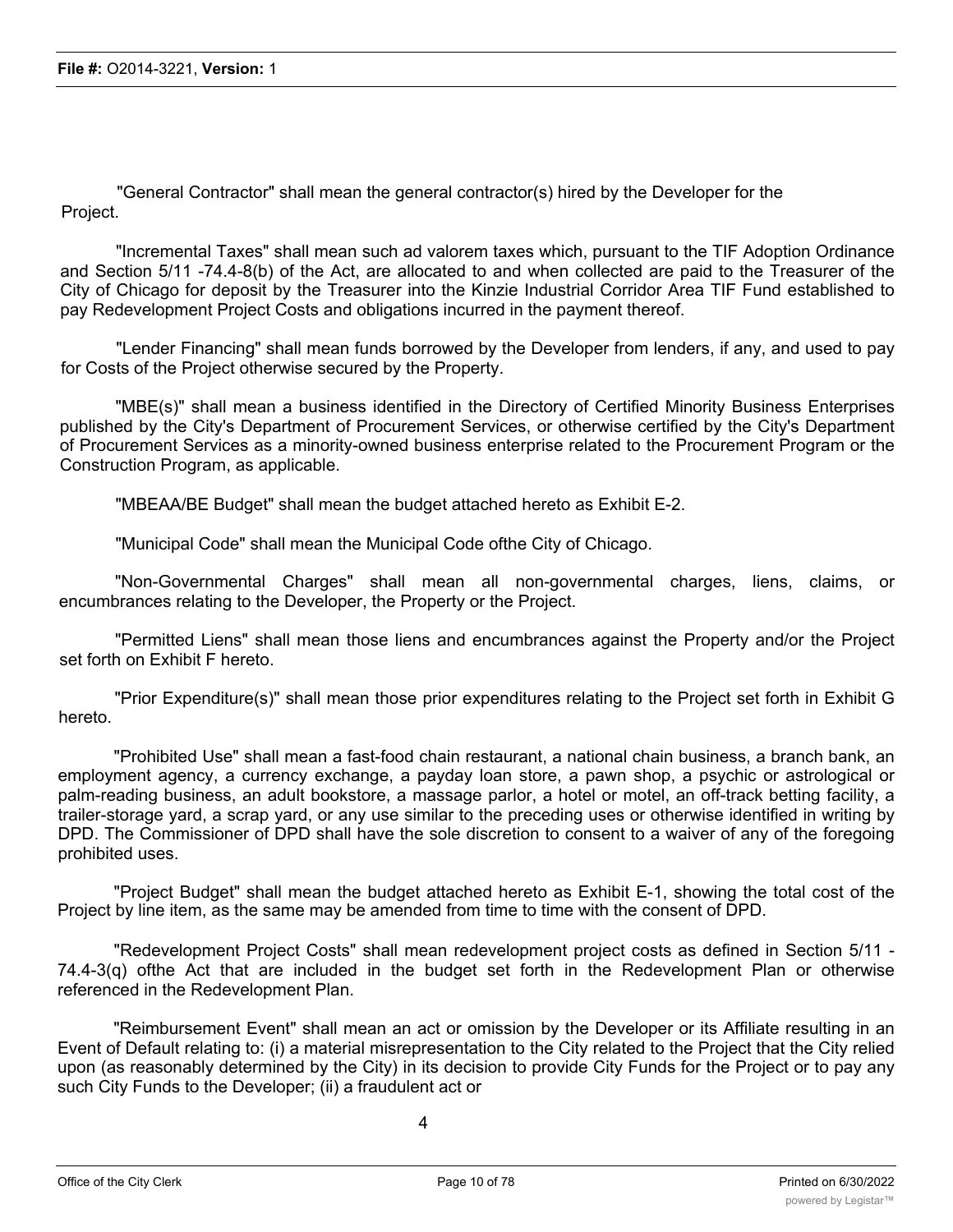omission related to the Project; (iii) a misappropriation of funds from the uses set forth in the Project Budget resulting in the receipt by the Developer or its Affiliates of additional fees, commissions or compensation not disclosed in such Project Budget or otherwise approved in writing by DPD; (iv) any intentional or material waste to the Project improvements or any portion thereof; (v) any unapproved use of City Funds for payment or reimbursement of amounts other than costs of the TIF-Funded Improvements; (vi) a breach ofthe transfer and assignment restrictions contained in this Agreement; (vii) any material breach of the representations, warranties or covenants regarding environmental matters contained in this Agreement, as applicable; (viii) the occurrence of any material uninsured casualty event to any portion ofthe Project improvements unless the portion of the improvements damaged by such event is restored within a reasonable period of time; (ix) material misappropriation or misapplication of insurance proceeds or condemnation awards relating to the Project; (x) any material misrepresentation in any Economic Disclosure Statements and Affidavit submitted by the Developer or its Affiliates; (xi) any receipt of City Funds after the occurrence of an Event of Default, or the occurrence of an event which, if prompt notice of such event had been given, would have entitled the City to withhold, suspend, reduce or terminate the disbursement of such City Funds under this Agreement.

"Requisition Form" shall mean the document, in the form attached hereto as Exhibit H, to be delivered by the Developer to DPD pursuant to Section 4.03 of this Agreement.

"Survey" shall mean a survey of the Property prepared in accordance with Minimum Standard Detail Requirements adopted for ALTA/ACSM Land Title Surveys (2011 Revision), including such Table A requirements as the City may reasonably require, dated within 45 days prior to the Closing Date, acceptable in form and content to the City and the Title Company, prepared by a surveyor registered in the State of Illinois, certified to the City and the Title Company, and indicating whether the Property is in a flood hazard area as identified by the United States Federal Emergency Management Agency (and updates thereof to reflect improvements to the Property resulting from the Project, if any).

"Term of the Agreement" shall mean the period of time commencing on the Closing Date and ending on the earlier to occur of: (a) the date on which the Area is no longer in effect, and (b) the date on which the final payment of City Funds is made under this Agreement.

"TIF-Funded Improvements" shall mean those improvements ofthe Project which (i) qualify as Redevelopment Project Costs, (ii) are eligible costs under the Redevelopment Plan and (iii) the City has agreed to pay for out of the City Funds, subject to the terms of this Agreement, as set forth on Exhibit I, as the same may be amended with DPD's consent.

"Title Company" shall mean Specialty Title Services, Inc.

"Title Policy" shall mean a title insurance policy in the most recently revised ALTA or equivalent form, showing BGM Property Investments, LLC as the insured, noting (i) MT Food Services, Inc. as a lessee, (II) the recording of this Agreement as an encumbrance against the Property, and (iii) lender's consent and subordination agreement in favor of the City with respect to previously recorded liens against the Property related to Lender Financing, if any, issued by the Title Company.

"WARN Act" shall mean the Worker Adjustment and Retraining Notification Act (29 U.S.C. Section 2101 et seq.).

5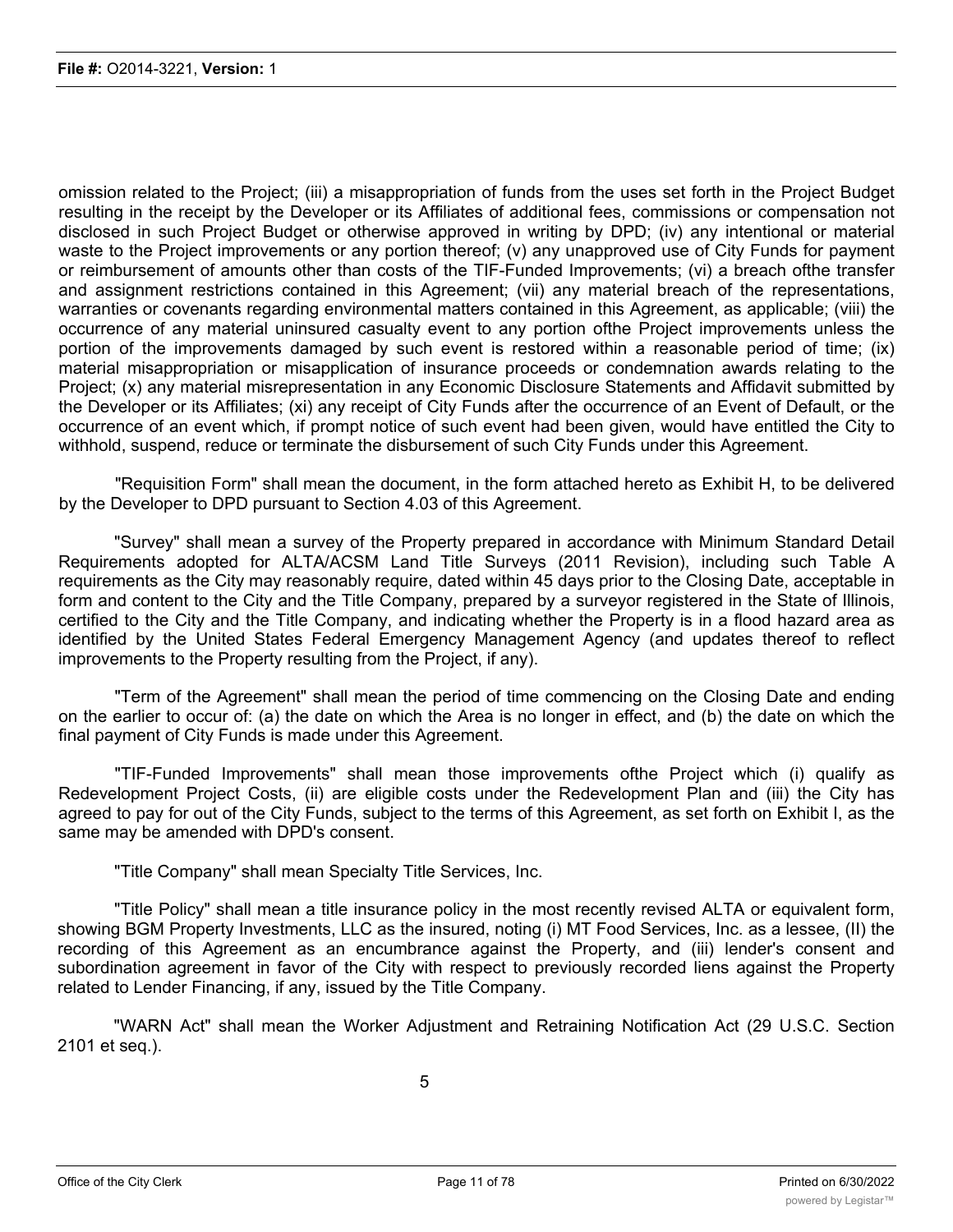"WBE(s)" shall mean a business identified in the Directory of Certified Women Business Enterprises published by the City's Department of Procurement Services, or otherwise certified by the City's Department of Procurement Services as a women-owned business enterprise related to the Procurement Program or the Construction Program, as applicable.

# **SECTION 3. THE PROJECT**

1 The Project. The Developer will complete the Project no later than December 31, 2014, or such later date as to which DPD may consent.

2 Project Budget. The Developer has furnished to DPD, and DPD has approved, the Project Budget. The Developer hereby certifies to the City that (a) the City Funds, together with Lender Financing and Equity shall be sufficient to complete the Project, and (b) the Project Budget is true, correct and complete in all material respects.

3 DPD Approval. Any approval granted by DPD of the Scope Drawings, Plans and Specifications and the Change Orders is for the purposes of this Agreement only and does not affect or constitute any approval required by any other City department or pursuant to any City ordinance, code, regulation or any other governmental approval, nor does any approval by DPD pursuant to this Agreement constitute approval of the quality, structural soundness or safety ofthe Property or the Project or otherwise lessen the Developer's obligations under Section 5.02.

4 Survey Update. On the Completion Date, the Developer shall provide an updated Survey if the Project added new improvements to the Property.

5 Signs and Public Relations. The Developer shall erect a sign in accordance with a template provided by DPD, and subject to final approval by DPD, in a conspicuous location on the Property during the Project indicating that financing has been provided by the City.

6 Change Orders. Except as provided below in this Section 3.06, all Change Orders (and documentation substantiating the need and identifying the source of funding therefor) relating to changes to the Project must be submitted by Developer to DPD concurrently with the progress reports described in Section 3.07 hereof; provided, that any Change Order relating to any of the following must be submitted by Developer to DPD for DPD's prior written approval: (a) changes in the Project scope that reduces the gross or net square footage of Project by five percent (5%) or more (either individually or cumulatively); (b) a change in the use of Project to a use other than as described in Recital B to this Agreement; (c) a delay in the completion of the Project by three (3) months or more; or (d) Change Orders resulting in an aggregate increase to the Project Budget for the Project often percent (10%) or more. Developershall not authorize or permit the performance of any work relating to any Change Order or the furnishing of materials in connection therewith prior to the receipt by Developer of DPD's written approval (to the extent said City prior approval is required pursuant to the terms of this Agreement).

7 Progress Reports and Survey Updates. Developer shall provide DPD with written quarterly progress reports detailing the status of the Project, including a revised completion date, if necessary (with any change in completion date being considered a Change Order, requiring DPD's written approval pursuant to Section 3.06).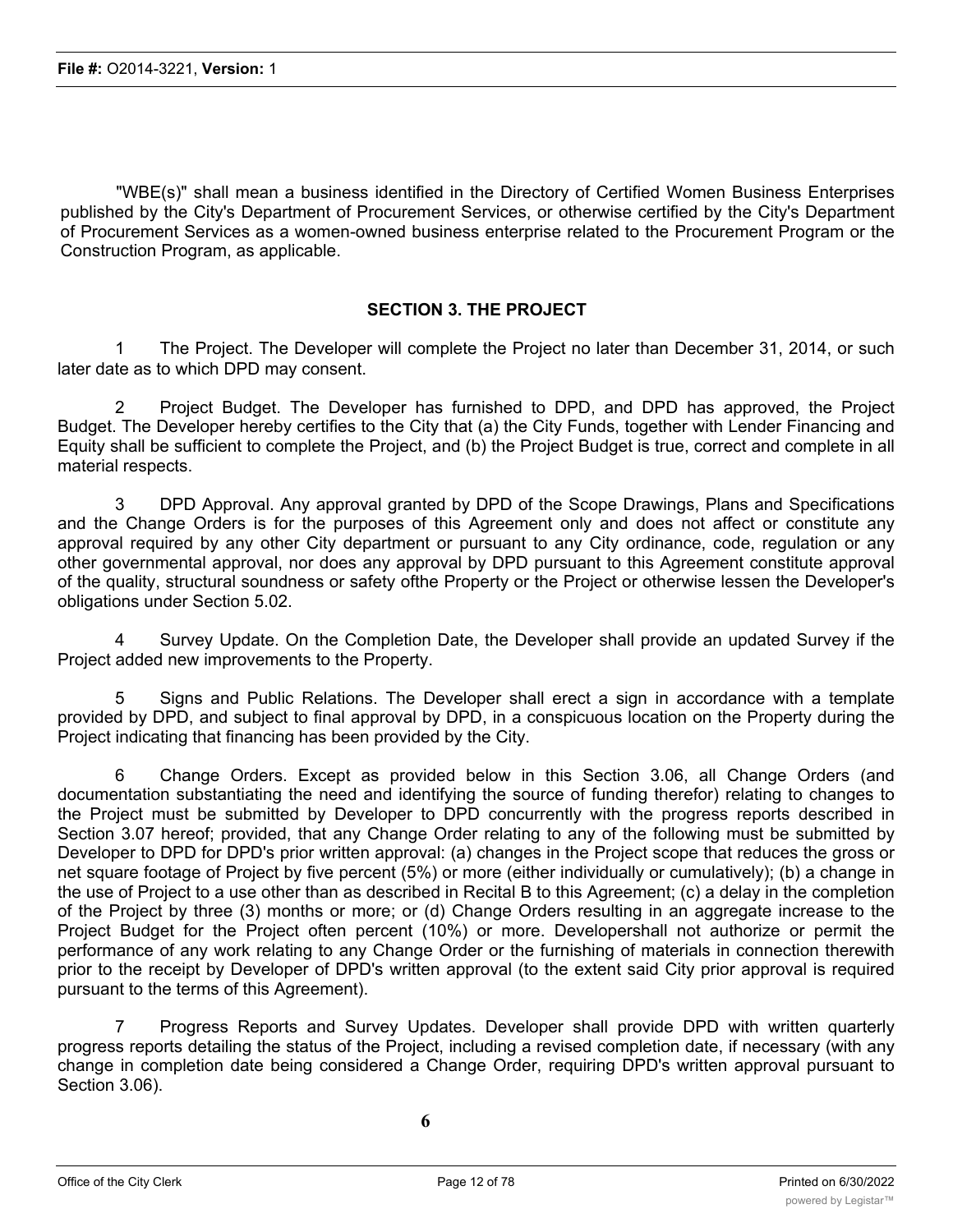#### **SECTION 4. FINANCING**

1 Total Project Cost and Sources of Funds. The cost of the Project is estimated to be \$3,620,000, which the Developer will initially fund from the following sources:

Sources Amount Equity \$830,000 Lender Financing \$2,790,000

#### **ESTIMATED TOTAL \$3,620,000**

#### **\*Amount of City Funds to be paid post construction \$499,000**

Such sources of funds shall be used to pay all Project costs because no City Funds will be paid until the City's issuance of a Certificate, and then only on a "pay-as-you-go" basis. Except for the City Funds, no other City financial assistance or incentives have been or will be provided for the Project.

2 Reimbursement from City Funds. City Funds may only be used to reimburse the Developer after the issuance of a Certificate for costs of TIF-Funded Improvements that constitute Redevelopment Project Costs. Exhibit I sets forth the maximum amount of costs that may be reimbursed from City Funds for each line item therein, contingent upon receipt by the City of documentation satisfactory to DPD. City Funds shall not be paid to the Developer hereunder prior to the issuance of a Certificate. In no event shall the City reimburse the Developer in excess of the lesser of (a) \$499,000 or (b) Thirteen and Seven Eighths percent (13.78%) ofthe Project costs, as set out in the final Project Budget

Subject to the terms and conditions of this Agreement, the City hereby agrees to provide funds solely from Available Incremental Taxes to reimburse the Developer for the cost of TIF-Funded Improvements up to the maximum amount determined under the last sentence of the preceding paragraph (the "City Funds"). City Funds derived from Available Incremental Taxes shall be available to pay such costs and allocated for such purposes only so long as:

i) The amount of the Available Incremental Taxes is sufficient to pay for such costs;

and

ii) The City has been paid the City Fee described in Section 4.05 below.

City Funds shall be paid or reimbursed to Developer in five (5) payments pursuant to the following schedule of payment:

| Issuance of the Certificate                                    | \$166,336 |
|----------------------------------------------------------------|-----------|
| First Year Anniversary of Issuance of the Certificate \$83,166 |           |
| Second Year Anniversary of Issuance of the Certificate         | \$83,166  |

7

Third Year Anniversary of Issuance of the Certificate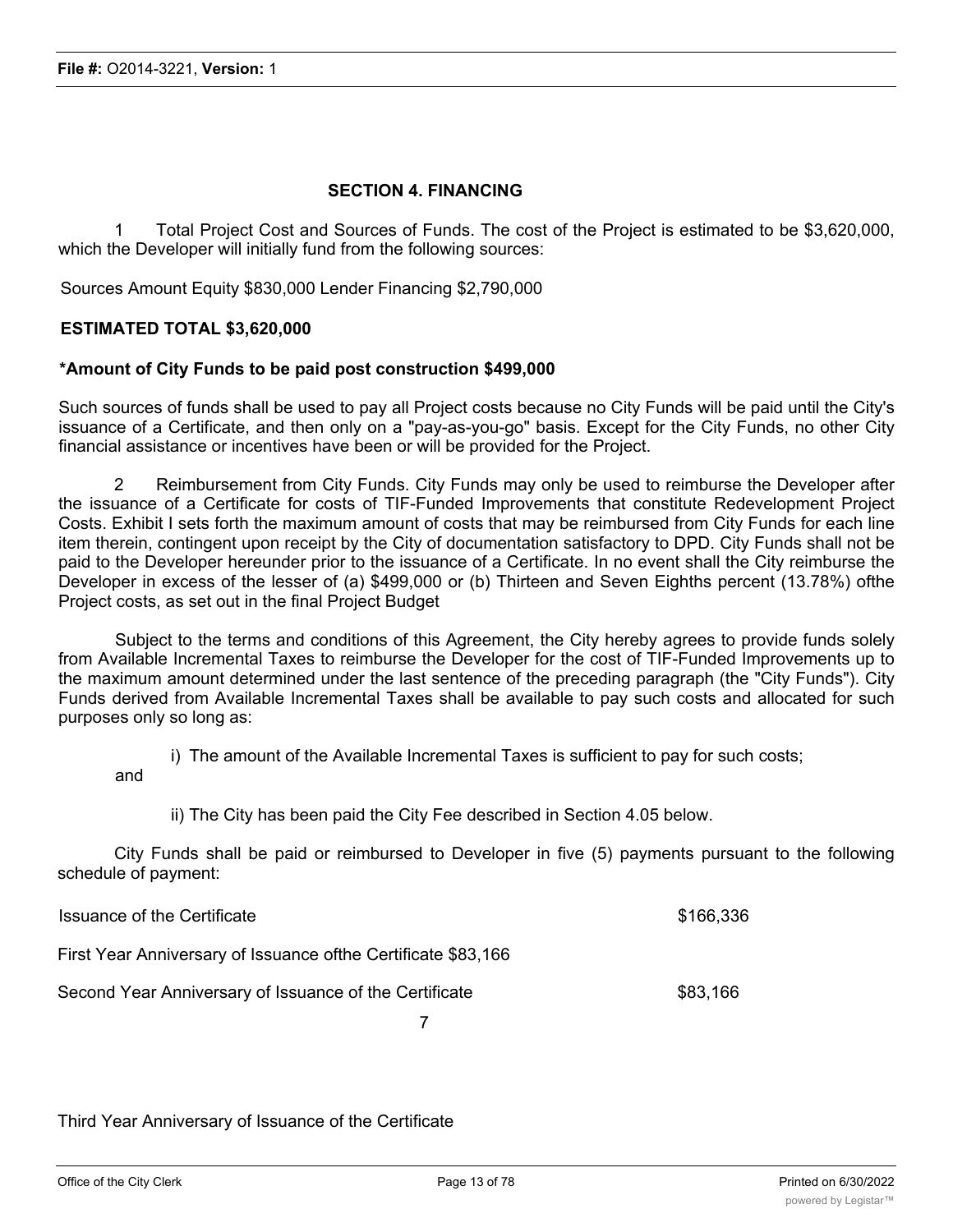Fourth Year Anniversary of Issuance ofthe Certificate \$83,166

The Developer acknowledges and agrees that the City's obligation to pay any City Funds is contingent upon the fulfillment of the conditions set forth in parts (i) and (ii) above, as well as the prior issuance of the Certificate and the Developer's satisfaction of all other applicable terms and conditions of this Agreement, including, without limitation, compliance with the covenants in Section 8.05.

3 Requisition Form. On the Completion Date and on each September 30th (or such other date as the parties may agree to) thereafter and continuing throughout the Term of the Agreement, the Developer shall provide DPD with a Requisition Form, along with the documentation described therein. Requisition for reimbursement of TIF-Funded Improvements shall be made not more than one time per year (or as otherwise permitted by DPD). Upon DPD's request, the Developer shall meet with DPD to discuss any Requisition Form (s).

4 Prior Expenditures. Exhibit G hereto sets forth the prior expenditures approved by DPD as of the date hereof.

5 City Fee. As allowable per state law, these are costs incurred by the City related to the implementation and administration of TIF redevelopment plans, including but not limited to staff costs.

6 Cost Overruns. The Developer shall be solely responsible for any Project costs in excess of those set forth in the Project Budget and shall hold the City harmless from any and all such costs.

7 Conditional Grant. The City Funds being provided hereunder are being granted on a conditional basis, subject to the Developer's compliance with the provisions of this Agreement. The payment of City Funds is subject to being terminated and/or reimbursed as provided in Section 12.

8 Reduction in TIF Funds. Notwithstanding anything in this Section 4, the Developer shall reimburse the City for any Available Incremental Taxes applied to pay any annual payment as follows: on a \$1 for \$1 basis to the extent that thirteen and seven eights percent (13.78%) ofthe actual Project costs is less than \$499,000.

9 TIF Recapture. In the event of a sale, transfer or refinancing ofthe Project or any part thereof (each happening being a "Capital Event") within five years from the anniversary of the issuance if the Certificate of Completion, the Developer agrees to pay and remit to the City an amount equal to one hundred eleven percent (111 %) of the amount of the City Funds.

# **SECTION 5. CONDITIONS PRECEDENT**

The Developer must satisfy the following conditions before the City will execute and deliver this Agreement, unless such conditions are waived in writing by the City:

8

5.01 Project Budget. DPD must have approved the Project Budget.

2 Other Governmental Approvals. The Developer must have secured all other necessary approvals and permits required by any state, federal, or local statute, ordinance or regulation and has submitted evidence thereof to DPD. Such approvals shall include, without limitation, all building permits necessary for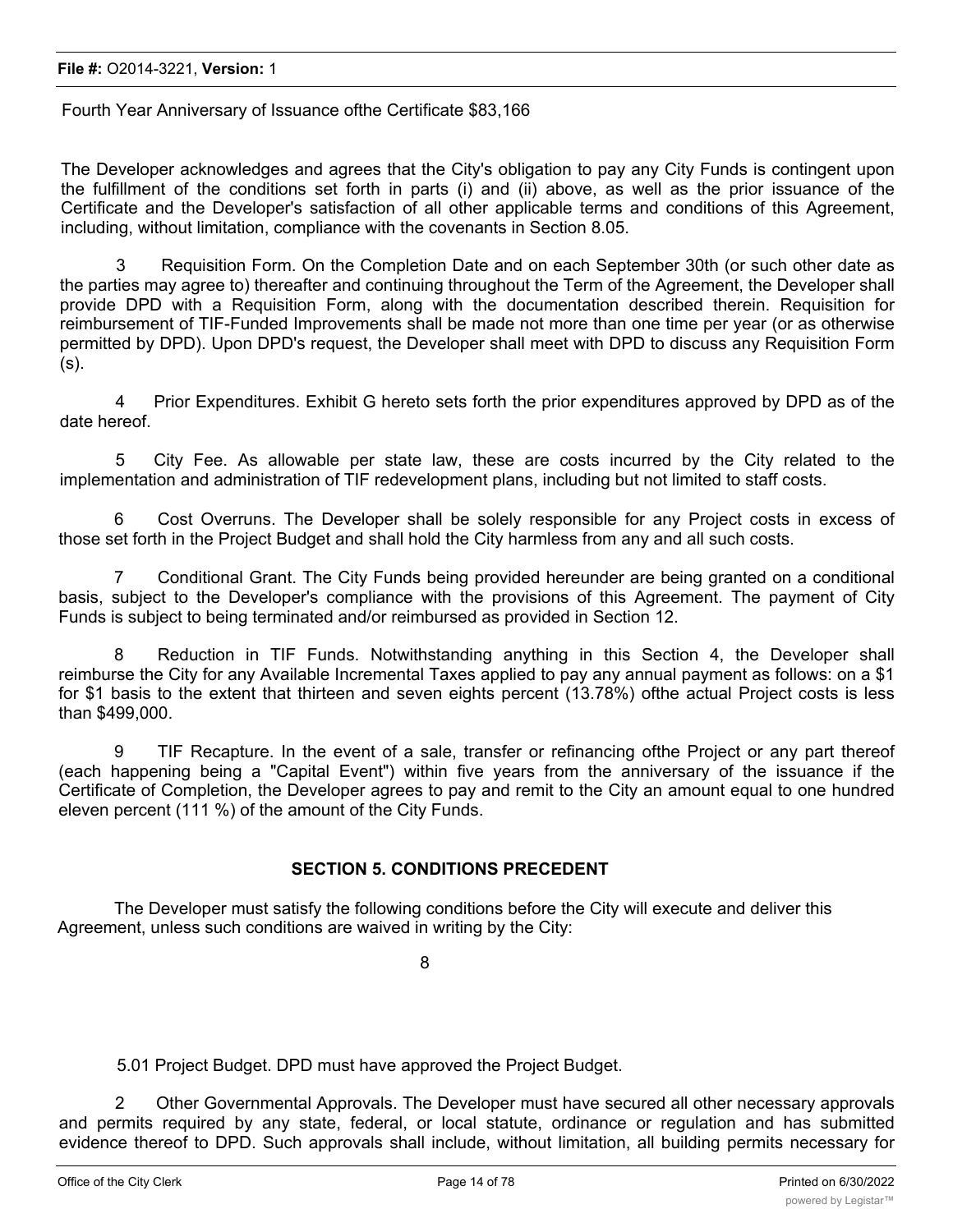#### **File #:** O2014-3221, **Version:** 1

the Project; provided, however, that if the City agrees to close before construction commences, such building permits shall be secured prior to commencement of any such construction work.

3 Financing. The Developer must have furnished proof reasonably acceptable to the City that it has Equity and/or Lender Financing to complete the Project. Any liens against the Property in existence at the Closing Date must have been subordinated to the covenants running with the land contained in this Agreement pursuant to a Subordination Agreement in the form of Exhibit J to be recorded, at the expense of the Developer, with the Recorder's Office of Cook County.

Title Policy. The Developer must have furnished the City with a copy ofthe Title Policy for the Property, certified by the Title Company, showing the Developer as the named insured, and showing MT Food Service, Inc., as a lessee, along with copies of all Schedule B title exception documents. The Title Policy must be dated as of the Closing Date and contain only those title exceptions listed on Exhibit F hereto and evidence the recording of this Agreement. The Title Policy must contain such endorsements as may be required by Corporation Counsel, including but not limited to an owner's comprehensive endorsement and satisfactory endorsements regarding zoning (3.1 with parking), contiguity, location, access and survey. The Developer has provided to DPD, on or prior to the Closing Date, certified copies of all easements and encumbrances of record with respect to the Property not addressed, to DPD's satisfaction, by the Title Policy and any endorsements thereto.

5 Evidence of Clean Title. The Developer, at its own expense, must have provided the City with the searches under the following names, BGM Property Investments, LLC, and MT Food Service, Inc. as follows:

Secretary of State Secretary of State

Cook County Recorder Cook County Recorder Cook County Recorder Cook County Recorder Cook County Recorder U.S. District Court

Clerk of Circuit Court, Cook County

UCC search Federal tax search UCC search Fixtures search Federal tax search State tax search

Memoranda of judgments search Pending suits and judgments Pending suits and judgments

showing no liens against the Developer, the Property, or any fixtures now or hereafter affixed thereto, except for the Permitted Liens.

5.06 Surveys. The Developer must have furnished the City with three (3) copies of the

Survey.

**9**

7 Insurance. The Developer, at its own expense, must have insured the Property in accordance with Exhibit L hereto, and delivered to DPD actual policies or Accord Form 27 certificates evidencing the required coverages.

8 Opinion ofthe Developer's Counsel. On the Closing Date, the Developer must have furnished the City with an opinion of counsel, substantially in the form attached hereto as Exhibit K, with such changes as may be acceptable to Corporation Counsel.

9 Evidence of Prior Expenditures. The Developer must have provided evidence satisfactory to DPD in its sole discretion ofthe Prior Expenditures.

 $10$  Financial Statements. The Developer must have provided DPD with such financial statements as  $\mathcal{L}(\mathcal{L})$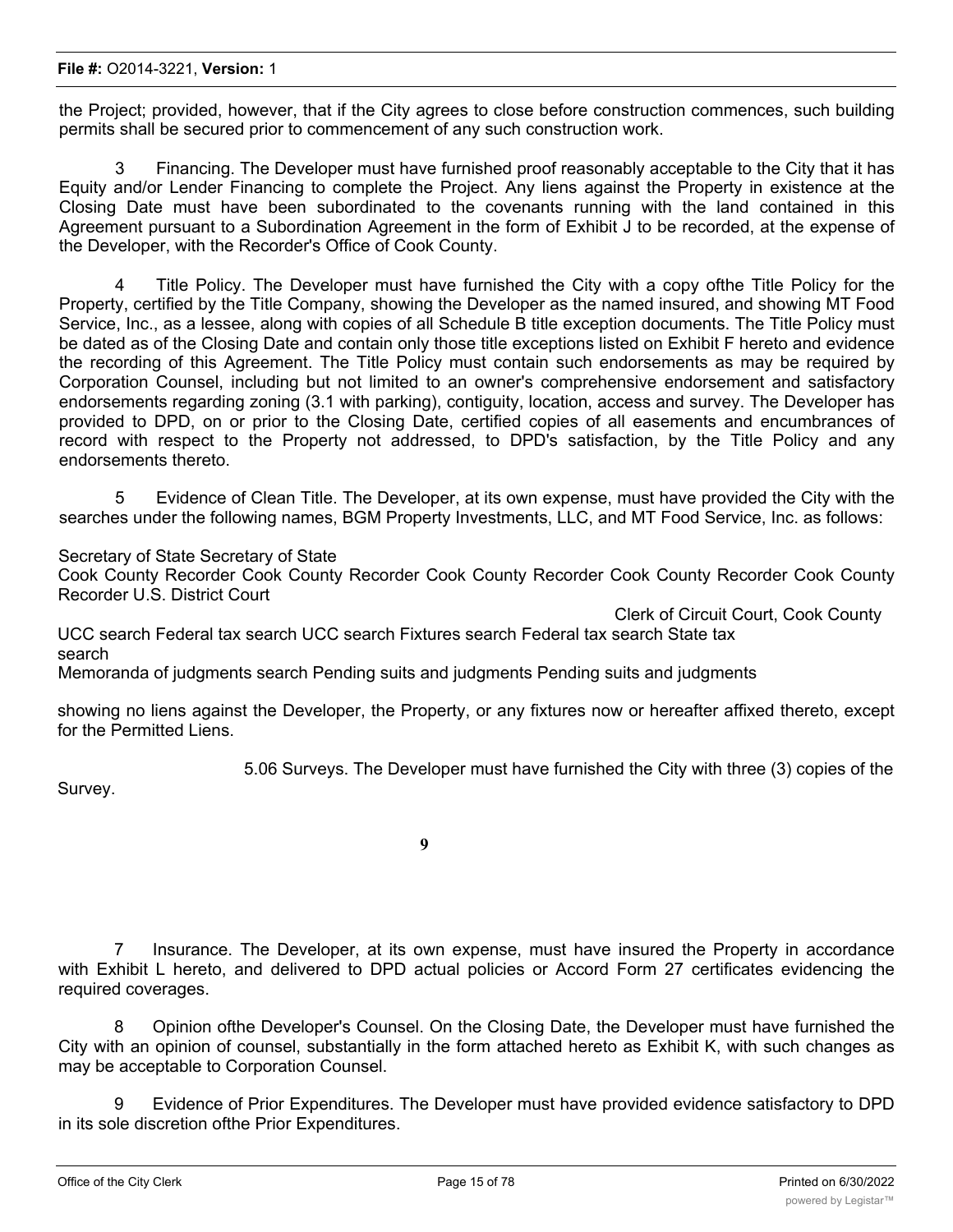10 Financial Statements. The Developer must have provided DPD with such financial statements as DPD may reasonably require.

11 Documentation. The Developer must have provided documentation to DPD satisfactory in form and substance to DPD, with respect to the current number of employees per Section 8.05.

12 Environmental. The Developer must have provided DPD with copies of any existing phase I environmental audits completed with respect to the Property and a letter from the environmental engineer(s) who completed such audit(s), authorizing the City to rely on such audits.

13 Corporate Documents; Economic Disclosure Statement. The Developer must have provided a copy of its Articles of Organization or Incorporation containing the original certification of the Secretary of State of its state of organization; certificates of good standing from the Secretary of State of its state of incorporation and the State of Illinois; a secretary's certificate in such form and substance as the Corporation Counsel may require; operating agreement, by-laws and such other corporate documentation as the City has requested. The Developer must also have provided the City with an Economic Disclosure Statement dated as of the Closing Date.

14 Litigation. The Developer must have provided to Corporation Counsel and DPD, a description of all pending or threatened litigation or administrative proceedings involving the Developer and the Property.

### **SECTION 6. AGREEMENTS WITH CONTRACTORS**

In connection with the Project, the Developer shall comply with, and shall cause the general contractor and all subcontractors to comply with, the construction requirements set forth in Exhibit D that are applicable to such parties. Such requirements are specific City requirements that must be satisfied and include, without limitation, wage, MBEAA/BE utilization and City resident hiring requirements.

**10**

#### **SECTION 7. COMPLETION OF CONSTRUCTION OR REHABILITATION**

1 Certificate of Completion of Construction or Rehabilitation. Upon completion of the Project in accordance with the terms of this Agreement and upon the Developer's written request, DPD shall either issue to the Developer a Certificate in recordable form certifying that the Developer has fulfilled its obligation to complete the Project in accordance with the terms of this Agreement or a written statement detailing the measures which must be taken in order to obtain the Certificate. DPD may require a single inspection by an inspecting architect hired at the Developer's expense to confirm the completion of the Project. DPD shall respond to Developer's written request for a Certificate within forty-five (45) days by issuing either a Certificate or a written statement detailing the ways in which the Project does not conform to this Agreement or has not been satisfactorily completed, and the measures which must be taken by Developer in order to obtain the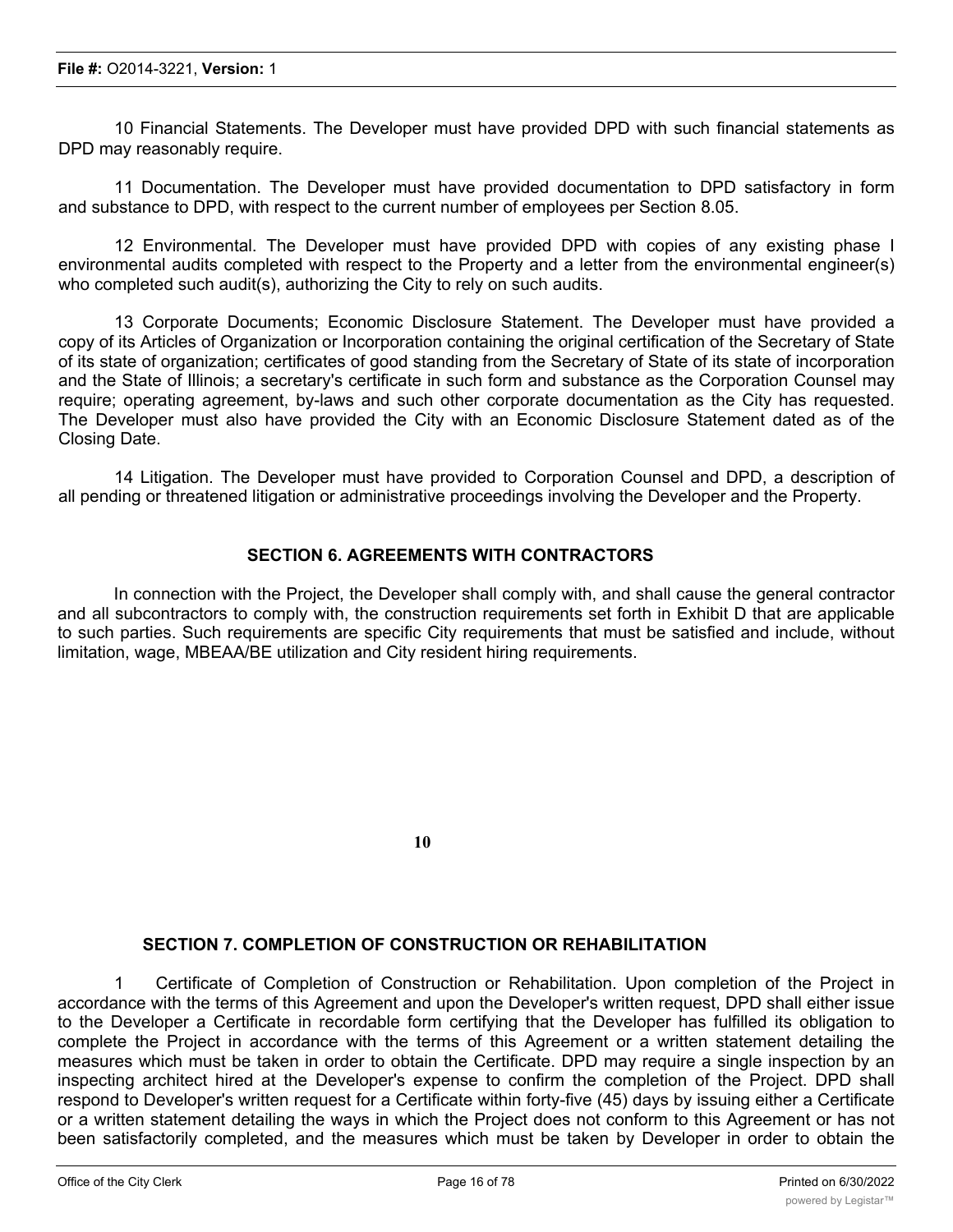Certificate. Developer may resubmit a written request for a Certificate upon completion of such measures. Completion ofthe Project shall include the following:

-All interior space comprising approximately 58,000 square feet plus common areas have been built out; all mechanicals have been installed and are operating; all green improvements have been completed, including certification by the U.S. Environmental Protection Agency that the office space is energy star certified;

· the Project has been issued a certificate of occupancy from the City's Department of Buildings or other evidence acceptable to DPD that the Developer has complied with all building permit requirements for the Project; and

· written confirmation to DPD that Developer is in complete compliance with requirements for Prevailing Wage, Employment Opportunity, City Residency Employment and MBEAA/BE Program; together with the other requirements referred to as the "City Human Rights Requirements" from the City Monitoring and Compliance Unit.

-Evidence, in the form ofthe Jobs Certificate, attached hereto as Exhibit N(2). indicating that a minimum of eighty-nine (89) FTE's have been retained at the Property:

2 Effect of Issuance of Certificate; Continuing Obligations. The Certificate relates only to the performance of the work associated with the Project improvements. After the issuance of a Certificate, however, all executory terms and conditions of this Agreement and all representations and covenants contained herein unrelated to such work will remain in effect throughout the Term of the Agreement, or such shorter period as may be explicitly provided for herein, as to the parties described in the following paragraph, and the issuance of the Certificate shall not be construed as a waiver by the City of any of its rights and remedies pursuant to such executory terms.

Those covenants specifically described at Sections 8.01 (I) 8.02, 8.05 and 8.14 as covenants that run with the land will bind any transferee of the Property (including an assignee as described in the following sentence) throughout the Term of the Agreement or such shorter period as may be explicitly provided for therein. The other executory terms of this Agreement shall be binding only upon the Developer or a permitted assignee under Section 15.15 of this Agreement.

3 Failure to Complete. If the Developer fails to complete the Project in accordance with the terms of this Agreement, no Certificate will ever be issued, and the City will have the right to

**11**

terminate this Agreement. If this occurs, no City Funds will ever be paid to the Developer. In addition, if the Project's TIF-Funded Improvements include any public improvements, the City will have the right (but not the obligation) to complete such public improvements and the Developer must immediately reimburse the City for all reasonable costs and expenses incurred in completing such public improvements.

7.04 Notice of Expiration of Term of Agreement. Upon the expiration of the Term of the Agreement, DPD shall provide the Developer, at the Developer's written request, with a written notice in recordable form stating that the Term of the Agreement has expired.

# **SECTION 8. COVENANTS/REPRESENTATIONS/WARRANTIES OF THE DEVELOPER.**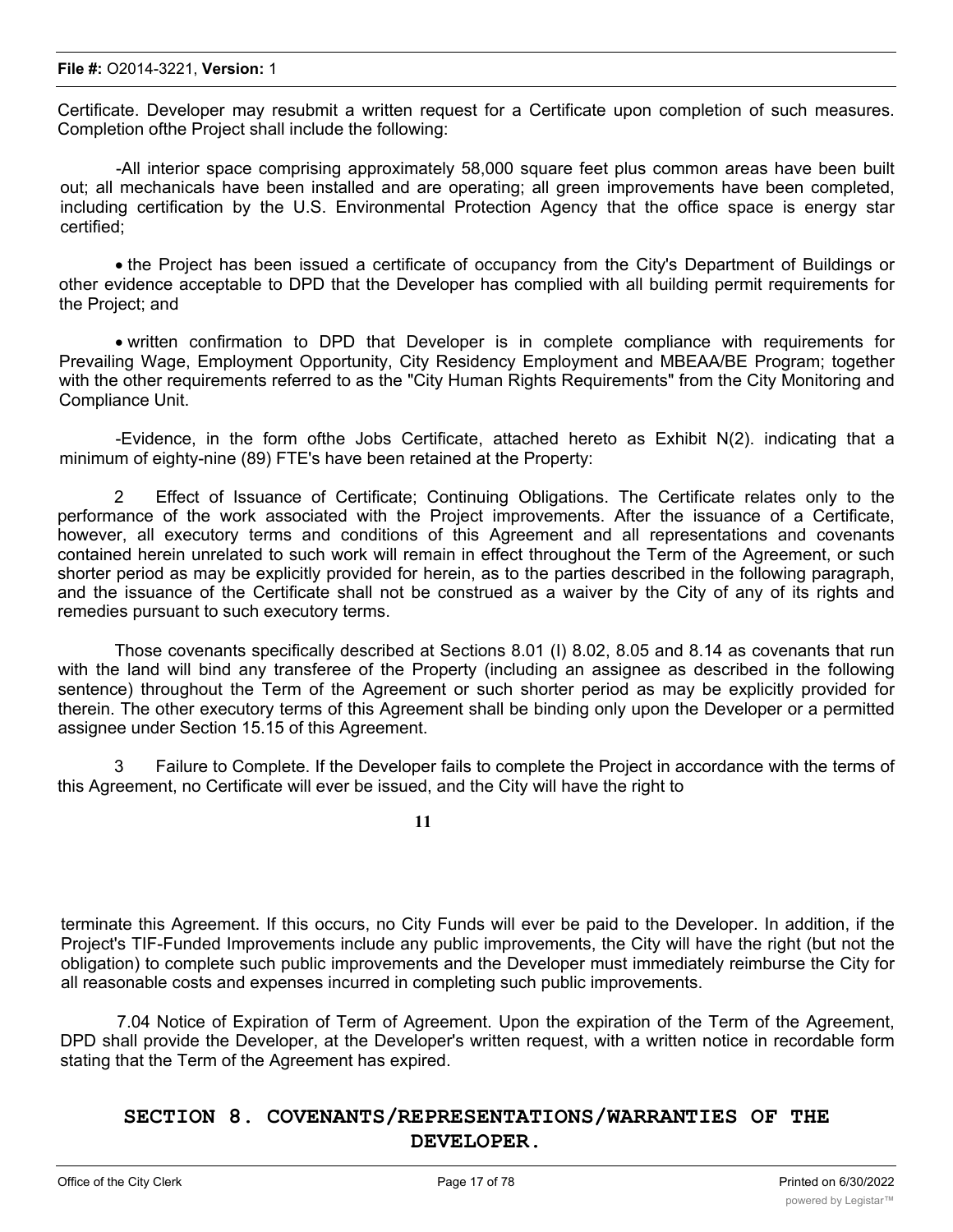8.01 General. The Developer represents, warrants and covenants, as of the date of this Agreement and as of the date of each disbursement of City Funds hereunder, that:

a) the Developer (including each of them, respectively) as defined for the purposes of this Agreement, is comprised BGM Property Investments, LLC and MT Food Service, Inc., each of which is duly organized, validly existing, qualified to do business in Illinois, and licensed to do business in any other state where, due to the nature of its activities or properties, such qualification or license is required;

b) the Developer (including each of them, respectively) has the right, power and authority to enter into, execute, deliver and perform this Agreement;

c) the execution, delivery and performance of this Agreement by Developer (including each of them, respectively) has been duly authorized by all necessary action, and does not and will not violate its Articles of Organization or Incorporation, by-laws or operating agreement as amended and supplemented, any applicable provision of law, or constitute a breach of, default under or require any consent under any agreement, instrument or document to which the Developer (including each of them, respectively) is now a party or by which the Developer (including each of them, respectively) is now or may become bound;

d) the Developer will continue to own (or lease as applicable to MT Food Service, Inc.) good, indefeasible and merchantable title to the Property (and all improvements thereon), free and clear of all liens except for the Permitted Liens and such other matters as DPD may consent to in writing;

e) the Developer (including each of them, respectively) is now and for the Term of the Agreement shall remain solvent and able to pay its debts as they mature;

f) there are no actions or proceedings by or before any court, governmental commission, board, bureau or any other administrative agency pending, threatened or affecting the Developer (including each of them, respectively) which would impair its ability to perform under this Agreement;

g) the Developer (including each of them, respectively) has and shall maintain all government permits, certificates and consents necessary to conduct its business and to construct, complete and operate the Project;

**12**

(h) the Developer is not in default with respect to any agreement or instrument related to the borrowing of money to which the Developer (or either of them) is bound or for which the Property serves as collateral;

(i) any financial statements provided to the City are and will be, at the time of submittal, true, complete and correct in all material respects and accurately present the assets, liabilities, results of operations and financial condition of the Developer, and there has been no material adverse change in the assets, liabilities, results of operations or financial condition ofthe Developer since the date of the Developer's most recent Financial Statements;

(j) the Developer (including each of them, respectively) shall not, directly or indirectly do any ofthe following without the prior written consent of DPD, which consent shall be in DPD's sole discretion: (1) be a party to any merger, liquidation or consolidation; (2) sell (including, without limitation, any sale and leaseback), transfer, convey, lease (other than expressly permitted herein) or otherwise dispose of all or substantially all of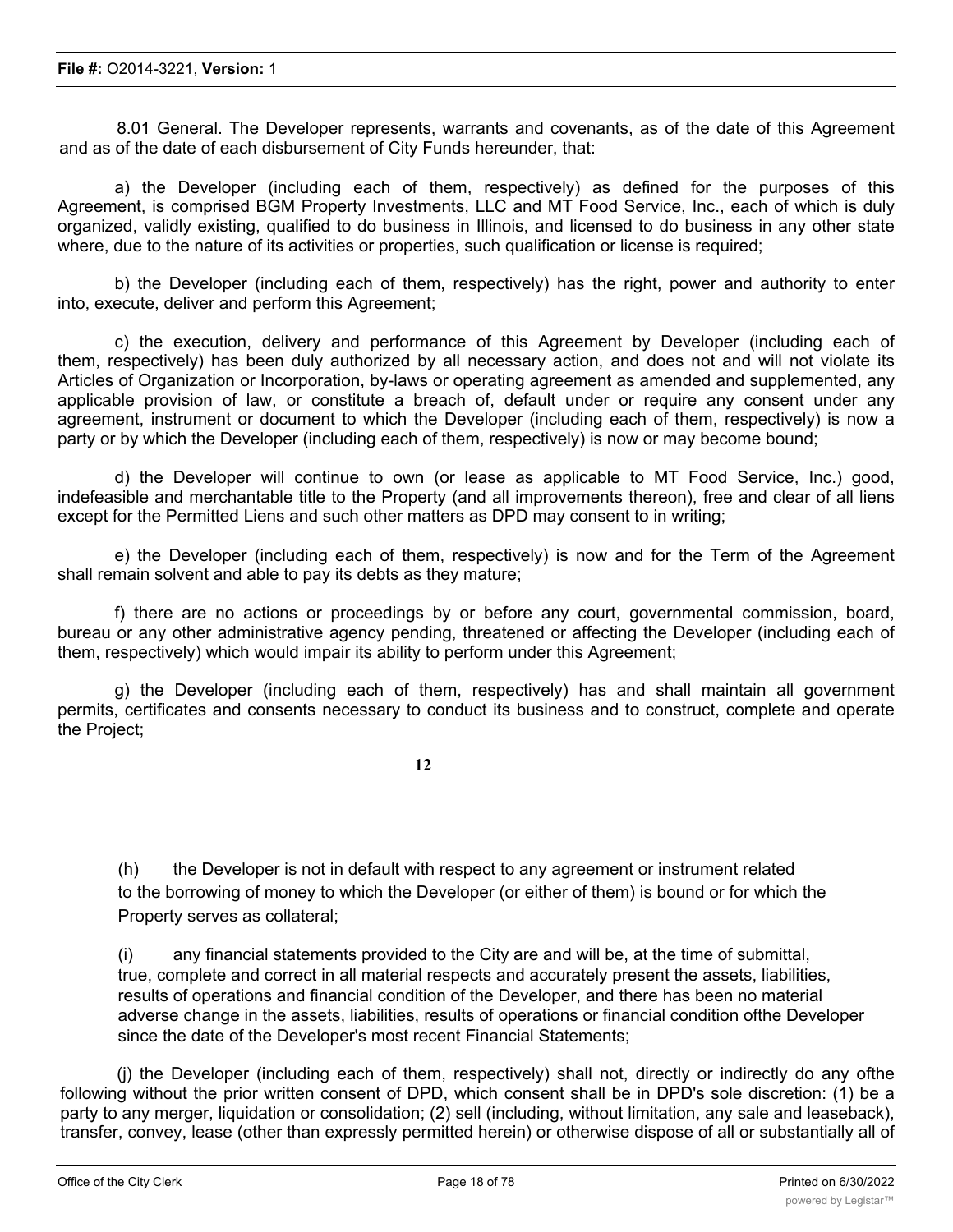#### **File #:** O2014-3221, **Version:** 1

its assets or any portion of the Property; or (3) enter into any transaction that would cause a material and detrimental change to the Developer's financial condition;

(k) Developer has not made or caused to be made, directly or indirectly, any payment, gratuity or offer of employment in connection with the Agreement or any contract paid from the City treasury or pursuant to City ordinance, for services to any City agency ("City Contract") as an inducement for the City to enter into the Agreement or any City Contract with the Developer in violation of Chapter 2-156-120 of the Municipal Code ofthe City;

(I) the Property shall not be used for any Prohibited Use;

(m) neither the Developer nor any affiliate of the Developer is listed on any of the following lists maintained by the Office of Foreign Assets Control of the U.S. Department of the Treasury, the Bureau of Industry and Security of the U.S. Department of Commerce or their successors, or on any other list of persons or entities with which the City may not do business under any applicable law, rule, regulation, order or judgment: the Specially Designated Nationals List, the Denied Persons List, the Unverified List, the Entity List and the Debarred List. For purposes of this subparagraph (m) only, the term "affiliate,"when used to indicate a relationship with a specified person or entity, means a person or entity that, directly or indirectly, through one or more intermediaries, controls, is controlled by or is under common control with such specified person or entity, and a person or entity shall be deemed to be controlled by another person or entity, if controlled in any manner whatsoever that results in control in fact by that other person or entity (or that other person or entity and any persons or entities with whom that other person or entity is acting jointly or in concert), whether directly or indirectly and whether through share ownership, a trust, a contract or otherwise; and

(n) Developer (including each of them, respectively) agrees that Developer, any person or entity who directly or indirectly has an ownership or beneficial interest in Developer of more than 7.5 percent ("Owners"), spouses and domestic partners of such Owners, Developer's contractors (i.e., any person or entity in direct contractual privity with Developer regarding the subject matter of this Agreement) ("Contractors"), any person or entity who directly or indirectly has an ownership or beneficial interest in any Contractor of more than 7.5 percent ("Sub-owners") and spouses and

**13**

domestic partners of such Sub-owners (Developer and all the other preceding classes of persons and entities are together, the "Identified Parties"), shall not make a contribution of any amount to the Mayor of the City of Chicago (the "Mayor") or to his political fundraising committee during (i) the bid or other solicitation process for this Agreement or Other Contract (as defined below), including while this Agreement or any Other Contract is executory, (ii) the term of this Agreement or any Other Contract between Developer and the City, and/or (iii) any period while an extension of this Agreement or any Other Contract with the City is being sought or negotiated.

Developer represents and warrants that since the date of public advertisement of the specification, request for qualifications, request for proposals or request for information (or any combination of those requests) or, if not competitively procured, from the date the City approached the Developer or the date the Developer approached the City, as applicable, regarding the formulation of this Agreement, no Identified Parties have made a contribution of any amount to the Mayor or to his political fundraising committee.

Developer agrees that it shall not: (a) coerce, compel or intimidate its employees to make a contribution of any amount to the Mayor or to the Mayor's political fundraising committee; (b) reimburse its employees for a contribution of any amount made to the Mayor or to the Mayor's political fundraising committee; or (c) bundle or solicit others to bundle contributions to the Mayor or to his political fundraising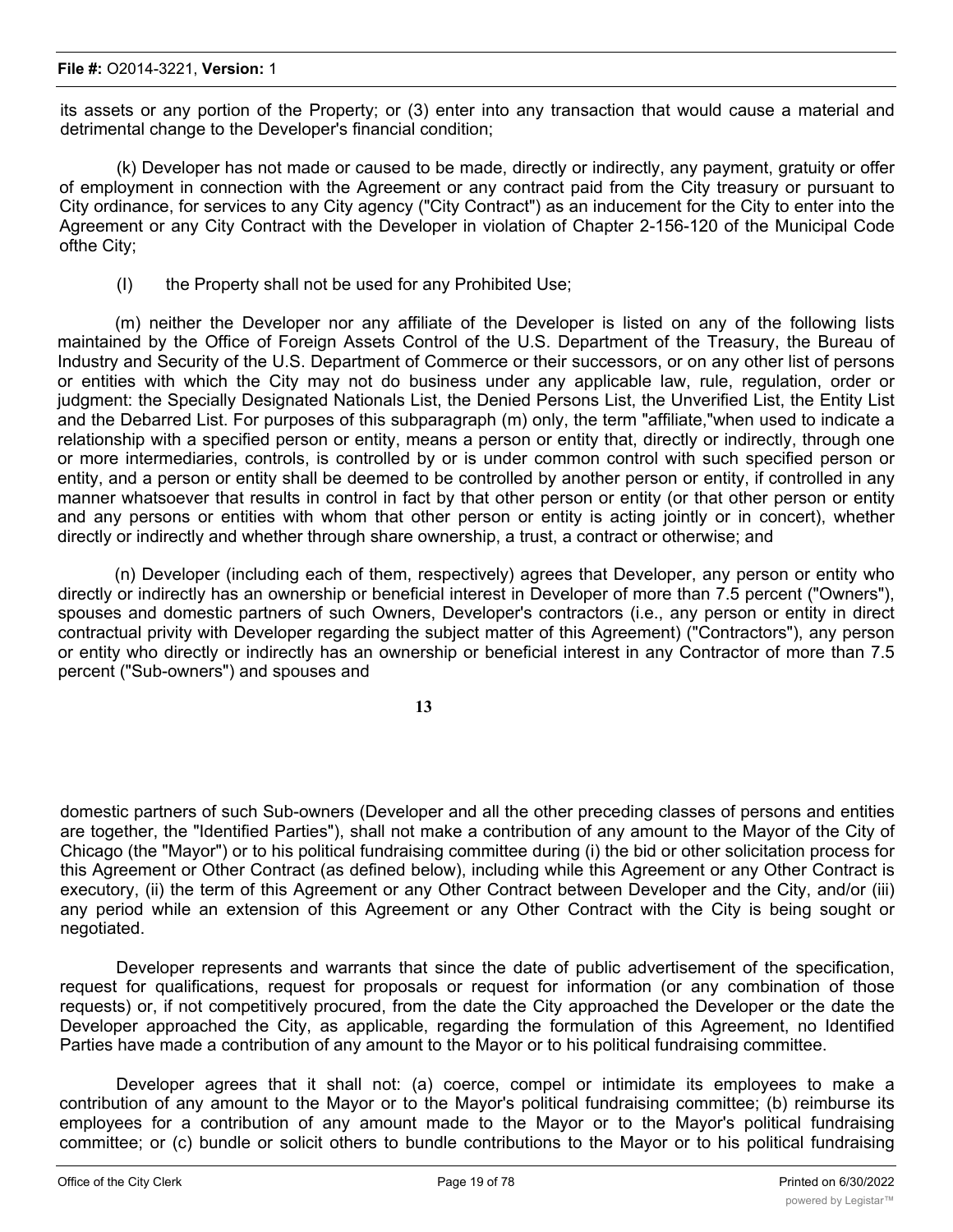committee.

Developer agrees that the Identified Parties must not engage in any conduct whatsoever designed to intentionally violate this provision or Mayoral Executive Order No. 2011-4 or to entice, direct or solicit others to intentionally violate this provision or Mayoral Executive Order No.2011-4.

Developer agrees that a violation of, non-compliance with, misrepresentation with respect to, or breach of any covenant or warranty under this provision or violation of Mayoral Executive Order No. 2011-4 constitutes a breach and default under this Agreement, and under any Other Contract for which no opportunity to cure will be granted. Such breach and default entitles the City to all remedies (including without limitation termination for default) under this Agreement, under any Other Contract, at law and in equity. This provision amends any Other Contract and supersedes any inconsistent provision contained therein.

If Developer violates this provision or Mayoral Executive Order No. 2011-4 prior to the closing of this Agreement, the City may elect to decline to close the transaction contemplated by this Agreement.

For purposes of this provision:

"Bundle" means to collect contributions from more than one source which are then delivered by one person to the Mayor or to his political fundraising committee.

"Other Contract" means any other agreement with the City of Chicago to which Developer is a party that is (i) formed under the authority of Chapter 2-92 of the Municipal Code of Chicago; (ii) entered into for the purchase, sale or lease of real or personal property; or (iii) for materials, supplies, equipment or services which are approved and/or authorized by the City Council of the City of Chicago.

**14**

"Contribution" means a "political contribution" as defined in Chapter 2-156 of the Municipal Code of Chicago, as amended.

Individuals are "Domestic Partners" if they satisfy the following criteria:

- A) they are each other's sole domestic partner, responsible for each other's common welfare; and
- B) neither party is married, as defined under Illinois law; and
- C) the partners are not related by blood closer than would bar marriage in the State of Illinois; and
- D) each partner is at least 18 years of age, and the partners are the same sex, and the partners reside at the same residence; and
- E) two of the following four conditions exist for the partners:
	- 1. The partners have been residing together for at least 12 months.
		- 2. The partners have common or joint ownership of a residence.
		- 3. The partners have at least two of the following arrangements:
		- a. joint ownership of a motor vehicle;
		- b. a joint credit account;
		- c. a joint checking account;
		- d. a lease for a residence identifying both domestic partners as tenants.
	- 4. Each partner identifies the other partner as a primary beneficiary in a will.

"Political fundraising committee" means a "political fundraising committee" as defined in Chapter 2-156 ofthe Municipal Code of Chicago, as amended.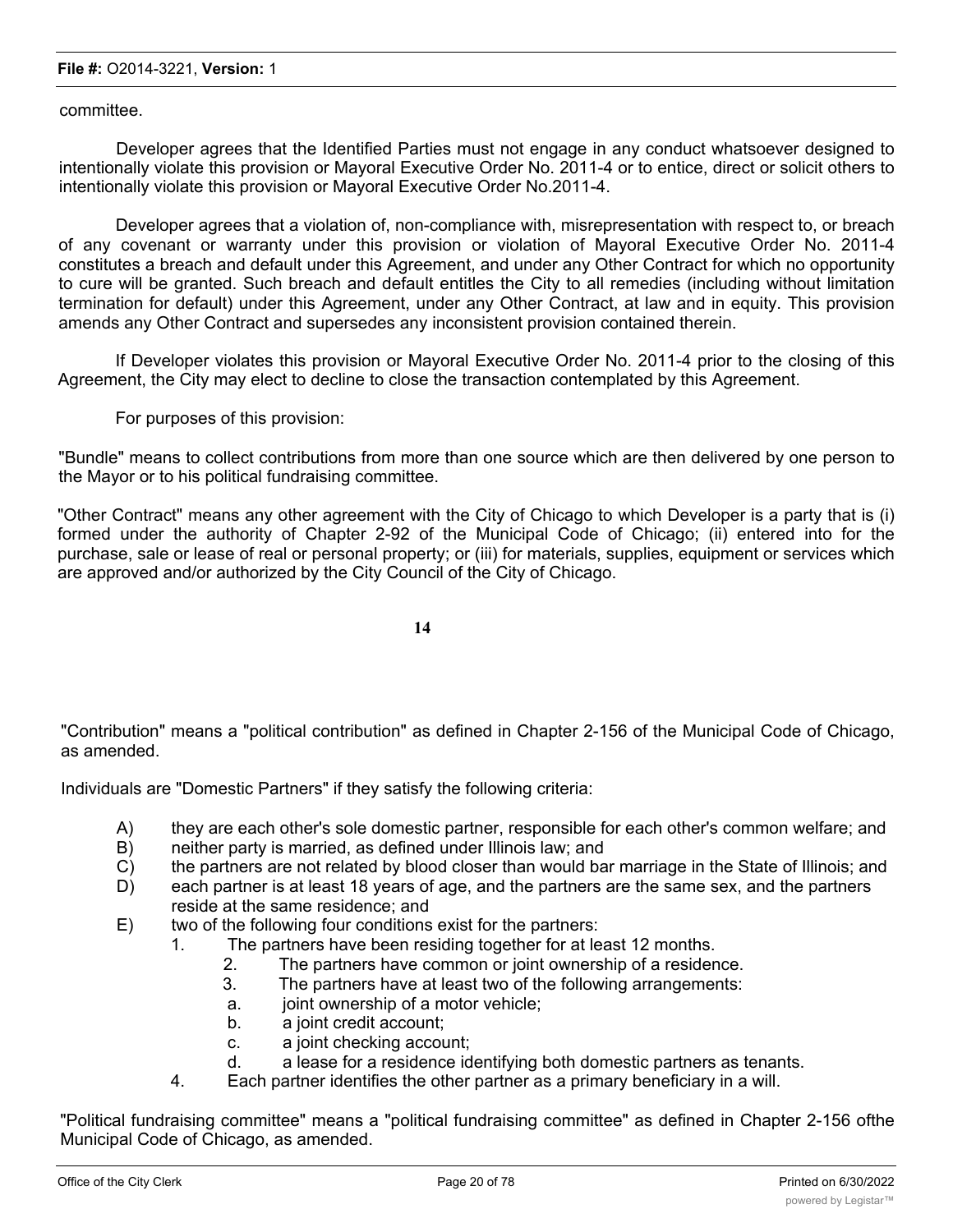2 Covenant to Redevelop. The Developer shall redevelop the Space in accordance with this Agreement and all Exhibits attached hereto, the Redevelopment Plan, the TIF.Ordinances, the Project Budget and all amendments thereto, and all applicable federal, state and local laws, ordinances, rules, regulations, executive orders and codes. The covenants set forth in this Section shall run with the land but shall be deemed satisfied and shall terminate when the City issues its Certificate for recording in the Recorder's Office of Cook County.

3 Use of City Funds. City Funds shall be used by the Developer solely to reimburse the Developer for its payment for the TIF-Funded Improvements.

4 Bonds. The Developer shall, at the request of the City, agree to any reasonable amendments to this Agreement that are necessary or desirable in order for the City to issue (in its sole discretion) any bonds in connection with the Area; provided, however, that any such amendments shall not have a material adverse effect on the Developer or the Project. The Developer shall, at the Developer's expense, cooperate and provide reasonable assistance in connection with the marketing of any such bonds, including but not limited to providing written descriptions of the Project, making representations, providing information regarding its financial condition and assisting the City in preparing an offering statement with respect thereto. If any such bonds are issued, the City may use the proceeds thereof to reimburse the Developer for any amounts remaining due under this Agreement.

5 Job/Occupancy Reguirement and Retention; Covenant to Remain in the City. The Developer covenants that, as ofthe date of this Agreement, and as a condition to the issuance of

**15**

the Certificate, the Developer shall develop and operate the Property primarily as a food service distribution facility and offices, or such other uses as the City may from time to time permit. The Developer further covenants that at all time thereafter through the tenth anniversary date ofthe issuance of the Certificate pursuant to Section 7.01:

- a) Developer will notify the City, in writing, in the event Developer intends to change the use of the Property in a manner that will require a change in the type or class of liquor license necessary to lawfully use the Property; and
- b) it will maintain its operations within the City of Chicago and operate at the Property for the same use and at substantially the same capacity as described in the Developer's TIF application and/or this Agreement, specifically maintaining the Property as food service distribution facility and offices, unless the covenant in clause (a) is satisfied and the Commissioner of DPD, in the Commissioner's sole discretion, consents to a change in use; and
- c) **Developer will create and maintain eighty-nine (89) FTE employment positions at the Property and will include in its Annual Compliance Report the number of FTEs created or maintained during the preceding year. Not less than eighty-nine (89) full-time equivalent, permanent jobs shall be retained by Developer at the Project as a condition for the issuance of the Certificate thereof; and not less than eleven (11) additional fulltime equivalent, permanent jobs shall be created by Developer within five(5) years of issuance of the Certificate, (two (2) new full-time equivalent jobs created by year 1, 2, 3, and 4, and three(3) new full-time equivalent jobs created by year 5) for a total of one hundred (100) full-time equivalent, permanent jobs to be retained or created by Developer at the Facilities from the 5th anniversary of the issuance of the Certificate through the 10th anniversary of the issuance of the Certificate, as more fully provided**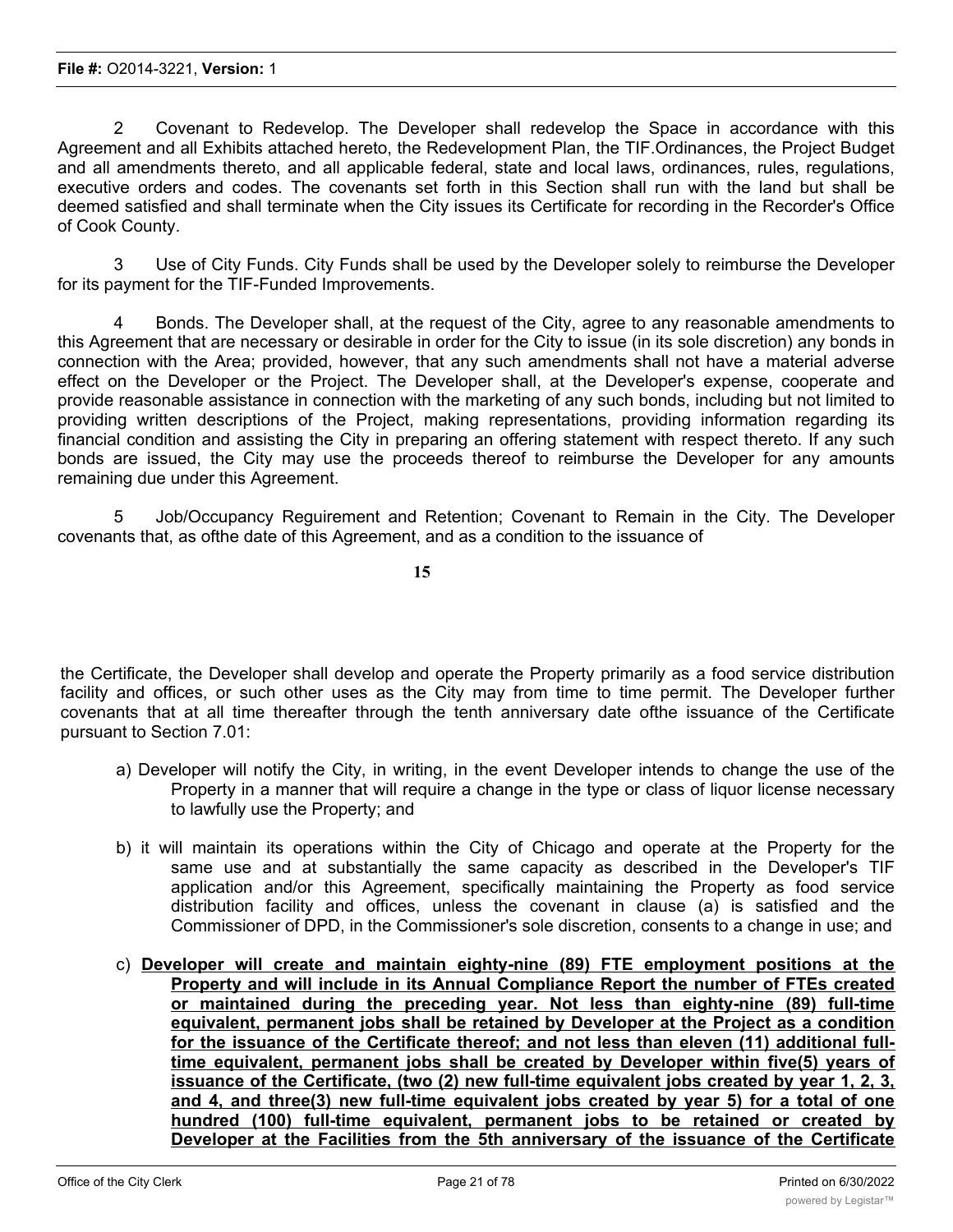| through the 10th anniversary of the issuance of the Certificate, as more fully provided |  |  |
|-----------------------------------------------------------------------------------------|--|--|
| below and in the Jobs Schedule on Exhibit N.                                            |  |  |

| Year                    | <b>Total FTE From Jobs</b> |
|-------------------------|----------------------------|
|                         | Certificate Required*      |
|                         | 89                         |
|                         | 91                         |
| 2                       | 93                         |
| 3                       | 95                         |
| 4                       | 97                         |
| $\overline{5}$          | <u>100</u>                 |
| $rac{6}{7}$ $rac{7}{9}$ | 100                        |
|                         | 100                        |
|                         | 100                        |
|                         | 100                        |
|                         | 10 100                     |

During the Term of the Agreement, the Developer shall, as part of its Annual Compliance Report, provide DPD with a notarized affidavit certifying to its compliance with this Section 8.05 for the 12

**16**

month period covered by the Annual Compliance Report. The covenants set forth in this Section 8.05 shall run with the land and be binding upon any permitted transferee, if any, for the period set forth in the first paragraph of this Section 8.05. Any year(s) in which Developer is not in compliance with requirements set forth in this Section 8.05 will not count toward the ten year enforceability period described above.

8.06 Arms-Length Transactions. Unless disclosed in the approved Project Budget or unless DPD has given its prior written consent with respect thereto, no Affiliate of the Developer may receive any portion of City Funds, directly or indirectly, in payment for work done, services provided or materials supplied in connection with any TIF-Funded Improvement. The Developer shall provide information with respect to any entity to receive City Funds directly or indirectly (whether through payment to the Affiliate by the Developer and reimbursement to the Developer for such costs using City Funds, or otherwise), upon DPD's request, prior to any such disbursement.

7 Conflict of Interest. Pursuant to Section 5/11-74.4-4(n) of the Act, the Developer (including each of them, respectively) represents, warrants and covenants that, to the best of its knowledge, no member, official, or employee of the City, or of any commission or committee exercising authority over the Project, the Area or the Redevelopment Plan, or any consultant hired by the City or the Developer with respect thereto, owns or controls, has owned or controlled or will own or control any interest, and no such person shall represent any person, as agent or otherwise, who owns or controls, has owned or controlled, or will own or control any interest, direct or indirect, in the Developer's business, the Property or any other property in the Area.

8 Disclosure of Interest. The Developer's counsel has no direct or indirect financial ownership interest in the Developer, the Property or any other aspect of the Project.

9 Financial Statements. The Developer shall provide DPD current financial statements for years 2011, 2012 and 2013 prior to Closing, and at DPD's request, shall provide such interim statements as DPD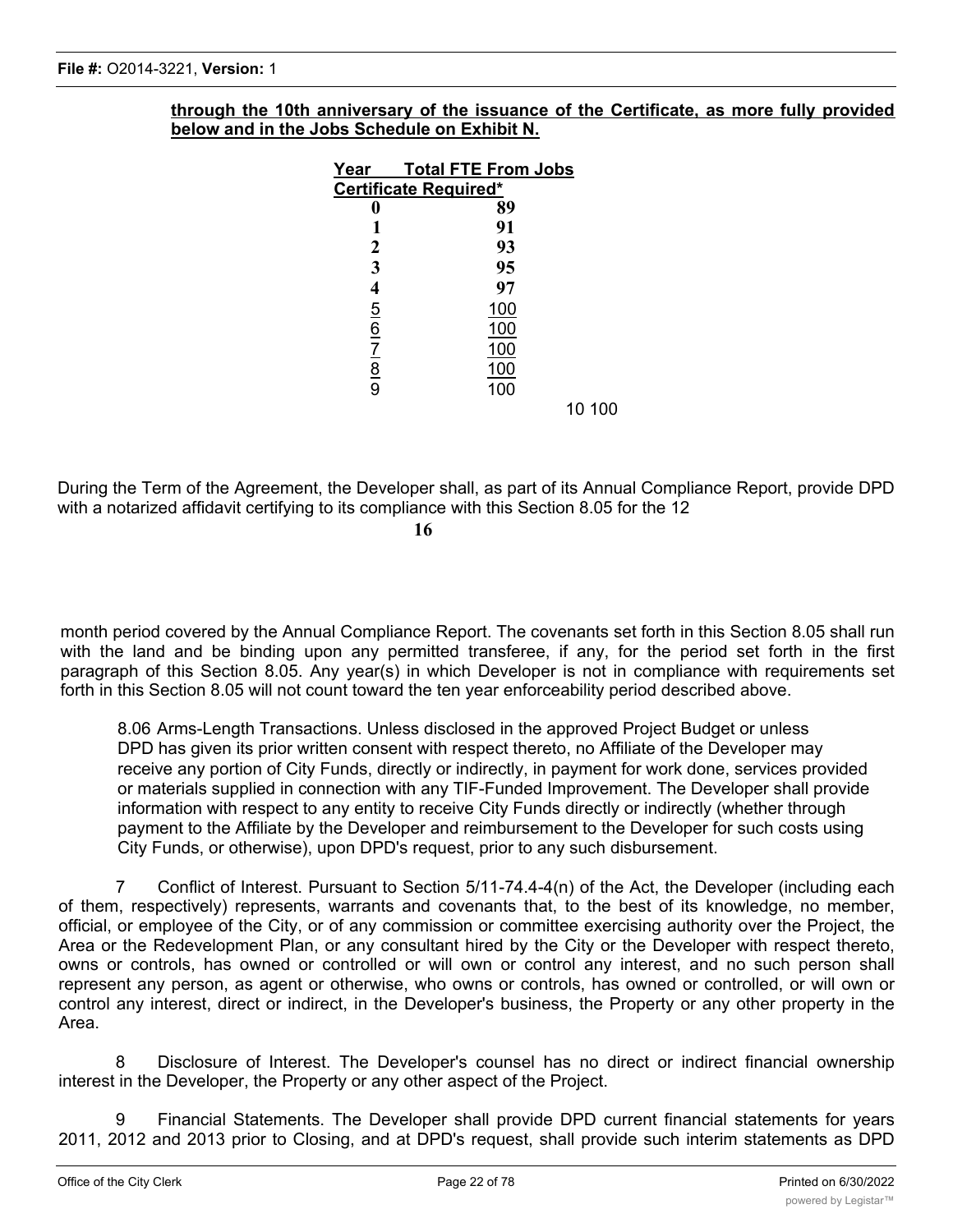#### **File #:** O2014-3221, **Version:** 1

may require.

10 Insurance. The Developer shall provide and maintain during the Term of the Agreement, and cause other applicable parties to provide and maintain, the insurance coverages specified in Exhibit L.

11 Non-Governmental Charges. Except for the Permitted Liens, and subject to the next sentence, the Developer agrees to pay or cause to be paid when due any Non-Governmental Charges. The Developer has the right, before any delinquency occurs, to contest any Non-Governmental Charge by appropriate legal proceedings properly and diligently prosecuted, so long as such proceedings serve to prevent any sale or forfeiture of the Property.

12 Compliance with Laws. The Property and the Project are and shall be operated in compliance with all applicable federal, state and local laws, statutes, ordinances, rules, regulations, executive orders and codes.

13 Recording and Filing. The Developer shall cause this Agreement, certain exhibits (as specified by Corporation Counsel), all amendments and supplements hereto to be recorded and filed against the Property in the Recorder's Office of Cook County. If the Permitted Liens include

**17**

any existing mortgages, such mortgagee must execute a subordination agreement in the form of Exhibit J.

14 Real Estate Provisions; Governmental Charges. Subject to the next paragraph, the Developer will pay or cause to be paid when due all Governmental Charges (as defined below) which are assessed or imposed upon the Developer, the Space or the Project. "Governmental Charge" shall mean all federal, State, county, the City, or other governmental (or any instrumentality, division, agency, body, or department thereof) taxes, levies, assessments, charges, liens, claims or encumbrances, including, but not limited to, general real estate taxes.

The Developer has the right, before any delinquency occurs, to contest any Governmental Charge by appropriate legal proceedings properly and diligently prosecuted, so long as such proceedings serve to prevent any sale or forfeiture of the Property.

Neither the Developer nor any agent, representative, lessee, tenant, assignee, transferee or successor in interest to the Developer shall, during the Term of this Agreement, directly or indirectly, initiate, seek or apply for proceedings in order to lower the assessed value of all or any portion ofthe Property or the Project below the amount of the Minimum Assessed Value as described in Exhibit M.

15 Lease. Intentionally Omitted.

16 Survival of Covenants. All warranties, representations, covenants and agreements of the Developer contained in this Section 8 and elsewhere in this Agreement shall be true, accurate and complete at the time of the Developer's execution of this Agreement, and shall survive the execution, delivery and acceptance hereof by the parties hereto and (except as provided in Section 7 hereof upon the issuance of a Certificate) shall be in effect throughout the Term of the Agreement, or such shorter period as may be explicitly provided herein.

17 Annual Compliance Report. Beginning with the calendar year in which the Certificate is issued and continuing throughout the Term ofthe Agreement, the Developer shall submit to DPD the Annual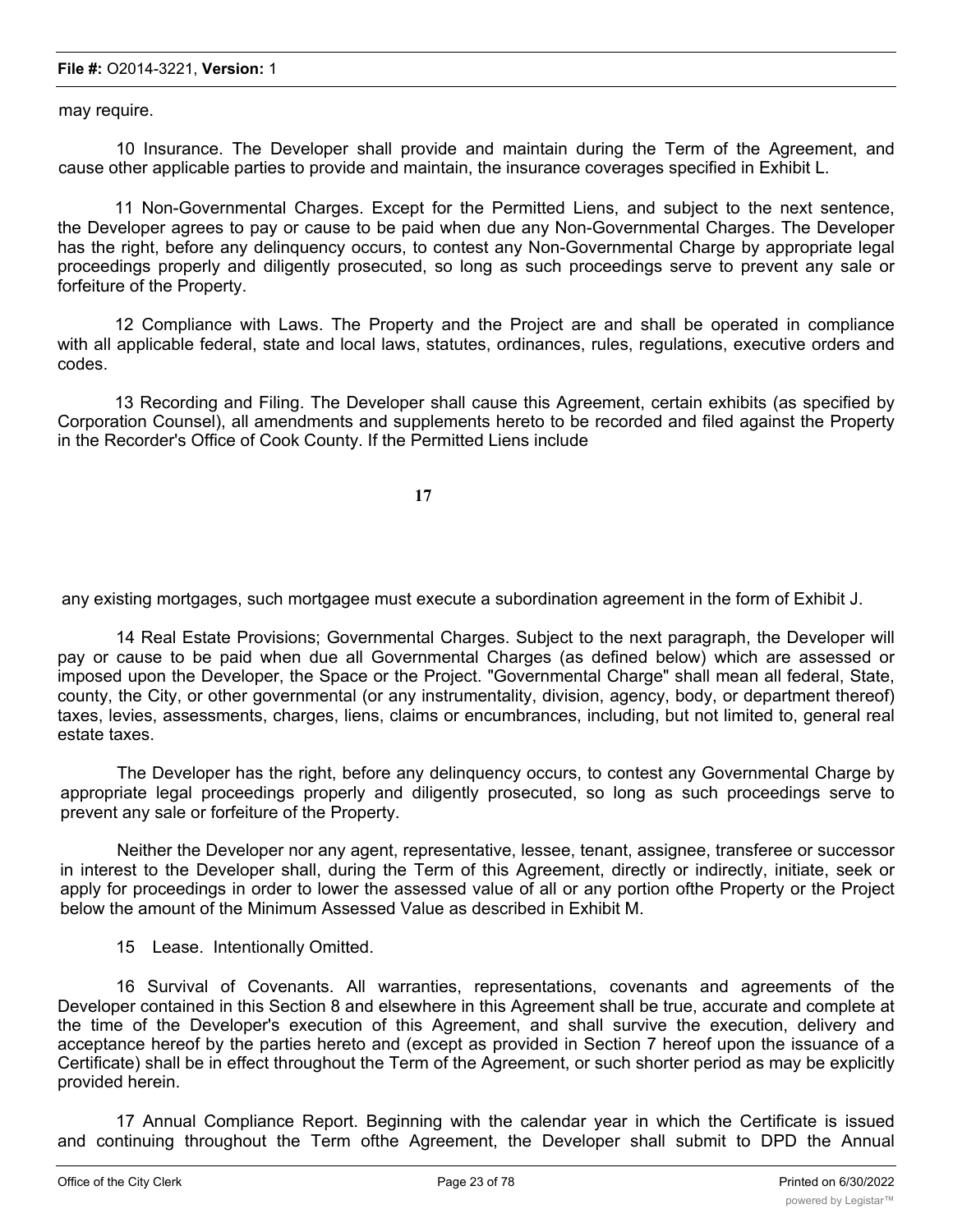Compliance Report by March  $1<sup>st</sup>$  of the year following the end of the calendar year to which the Annual Compliance Report relates. For example, if the Certificate is issued in 2014, then the first Annual Compliance Report will be due no later than March 1, 2015.

18 Job Readiness Program. The Developer and the General Contractor shall undertake a job readiness program, to work with the City, through the Mayor's Office of Workforce Development ("MOWD"), to participate in job training programs to provide job applicants for the jobs created by the Project and the operation of the Developer's business on the Property. Developer and General Contractor shall meet with MOWD prior to the Closing Date to discuss the Project.

19 Inspector General. It is the duty of Developer and the duty of any bidder, proposer, contractor, subcontractor, and every applicant for certification of eligibility for a City contract or program, and all of Developer's officers, directors, agents, partners, and employees and any such bidder, proposer, contractor, subcontractor or such applicant: (a) to cooperate with the Inspector General in any investigation or hearing undertaken pursuant to Chapter 2-56 of the Municipal Code and (b) to cooperate with the Legislative Inspector General in any investigation undertaken pursuant to Chapter 2-55 ofthe Municipal Code. Developer represents that it understands and will abide by

**18**

all provisions of Chapters 2-56 and 2-55 ofthe Municipal Code and that it will inform subcontractors of this provision and require their compliance.

#### 8.20. FOIA and Local Records Act Compliance.

a) FOIA. The Developer acknowledges that the City is subject to the Illinois Freedom of Information Act, 5 ILCS 140/1 et. seq., as amended ("FOIA"). The FOIA requires the City to produce records (very broadly defined in FOIA) in response to a FOIA request in a very short period of time, unless the records requested are exempt under the FOIA. If the Developer receives a request from the City to produce records within the scope of FOIA, then the Developer covenants to comply with such request within 48 hours of the date of such request. Failure by the Developer to timely comply with such request shall be an Event of Default.

b) Exempt Information. Documents that the Developer submits to the City under Section 8.17, (Annual Compliance Report) or otherwise during the Term of the Agreement that contain trade secrets and commercial or financial information may be exempt if disclosure would result in competitive harm. However, for documents submitted by the Developer to be treated as a trade secret or information that would cause competitive harm, FOIA requires that Developer mark any such documents as "proprietary, privileged or confidential." If the Developer marks a document as "proprietary, privileged and confidential", then DPD will evaluate whether such document may be withheld under the FOIA. DPD, in its discretion, will determine whether a document will be exempted from disclosure, and that determination is subject to review by the Illinois Attorney General's Office and/or the courts.

c) Local Records Act. The Developer acknowledges that the City is subject to the Local Records Act, 50 ILCS 205/1 et. seq, as amended (the "Local Records Act"). The Local Records Act provides that public records may only be disposed of as provided in the Local Records Act. If requested by the City, the Developer covenants to use its best efforts consistently applied to assist the City in its compliance with the Local Records Act

#### 8.21 Shakman Accord

a) The Developer shall perform under this Agreement as an independent as an independent contractor to the  $C$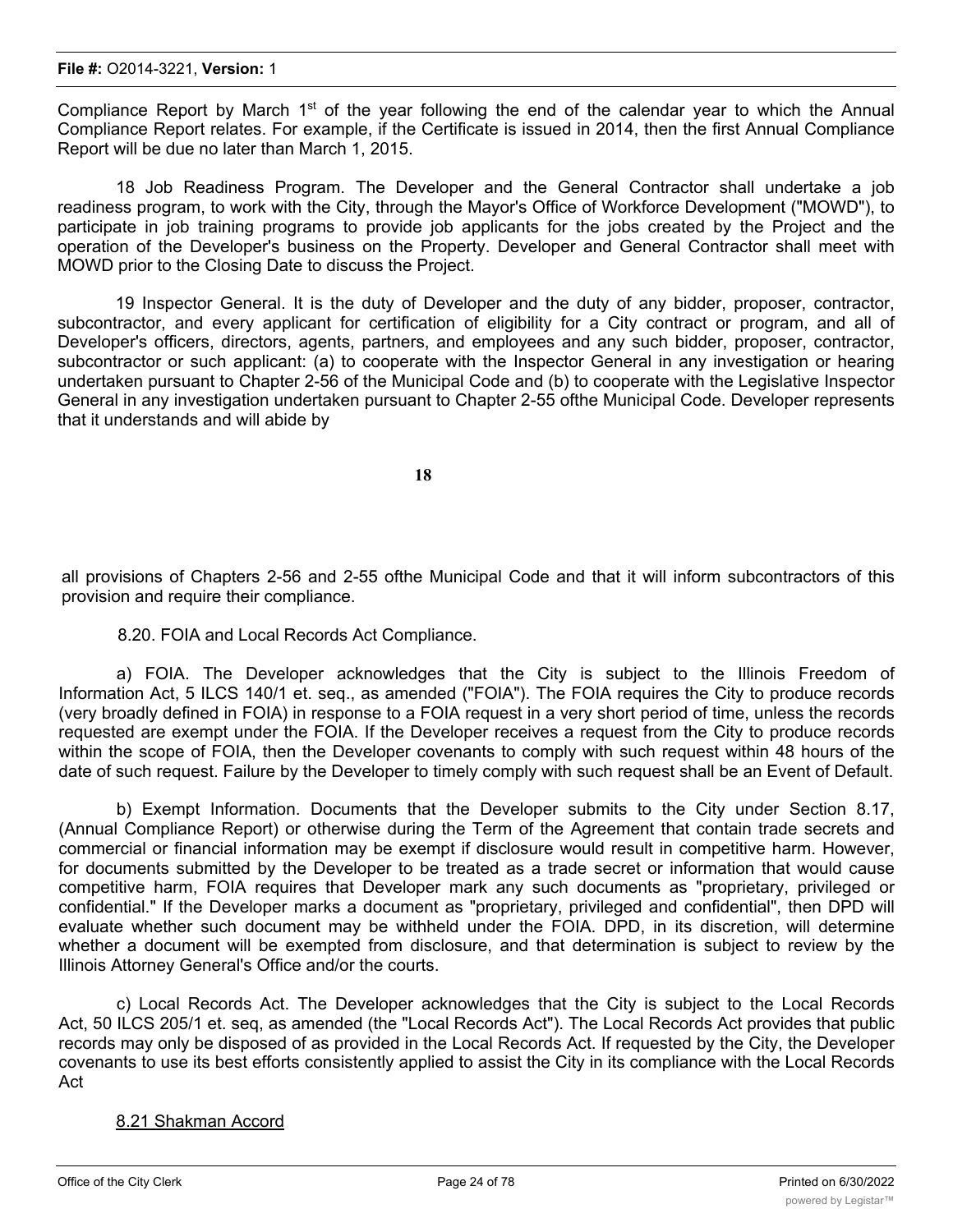a) The Developer shall perform under this Agreement as an independent contractor to the City and not as a representative, employee, agent or partner of the City.

b) The City is subject to the May 31, 2007 Order entitled "Agreed Settlement Order and Accord" (the "Shakman Accord") and the June 24, 2011 "City of Chicago Hiring Plan" (the "City Hiring Plan") entered in Shakman v. Democratic Organization of Cook County, Case No 69 C 2145 (United State District Court for the Northern District of Illinois). Among other things, the Shakman Accord and the City Hiring Plan prohibit the City from hiring persons as governmental employees in non-exempt positions on the basis of political reasons or factors.

(c) Developer is aware that City policy prohibits City employees from directing any individual to apply for a position with Developer, either as an employee or as a subcontractor, and from directing Developer to hire an individual as an employee or as a subcontractor. Accordingly, Developer must follow its own hiring and contracting procedures, without being influenced by City employees. Any and all personnel provided by Developer under this Agreement are employees or subcontractors of Developer, not employees ofthe City of Chicago. This Agreement is not intended

**19**

to and does not constitute, create, give rise to, or otherwise recognize an employer-employee relationship of any kind between the City and any personnel provided by Developer.

(d) Developer will not condition, base, or knowingly prejudice or affect any term or aspect of the employment of any personnel provided under this Agreement, or offer employment to any individual to provide services under this Agreement, based upon or because of any political reason or factor, including, without limitation, any individual's political affiliation, membership in a political organization or party, political support or activity, political financial contributions, promises of such political support, activity or financial contributions, or such individual's political sponsorship or recommendation. For purposes of this Agreement, a political organization or party is an identifiable group or entity that has as its primary purpose the support of or opposition to candidates for elected public office. Individual political activities are the activities of individual persons in support of or in opposition to political organizations or parties or candidates for elected public office.

(e) In the event of any communication to Developer by a City employee or City official in violation of paragraph (c) above, or advocating a violation of paragraph (d) above, Developer will, as soon as is reasonably practicable, report such communication to the Hiring Oversight Section ofthe City's Office of the Inspector General ("IGO Hiring Oversight"), and also to the head of the Department. Developer will also cooperate with any inquiries by IGO Hiring Oversight or the Shakman Monitor's Office related to this Agreement.

# **SECTION 9. ENVIRONMENTAL MATTERS**

The Developer hereby represents and warrants to the City that it has conducted environmental studies sufficient to conclude that the Project may be constructed, completed and operated in accordance with the requirements of all Environmental Laws and this Agreement. The Developer agrees to indemnify, defend and hold the City harmless from and against any and all losses, liabilities, damages, injuries, costs, expenses or claims of any kind whatsoever including, without limitation, any losses, liabilities, damages, injuries, costs, expenses or claims asserted or arising under any Environmental Laws incurred, suffered by or asserted against the City and relating to the Project or the Property.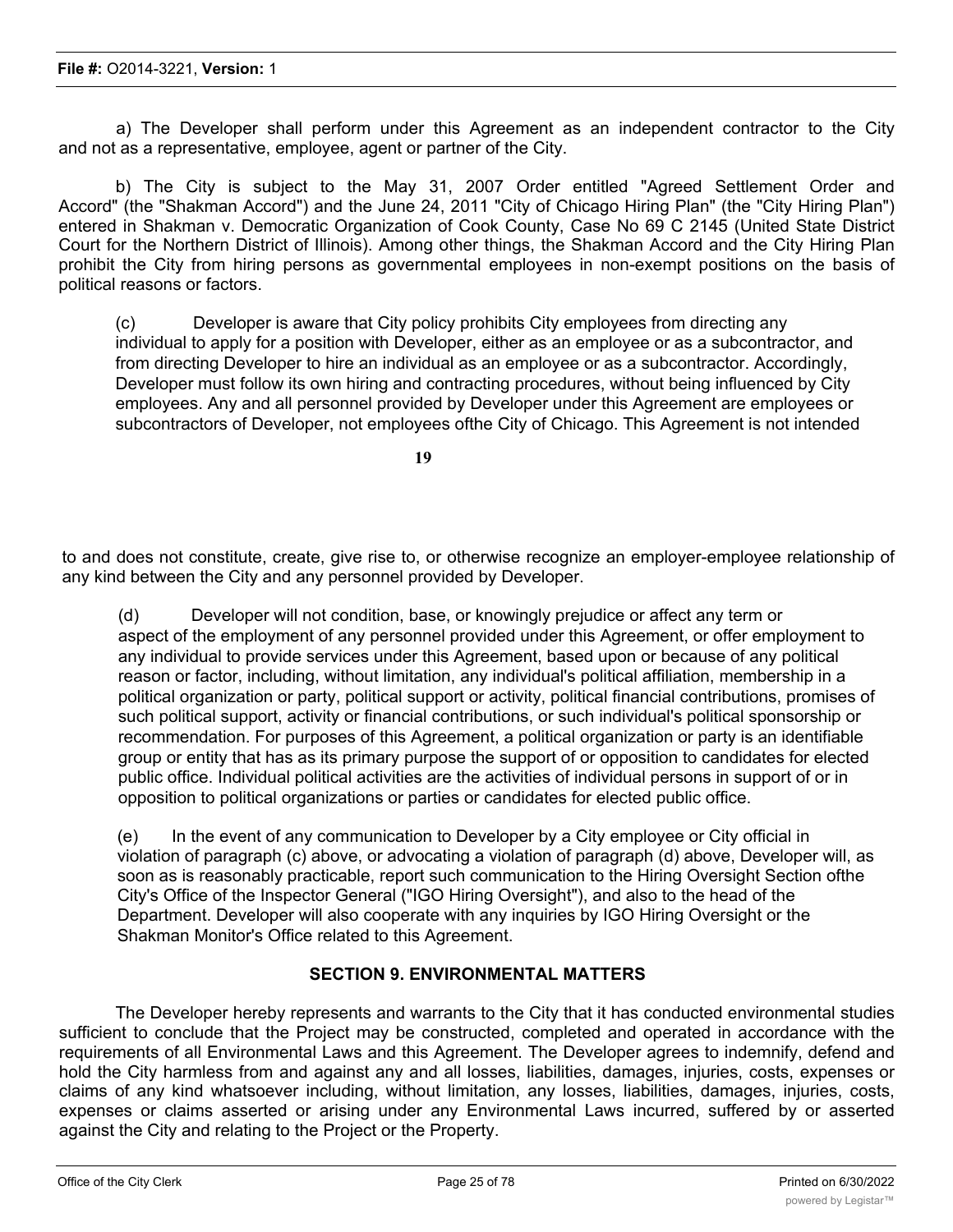### **SECTION 10. INDEMNIFICATION**

The Developer agrees to indemnify, pay, defend and hold the City, and its elected and appointed officials, employees, agents and affiliates (individually an "Indemnitee," and collectively the "Indemnitees") harmless from and against, any and all liabilities, obligations, losses, damages, penalties, actions, judgments, suits, claims, costs, expenses and disbursements of any kind or nature whatsoever (and including without limitation, the reasonable fees and disbursements of counsel for such Indemnitees in connection with any investigative, administrative or judicial proceeding commenced or threatened, whether or not such Indemnities shall be designated a party thereto), that may be imposed on, suffered, incurred by or asserted against the Indemnitees in any manner directly or indirectly relating or arising out of this Agreement or the Project. The provisions ofthe undertakings and indemnification set out in this Section 10 shall survive the termination of this Agreement.

20

### **SECTION 11. MAINTAINING RECORDS / RIGHT TO INSPECT**

The Developer shall (a) comply with the requirements of Paragraph H of Exhibit D during the Term of the Agreement and cause the other applicable parties to comply with such requirements, and (b) upon three (3) business days' notice, permit any authorized representative of the City to have access to all portions ofthe Project and the Property during normal business hours to confirm the Developer's compliance with its obligations under this Agreement.

# **SECTION 12. DEFAULT AND REMEDIES**

12.01 Events of Default. The occurrence of any one or more ofthe following events, subject to the provisions of Section 12.03. shall constitute an "Event of Default" by the Developer hereunder:

(a) the failure of the Developer to comply with any covenant or obligation, or the breach by the Developer of any representation or warranty, under this Agreement or any related agreement;

(b) the commencement of any bankruptcy, insolvency, liquidation or reorganization proceedings under any applicable state or federal law, or the commencement of any analogous statutory or non-statutory proceedings involving the Developer; provided, however, that if such commencement of proceedings is involuntary, such action shall not constitute an Event of Default unless such proceedings are not dismissed within sixty (60) days after the commencement of such proceedings;

c) the appointment of a receiver or trustee for the Developer, for any substantial part of the Developer's assets or the institution of any proceedings for the dissolution, or the full or partial liquidation, or the merger or consolidation, of the Developer; provided, however, that if such appointment or commencement of proceedings is involuntary, such action shall not constitute an Event of Default unless such appointment is not revoked or such proceedings are not dismissed within sixty (60) days after the commencement thereof;

d) the entry of any judgment or order against the Developer or the Property which remains unsatisfied or undischarged and in effect for sixty (60) days after such entry without a stay of enforcement or execution;

e) the dissolution of the Developer or the Developer or the death of any natural person who owns a  $50\%$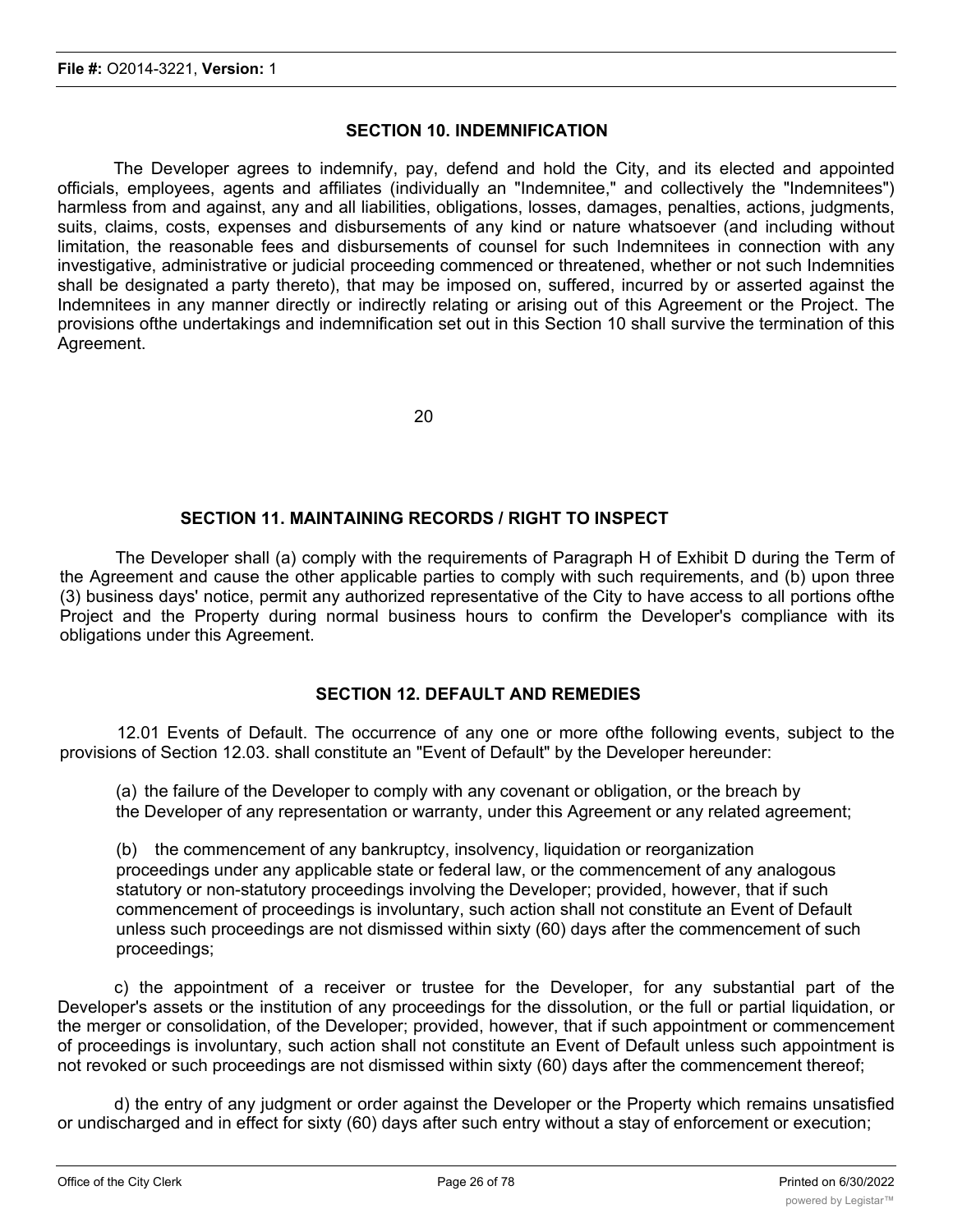e) the dissolution of the Developer or the death of any natural person who owns a 50% or more ownership interest in the Developer, unless, in the case of a death, the Developer establishes to the DPD's satisfaction that such death shall not impair the Developer's ability to perform its executory obligations under this Agreement; or

f) the institution in any court of a criminal proceeding (other than a misdemeanor) against the Developer or any natural person who owns 5% or more ownership interest in the Developer, which is not dismissed within thirty (30) days, or the indictment of the Developer or any natural person who owns such a material interest in the Developer, for any crime (other than a misdemeanor).

**21**

(g) failure to timely submit the Annual Compliance Report to the City as required by this Agreement, the failure of which will constitute an event of default without notice or opportunity to cure.

12.02 Remedies. Upon the occurrence of an Event of Default, the City may terminate this Agreement and all related agreements, and may suspend disbursement of City Funds. The City may, in any court of competent jurisdiction by any action or proceeding at law or in equity, pursue and secure any available remedy. However, the City shall not be entitled to recover any City Funds previously paid to the Developer unless the Event of Default involves a Reimbursement Event.

12.03 Curative Period. In the event the Developer fails to perform any covenant or

obligation or breaches any representation or warranty which the Developer is required to perform

under this Agreement, an Event of Default shall not be deemed to have occurred unless the

Developer has failed to cure such default within thirty (30) days of its receipt of a written notice from

the City specifying the nature ofthe default; provided, however, with respect to those non-monetary

defaults which are not capable of being cured within such thirty (30) day period, the Developer shall

not be deemed to have committed an Event of Default under this Agreement if it has commenced to

cure the alleged default within such thirty (30) day period and thereafter diligently and continuously

prosecutes the cure of such default until the same has been cured. No such cure period, however,

shall apply to Events of Default described in Section 12(b), (c), (d), (e) or (f), which defaults shall

have the cure periods described therein, if any. In addition, no cure period shall apply to default

arising from a breach of the jobs and operations covenants in Section 8.05 and the Annual

Compliance Report covenant in Section 8.17 and such breaches shall be an immediate Event of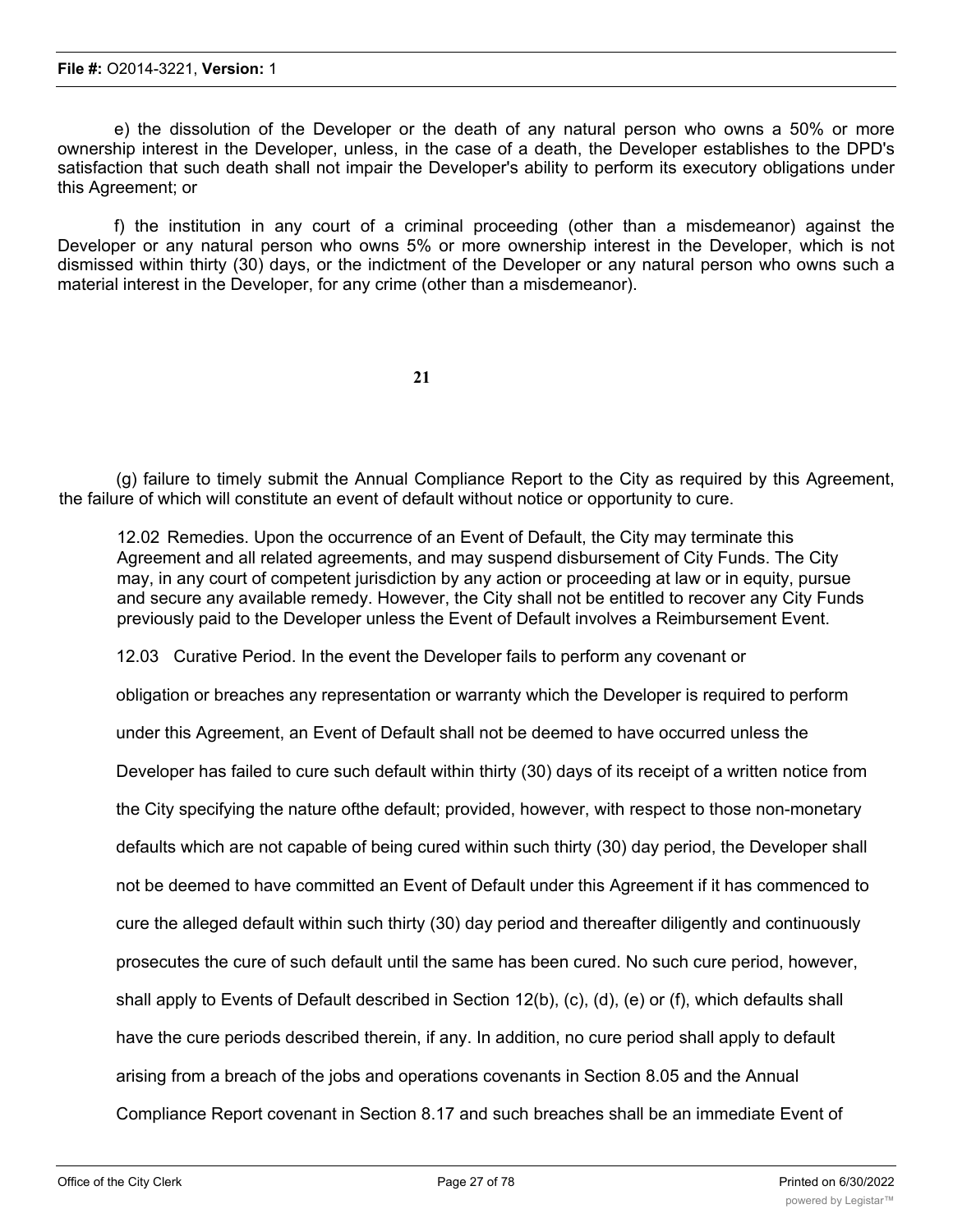Default.

# **SECTION 13. MORTGAGING OF THE PROJECT**

All mortgages or deeds of trust in place as of the date hereof with respect to the Property or any portion thereof are listed on Exhibit F hereto. No mortgagee shall have the right to succeed to the Developer's rights under this Agreement unless it complies with the first sentence of Section 15.15 hereof.

#### **SECTION 14. NOTICE**

Unless otherwise specified, any notice, demand or request required hereunder shall be given in writing at the addresses set forth below, by any ofthe following means: (a) personal service; (b) overnight courier, or (c) registered or certified mail, return receipt requested.

If to the City: City of Chicago Department of Planning and Development 121 North LaSalle Street, Room 1000 Chicago, IL 60602 Attention: **Commissioner** 

22

With Copies To: City of Chicago Department of Law Finance and Economic Development Division 121 North LaSalle Street, Room 600 Chicago, IL 60602 If to the Developer: BGM Property Investments, LLC and MT Food Service, Inc. 400 N. Noble Chicago, Illinois 60642 Attention: Gary Levinson With Copies To:

Chicago, Illinois 606

Attn:

Such addresses may be changed by notice to the other parties given in the same manner provided above. Any notice, demand, or request sent pursuant to clause (a) hereof shall be deemed received upon such personal service. Any notice, demand or request sent pursuant to clause (b) shall be deemed received on the day immediately following deposit with the overnight courier and any notices, demands or requests sent pursuant to subsection (c) shall be deemed received two (2) business days following deposit in the mail.

#### **SECTION 15. MISCELLANEOUS**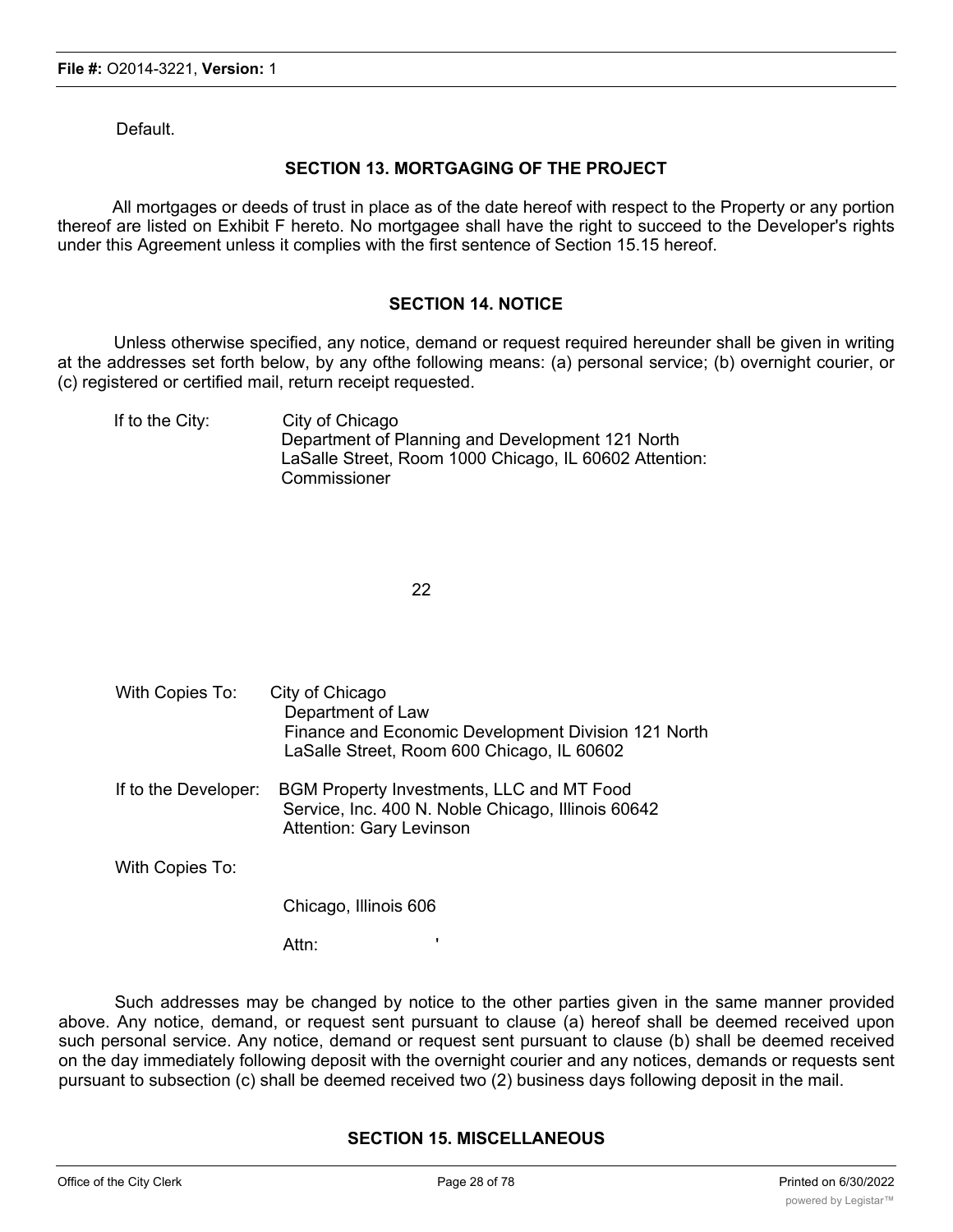1 Amendment. This Agreement and the Exhibits attached hereto may not be amended or modified without the prior written consent of the parties hereto; provided, however, that the City, in its sole discretion, may amend, modify or supplement Exhibit A hereto without the consent of any party hereto, and DPD may grant consents as explicitly provided for under certain sections of this Agreement. It is agreed that no material amendment or change to this Agreement shall be made or be effective unless ratified or authorized by an ordinance duly adopted by the City Council. The term "material" for the purpose of this Section 15.01 shall be defined as any deviation from the terms of the Agreement which operates to materially reduce the scope of the Project, increases the square footage allocated to office space to an amount greater than fifty percent (50%), materially changes the Project or business operations of the Developer at the Property, or increases the City Funds payable to the Developer.

2 Entire Agreement. This Agreement (including each Exhibit attached hereto, which is hereby incorporated herein by reference) constitutes the entire Agreement between the parties hereto and it supersedes all prior agreements, negotiations and discussions between the parties relative to the subject matter hereof.

3 Limitation of Liability. No member, official or employee of the City shall be personally liable to the Developer or any successor in interest in the event of any default or breach by the City

23

or for any amount which may become due to the Developer from the City or any successor in interest or on any obligation under the terms of this Agreement.

4 Further Assurances. The Developer agrees to take such actions, including the execution and delivery of such documents, instruments, petitions and certifications as may become necessary or appropriate to carry out the terms, provisions and intent of this Agreement.

5 Waiver. Waiver by the City or the Developer with respect to any breach of this Agreement shall not be considered or treated as a waiver of the rights of the respective party with respect to any other default or with respect to any particular default, except to the extent specifically waived by the City or the Developer in writing. No delay or omission on the part of a party in exercising any right shall operate as a waiver of such right or any other right unless pursuant to the specific terms hereof. A waiver by a party of a provision of this Agreement shall not prejudice or constitute a waiver of such party's right otherwise to demand strict compliance with that provision or any other provision of this Agreement. No prior waiver by a party, nor any course of dealing between the parties hereto, shall constitute a waiver of any such parties' rights or of any obligations of any other party hereto as to any future transactions.

6 Remedies Cumulative. The remedies of a party hereunder are cumulative and the exercise of any one or more of the remedies provided for herein shall not be construed as a waiver of any other remedies of such party unless specifically so provided herein.

7 Disclaimer. Nothing contained in this Agreement nor any act of the City shall be deemed or construed by any of the parties, or by any third person, to create or imply any relationship of third-party beneficiary, principal or agent, limited or general partnership or joint venture, or to create or imply any association or relationship involving the City.

8 Headings. The paragraph and section headings contained herein are for convenience only and are not intended to limit, vary, define or expand the content thereof.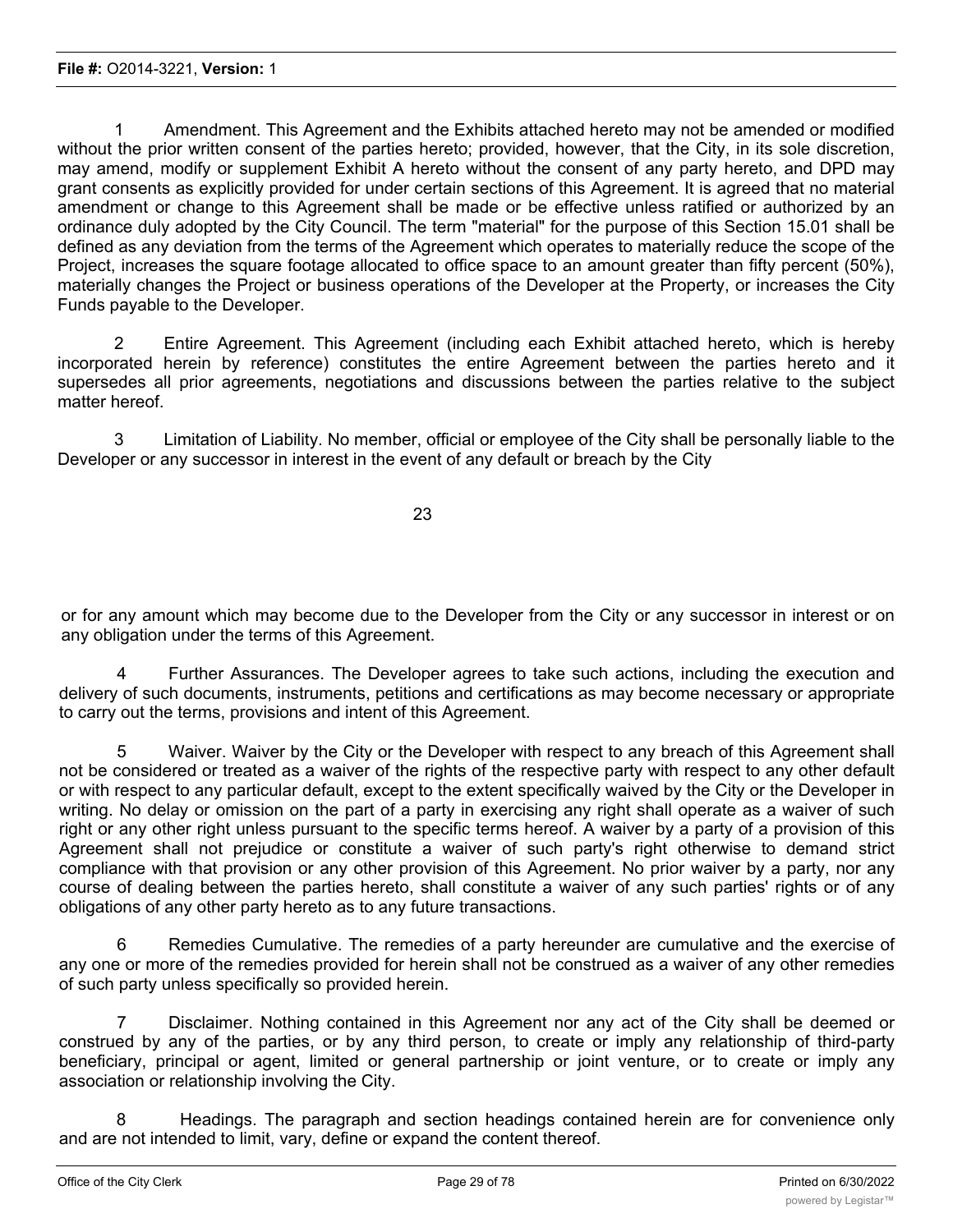9 Counterparts. This Agreement may be executed in several counterparts, each of which shall be deemed an original and all of which shall constitute one and the same agreement.

10 Severability. If any provision in this Agreement, or any paragraph, sentence, clause, phrase, word or the application thereof, in any circumstance, is held invalid, this Agreement shall be construed as if such invalid part were never included herein and the remainder of this Agreement shall be and remain valid and enforceable to the fullest extent permitted by law.

11 Conflict. In the event of a conflict between any provisions of this Agreement and the provisions of the TIF Ordinances, and any bond ordinances relating to the Area, if any, such ordinance(s) shall prevail and control.

12 Governing Law. This Agreement shall be governed by and construed in accordance with the internal laws of the State of Illinois, without regard to its conflicts of law principles.

13 Form of Documents. All documents required by this Agreement to be submitted, delivered or furnished to the City shall be in form and content satisfactory to the City.

24

14 Approval. Wherever this Agreement provides for the approval or consent of the City, DPD or the Commissioner, or any matter is to be to the City's, DPD's or the Commissioner's satisfaction, unless specifically stated to the contrary, such approval, consent or satisfaction shall be made, given or determined by the City, DPD or the Commissioner in writing and in the reasonable discretion thereof. The Commissioner or other person designated by the Mayor of the City shall act for the City or DPD in making all approvals, consents and determinations of satisfaction, granting the Certificate or otherwise administering this Agreement for the City.

15 Assignment. The Developer may not sell, assign or otherwise transfer its interest in this Agreement in whole or in part without the written consent of the City, which consent shall be in the City's sole discretion and which, if granted, may be conditioned upon, among other things, the assignee's assumption of all of the Developer's obligations under this Agreement. The foregoing limitation shall not prevent the Developer from collaterally assigning to a lender that is also providing financing for the Project the Developer's right to receive the payment of City Funds as security for such lender financing. The Developer consents to the City's sale, transfer, assignment or other disposal of this Agreement at any time in whole or in part.

16 Binding Effect. This Agreement shall be binding upon the Developer, the City and their respective successors and permitted assigns (as provided herein) and shall inure to the benefit of the Developer, the City and their respective successors and permitted assigns (as provided herein). Except as otherwise provided herein, this Agreement shall not run to the benefit of, or be enforceable by, any person or entity other than a party to this Agreement and its successors and permitted assigns. This Agreement should not be deemed to confer upon third parties any remedy, claim, right of reimbursement or other right.

17 Force Majeure. Neither the City nor the Developer nor any successor in interest to either of them shall be considered in breach of or in default of its obligations under this Agreement in the event of any delay caused by damage or destruction by fire or other casualty, strike, shortage of material, unusually adverse weather conditions such as, by way of illustration and not limitation, severe rain storms or below freezing temperatures of abnormal degree or for an abnormal duration, tornadoes or cyclones, and other events or conditions beyond the reasonable control ofthe party affected which in fact interferes with the ability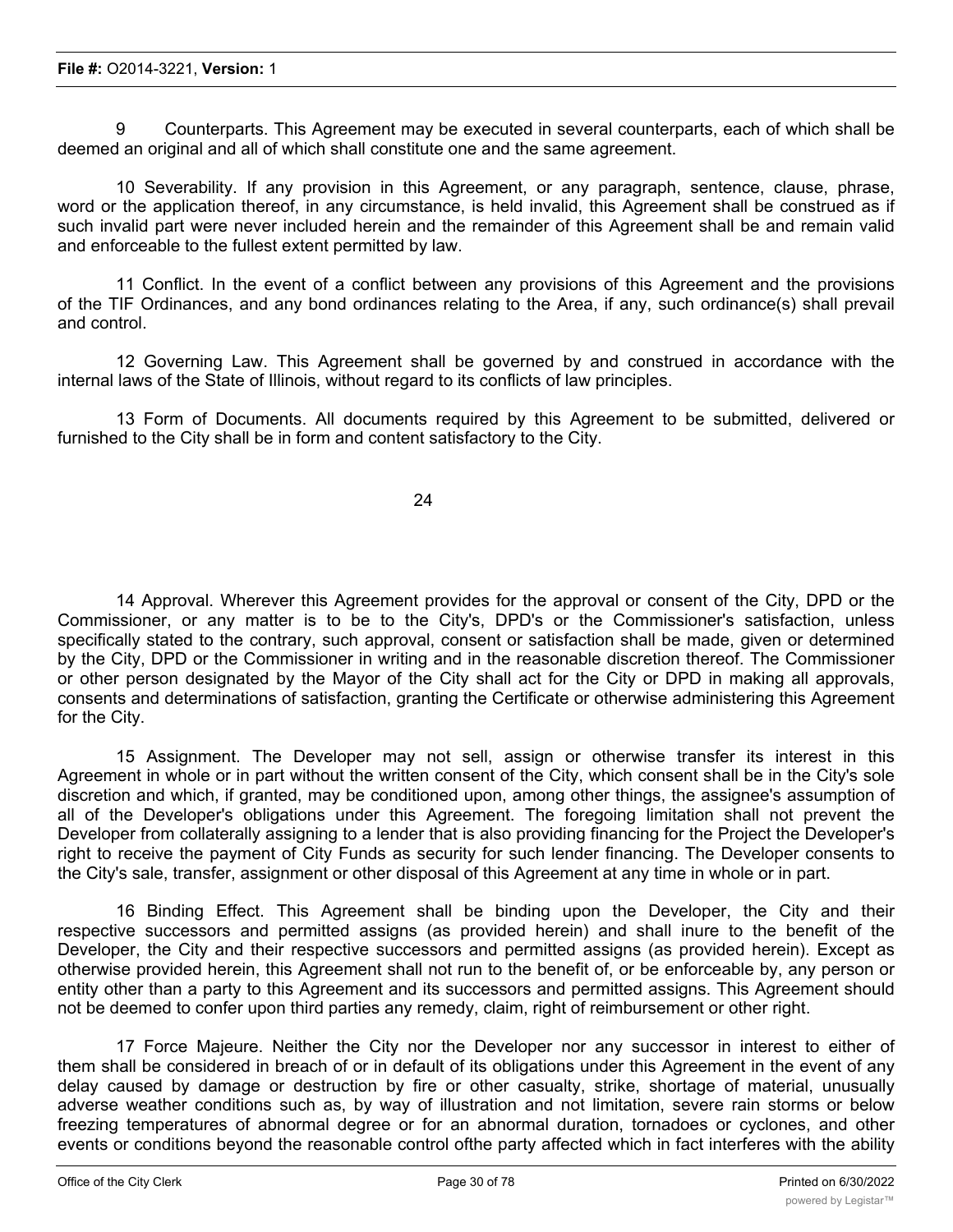of such party to discharge its obligations hereunder. The individual or entity relying on this section with respect to any such delay shall, upon the occurrence ofthe event causing such delay, immediately give written notice to the other parties to this Agreement. The individual or entity relying on this section with respect to any such delay may rely on this section only to the extent of the actual number of days of delay affected by any such events described above.

18 Exhibits. All ofthe exhibits attached hereto are incorporated herein by reference.

19 Business Economic Support Act. Pursuant to the Business Economic Support Act (30 ILCS 760/1 et seq.), if the Developer is required to provide notice under the WARN Act, the Developer shall, in addition to the notice required under the WARN Act, provide at the same time a copy of the WARN Act notice to the Governor of the State, the Speaker and Minority Leader of the House of Representatives of the State, the President and minority Leader of the Senate of State, and the Mayor of each municipality where the Developer has locations in the State. Failure by the Developer to provide such notice as described above may result in the termination of all or a part of the payment or reimbursement obligations of the City set forth herein.

20 Venue and Consent to Jurisdiction. If there is a lawsuit under this Agreement, each party may hereto agrees to submit to the jurisdiction of the courts of Cook County, the State of Illinois and the United States District Court for the Northern District of Illinois.

21 Costs and Expenses. In addition to and not in limitation of the other provisions of this Agreement, Developer agrees to pay upon demand the City's out-of-pocket expenses, including attorney's fees, incurred in connection with the enforcement of the provisions of this Agreement. This includes, subject to any limits under applicable law, attorney's fees and legal expenses, whether or not there is a lawsuit, including attorney's fees for bankruptcy proceedings (including efforts to modify or vacate any automatic stay or injunction), appeals and any anticipated post-judgment collection services. Developer also will pay any court costs, in addition to all other sums provided by law.

22 Business Relationships. The Developer acknowledges (A) receipt of a copy of Section 2-156- 030 (b) of the Municipal Code of Chicago, (B) that Developer has read such provision and understands that pursuant to such Section 2-156-030 (b), it is illegal for any elected official of the City, or any person acting at the direction of such official, to contact, either orally or in writing, any other City official or employee with respect to any matter involving any person with whom the elected City official or employee has a "Business Relationship" (as defined in Section 2-156-080 of the Municipal Code of Chicago), or to participate in any discussion in any City Council committee hearing or in any City Council meeting or to vote on any matter involving any person with whom the elected City official or employee has a "Business Relationship" (as defined in Section 2-156-080 of the Municipal Code of Chicago), or to participate in any discussion in any City Council committee hearing or in any City Council meeting or to vote on any matter involving the person with whom an elected official has a Business Relationship, and (C) that a violation of Section 2-156-030 (b) by an elected official, or any person acting at the direction of such official, with respect to any transaction contemplated by this Agreement shall be grounds for termination of this Agreement and the transactions contemplated hereby. The Developer hereby represents and warrants that, to the best of its knowledge after due inquiry, no violation of Section 2-156-030 (b) has occurred with respect to this Agreement or the transactions contemplated hereby.

#### [THE REMAINDER OF THIS PAGE IS INTENTIONALLY LEFT BLANK]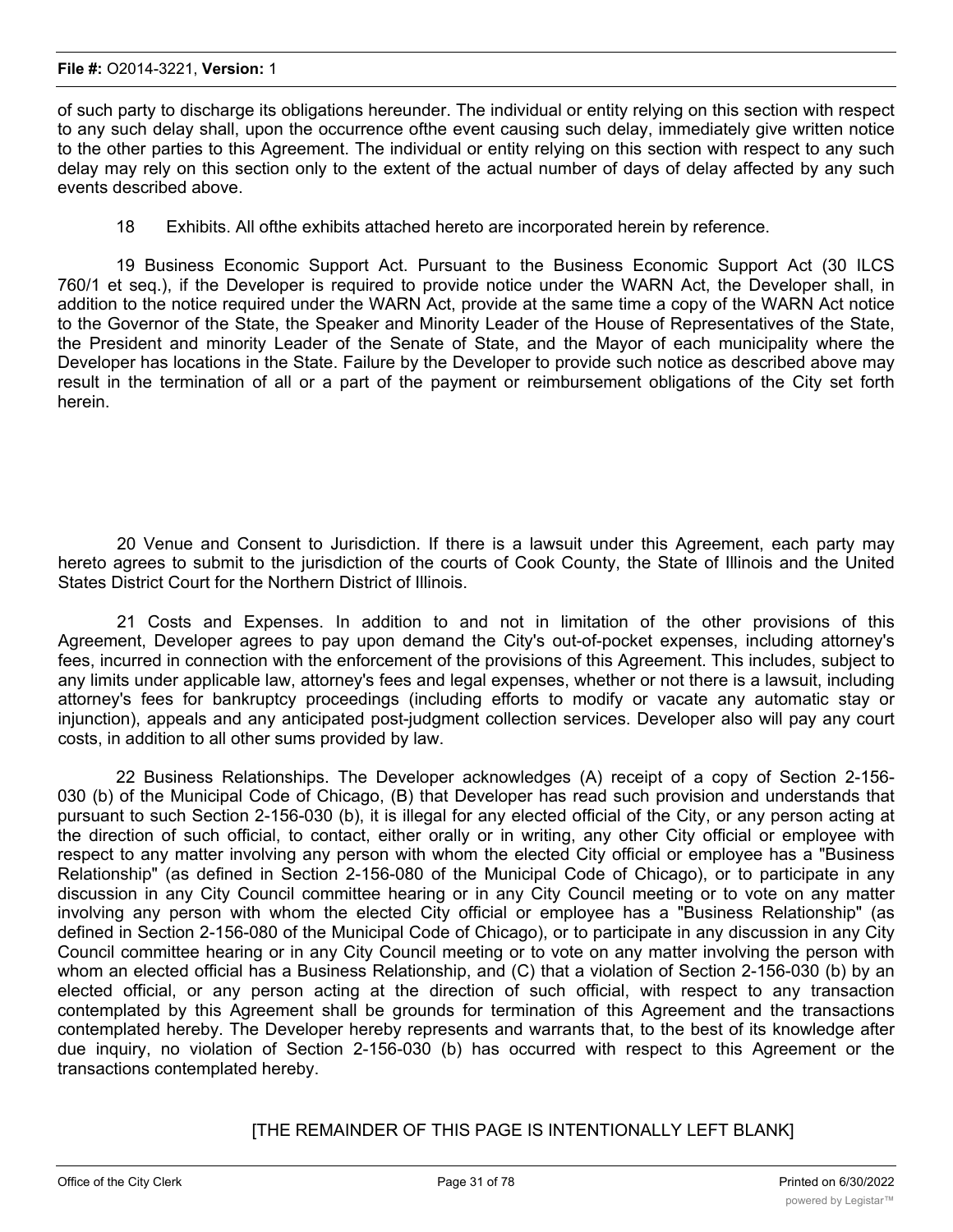[SIGNATURE BLOCKS APPEAR ON THE FOLLOWING PAGE]

**26**

IN WITNESS WHEREOF, the parties hereto have caused this Redevelopment Agreement to be executed on or as of the day and year first above written.

#### **BGM PROPERTY INVESTMENTS, LLC**

an Illinois limited liability company

By: example by: the state of the state of the state of the state of the state of the state of the state of the state of the state of the state of the state of the state of the state of the state of the state of the state o Gary Levinson

# **MT FOOD SERVICE, INC.**

An Illinois corporation

Gary Levinson, Vice President

CITY OF CHICAGO, acting by and through its Department of Planning and Development

By:\_

Andrew J. Mooney Commissioner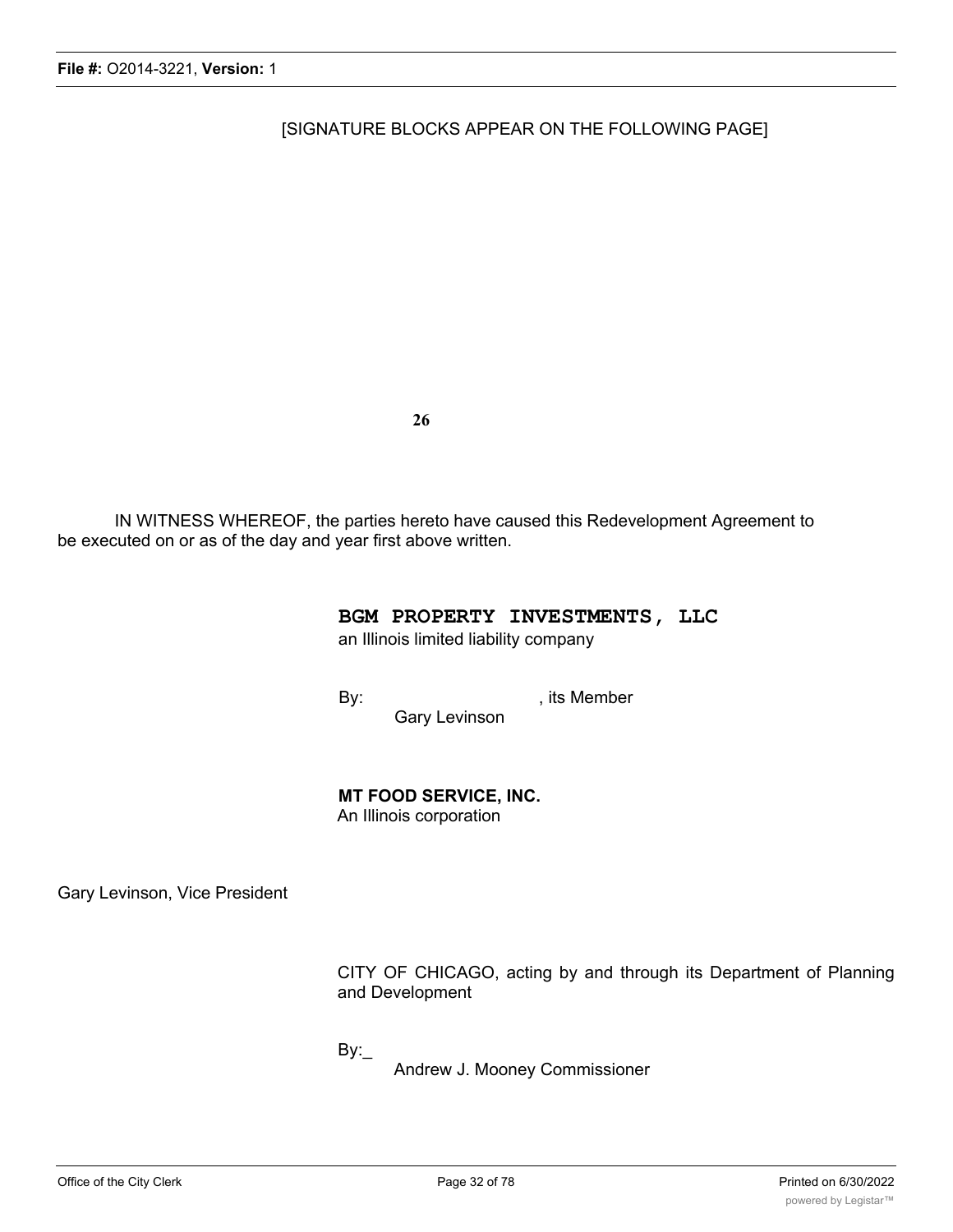STATE OF ILLINOIS ) ) ss COUNTY OF COOK )

I, the said County, in the State aforesaid, in the State aforesaid, DO HEREBY CERTIFY that Gary Levinson, personally known to me to be the Member of BGM Property Investments, LLC, an Illinois limited liability company, (together with MT Food Service, Inc., an Illinois corporation, the "Developer"), and personally known to me to be the same person whose name is subscribed to the foregoing instrument, appeared before me this day in person and acknowledged that he signed, sealed, and delivered said instrument, pursuant to the authority given to him by the members of the company, as his free and voluntary act and as the free and voluntary act of the Developer, for the uses and purposes therein set forth.

27

GIVEN under my hand and official seal this day of

Notary Public

My Commission Expires

(SEAL STATE OF ILLINOIS ) ) ss COUNTY OF COOK )

I, the state aforesaid, in the State aforesaid, in the State aforesaid, DO HEREBY CERTIFY that Gary Levinson, personally known to me to be the Vice President of MT Food Service, Inc., an Illinois corporation, (together with BGM Property Investments, LLC, an Illinois limited liability company, the "Developer"), and personally known to me to be the same person whose name is subscribed to the foregoing instrument, appeared before me this day in person and acknowledged that he signed, sealed,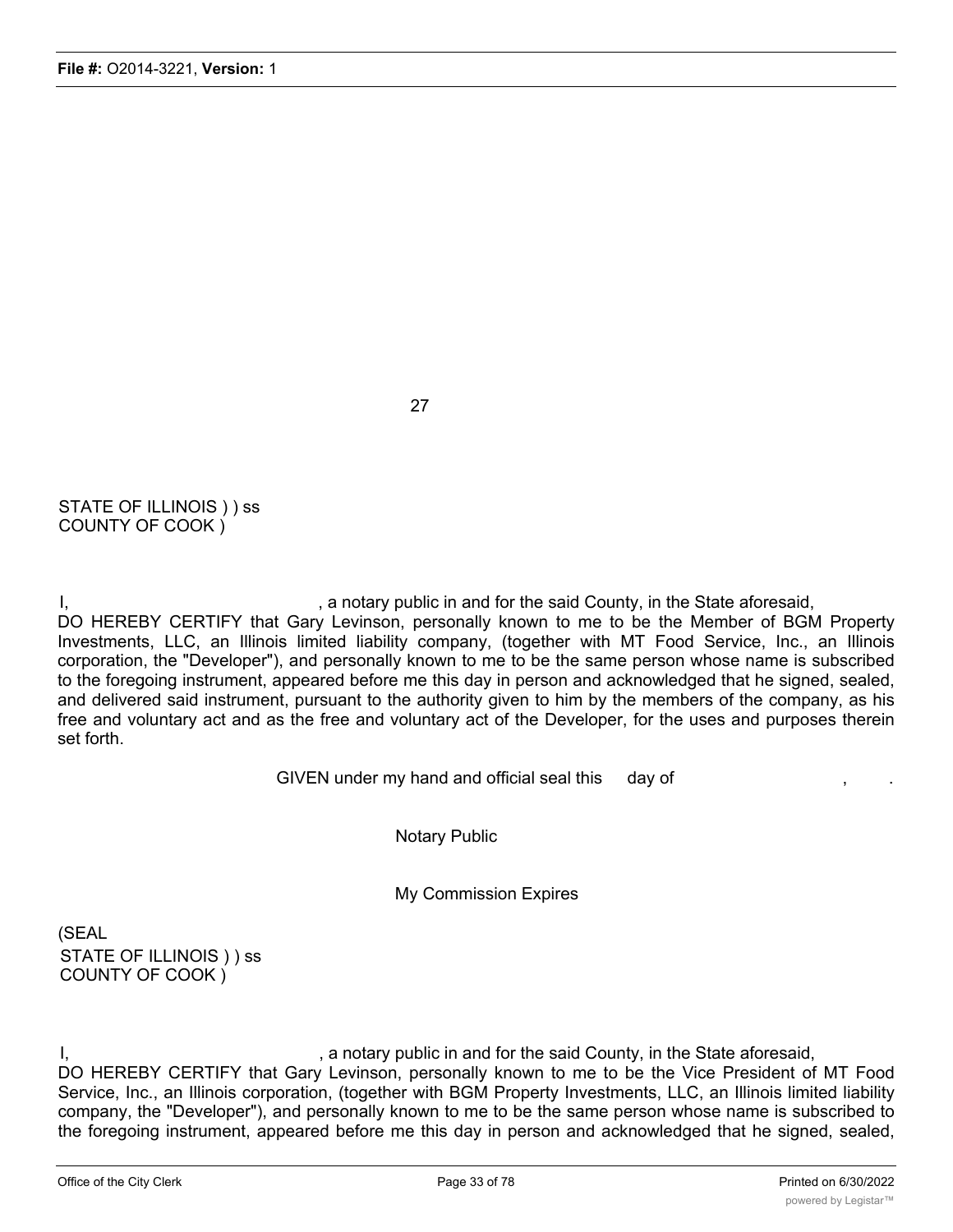and delivered said instrument, pursuant to the authority given to him by the board of directors of the corporation, as his free and voluntary act and as the free and voluntary act of the Developer, for the uses and purposes therein set forth.

GIVEN under my hand and official seal this day of

Notary Public

My Commission Expires.

(SEAL

STATE OF ILLINOIS ) ) ss COUNTY OF COOK )

I, the said County, in the State is a notary public in and for the said County, in the State aforesaid, DO HEREBY CERTIFY that Andrew J. Mooney, personally known to me to be the Commissioner of the Department of Planning and Development of the City of Chicago (the "City"), and personally known to me

i I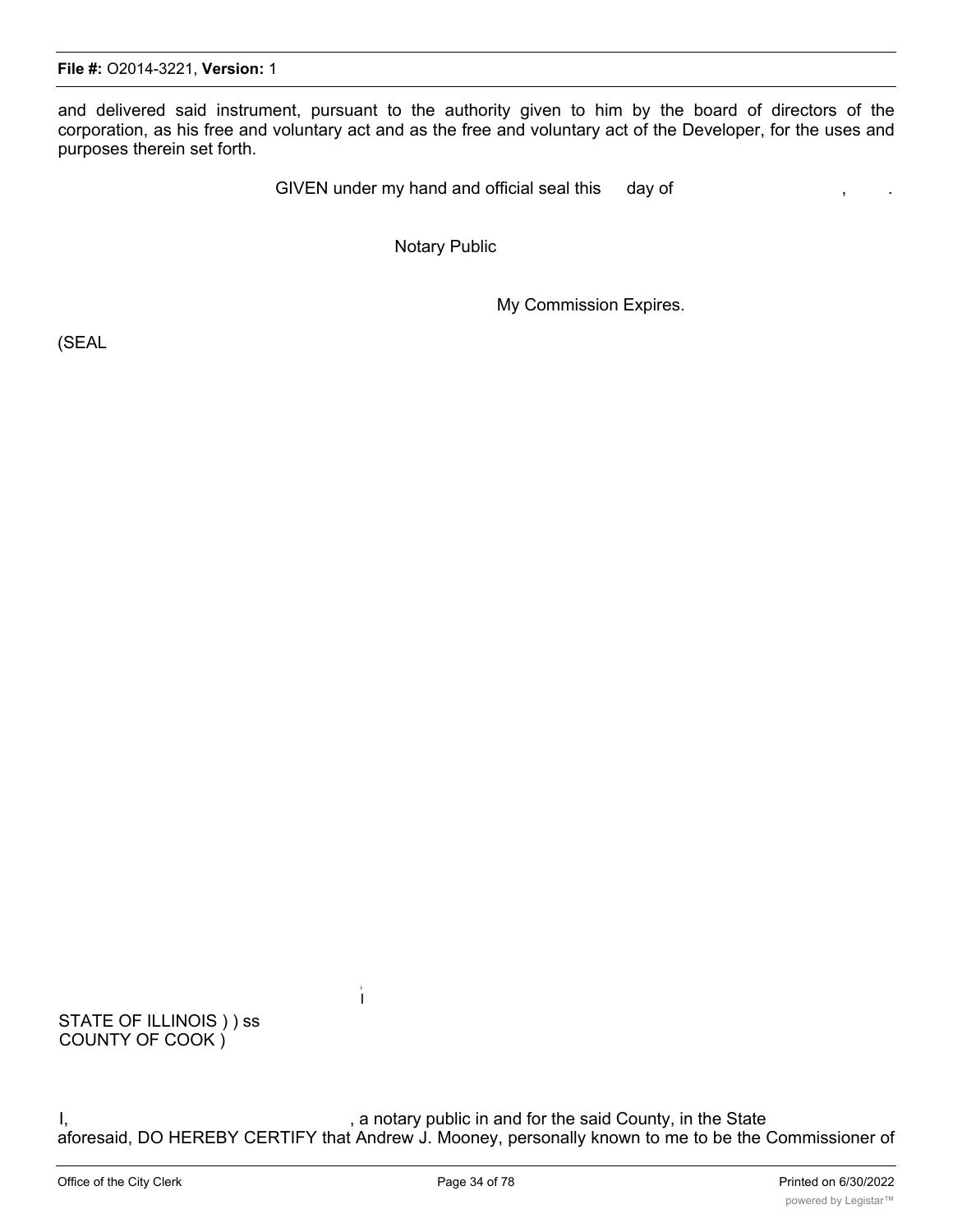the Department of Planning and Development of the City of Chicago (the "City"), and personally known to me to be the same person whose name is subscribed to the foregoing instrument, appeared before me this day in person and acknowledged that he signed, sealed, and delivered said instrument pursuant to the authority given to him by the City, as his free and voluntary act and as the free and voluntary act of the City, for the uses and purposes therein set forth.

GIVEN under my hand and official seal this th day of

Notary Public

My Commission Expires

#### **EXHIBIT A**

# **Legal Description ofthe Redevelopment Area [To Be Attached at Closing] EXHIBIT B**

#### **Description ofthe Project**

The Project includes redevelopment of a two story building having a total of approximately 58,000 square feet of usable space located within the Area and commonly known as 400 N. Noble, Chicago, Illinois 60642 and legally described on Exhibit C (the "Property"), into a food service distribution center to be leased to MT Food Service, Inc. comprising approximately 50,500 square feet of warehouse space and approximately 7,500 square feet of office space

#### **EXHIBIT C**

#### **Legal Description of Property (SUBJECT TO FINAL SURVEY AND**

#### **TITLE COMMITMENT)**

#### PARCEL X{

LOT 13 AND THB NORTH 1.0 FOOT OF LOT 16 IH BLOCK 2 IN ARMOUR'S SUBDIVISION IN THE SOUTHEAST CORNER OF THB WEST 1/2 OP THE NORTHWEST 1/4 OP SECTION 8, TOWNSHIP 39 NORTH, RANGE 14 BAST OF THB THIRD PRINCIPAL MERIDIAN, TN COOK COUNTY, ILLUfOia.

PARCEL 2:

LOTS 11, 14 AND THB NORTH 1.0 FOOT 07 LOT 15 IH BLOCK 2 Ul ARMOUR'S SUBDIVISION IN THE SOUTHEAST CORNER OP THB WEST 1/2 0? THB NORTHWEST 1/4 OF SBCTION 8, TOWNSHIP 39 NORTH, RANGE 14 BAST OF THB THIRD PRINCIPAL MERIDIAN, IN COOK COUNTY. ILLINOIS.

#### PARCEL 3:

LOT 16 (EXCEPT THE NORTH 20.0 FRET THEREOF) , ALL OF LOTS 17, 20 AND 21 AND THOSE PARTS OF LOTS 24 AND 25 BOUNDED AND DESCRIBED AS FOLLOWS: BEGINNING AT THB NORTHEAST CORNER OF SAID LOT 24} THENCE WEST ALONG THE NORTH LINE OF SAID LOT 24 TO THE NORTHWEST CORNER THEREOF; THENCE SOUTH ALONG THE WEST LINE OF SAID LOTS 24 AND 25 TO A POINT 5.0 FEET SOUTH OF THB NORTHWEST CORNER OF SAID LOT 25 r THKNCB EAST PARALLEL WITH THB NORTH LINE OF SAID LOT 25, A DISTANCE OF 55.0 FEET? THENCE NORTHEASTERLY ALONG A STRAIGHT LINE TO A POINT IN THB EAST LINE OF SAID LOT 24; A DISTANCE 5.0 FEET NORTH OF THB SOUTHEAST CORNER THEREOF; THENCE NORTH ALONG THB EAST LINE OF SAID LOT 34 TO THB POINT 07 BEGINNING, ALL OF THE FOREGOING LYING AND BEING IN BLOCK 2 OP GEORGE ARMOUR'S SUBDIVISION OF PART OF THE WEST 1/2 OF THB NORTHWEST 1/4 OF SBCTION 8, TOWNSHIP 39 NORTH, RANGE 14 EAST OF THB THIRD PRINCIPAL MERIDIAN AS SHOWN ON THB MAP OF SAID SUBDIVISION RECORDED NOVEMBER 14, 1853 IN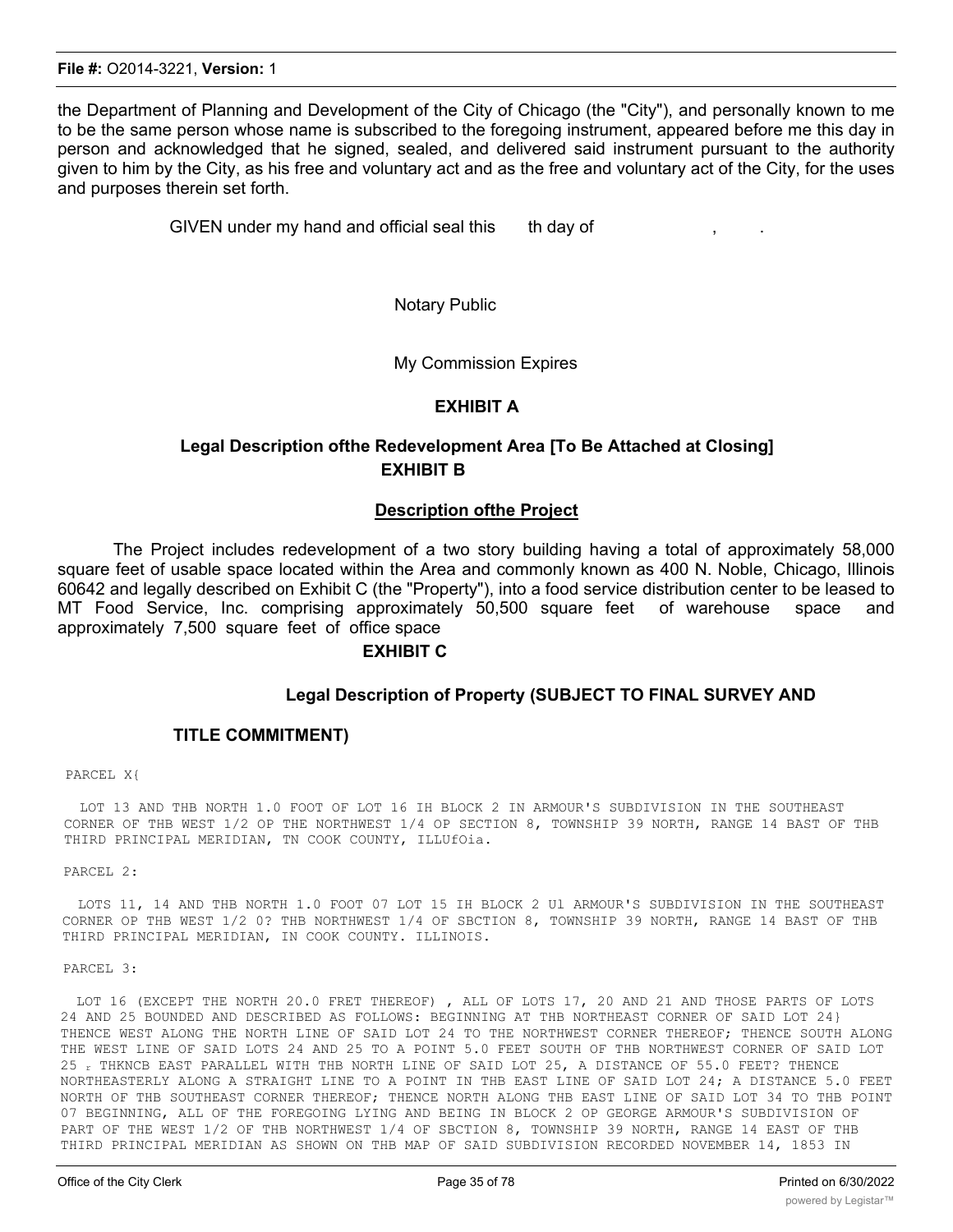#### **File #:** O2014-3221, **Version:** 1

RECORDERS OFFICE OF COOK COUNTY, ILLINOIS IN BOOK 49 OF PLATS PAGB 101

ALSO

LOT 15 (EXCEPT THE NORTH 20.0 FEET THEREOF), ALL OF LOTS 18, 19, 22 AND 23 AND LOT 26 (EXCEPT THAT PART OF THE LOT 26 DESCRIBED AS BEGINNING AT THE SOUTHEAST CORNER THEREOF; THKNCB NORTH ALONG THE EAST LINE OF SAID LOT 4.8 FEET; THENCE SOUTHWESTERLY TO A POINT ON THB SOUTH LINE OF SAID LOT 29.59 FEET WEST OF THE SOUTHEAST CORNER THEREOF; THENCE EAST TO THE POINT OF BEGINNING) ALL IN BLOCK 2 IN ARMOUR'S SUBDIVISION XN THE SOUTHEAST CORNER OF THB WEST 1/2 OF THE NORTHWEST 1/4 OP SECTION B, TOWNSHIP 39 NORTH, RANGE 14 EAST OF THE THIRD PRINCIPAL MERIDIAN, IN COOK COUNTY, ILLINOIS

ALSO LOTS 1 TO 6 INCLUSIVE IN BLOCK 3 IN ARMOUR'S SUBDIVISION IN THB SOUTHEAST CORNER OF THE WEST 1/2 OP THB NORTHWEST l/4 OF SBCTION 8, TOWNSHIP 39 NORTH, RANGE 14 EAST OF THB THIRD PRINCIPAL MERIDIAN, IN COOK COUNTY, ILLINOIS. ALSO

ALL THAT PART OF VACATED NORTH BISHOP STREET LYING WEST OP AND ADJOINING THE

WBST LINB OF IOTS 15, 18, 19, 32, 23 AND 26 IN BLOCK 2 LYING BAST OF AND ADJOINING THB EAST LINE OF LOTS 1 TO 6, BOTH INCLUSIVE IN BLOCK 3 AND LYING SOUTH OF AND ADJOINING THB SOUTH LINE OF THE NORTH 20.0 FEET OF SAID LOT 15 IN BLOCK 2 PRODUCED WEST 60.0 FBBT; ALSO

ALL THAT PART OF VACATED NORTH AND SOUTH 10.0 FOOT ALLEY LYING WEST OF AND ADJOINING THE WEST LINE OF LOTS 16 AND 17, 20, 21, 24 AND 25 LYING EAST OF AND ADJOINING THE EAST LINE OF LOTS 15, 18, 19, 22, 23 AND 26 LYING SOUTH OF AND ADJOINING THB SOUTH LINE OF THB NORTH 20,0 FBBT OP SAID LOT 16 PRODUCED WEST 10.0 FEET, IN BLOCK 2 {EXCEPT THAT PART OP THB EAST 1/2 OF SAID VACATED NORTH AND SOUTH 10.0 FOOT ALLEY LYING SOOTH OF THB SOUTH LINE OF THB NORTH 5.0 FBBT OF SAID LOT 25 PRODUCED WEST TO ITS INTERSECTION WITH CENTER LINE OP SAID VACATED 10.0 FOOT ALLEY) AND EXCEPT THAT PART OF THB WBST 1/2 OP SAID VACATED NORTH AND SOUTH 10.0 FOOT ALLEY ACCRUING TO THE FOLLOWING DESCRIBED PROPERTY; THAT PART OF LOT 26 DESCRIBED AS BEGINNING AT THB SOUTHEAST CORNER THEREOF; THENCE NORTH ALONG THE BAST LINE OF SAID LOT 26, 4.8 FBBT THENCE SOUTHWESTERLY TO A POINT ON THB SOUTH LINE OF SAID LOT 26, 29.59 FBBT WEST OF THB SOUTHEAST CORNER THEREOF; THENCE EAST TO THE POINT OF BEGINNING; ALSO

THAT PART OF THB EAST 1/2 OF THB NORTH AND SOUTH VACATED ALLEY LYING WEST OF AND ADJACENT TO LOT 25 IN BLOCK 2 DESCRIBED A3 FOLLOWS t

BEGINNING AT A POINT ON THB WBST LINE OF SAID LOT 25, SAID POINT BEING 6.42 FBBT NORTH OF THE SOUTHWBST CORNER OF SAID LOT 25; THENCE NORTH ALONG THE WEST LINE OF SAID LOT 25 TO A POINT 5.0 FBBT SOUTH OF THE NORTH LINE OF SAID LOT 25; THENCE WEST ALONG A LINE PARALLEL TO THB NORTH LINE OF SAID LOT 25, EXTENDED WEST 5.0 PEST TO THB CENTER LINE OF SAID VACATED ALLEY; THENCE SOUTH ALONG THB CENTER LINE OF SAID VACATED ALLEY TO A POINT WHICH IB 5.61 FEET NORTH OF THB SOUTH LINE OF SAID LOT 25, EXTENDED WEST AS MEASURED ALONG SAID CENTER LINE; THENCE EASTERLY ALONG A STRAIGHT LINE 5.07 FBBT TO THB POINT 07 BEGINNING. ALSO

THE BAST 1/2 OF THE VACATED NORTH AND SOUTH 10 FOOT ALLEY LYING WBST OF AND ADJOINING THE WEST LINE OF LOTS 1 TO 6, LYING EAST 07 AND ADJOINING THE BAST LINB OF LOT 19 AND LYING SOUTH OP AND ADJOINING THB NORTH LINB OF SAID LOT 6, PRODUCED WEST 10,0 PEET IN BLOCK 3, ALL IN ARMOURS SUBDIVISION IN THE SOUTHEAST CORNER OF THB WBST 1/2 07 THB NORTHWEST 1/4 OF SECTION 8, TOWNSHIP 39 NORTH, RANGE 14 EAST OF THE THIRD PRINCIPAL MERIDIAN, IN COOK COUNTY, ILLINOIS.

#### PARCEL 4:

PERPETUAL EXCLUSIVE EASEMENT FOR THB BENEFIT OP PARCELS 1, 2, AND 3 AS CREATED BY THB BASEMENT AGREEMENT RECORDED MAY 15,2013 AS DOCUMENT NUMBER 1313512048 FOR VEHICULAR AND PEDESTRIAN INGRESS AND EGRESS, PARKING, LOADING AND UNLOADING AND USES INCIDENTAL™) THB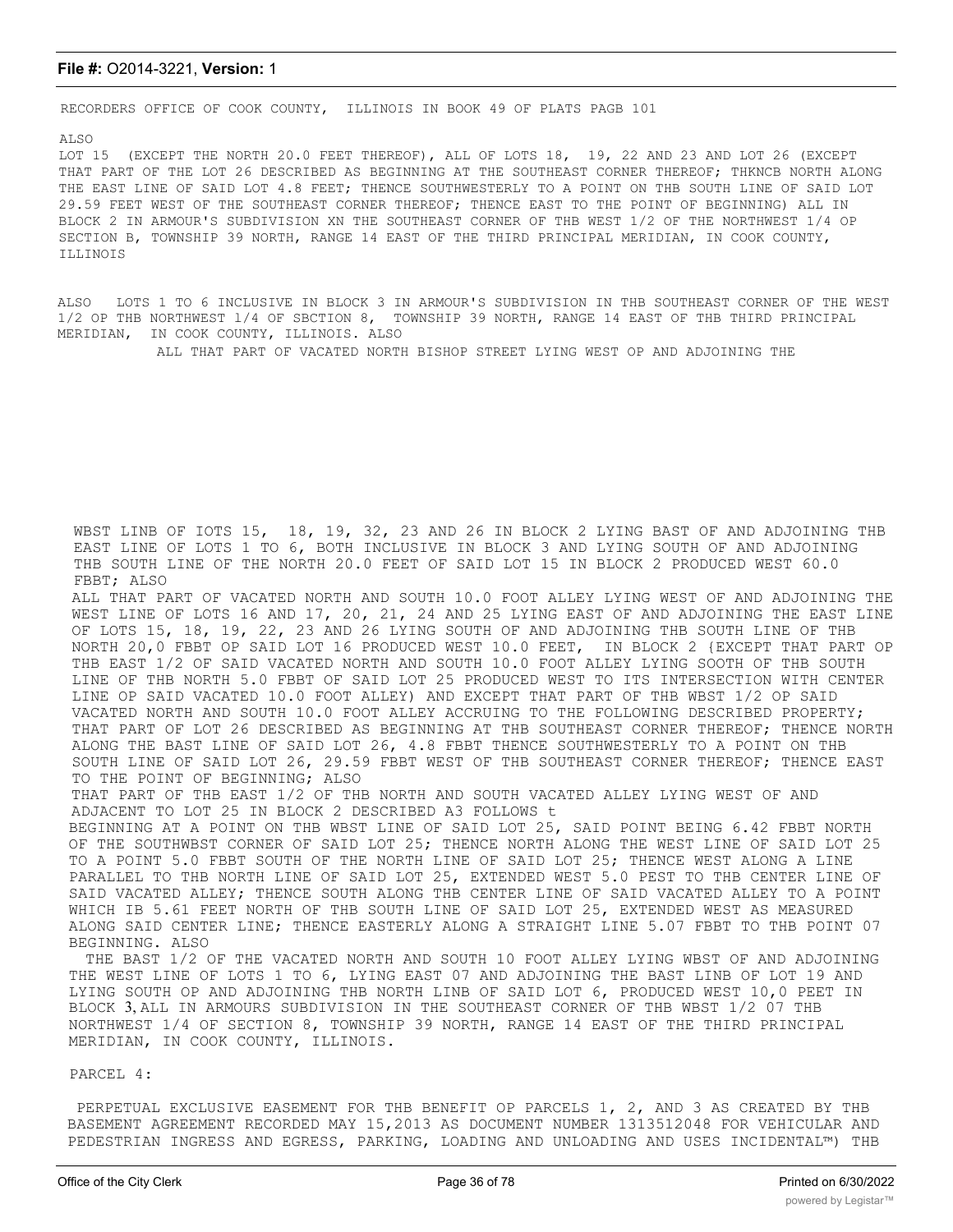USB, FROM TIME TO TIME, OVER AND UPON THE PORTIONS OF THE SOUTH 25 FEET OP LOTS 2, 3, 6 AND 7 IN THE AFORESAID SUBDIVISION OF LOTS 2, 3, 6, 7 AND 10 IN BLOCK 2 AND LOTS 9 TO 13 IN BLOCK 3 IN ARMOURS SUBDIVISION AS DESCRIBED IN EXHIBIT "D" ATTACHED THERETO.

P.I.N. 17-08-136-025-0000 17-08-137-006-0000

17-08-137-014-0000 17-08-137-022-0000 17-08-137-005-0000

Commonly known as 400 N. Noble, Chicago, Illinois

### **EXHIBIT D**

### **Construction Requirements**

A. Construction Contract. Upon DPD's request, the Developer must provide DPD with a certified copy of the construction contract, together with any modifications, amendments or supplements thereto, and upon DPD's request, a copy of any subcontracts.

B. Performance and Payment Bonds. Prior to the commencement of any portion of the Project which includes work on the public way, the Developer must require the General Contractor to be bonded for its payment by sureties having an AA rating or better using a bond in a form acceptable to the City. The City shall be named as obligee or co-obligee on any such bonds.

C. Employment Profile. Upon DPD's request, the Developer, the General Contractor and all subcontractors must submit to DPD statements of their respective employment profiles.

D. Prevailing Wage. The Developer, the General Contractor and all subcontractors must pay the prevailing wage rate as ascertained by the Illinois Department of Labor (the "Department"), to all persons working on the Project. All such contracts shall list the specified rates to be paid to all laborers, workers and mechanics for each craft or type of worker or mechanic employed pursuant to such contract. If the Department revises such prevailing wage rates, the revised rates shall apply to all such contracts. Upon the City's request, the Developer shall provide the City with copies of all such contracts entered into by the Developer or the General Contractor to evidence compliance with this Paragraph D.

E. Employment Opportunity. The Developer shall contractually obligate its or their various contractors, subcontractors or any Affiliate of the Developer operating on the Property (collectively, with the Developer, the "Employers" and individually an "Employer") to agree, that for the Term of this Agreement with respect to Developer and during the period of any other party's provision of services in connection with the construction of the Project or occupation of the Property:

(1) No Employer shall discriminate against any employee or applicant for employment based upon race, religion, color, sex, national origin or ancestry, age, handicap or disability, sexual orientation, military discharge status, marital status, parental status or source of income as defined in the City of Chicago Human Rights Ordinance, Chapter 2-160, Section 2-160-010 et seg.. Municipal Code, except as otherwise provided by said ordinance and as amended from time to time (the "Human Rights Ordinance"). Each Employer shall take affirmative action to ensure that applicants are hired and employed without discrimination based upon race, religion, color, sex, national origin or ancestry, age, handicap or disability, sexual orientation, military discharge status, marital status, parental status or source of income and are treated in a non-discriminatory manner with regard to all job-related matters, including without limitation: employment, upgrading, demotion or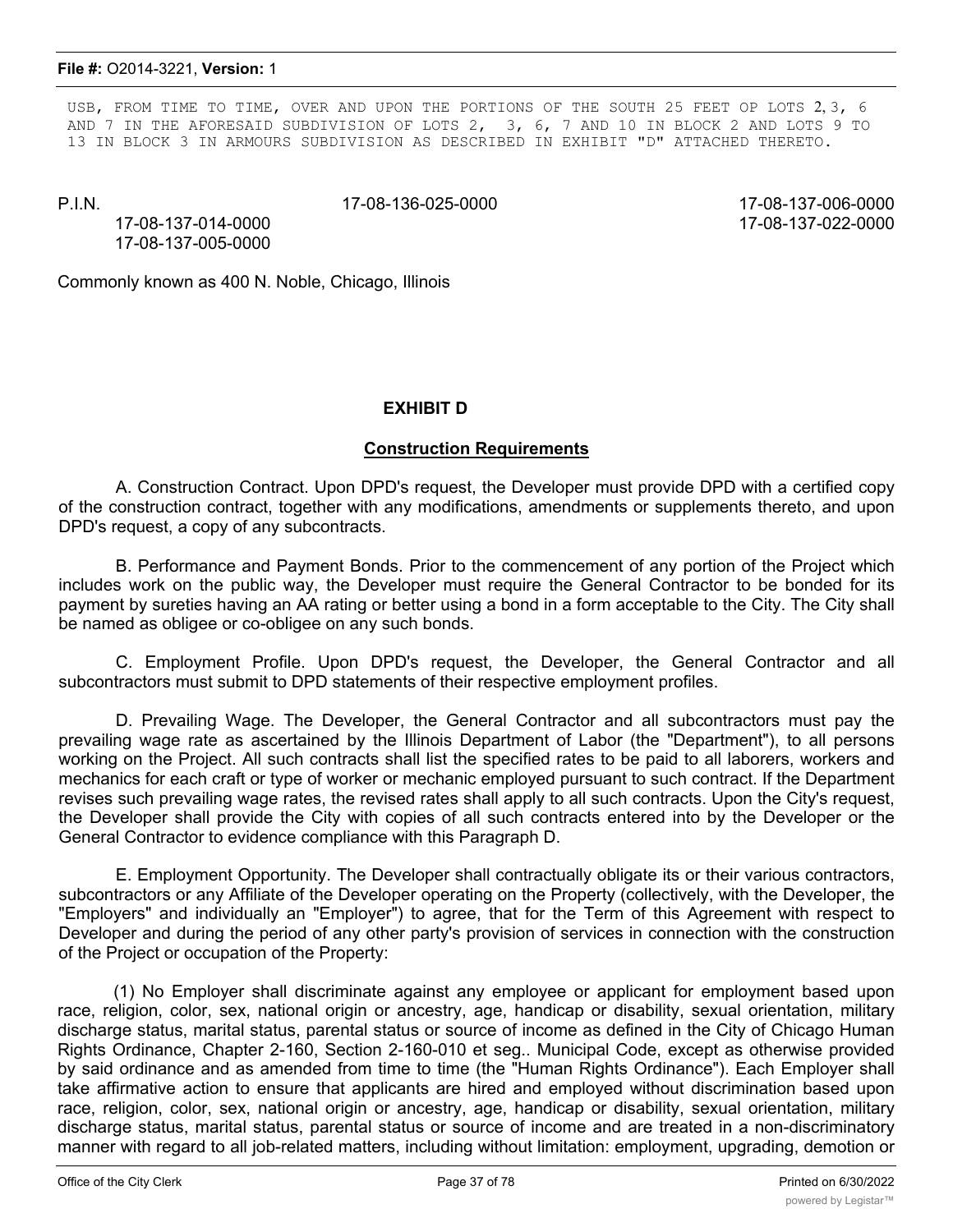transfer; recruitment or recruitment advertising; layoff or termination; rates of pay or other forms of compensation; and selection for training, including apprenticeship. Each Employer agrees to post in conspicuous places, available to employees and applicants for employment, notices to be provided by the City setting forth the provisions of this nondiscrimination clause. In addition, the Employers, in all solicitations or advertisements for employees, shall state that all qualified applicants shall receive consideration for employment without discrimination based upon race, religion, color, sex, national origin or ancestry, age, handicap or disability, sexual orientation, military discharge status, marital status, parental status or source of income.

2) To the greatest extent feasible, each Employer is required to present opportunities for training and employment of low- and moderate-income residents of the City and preferably of the Area; and to provide that contracts for work in connection with the construction of the Project be awarded to business concerns that are located in, or owned in substantial part by persons residing in, the City and preferably in the Area.

3) Each Employer shall comply with all federal, state and local equal employment and affirmative action statutes, rules and regulations, including but not limited to the City's Human Rights Ordinance and the Illinois Human Rights Act, 775 ILCS 5/1-101 et seq. (1993), and any subsequent amendments and regulations promulgated thereto.

4) Each Employer, in order to demonstrate compliance with the terms of this Paragraph, shall cooperate with and promptly and accurately respond to inquiries by the City, which has the responsibility to observe and report compliance with equal employment opportunity regulations of federal, state and municipal agencies.

5) Each Employer shall include the foregoing provisions of subparagraphs (1) through (4) in every contract entered into in connection with the Project, and shall require inclusion of these provisions in every subcontract entered into by any subcontractors, and every agreement with any Affiliate operating on the Property, so that each such provision shall be binding upon each contractor, subcontractor or Affiliate, as the case may be.

6) Failure to comply with the employment obligations described in this Paragraph E shall be a basis for the City to pursue its remedies under the Redevelopment Agreement.

F. City Resident Construction Worker Employment Requirement. The Developer agrees for itself and its successors and assigns, and shall contractually obligate its General Contractor and shall cause the General Contractor to contractually obligate its subcontractors, as applicable, to agree, that during the construction ofthe Project they shall comply with the minimum percentage of total worker hours performed by actual residents ofthe City as specified in Section 2-92-330 ofthe Municipal Code of Chicago (at least 50 percent of the total worker hours worked by persons on the site of the Project shall be performed by actual residents of the City); provided, however, that in addition to complying with this percentage, the Developer, its General Contractor and each subcontractor shall be required to make good faith efforts to utilize qualified residents ofthe City in both unskilled and skilled labor positions.

The Developer may request a reduction or waiver of this minimum percentage level of Chicagoans as provided for in Section 2-92-330 of the Municipal Code of Chicago in accordance with standards and procedures developed by the Chief Procurement Officer of the City.

"Actual residents of the City" shall mean persons domiciled within the City. The domicile is an individual's one and only true, fixed and permanent home and principal establishment.

The Developer, the General Contractor and each subcontractor shall provide for the maintenance of the maintenance of the maintenance of the maintenance of the maintenance of the maintenance of the maintenance of the maint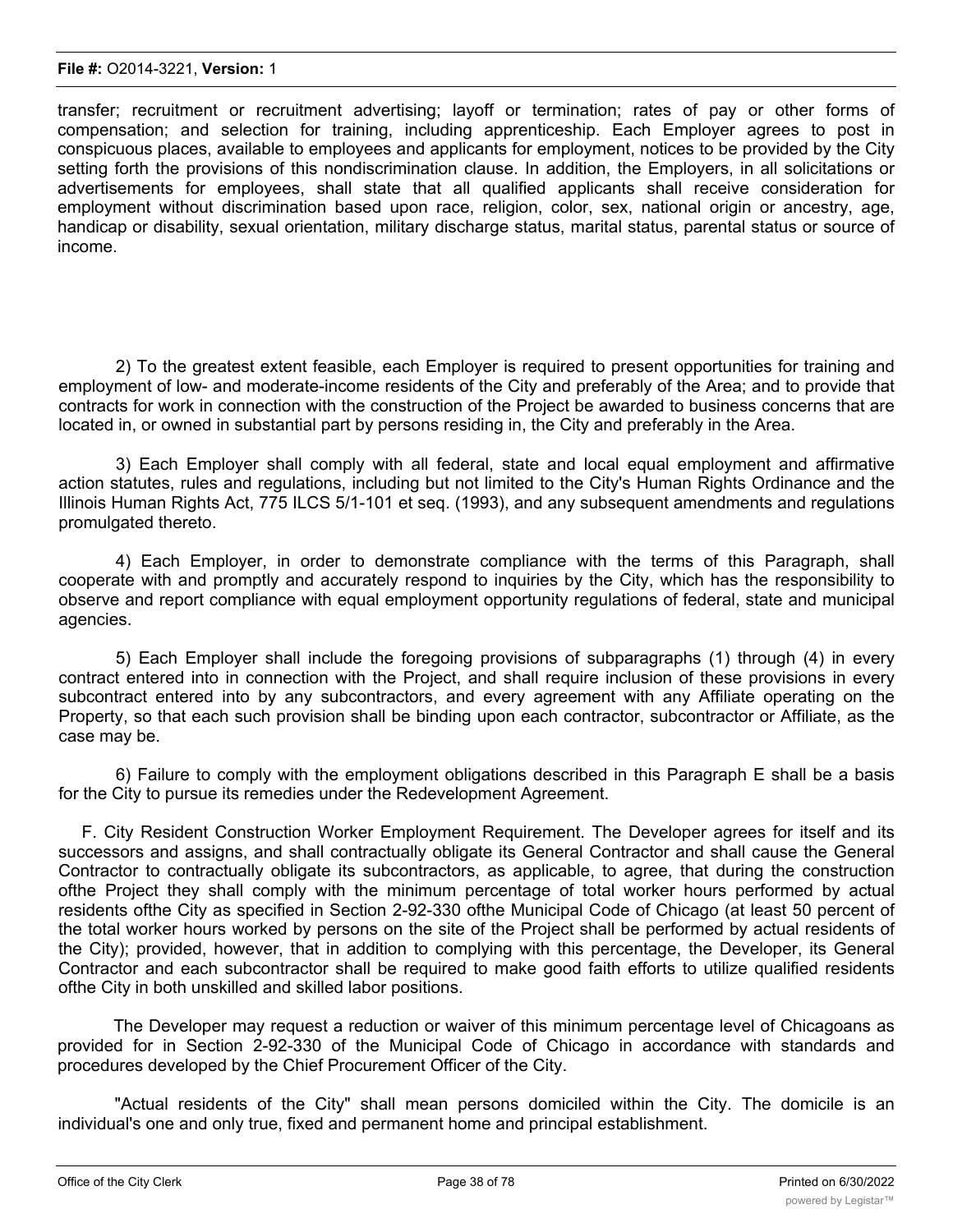The Developer, the General Contractor and each subcontractor shall provide for the maintenance of adequate employee residency records to show that actual Chicago residents are employed on the Project. Each Employer shall maintain copies of personal documents supportive of every Chicago employee's actual record of residence.

Weekly certified payroll reports (U.S. Department of Labor Form WH-347 or equivalent) shall be submitted to the Commissioner of DPD in triplicate, which shall identify clearly the actual

residence of every employee on each submitted certified payroll. The first time that an employee's name appears on a payroll, the date that the Employer hired the employee should be written in after the employee's name.

The Developer, the General Contractor and each subcontractor shall provide full access to their employment records to the Chief Procurement Officer, the Commissioner of DPD, the Superintendent of the Chicago Police Department, the Inspector General or any duly authorized representative of any of them. The Developer, the General Contractor and each subcontractor shall maintain all relevant personnel data and records for a period of at least three (3) years after final acceptance of the work constituting the Project.

At the direction of DPD, affidavits and other supporting documentation will be required ofthe Developer, the General Contractor and each subcontractor to verify or clarify an employee's actual address when doubt or lack of clarity has arisen.

Good faith efforts on the part of the Developer, the General Contractor and each subcontractor to provide utilization of actual Chicago residents (but not sufficient for the granting of a waiver request as provided for in the standards and procedures developed by the Chief Procurement Officer) shall not suffice to replace the actual, verified achievement ofthe requirements of this Paragraph concerning the worker hours performed by actual Chicago residents.

When work at the Project is completed, in the event that the City has determined that the Developer has failed to ensure the fulfillment ofthe requirement of this Paragraph concerning the worker hours performed by actual Chicago residents or failed to report in the manner as indicated above, the City will thereby be damaged in the failure to provide the benefit of demonstrable employment to Chicagoans to the degree stipulated in this Paragraph. Therefore, in such a case of non-compliance, it is agreed that 1/20 of 1 percent (0.0005) ofthe aggregate hard construction costs set forth in the Project budget (the product of .0005 x such aggregate hard construction costs) (as the same shall be evidenced by approved contract value for the actual contracts) shall be surrendered by the Developer to the City in payment for each percentage of shortfall toward the stipulated residency requirement. Failure to report the residency of employees entirely and correctly shall result in the surrender of the entire liquidated damages as if no Chicago residents were employed in either of the categories. The willful falsification of statements and the certification of payroll data may subject the Developer, the General Contractor and/or the subcontractors to prosecution. Any retainage to cover contract performance that may become due to the Developer pursuant to Section 2-92-250 ofthe Municipal Code of Chicago may be withheld by the City pending the Chief Procurement Officer's determination as to whether the Developer must surrender damages as provided in this paragraph.

Nothing herein provided shall be construed to be a limitation upon the "Notice of Requirements for Affirmative Action to Ensure Equal Employment Opportunity, Executive Order 11246" and "Standard Federal Equal Employment Opportunity, Executive Order 11246," or other affirmative action required for equal opportunity under the provisions of this Agreement or related documents.

The Developer shall cause or require the provisions of this Paragraph F to be included in all construction contracts and subcontracts related to the Project.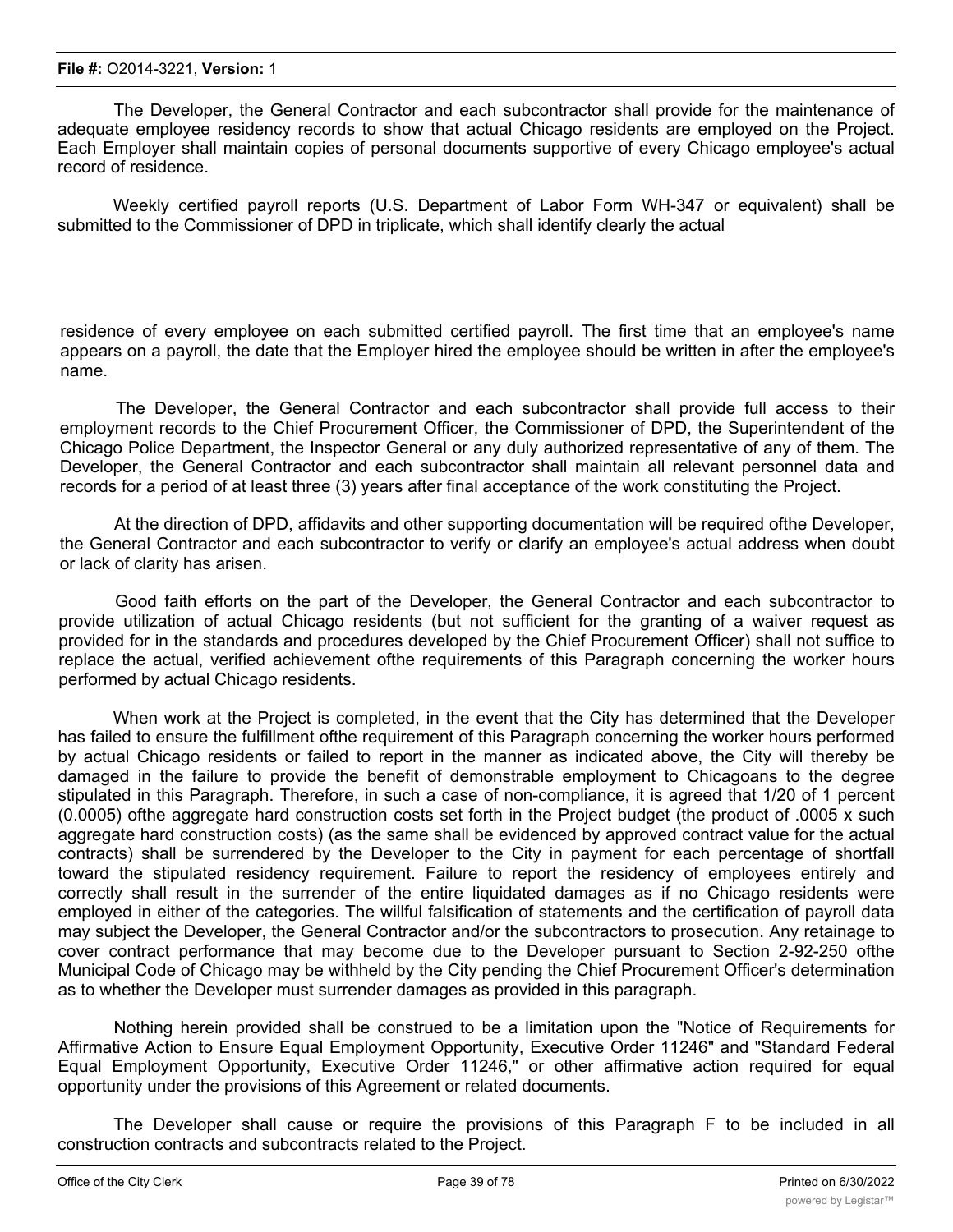G. The Developer's MBEAA/BE Commitment.

The Developer agrees for itself and its successors and assigns, and, if necessary to meet the requirements set forth herein, shall contractually obligate the General Contractor to agree that, during the Project:

(1) Consistent with the findings which support the Minority-Owned and Women-Owned Business Enterprise Procurement Program (the "MBEAA/BE" Program"), Section 2-92-420 et seq., Municipal Code of Chicago, and in reliance upon the provisions of the MBEAA/BE Program to the extent contained in, and as qualified by, the provisions of this Paragraph G, during the course ofthe Project, at least the following percentages ofthe MBEAA/BE Budget attached hereto as Exhibit E-2 (as these budgeted amounts may be reduced to reflect decreased actual costs) shall be expended for contract participation by MBEs or WBEs:

- i. At least 24 percent by MBEs.
- ii. At least 4 percent by WBEs.

2. For purposes of this Paragraph G only, the Developer (and any party to whom a contract is let by the Developer in connection with the Project) shall be deemed a "contractor" and this Agreement (and any contract let by the Developer in connection with the Project) shall be deemed a "contract" as such terms are defined in Section 2-92-420, Municipal Code of Chicago.

(3) Consistent with Section 2-92-440, Municipal Code of Chicago, the Developer's MBEAA/BE commitment may be achieved in part by the Developer's status as an MBE or WBE (but only to the extent of any actual work performed on the Project by the Developer), or by a joint venture with one or more MBEs or WBEs (but only to the extent of the lesser of (i) the MBE or WBE participation in such joint venture or (ii) the amount of any actual work performed on the Project by the MBE or WBE), by the Developer utilizing a MBE or a WBE as a General Contractor (but only to the extent of any actual work performed on the Project by the General Contractor), by subcontracting or causing the General Contractor to subcontract a portion ofthe Project to one or more MBEs or WBEs, or by the purchase of materials used in the Project from one or more MBEs or WBEs, or by any combination of the foregoing. Those entities which constitute both a MBE and a WBE shall not be credited more than once with regard to the Developer's MBEAA/BE commitment as described in this Paragraph G. The Developer or the General Contractor may meet all or part of this commitment through credits received pursuant to Section 2-92-530 of the Municipal Code of Chicago for the voluntary use of MBEs or WBEs in its activities and operations other than the Project.

(4) Prior to the City's issuance of a Certificate, the Developer shall provide to DPD a final report describing its efforts to achieve compliance with this MBEAA/BE commitment. Such report shall include inter alia the name and business address of each MBE and WBE solicited by the Developer or the General Contractor to work on the Project, and the responses received from such solicitation, the name and business address of each MBE or WBE actually involved in the Project, a description of the work performed or products or services supplied, the date and amount of such work, product or service, and such other information as may assist DPD in determining the Developer's compliance with this MBEAA/BE commitment. DPD has access to the Developer's books and records, including, without limitation, payroll records, books of account and tax returns, and records and books of account in accordance with the Redevelopment Agreement, on five (5) business days' notice, to allow the City to review the Developer's compliance with its commitment to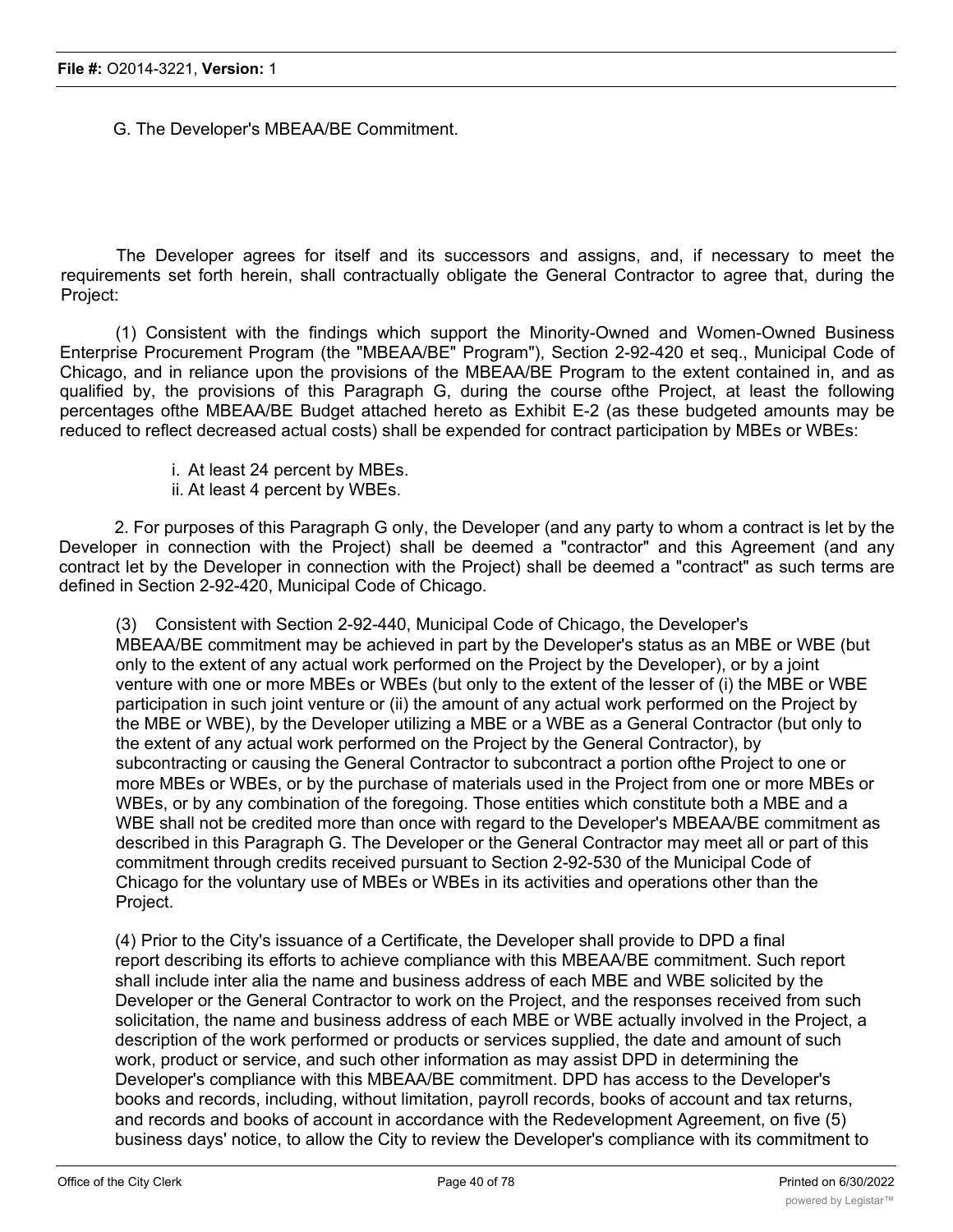MBEAA/BE participation and the status of any MBE or WBE performing any portion of the Project.

5) Upon the disqualification of any MBE or WBE General Contractor or subcontractor, if such status was misrepresented by the disqualified party, the Developer shall be obligated to discharge or cause to be discharged the disqualified General Contractor or subcontractor and, if possible, identify and engage a qualified MBE or WBE as a replacement. For purposes of this Subsection (e), the disqualification procedures are further described in Section 2-92-540, Municipal Code of Chicago.

6) Any reduction or waiver ofthe Developer's MBEAA/BE commitment as described in this Paragraph G shall be undertaken in accordance with Section 2-92-450, Municipal Code of Chicago.

7) Prior to the commencement ofthe Project, the Developer, the General Contractor and all major subcontractors shall be required to meet with the monitoring staff of DPD with regard to the Developer's compliance with its obligations under this Paragraph G. During this meeting, the Developer shall demonstrate to DPD its plan to achieve its obligations under this Paragraph G, the sufficiency of which shall be approved by DPD. During the Project, the Developer shall, upon the request of the monitoring staff of DPD, such interim reports as the monitoring staff may require. Failure to submit such documentation on a timely basis, or a determination by DPD, upon analysis of the documentation, that the Developer is not complying with its obligations hereunder shall, upon the delivery of written notice to the Developer, be deemed an Event of Default hereunder.

H. Books and Records. The Developer, the general contractor and each subcontractor shall keep and maintain books and records that fully disclose the total actual cost of the Project and the disposition of all funds from whatever source allocated thereto and as otherwise necessary to evidence the Developer's compliance with its obligations under this Agreement, including, but not limited to, payroll records, general contractor's and subcontractors' sworn statements, general contracts, subcontracts, purchase orders, waivers of lien, paid receipts and invoices and the like. Such books and records shall be available at the applicable party's offices for inspection, copying, audit and examination by an authorized representative of the City, at the Developer's expense.

I. Incorporation in Other Contracts. The general contract and each subcontract shall include a rider incorporating Paragraphs C, D, E(5) and H of this Exhibit D and the insurance requirements in Exhibit L. The general contract shall also incorporate in such rider Paragraphs F and G of this Exhibit D.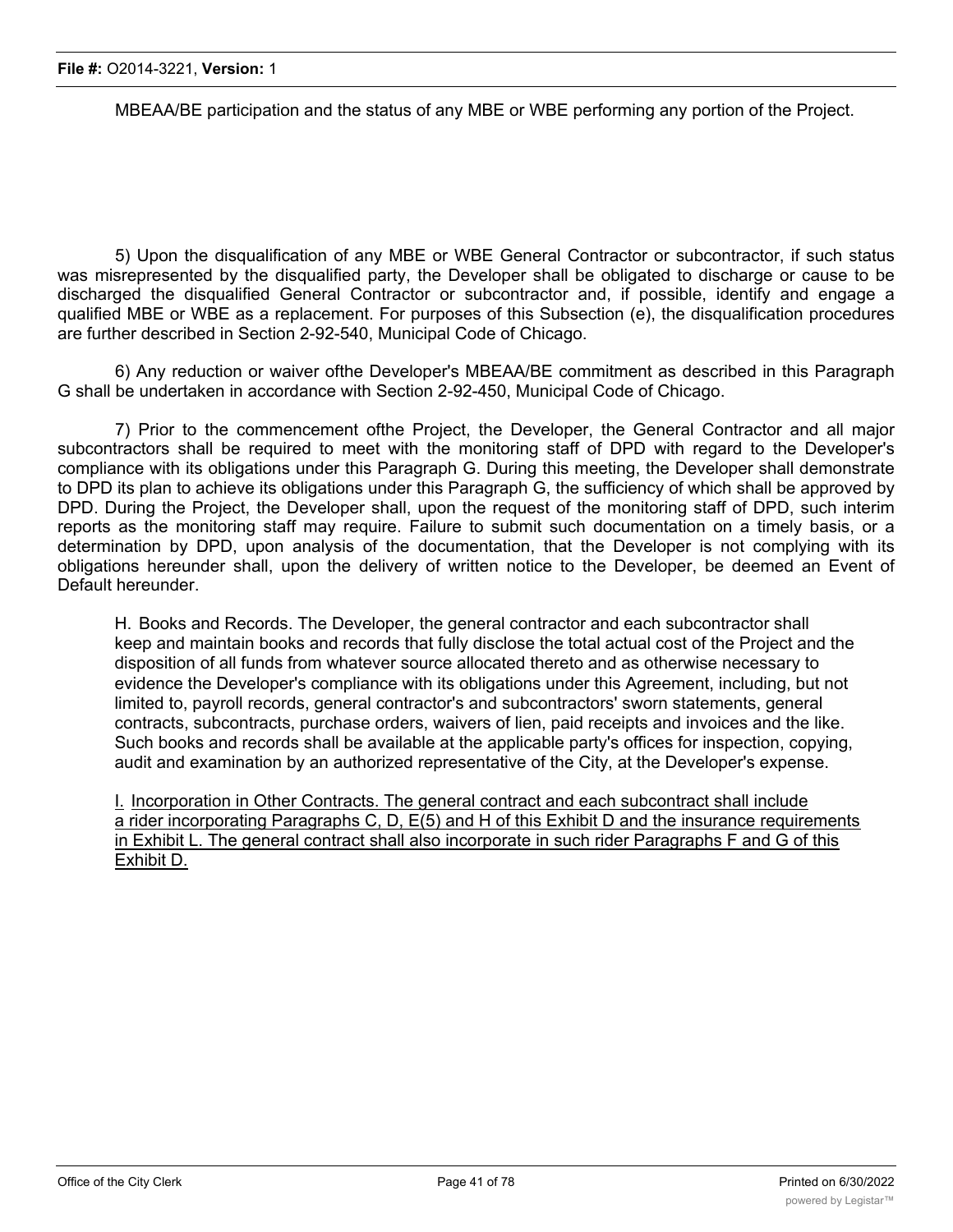### **EXHIBIT E-1 Project Budget**

i

**Sources** Equity Debt Total Sources

Uses

Acquisition Hard Costs Demolition Roof Loading Docks Code Compliance Office Area Remodeling Exterior Repairs HVAC Equipment Refrigeration Area Electrical Landscaping and Paving Miscellaneous Total Hard Costs Total Soft Costs Total Uses

Amount \$830,000 \$2.790.000 \$3,620,000

Amount \$2,050,000

\$75,000 \$370,000 \$325,000 \$100,000 \$90,000 \$80,000 \$60,000 \$200,000 \$50,000 \$50,000 \$50,000 \$1,450,000 \$120.000 \$3,620,000

### **EXHIBIT E-2 MBE/WBE Project Budget**

Hard Costs of Construction Soft Costs/Fees MBEAA/BE Project Budget

**MBE Total at 24% WBE Total at 4%** \$1,450,000 \$120,000 \$1,570,000

**\$ 348,000 \$ 4,800**

### EXHIBIT F

### Permitted Liens

1. Liens or encumbrances against the Property: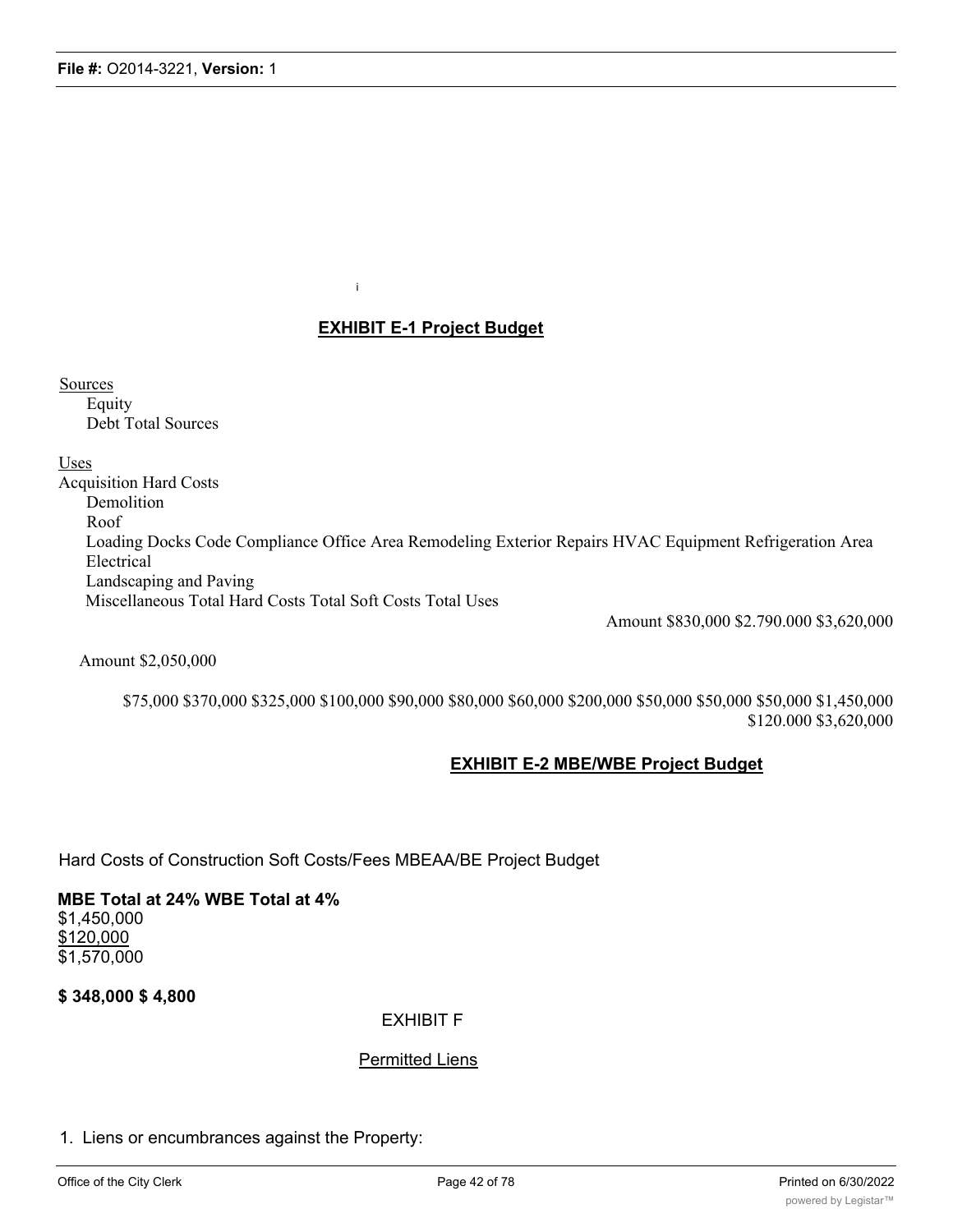Those matters set forth as Schedule B title exceptions in the owner's title insurance policy issued by the Title Company as of the date hereof, but only so long as applicable title endorsements issued in conjunction therewith on the date hereof, if any, continue to remain in full force and effect.

2. Liens or encumbrances against the Developer or the Project, other than liens against the Property, if any: to secure indebtedness payable to the Developer's project lender, including, without limitation, a First Mortgage, Assignment of Rents and Leases, Fixture Filing, blanket UCC financing statements and the like.

### **EXHIBIT G Approved Prior Expenditures**

### **Prior TIF Eligible Expenditures:**

Property assembly costs, including acquisition, demolition of buildings, \$2,050,000 site preparation, and engineered barriers.

Costs of rehabilitation, reconstruction, or repair or remodeling of existing public or private buildings \$0

Financing costs, including interest accruing during construction. \$0

\$2,050,000

### **EXHIBIT H**

### **Requisition Form**

State of Illinois)

)SS

COUNTY OF COOK )

The affiant, Gary Levinson, Managing Member of BGM Property Investments, LLC, an Illinois limited liability company, and President of MT Food Service, Inc., an Illinois corporation, (being jointly and severally referred to herein as the "Developer"), hereby certifies that with respect to that certain BGM Property Investments, LLC and MT Food Service, Inc. Redevelopment Agreement between the Developer and the City of Chicago dated , 2014 (the "Agreement"):

A. Expenditures (final cost) for the Project, in the total amount of  $$$ have been made:

B. This paragraph B sets forth and is a true and complete statement of all costs of TIF-Funded Improvements for the Project reimbursed by the City to date:

\$

C. The Developer requests reimbursement for the following cost of TIF-Funded Improvements: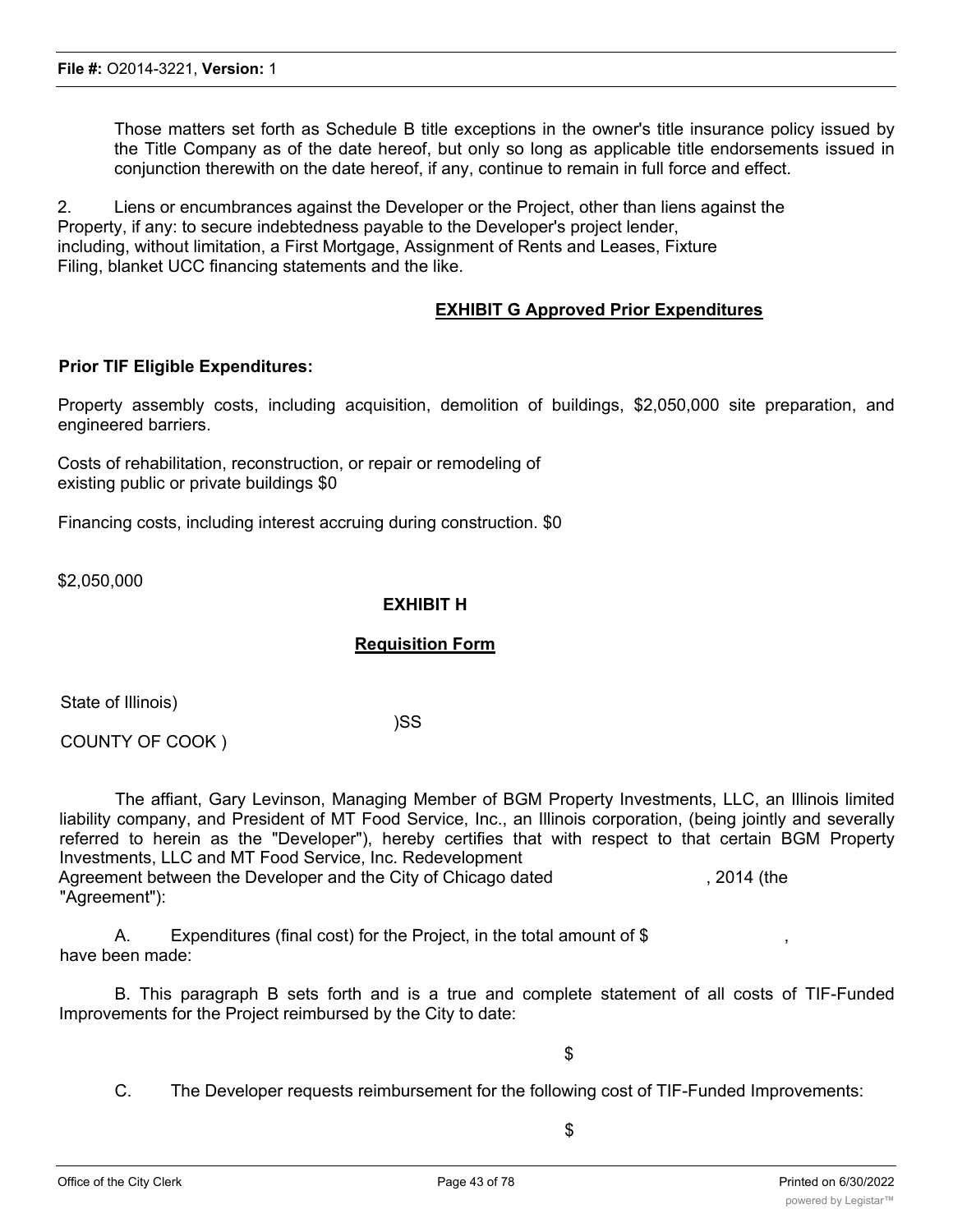D. None of the costs referenced in paragraph C above have been previously reimbursed by the City.

E. The Developer hereby certifies to the City that, as of the date hereof:

1. Except as described in the attached certificate, the representations and warranties contained in the Redevelopment Agreement are true and correct and the Developer is in compliance with all applicable covenants contained herein.

2. No event of Default or condition or event which, with the giving of notice or passage of time or both, would constitute an Event of Default, exists or has occurred.

3. The number of FTEs currently employed at the Property is

4. The Developer has maintained its operations within the City of Chicago and is operating the Property for the same use and at substantially the same capacity as described in the Developer's TIF application and/or the Redevelopment Agreement.

5. The financial statements for the Developer's most recentlyconcluded fiscal year are attached to this Requisition Form.

F. Attached hereto is a copy ofthe final approval ofthe Monitoring and Compliance Division ofthe Department of Planning and Development with respect to MBEAA/BE, City Resident hiring and prevailing wage matters. [ATTACH WITH FIRST REQUISITION FORM ONLY]

G. Attached hereto are copies of the front and back of the building permit for the work

covered by the Project, and/or, if applicable, the certificate of occupancy for the Project. [ATTACH

WITH FIRST REQUISITION FORM ONLY]

H. Attached hereto is a copy of the inspecting architect's confirmation of construction

completion. [ATTACH WITH THE FIRST REQUISITION FORM ONLY, IF REQUESTED BY DPD.]

All capitalized terms which are not defined herein have the meanings given such terms in the Agreement.

BGM PROPERTY INVESTMENTS, LLC, an Illinois limited liability company

By

Gary Levinson, its Member

MT FOOD SERVICE, INC., an Illinois corporation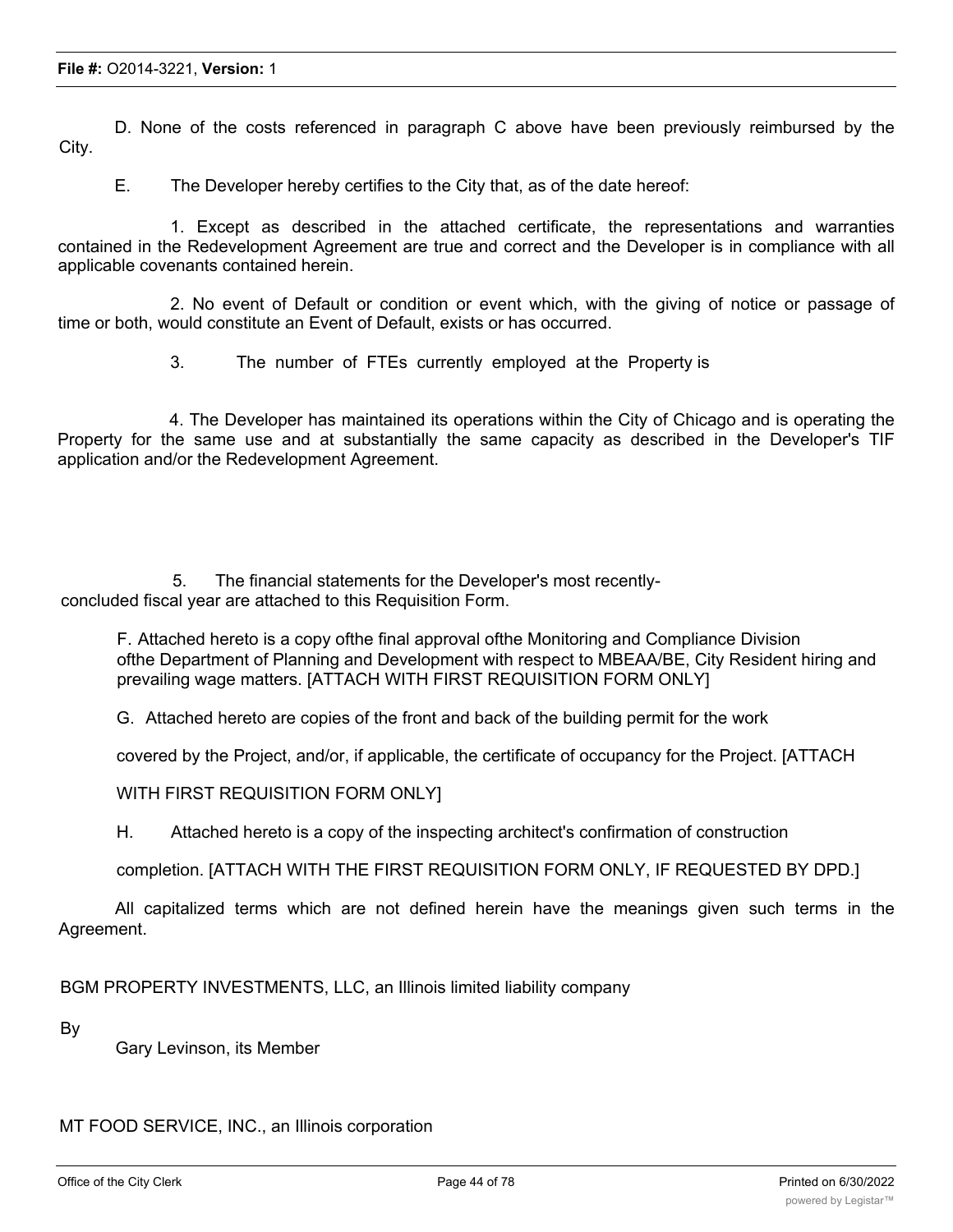By \_\_\_\_\_

Gary Levinson, its Vice President

| Subscribed and sworn before me this |  |  |  | day of. |
|-------------------------------------|--|--|--|---------|
|-------------------------------------|--|--|--|---------|

My commission expires:.

Agreed and accepted:

Name Title: City of Chicago Department of Planning and Development

### **EXHIBIT I**

### **TIF-Funded Improvements**

| Property assembly costs, including acquisition, demolition of buildings,<br>site preparation, and engineered barriers | \$2,050,000 |
|-----------------------------------------------------------------------------------------------------------------------|-------------|
| Costs of construction of public works or improvements                                                                 | \$1,450,000 |
| Financing costs, including interest accruing during construction                                                      | \$120,000   |

**TOTAL \$ 3,620,000\***

\*Notwithstanding the total of TIF-Funded Improvements or the amount of TIF-eligible costs, the assistance to be provided by the City is limited to the amount described in Section 4.03 and shall not exceed \$499,000.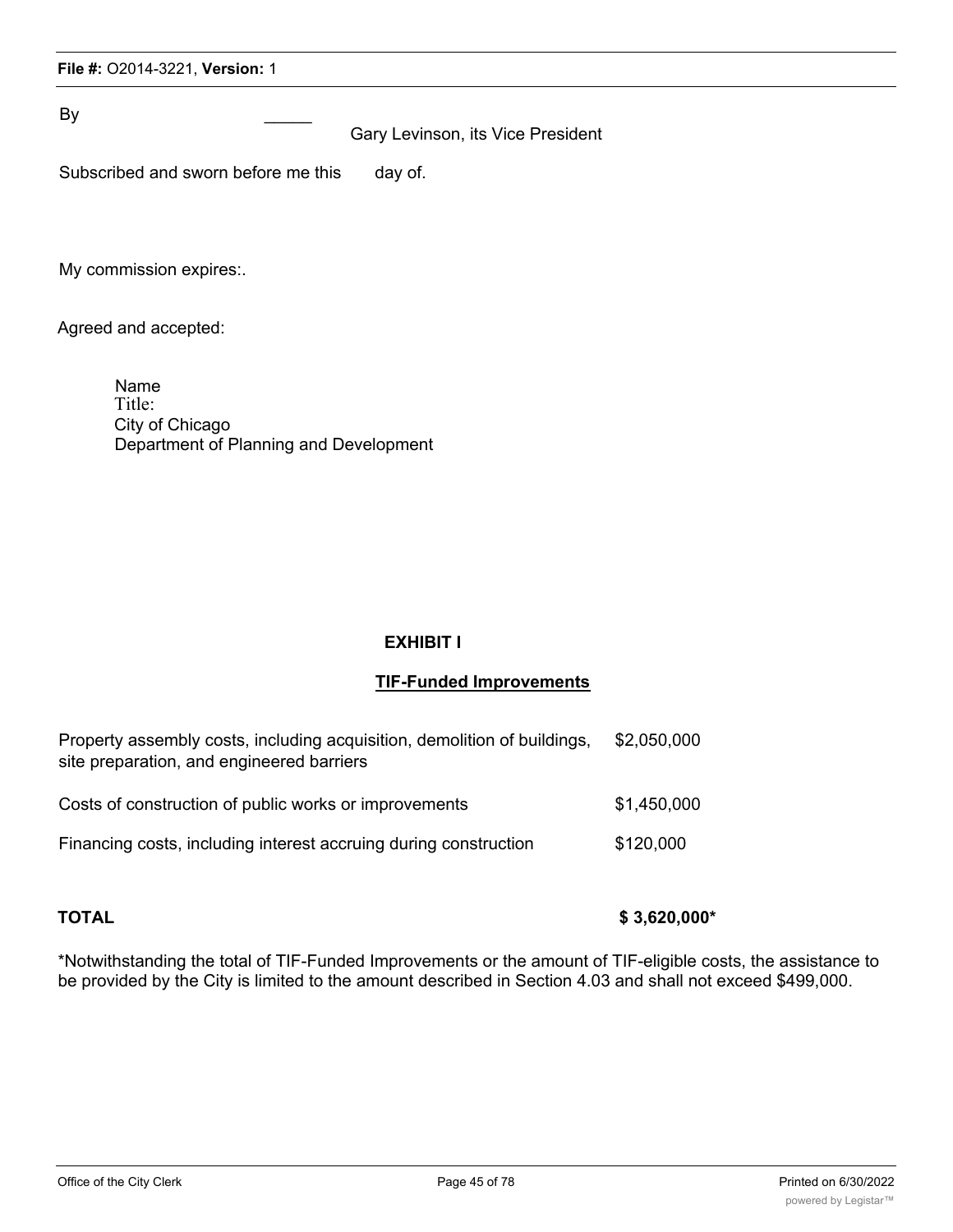### **EXHIBIT J**

i

### **Form of Subordination Agreement**

This document prepared by and after recording return to: Charles E. Rodgers, Jr., Esq. Assistant Corporation Counsel Department of Law 121 North LaSalle Street, Room 600 Chicago, IL 60602

### **SUBORDINATION AGREEMENT**

This Subordination Agreement ("Agreement") is made and entered into as of the day of , between the City of Chicago by and through its Department of Planning and Development (the "City"), [Name Lender], a [national banking association] (the "Lender").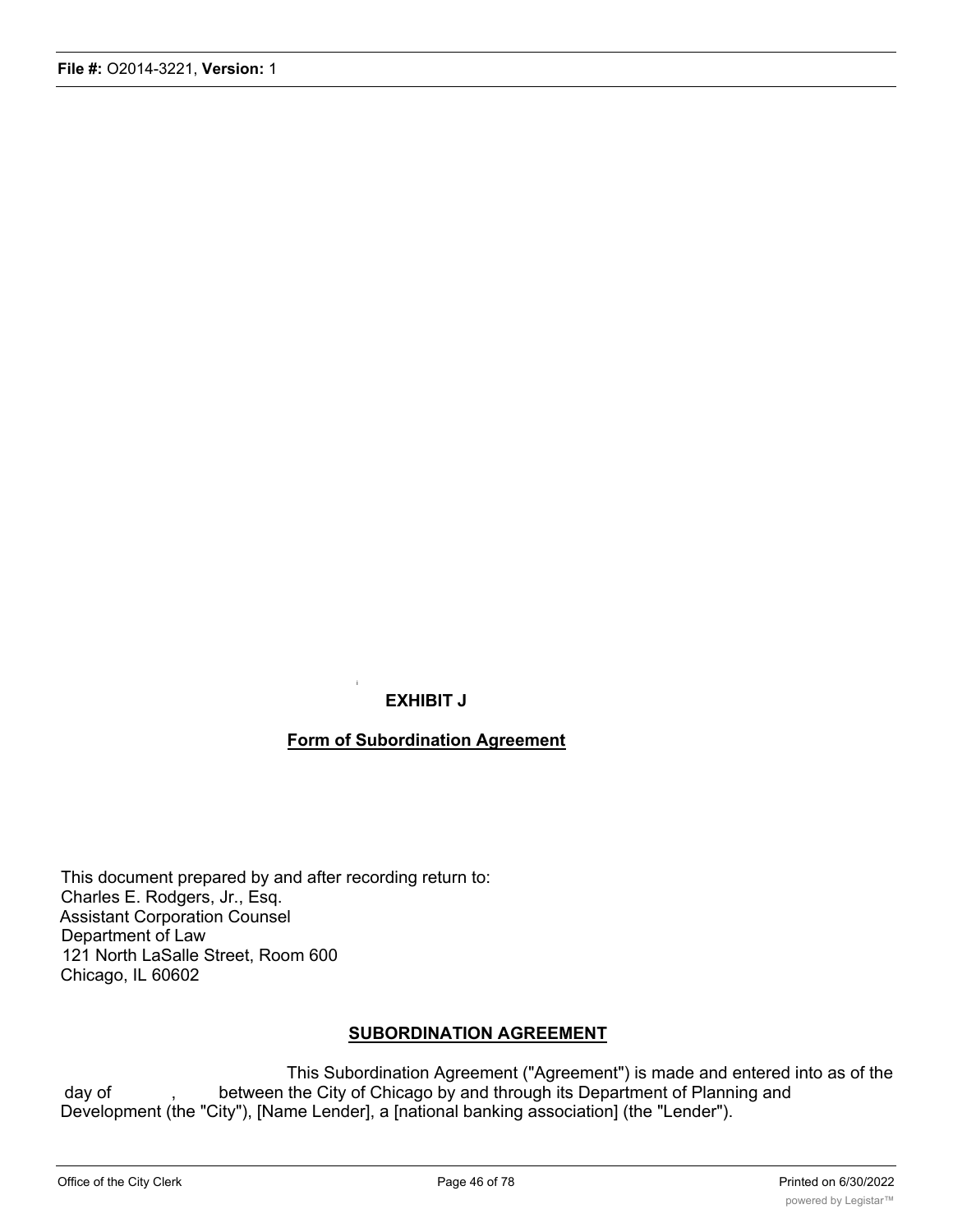### **WITNESSETH:**

WHEREAS, BGM Property Investments, LLC, and Illinois limited liability company, and MT Food Service, Inc., and Illinois corporation (collectively, the "Developer") intends to undertake the redevelopment project described in Exhibit B hereto (the "Project"), which includes redevelopment of a two story building having a total of approximately 58,000 square feet of usable space located within the Area and commonly known as 400 N. Noble, Chicago, Illinois 60642 and legally described on Exhibit C (the "Property) into a food distribution facility comprising of approximately 50,500 square feet of warehouse space and approximately 7,500 square feet of office space. The completion of the Project would not reasonably be anticipated without the financing contemplated in this Agreement. The Project will be carried out in accordance with this Agreement and the City of Chicago Kinzie Industrial Corridor Tax Increment Financing Redevelopment Project Area

WHEREAS, [INSERT BANK NAME] ("Lender") and [INSERT BORROWER NAME]

(the "Borrower"), have entered into a certain Loan Agreement dated as of pursuant to which the Lender has agreed to make a loan to the Borrower in an amount not to exceed (the "Loan"), which Loan is evidenced by a Mortgage Note and executed by the Borrower in favor of the Lender (the "Note"), and the repayment of the Loan is secured by, among other things, certain liens and encumbrances on the Property and other property of the Borrower pursuant to the following: (i) Mortgage dated and recorded and recorded as document number made by the Borrower to the Lender; and (ii) Assignment of Leases and Rents dated and recorded and recorded as document number made by the Borrower to the Lender (all such agreements referred to above and otherwise relating to the Loan referred to herein collectively as the "Loan Documents");

WHEREAS, the Developer desires to enter into a certain Redevelopment Agreement dated the date hereof with the City in order to obtain additional financing for the Project (the "Redevelopment Agreement," referred to herein along with various other agreements and documents related thereto as the "City Agreements");

WHEREAS, pursuant to the Redevelopment Agreement, the Developer will agree to be bound by certain covenants expressly running with the Property, as set forth in Sections 8.01 (I), 8.02, 8.05 and 8.14 ofthe Redevelopment Agreement (the "City Encumbrances");

WHEREAS, the City has agreed to enter into the Redevelopment Agreement with the Developer as ofthe date hereof, subject, among other things, to (a) the execution by the Developer of the Redevelopment Agreement and the recording thereof as an encumbrance against the Property; and (b) the agreement by the Lender to subordinate their respective liens under the Loan Documents to the City Encumbrances; and

NOW, THEREFORE, for good and valuable consideration, the receipt, adequacy and sufficiency of which are hereby acknowledged, the Lender and the City agree as hereinafter set forth:

> 1. Subordination. All rights, interests and claims of the Lender in the Property pursuant to the Loan Documents are and shall be subject and subordinate to the City Encumbrances. In all other respects, the Redevelopment Agreement shall be subject and subordinate to the Loan Documents. Nothing herein, however, shall be deemed to limit the

Lender's

right to receive, and the Developer's ability to make, payments and prepayments of principal

and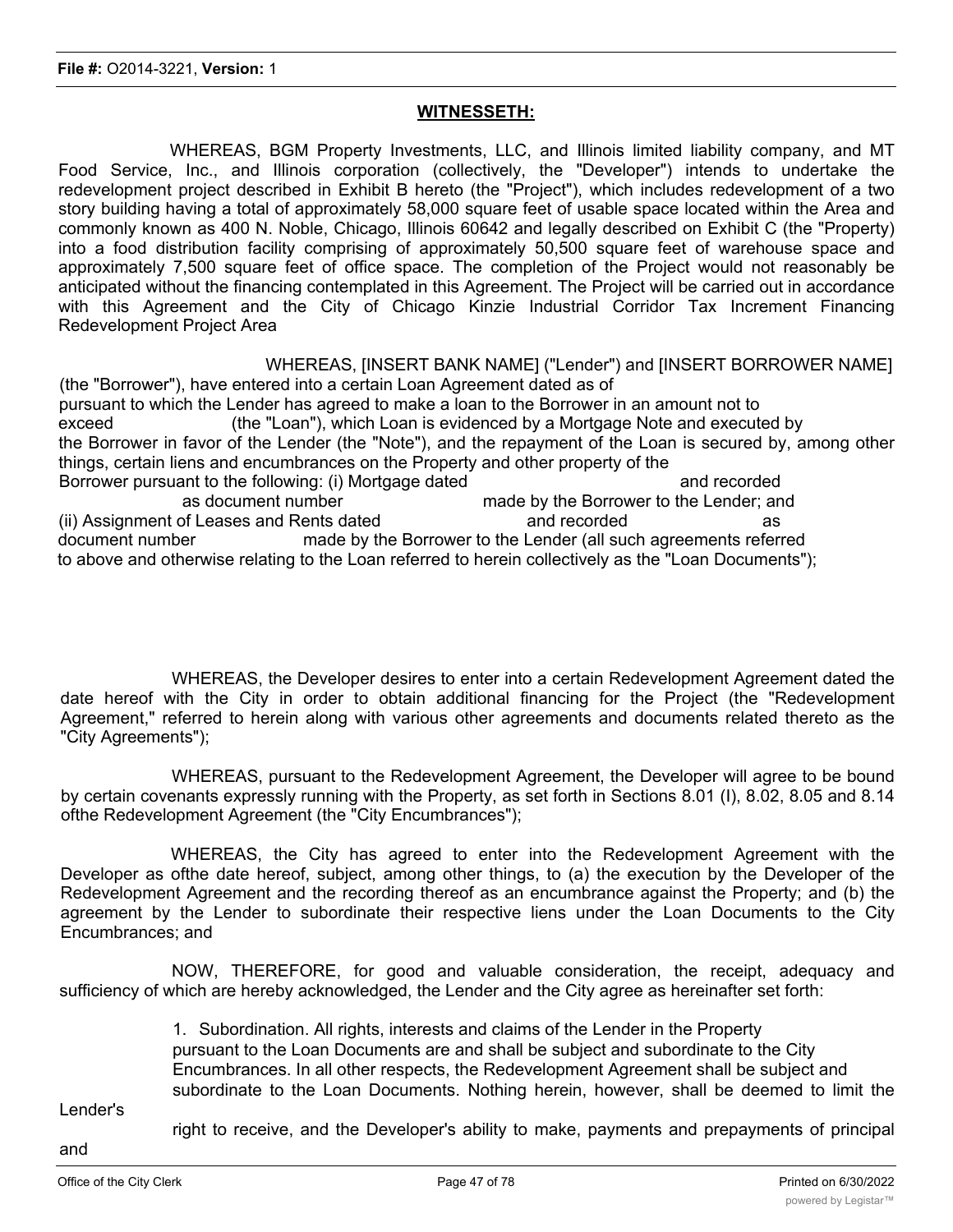interest on the Note, or to exercise its rights pursuant to the Loan Documents except as provided

herein.

2. Notice of Default. The Lender shall use reasonable efforts to give to the City, and the City shall use reasonable efforts to give to the Lender, (a) copies of any notices of default which it may give to the Developer with respect to the Project pursuant to the Loan Documents or the City Agreements, respectively, and (b) copies of waivers, if any, ofthe Developer's default in connection therewith. Under no circumstances shall the Developer or any third party be entitled to rely upon the agreement provided for herein.

3. Waivers. No waiver shall be deemed to be made by the City or the Lender of any of their respective rights hereunder, unless the same shall be in writing, and each waiver, if any, shall be a waiver only with respect to the specific instance involved and shall in no way impair the rights of the City or the Lender in any other respect at any other time.

4. Governing Law; Binding Effect. This Agreement shall be interpreted, and the rights and liabilities of the parties hereto determined, in accordance with the internal laws and decisions of the State of Illinois, without regard to its conflict of laws principles, and shall be binding upon and inure to the benefit ofthe respective successors and assigns ofthe City and the Lender.

5. Section Titles; Plurals. The section titles contained in this Agreement are and shall be without substantive meaning or content of any kind whatsoever and are not a part of the agreement between the parties hereto. The singular form of any word used in this Agreement shall include the plural form.

6. Notices. Any notice required hereunder shall be in writing and addressed to the party to be notified as follows:

| If to the City: | City of Chicago Department of Planning and<br>Development<br>121 North LaSalle Street, Room 1000 Chicago,<br>Illinois 60602 Attention: Commissioner        |
|-----------------|------------------------------------------------------------------------------------------------------------------------------------------------------------|
| With a copy to: | City of Chicago Department of Law<br>121 North LaSalle Street, Room 600 Chicago,<br>Illinois 60602<br>Attention: Finance and Economic Development Division |

If to the Lender:

Attention:

With a copy to:

Attention: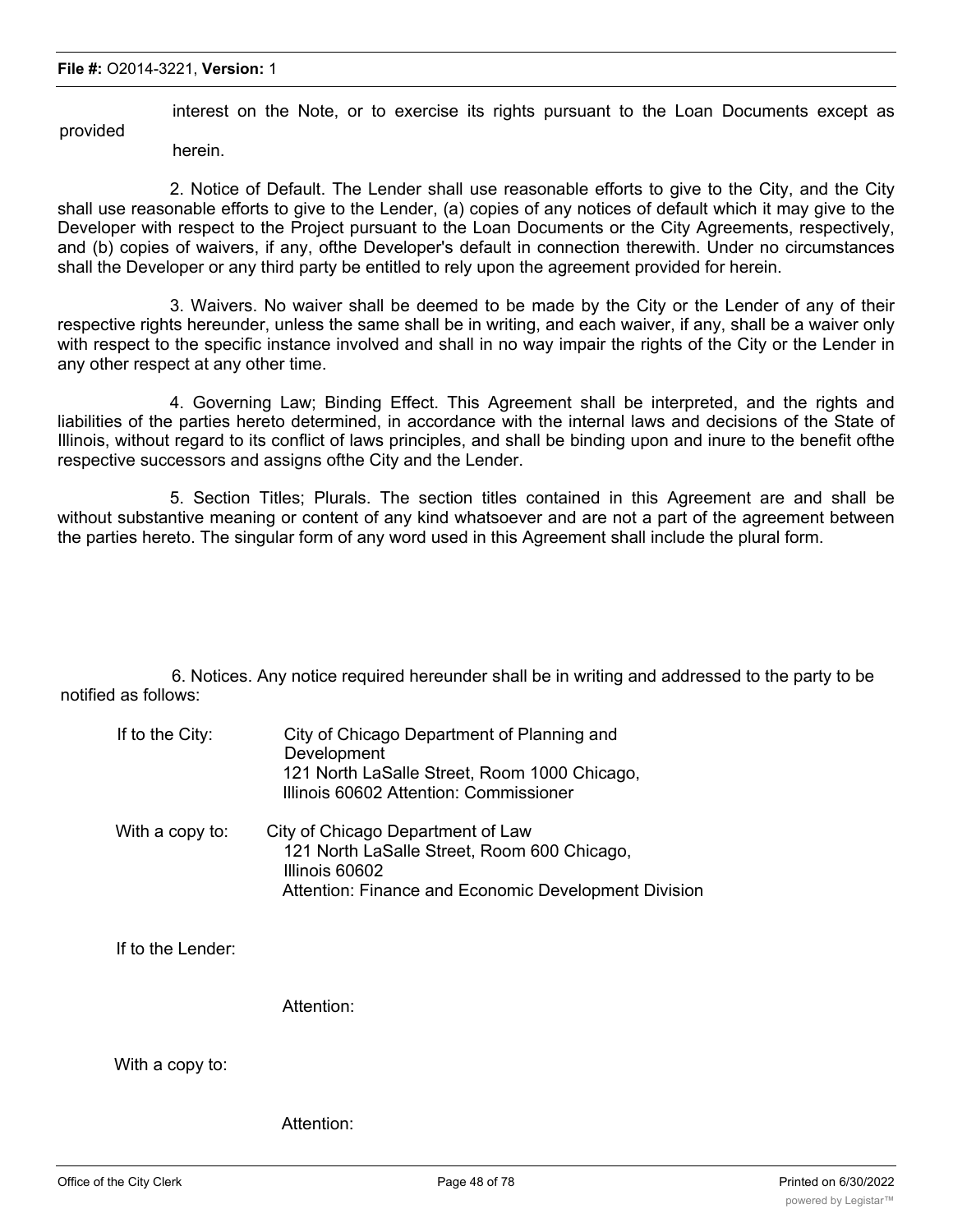or to such other address as either party may designate for itself by notice. Notice shall be deemed to have been duly given (i) if delivered personally or otherwise actually received, (ii) if sent by overnight delivery service, (iii) if mailed by first class United States mail, postage prepaid, registered or certified, with return receipt requested, or (iv) if sent by facsimile with facsimile confirmation of receipt (with duplicate notice sent by United States mail as provided above). Notice mailed as provided in clause (iii) above shall be effective upon the expiration of three (3) business days after its deposit in the United States mail. Notice given in any other manner described in this paragraph shall be effective upon receipt by the addressee thereof; provided, however, that if any notice is tendered to an addressee and delivery thereof is refused by such addressee, such notice shall be effective upon such tender.

7. Counterparts. This Agreement may be executed in two or more counterparts, each of which shall constitute an original and all of which, when taken together, shall constitute one instrument.

[The remainder of this page is intentionally left blank.]

IN WITNESS WHEREOF, this Subordination Agreement has been signed as of the date first written above.

i

[LENDER], [a national banking association]

By:

Its:

### **CITY OF CHICAGO**

By:

Andrew J. Mooney Its: Commissioner, Department of Planning and Development

ACKNOWLEDGED AND AGREED TO THIS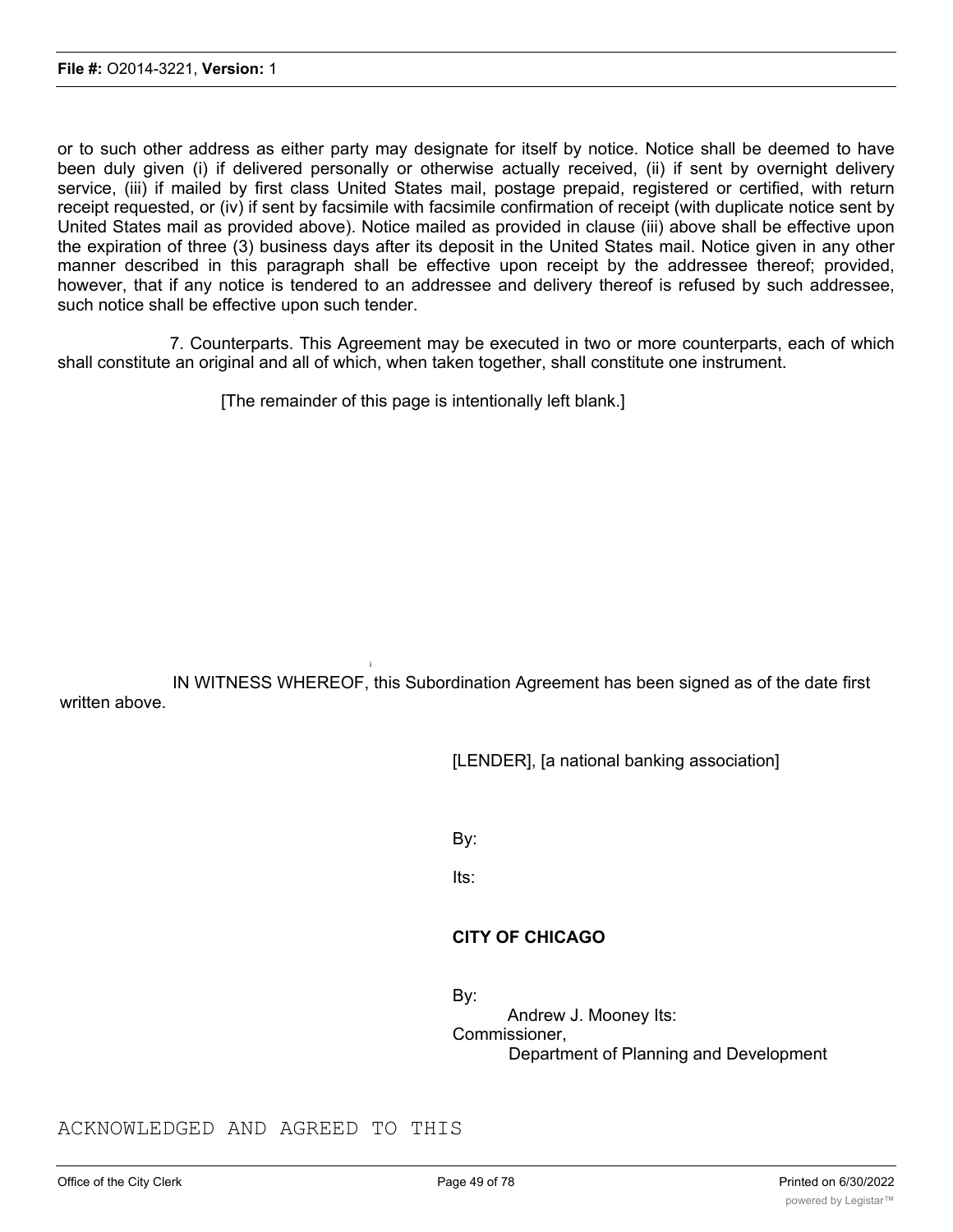DAY OF

BGM Property Investments, Inc., an Illinois limited liability company

By:

Gary Levinson, its Member

and

MT Food Service Inc., an Illinois corporation

By:

Gary Levinson, Vice President STATE OF ILLINOIS )

)SS

COUNTY OF COOK )

I, the undersigned, a notary public in and for the County and State aforesaid, DO HEREBY CERTIFY THAT Andrew J. Mooney personally known to me to be the Commissioner of the Department of Planning and Development of the City of Chicago, Illinois (the "City") and personally known to me to be the same person whose name is subscribed to the foregoing instrument, appeared before me this day in person and acknowledged that as such Commissioner, he signed and delivered the said instrument pursuant to authority given to him, as his free and voluntary act, and as the free and voluntary act and deed of said City, for the uses and purposes therein set forth.

GIVEN under my hand and notarial seal this day of

Notary Public

(SEAL)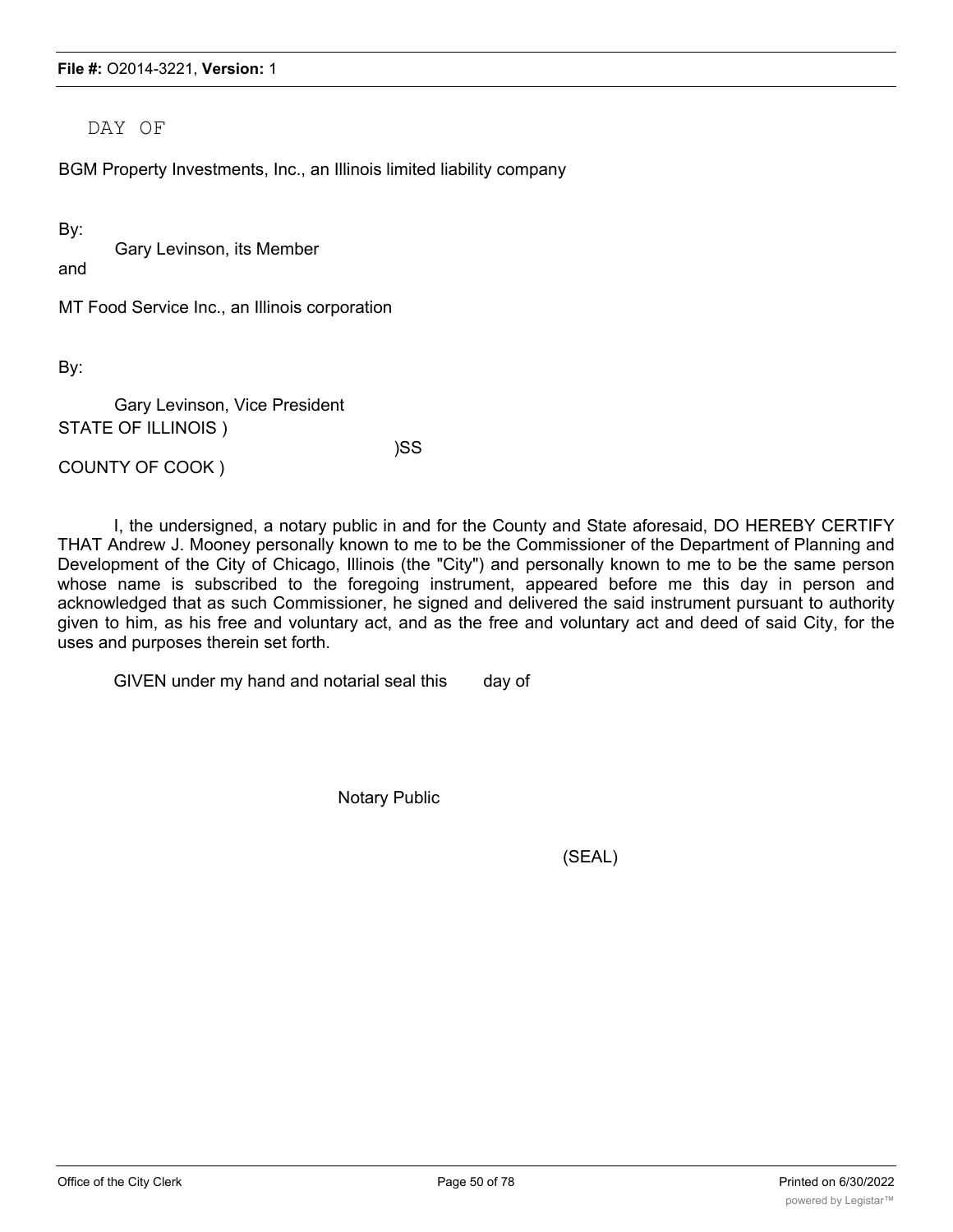### i

## STATE OF ILLINOIS ) COUNTY OF COOK

)SS )

I, state of the said County, in the State in and for the said County, in the State aforesaid, DO HEREBY CERTIFY THAT , personally known to me to be the of [Lender], a strategies of [Lender], a strategies of [Lender], and personally known to me to be the same person whose name is subscribed to the foregoing instrument, appeared before me this day in person and acknowledged that he/she signed, sealed and delivered said instrument, pursuant to the authority given to him/her by Lender, as his/her free and voluntary act and as the free and voluntary act of the Lender, for the uses and purposes therein set forth.

GIVEN under my hand and notarial seal this day of

Notary Public

My Commission Expires

(SEAL)

EXHIBIT A - LEGAL DESCRIPTION

### **(SUBJECT TO FINAL SURVEY AND TITLE COMMITMENT)**

PARCEL 1: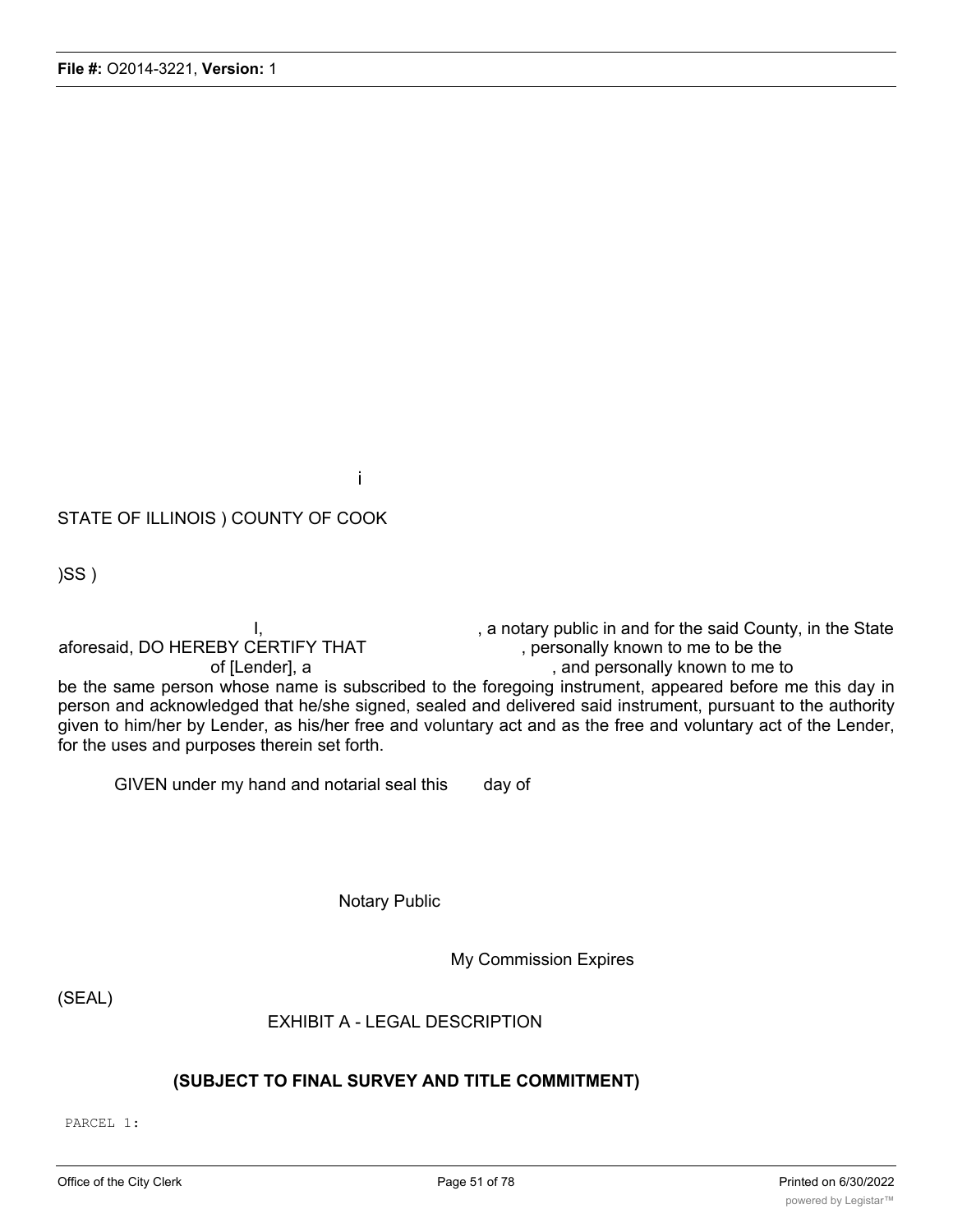LOT 13 AND THB NORTH 1.0 FOOT OF LOT 16 IN BLOCK 2 IN ARMOUR'S SUBDIVISION IN THE SOUTHEAST CORNER OF THE WBST l/2 OF THB NORTHWEST l/4 OF SECTION 8, TOWNSHIP 39 NORTH, RANGE 14 EAST OF THE THIRD PRINCIPAL MERIDIAN, IN COOK COUNTY, ILLINOIS.

PARCEL 2;

LOTS 11, 14 AND THE NORTH 1.0 FOOT OP LOT 15 IN BLOCK 2 IN ARMOUR'S SUBDIVISION IN THB SOUTHEAST CORNER OF THB WBST 1/2 OP THE NORTHWEST l/4 OF SBCTION 8, TOWNSHIP 39 NORTH, RANGE 14 BAST OF THB THIRD PRINCIPAL MERIDIAN, IN COOK COUNTY, ILLINOIS.

#### PARCEL 3:

LOT 16 (EXCEPT THB NORTH 20.0 FBBT THEREOF) , ALL OF LOTS 17, 20 AND 21 AND THOSE PARTS OP LOTS 24 AND 25 BOUNDED AND DESCRIBED AS FOLLOWS» BEGINNING AT THB NORTHEAST CORNER OF SAID LOT 24} THENCE WEST ALONG THB NORTH LINB OF SAID LOT 24 TO THE NORTHWEST CORNER THEREOF; THENCE SOUTH ALONG THE WEST LINB OF SAID LOTS 24 AND 25 TO A POINT 5.0 FEET SOUTH OF THB NORTHWEST CORNER OF SAID LOT 25; THENCE EAST PARALLEL WITH THE NORTH LINE OF SAID LOT 25, A DISTANCE OF 55.0 FEET; THENCE NORTHEASTERLY ALONG A STRAIGHT LINE TO A POINT IN THB BAST LINE OF SAID LOT 24; A DISTANCE 5.0 FEET NORTH OP THB SOUTHEAST CORNER THEREOF; THENCE NORTH ALONG THB BAST LINB OF SAID LOT 24 TO THB POINT OF BEGINNING, ALL OF THB FOREGOING LYING AND BEING IN BLOCK 2 OF GEORGE ARMOUR'S SUBDIVISION OF PART OF THE WEST 1/2 OF THB NORTHWEST 1/4 OF SBCTION 8, TOWNSHIP 39 NORTH, RANGE 14 EAST OF THB THIRD PRINCIPAL MERIDIAN AS SHOWN ON THB MAP OF SAID SUBDIVISION RECORDED NOVEMBER 14, 1853 IN RECORDERS OFFICE OP COOK COUNTY, ILLINOIS IN BOOK 49 OF PLATS PAGE 101

#### ALSO

LOT 15 (EXCEPT THE NORTH 20.0 FEET THEREOF), ALL OF LOTS 18, 19, 22 AND 33 AND LOT 26 (EXCEPT THAT PART OF THE LOT 26 DESCRIBED AS BEGINNING AT THE SOUTHEAST CORNER THEREOF; THENCE NORTH ALONG THE BAST LINB OF SAID LOT 4.8 FEET; THENCE SOUTHWESTERLY TO A POINT ON THB SOUTH LINB OF SAID LOT 29.59 FEET WEST OF THE SOUTHEAST CORNER THEREOF; THKNCB EAST TO THE POINT OF BEGINNING) ALL IN BLOCK 2 IN ARMOUR'S SUBDIVISION IN THB SOUTHEAST CORNER OF THE WEST l/2 OF THB NORTHWEST 1/4 OP SECTION 8, TOWNSHIP 39 NORTH, RANGE 14 EAST OP THE THIRD PRINCIPAL MERIDIAN, IN COOK COUNTY, ILLINOIS

ALSO LOTS 1 TO 6 INCLUSIVE IN BLOCK 3 IN ARMOUR'S SUBDIVISION IN THE SOUTHEAST CORNER OF THE WEST 1/2 OP THB NORTHWBST l/4 OF SBCTION 8, TOWNSHIP 39 NORTH, RANGE 14 EAST OF THE THIRD PRINCIPAL MERIDIAN, IN COOK COUNTY, ILLINOIS. ALSO

ALL THAT PART OF VACATED NORTH BISHOP STREET LYING WBST OP AND ADJOINING THE

**WBST LINB OF LOTS 15, 18, 19, 22, 23 AND 26 IN BLOCK 2 LYING BAST OF AND ADJOINING THB EAST LINE OF LOTS 1 TO «, BOTH INCLUSIVE IN BLOCK 3 AND LYING SOUTH OF AND ADJOINING THB SOUTH LINB OF THB NORTH 20.0 FBBT OF BAID LOT 15 IN BLOCK 2 PRODUCED WEST 60.0 FEET; ALSO**

**ALL THAT PART OF VACATED NORTH AND SOUTH 10.0 FOOT ALLEY LYING WEST OP AND ADJOINING THE WEST LINE OP LOTS 16 AND 17, 20, 21, 24 AND 25 LYING EAST OF AND ADJOINING THE EAST LINB OF LOTS 15, 18, 19, 22, 23 AND 26 LYING SOUTH OF AND ADJOINING THB SOUTH LINE OF THB NORTH 20.0 FEET OP SAID LOT 16 PRODUCED WEST 10.0 FBBT, IN BLOCK 2 (EXCEPT THAT PART OP THB BAST 1/2 OP SAID VACATED NORTH AND SOUTH 10.0 FOOT ALLEY LYING SOUTH OP THB SOUTH LINB OP THB NORTH 5.0 FBBT OF SAID LOT 35 PRODUCED WEST TO ITS INTERSECTION WITH CENTER LINE OP BAID VACATED 10.0 FOOT ALLEY) AND EXCEPT THAT PART OP THB WBST 1/2 OF SAID VACATED NORTH AND SOUTH 10.0 FOOT ALLEY ACCRUING TO THE FOLLOWING DESCRIBED PROPERTY; THAT PART OF LOT 26 DESCRIBED AS BEGINNING AT THE SOUTHEAST CORNER THEREOF; THENCE NORTH ALONG THE BAST LINE OF SAID LOT 26, 4.8 FBBT THENCE SOUTHWESTERLY TO A POINT ON THB**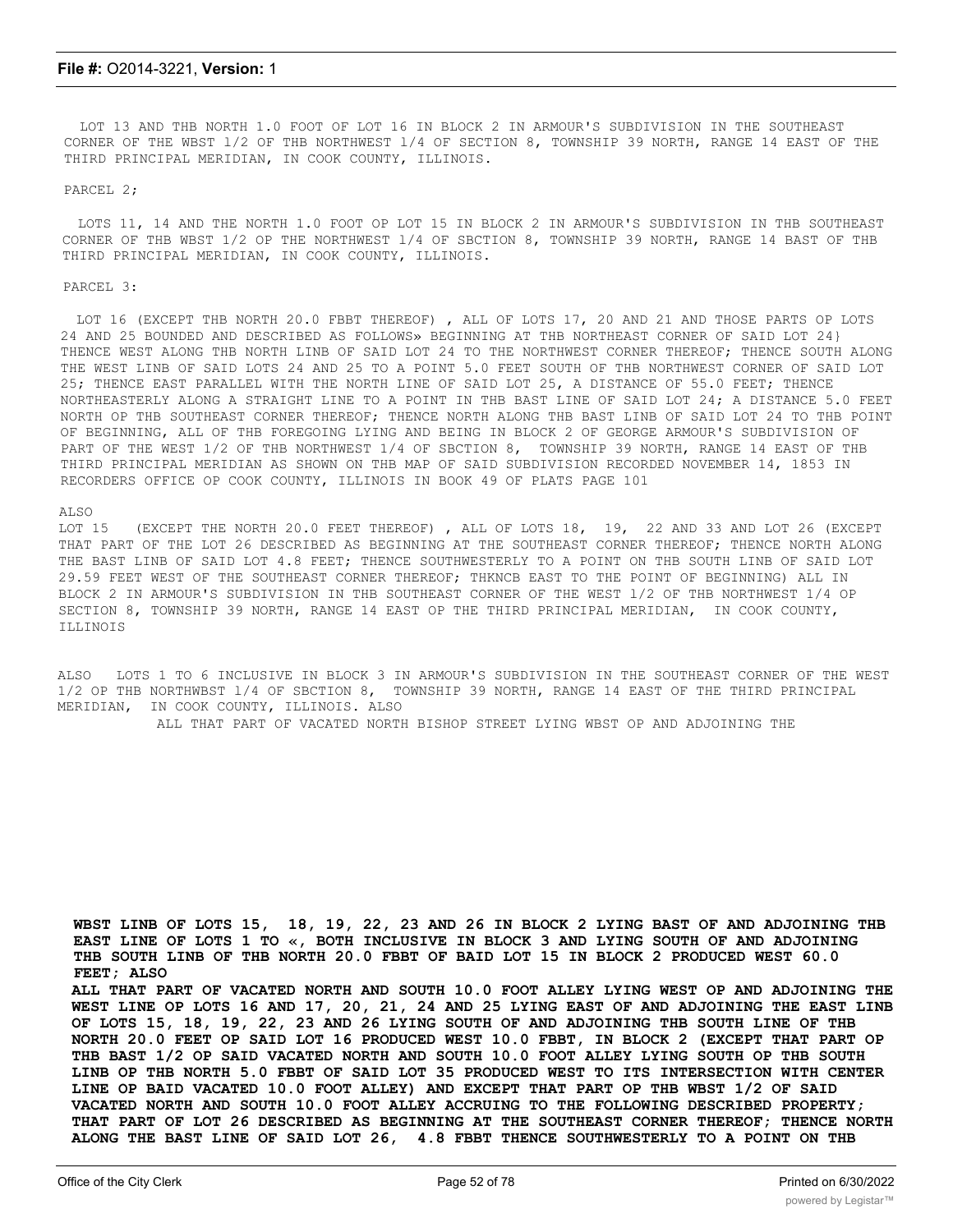**SOUTH LINB OF SAID LOT 26, 29.59 FBBT WEST OF THB SOUTHEAST CORNER THEREOF; THKNCB EAST TO THE POINT OP BEGINNING; ALSO THAT PART OF THB EAST 1/2 OF THE NORTH AND SOUTH VACATED ALLEY LYING WEST OP AND ADJACENT TO LOT 25 IN BLOCK 2 DESCRIBED AS FOLLOWS t BEGINNING AT A POINT ON THB WEST LINB OF SAID LOT 25, SAID POINT BEING 6.42 FBBT NORTH OF THE SOUTHWEST CORNER OF SAID LOT 25; THENCE NORTH ALONG THB WEST LINB OP SAID LOT 25 TO A POINT 5.0 FEET SOUTH OF THB NORTH LINE OF SAID LOT 25; THENCE WBST ALONG A LINB PARALLEL TO THB NORTH LINB 07 SAID LOT 25, EXTENDED WEST 5.0 FBBT TO THB CENTER LINB OP SAID VACATED ALLEY; THENCE SOUTH ALONG THB CENTER LINE OP SAID VACATED ALLEY TO A POINT WHICH IB 5.61 FEET NORTH OF THB SOUTH LINK OF SAID LOT 25, EXTENDED WEST AS MEASURED ALONG SAID CENTER LINE; THENCE EASTERLY ALONG A STRAIGHT LINE 5.07 FEET TO THB POINT 07 BEGINNING. ALSO**

**THB BAST 1/2 OP THE VACATED NORTH AND SOUTH 10 FOOT ALLEY LYING WEST OP AND ADJOINING THB WEST LINE OF LOTS 1 TO 6, LYING EAST OF AND ADJOINING THE BAST LINB OP LOT 19 AND LYING SOUTH OP AND ADJOINING THB NORTH LINB OP SAID LOT 6, PRODUCED WEST 10.0 FEET IN BLOCK 3, ALL IN ARMOURS SUBDIVISION IN THB SOUTHEAST CORNER OF THB WBST 1/2 07 THE NORTHWEST 1/4 OF SECTION 8, TOWNSHIP 39 NORTH, RANGE 14 EAST OP THE THIRD PRINCIPAL MERIDIAN, IN COOK COUNTY, ILLINOIS.**

#### **PARCEL 4:**

**PERPETUAL BXCLCSIVB EASEMENT FOR THB BENEFIT OP PARCELS 1, 2, AND 3 AS CREATED BY THB EASEMENT AGREEMENT RECORDED MAY 15,2013 AS DOCUMENT NUMBER 1313512048 FOR VEHICULAR AND PEDESTRIAN INGRESS AND EGRESS, PARKING, LOADING AND UNLOADING AND USES INCIDENTAL™) THB USB, FROM TIMB TO TIME, OVER AND UPON THB PORTIONS OP THB SOUTH 25 FEET OP LOTS 2, 3, 6 AND 7 IN THE AFORESAID SUBDIVISION OF LOTS 2, 3, 6, 7 AND 10 IN BLOCK 2 AND LOTS 9 TO 13 IN BLOCK 3 IN ARMOURS SUBDIVISION AS DESCRIBED IN EXHIBIT nD" ATTACHED THERETO.**

P.I.N. 17-08-136-025-0000 17-08-137-006-0000

17-08-137-014-0000 17-08-137-022-0000 17-08-137-005-0000

Commonly known as 400 N. Noble, Chicago, Illinois

### **EXHIBIT K**

#### **Opinion of Developer's Counsel**

[To be retyped on the Developer's Counsel's letterhead]

City of Chicago 121 North LaSalle Street Chicago, IL 60602

### ATTENTION: Corporation Counsel

Ladies and Gentlemen: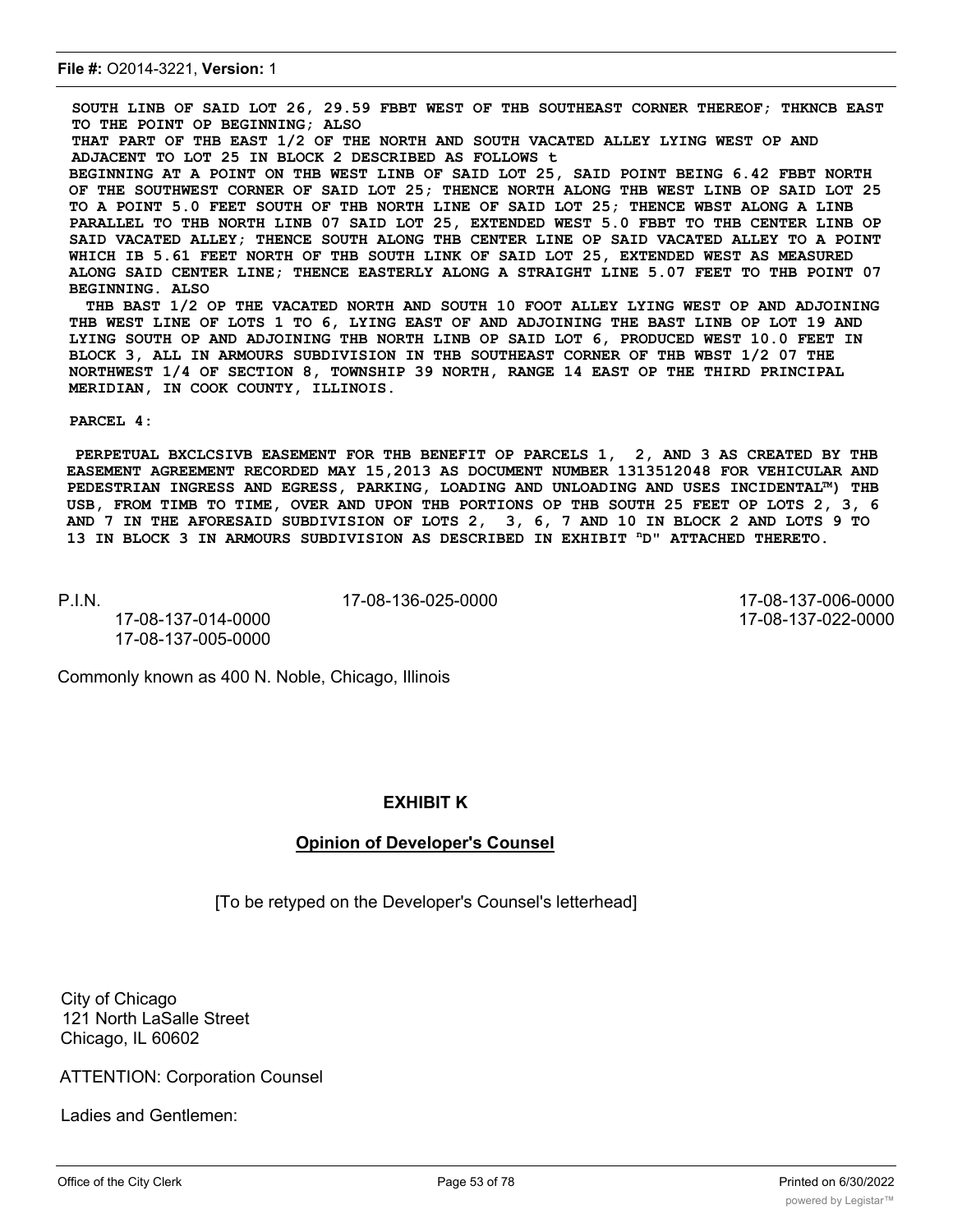We have acted as counsel to BGM Property Investments, LLC, an Illinois limited liability company and MT Food Service, Inc. (jointly and severally, (the "Developer"), in connection with the purchase of certain land and the construction of certain facilities thereon located in the Kinzie Industrial Corridor Tax Increment Financing Redevelopment Project Area (the "Project"). In that capacity, we have examined, among other things, the following agreements, instruments and documents of even date herewith, hereinafter referred to as the "Documents":

- (a) BGM Property Investments, LLC and MT Food Service, Inc. Redevelopment Agreement (the "Agreement") of even date herewith, executed by the Developer and the City of Chicago (the "City");
- [(b) the Escrow Agreement of even date herewith executed by the Developer and the City;]

c) [insert other documents including but not limited to documents related to purchase and financing of the Property and all lender financing related to the Project]; and

d) all other agreements, instruments and documents executed in connection with the foregoing.

In addition to the foregoing, we have examined

a) the original or certified, conformed or photostatic copies of the Developer's (i) Articles of Organization, as amended to date, (ii) qualifications to do business and certificates of good standing in all states in which the Developer is qualified to do business, (iii) Operating Agreement, as amended to date; and

b) such other documents, records and legal matters as we have deemed necessary or relevant for purposes of issuing the opinions hereinafter expressed.

In all such examinations, we have assumed the genuineness of all signatures (other than those of the Developer), the authenticity of documents submitted to us as originals and

conformity to the originals of all documents submitted to us as certified, conformed or photostatic copies.

Based on the foregoing, it is our opinion that:

1. The Developer (and each of them) is a limited liability company duly organized, validly existing and in good standing under the laws of its state of [organization, has full power and authority to own and lease its properties and to carry on its business as presently conducted, and is in good standing and duly qualified to do business as a domestic limited liability company] under the laws of every state in which the conduct of its affairs or the ownership of its assets requires such qualification, except for those states in which its failure to qualify to do business would not have a material adverse effect on it or its business.

2. The Developer (and each of them) has full right, power and authority to execute and deliver the Documents to which it is a party and to perform its obligations thereunder. Such execution, delivery and performance will not conflict with, or result in a breach of, the Developer's Articles of Organization or Operating Agreement or result in a breach or other violation of any ofthe terms, conditions or provisions of any law or regulation, order, writ, injunction or decree of any court, government or regulatory authority, or, to the best of our knowledge after diligent inquiry, any of the terms, conditions or provisions of any agreement, instrument or document to which the Developer is a party or by which the Developer or its properties is bound. To the best of our knowledge after diligent inquiry, such execution, delivery and performance will not constitute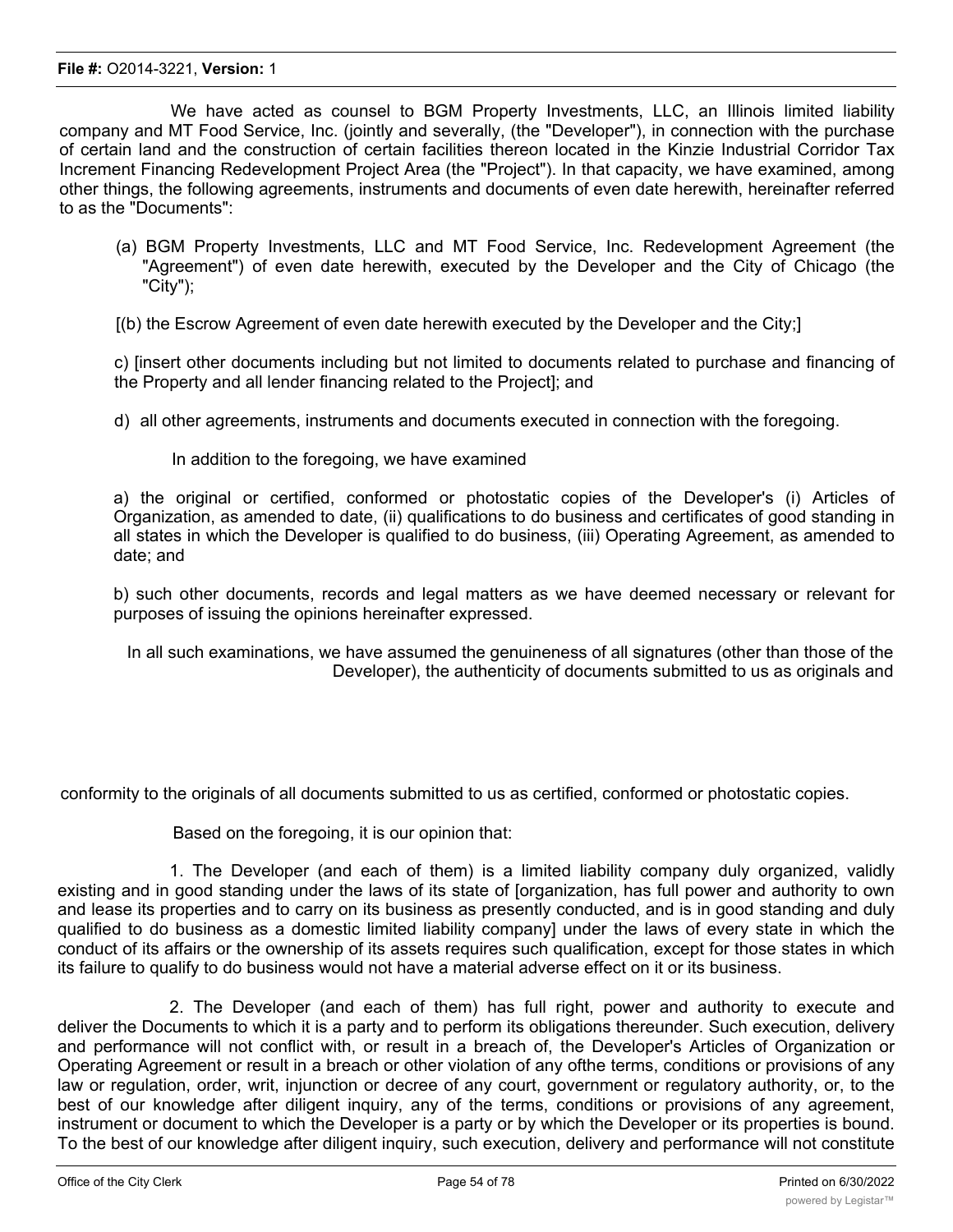grounds for acceleration of the maturity of any agreement, indenture, undertaking or other instrument to which the Developer is a party or by which it or any of its property may be bound, or result in the creation or imposition of (or the obligation to create or impose) any lien, charge or encumbrance on, or security interest in, any of its property pursuant to the provisions of any ofthe foregoing, other than liens or security interests in favor of the lender providing Lender Financing (as defined in the Agreement).

3. The execution and delivery of each Document and the performance of the transactions contemplated thereby have been duly authorized and approved by all requisite action on the part of the Developer.

4. Each of the Documents to which the Developer is a party has been duly executed and delivered by a duly authorized Manager ofthe Developer, and each such Document constitutes the legal, valid and binding obligation ofthe Developer, enforceable in accordance with its terms, except as limited by applicable bankruptcy, reorganization, insolvency or similar laws affecting the enforcement of creditors' rights generally.

5. Exhibit A attached hereto (a) identifies all Members and other interest Holders (if any) of the Developer and (b) sets forth percentage of ownership of each Member and/or interest Holder. To the best of our knowledge after diligent inquiry, except as set forth on Exhibit A, there are no warrants, options, rights or commitments of purchase, conversion, call or exchange or other rights or restrictions with respect to any Interests ofthe Developer. Each outstanding interest in the Developer is duly authorized, validly issued, fully paid and nonassessable.

6. To the best of our knowledge after diligent inquiry, no judgments are outstanding against the Developer, nor is there now pending or threatened, any litigation, contested claim or governmental proceeding by or against the Developer or affecting the Developer or its

property, or seeking to restrain or enjoin the performance by the Developer of the Agreement or the transactions contemplated by the Agreement, or contesting the validity thereof. To the best of our knowledge after diligent inquiry, the Developer is not in default with respect to any order, writ, injunction or decree of any court, government or regulatory authority or in default in any respect under any law, order, regulation or demand of any governmental agency or instrumentality, a default under which would have a material adverse effect on the Developer or its business.

7. To the best of our knowledge after diligent inquiry, there is no default by the Developer or any other party under any material contract, lease, agreement, instrument or commitment to which the Developer is a party or by which the company or its properties is bound.

8. To the best of our knowledge after diligent inquiry, all of the assets of the Developer are free and clear of mortgages, liens, pledges, security interests and encumbrances except for those specifically set forth in the Documents.

9. The execution, delivery and performance ofthe Documents by the Developer have not and will not require the consent of any person or the giving of notice to, any exemption by, any registration, declaration or filing with or any taking of any other actions in respect of, any person, including without limitation any court, government or regulatory authority.

10. To the best of our knowledge after diligent inquiry, the Developer owns or possesses or is licensed or otherwise has the right to use all licenses, permits and other governmental approvals and authorizations, operating authorities, certificates of public convenience, goods carriers permits, authorizations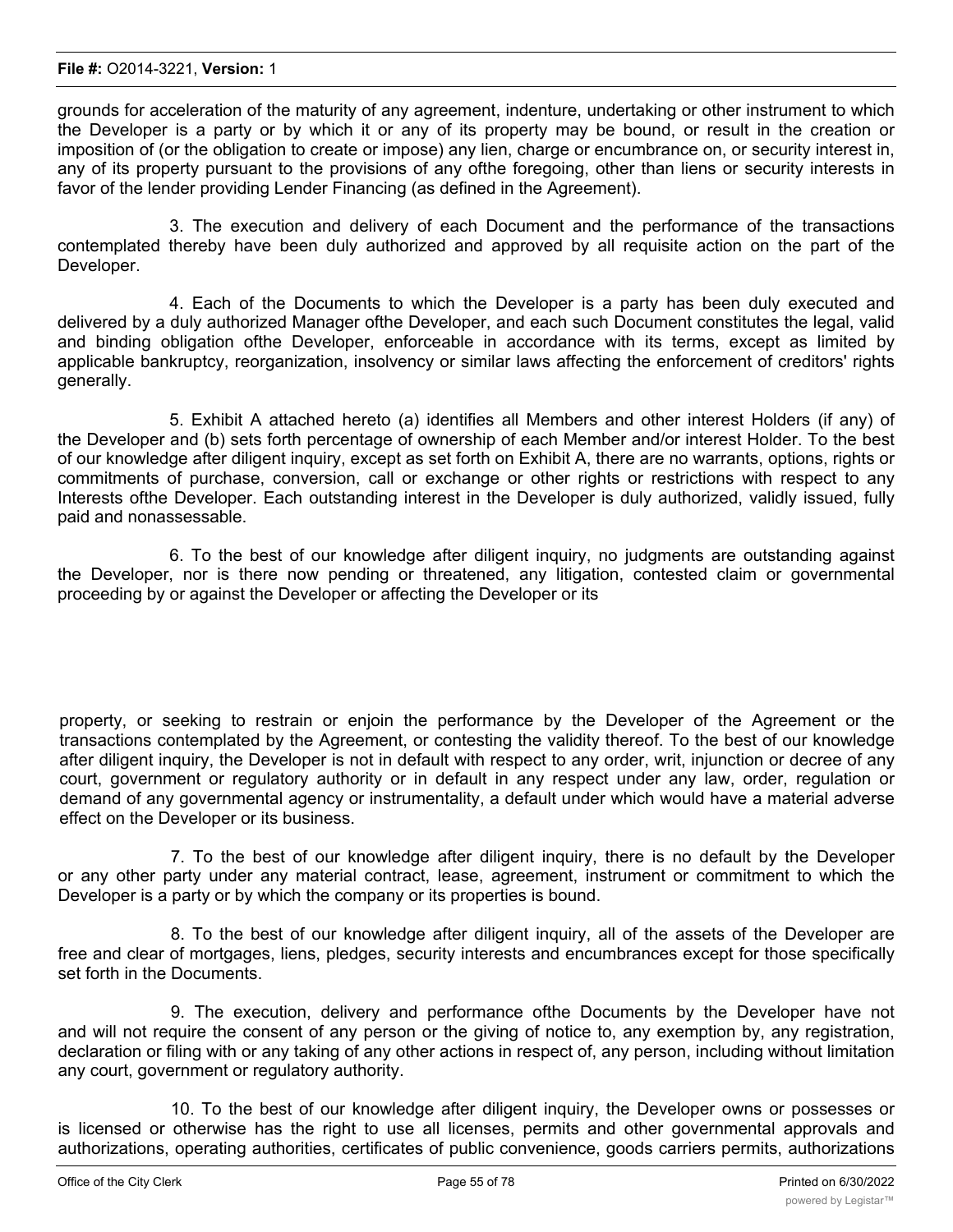and other rights that are necessary for the operation of its business.

11. A federal or state court sitting in the State of Illinois and applying the choice of law provisions of the State of Illinois would enforce the choice of law contained in the Documents and apply the law of the State of Illinois to the transactions evidenced thereby.

We are attorneys admitted to practice in the State of Illinois and we express no opinion as to any laws other than

federal laws of the United States of America and the laws ofthe State of Illinois.

This opinion is issued at the Developer's request for the benefit of the City and its counsel, and may not be disclosed to or relied upon by any other person.

Very truly yours,

By:

Name:

### **EXHIBIT L**

### **Insurance Requirements**

The Developer must provide and maintain at Developer's own expense, or cause to be provided and maintained during the Term of the Agreement, the insurance coverages and requirements specified below, insuring all operations related to the Agreement.

### a) **Prior to Execution and Delivery of this Agreement.**

i) Workers Compensation and Employers Liability

Workers Compensation and Employers Liability Insurance, as prescribed by applicable law covering all employees who are to provide work or a service under this Agreement and Employers Liability coverage with limits of not less than \$100,000 each accident, illness or disease

ii) Commercial General Liability Insurance (Primary and Umbrella)

Commercial General Liability Insurance or equivalent with limits of not less than \$1,000,000 per occurrence for bodily injury, personal injury, and property damage liability, coverages must include the following: All premises and operations, products/completed operations, independent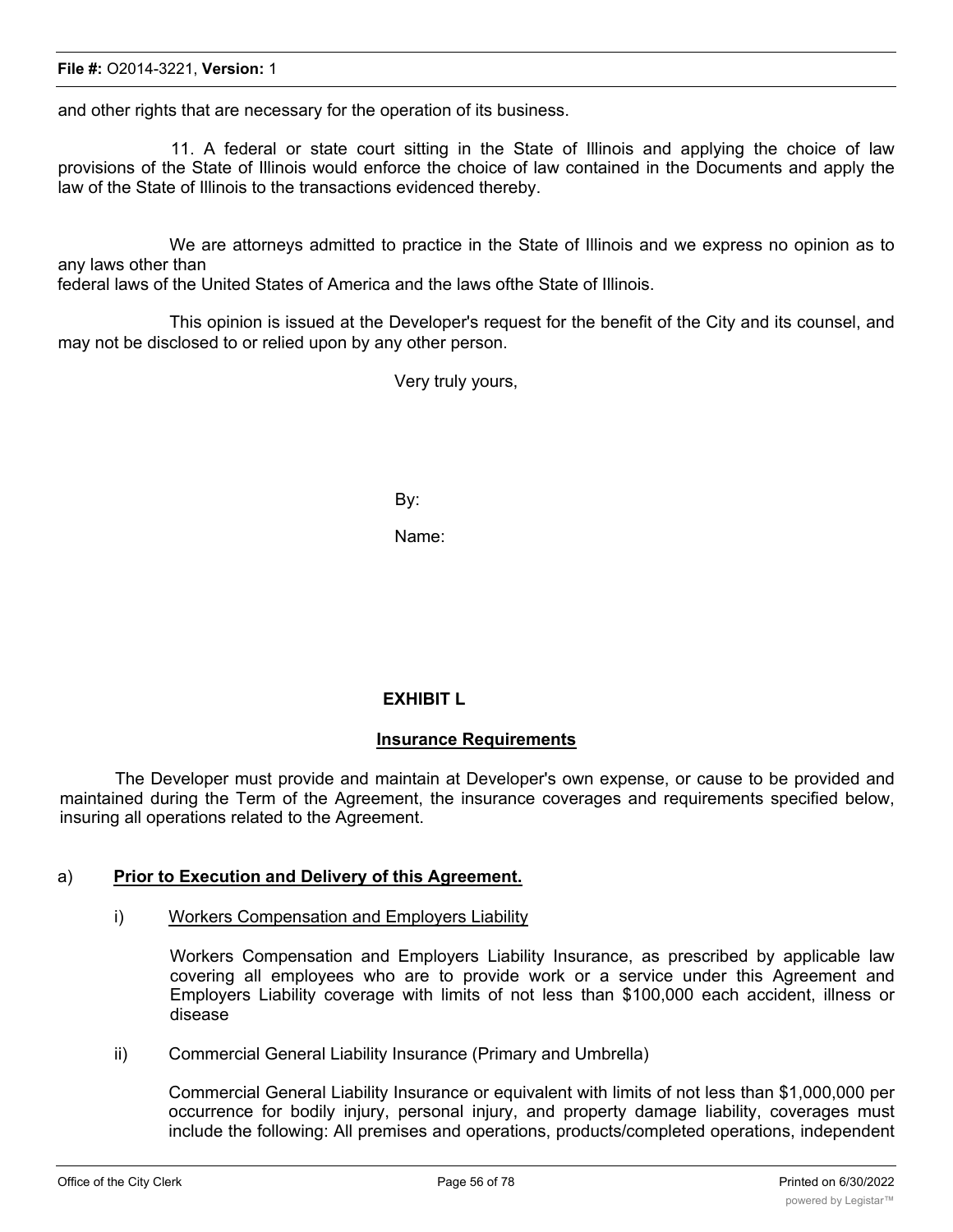contractors, separation of insureds, defense, and contractual liability (not to include Endorsement CG 21 39 or equivalent). The City of Chicago is to be named as an additional insured on a primary, non-contributory basis for any liability arising directly or indirectly from the Agreement.

### iii) All Risk Property

All Risk Property Insurance (replacement cost coverage) in the amount of full replacement value of the property to protect against loss of, damage to, or destruction ofthe building /facility. The City of Chicago is to be named as an additional insured and Loss Payee/Mortgagee if applicable.

### b) **Construction**

Prior to the construction of any portion of the Project, Developer will cause its contractors, subcontractors, architects, project managers and other parties related to the construction of the Project to procure and maintain the following kinds and amounts of insurance.

### (i) Workers Compensation and Employers Liability Insurance

Workers Compensation and Employers Liability Insurance, as prescribed by applicable law covering all employees who are to provide a service

under this Agreement and Employers Liability coverage with limits of not \$500,000 each accident, illness or disease.

ii) Commercial General Liability Insurance (Primary and Umbrella)

Commercial General Liability Insurance or equivalent with limits of not less than \$2,000,000 per occurrence for bodily injury, personal injury, and property damage liability. Coverages must include the following: All premises and operations, products/completed operations (for a minimum of two (2) years following project completion), explosion, collapse, underground, independent contractors, separation of insureds, defense, and contractual liability (not to include Endorsement CG 21 39 or equivalent). The City of Chicago is to be named as an additional insured on a primary, non-contributory basis for any liability arising directly or indirectly from the work.

Subcontractors performing work for the Contractor must maintain limits of not less than \$1,000,000 with the same terms herein.

iii) Automobile Liability Insurance (Primary and Umbrella)

When any motor vehicles (owned, non-owned and hired) are used in connection with work to be performed, the Contractor must provide Automobile Liability Insurance with limits of not less than \$1,000,000 per occurrence for bodily injury and property damage. The City of Chicago is to be named as an additional insured on a primary, non-contributory bases.

### iv) Railroad Protective Liability Insurance

When any work is to be done adjacent to or on railroad or transit property, Contractor must provide or cause to be provided, with respect to the operations that the Contractor performs, Railroad Protective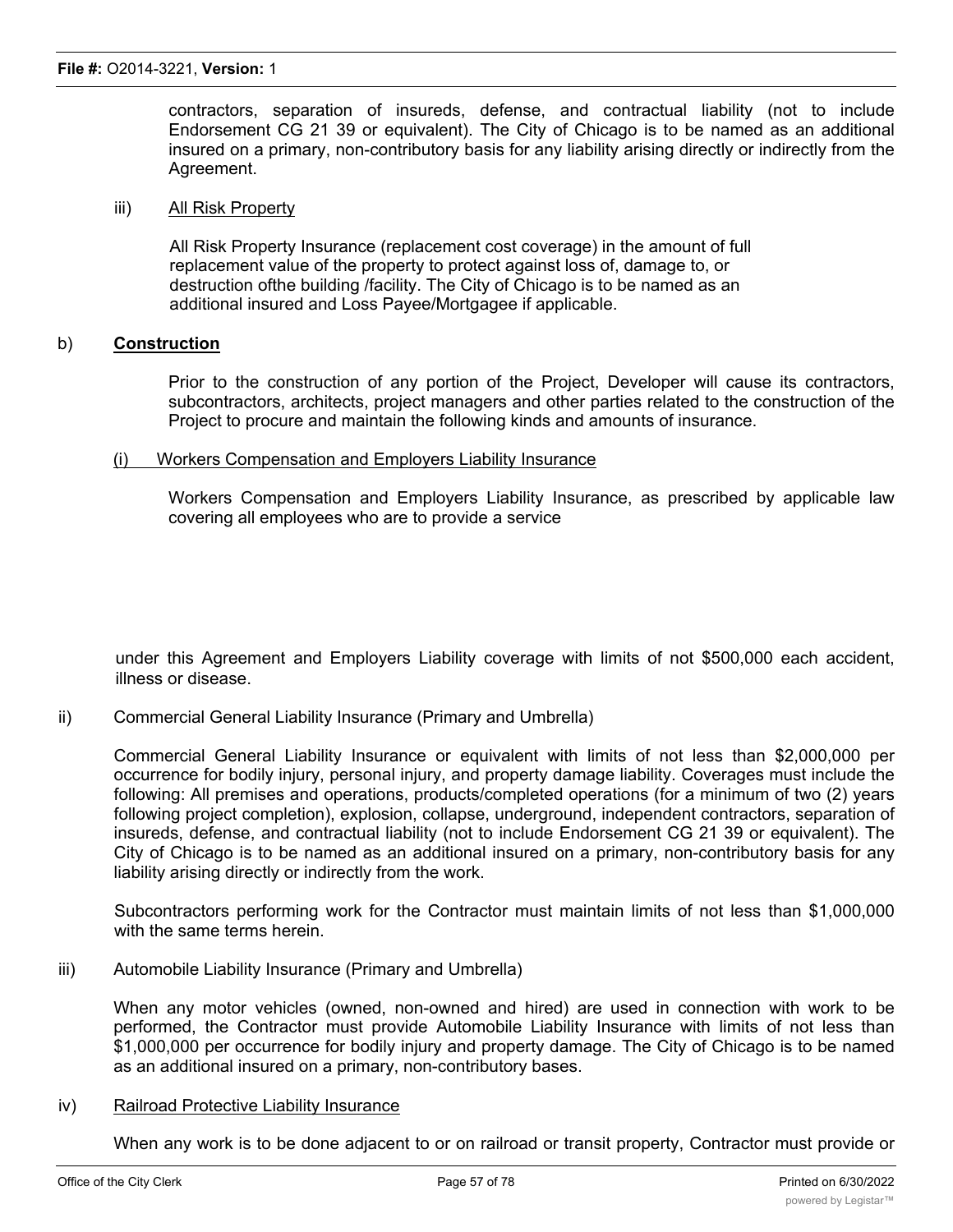cause to be provided, with respect to the operations that the Contractor performs, Railroad Protective Liability Insurance in the name of railroad or transit entity. The policy has limits of not less than the requirement of the operating railroad as applicable for losses arising out of injuries to or death of all persons, and for damage to or destruction of property, including the loss of use thereof.

### v) Builders Risk Insurance

When the Contractor undertakes any construction, including improvements, betterments, and/or repairs, the Contractor must provide or cause to be provided, All Risk Builders Risk Insurance at replacement cost for materials, supplies, equipment, machinery and fixtures that are or will be part of the permanent facility/project. The City of Chicago is to be named as an additional insured and Loss Payee/Mortgagee if applicable.

### (vi) Professional Liability

When any architects, engineers, construction/project managers or other professional

consultants perform work in connection with this Agreement, Professional Liability Insurance covering acts, errors, or omissions must be maintained with limits of not less than \$1,000,000. When policies are renewed or replaced, the policy retroactive date must coincide with, or precede start of work on the Agreement. A claims-made policy which is not renewed or replaced must have an extended reporting period of two (2) years.

#### vii) Valuable Papers Insurance

When any plans, designs, drawings, specifications and documents are produced or used under this Agreement, Valuable Papers Insurance must be maintained in an amount to insure against any loss whatsoever, and has limits sufficient to pay for the re-creations and reconstruction of such records.

#### viii) Contractor's Pollution Liability

When any remediation or other work is performed which may cause a pollution exposure, Contractor's Pollution Liability must be provided with limits of not less than \$1,000,000 insuring bodily injury, property damage and environmental remediation, cleanup costs and disposal. When policies are renewed, the policy retroactive date must coincide with or precede start of work on the Agreement. A claims-made policy which is not renewed or replaced must have an extended reporting period of one (1) year. The City of Chicago is to be named as an additional insured on a primary, non-contributory basis.

### c) **Post Construction**

All Risk Property Insurance (replacement cost coverage) including improvements and betterments in the amount of full replacement value ofthe property. Coverage extensions are to include business interruption/loss of rents, flood and boiler and machinery if applicable. The City of Chicago is to be named as an additional insured and Loss Payee/Mortgagee if applicable.

#### d) **Other Requirements**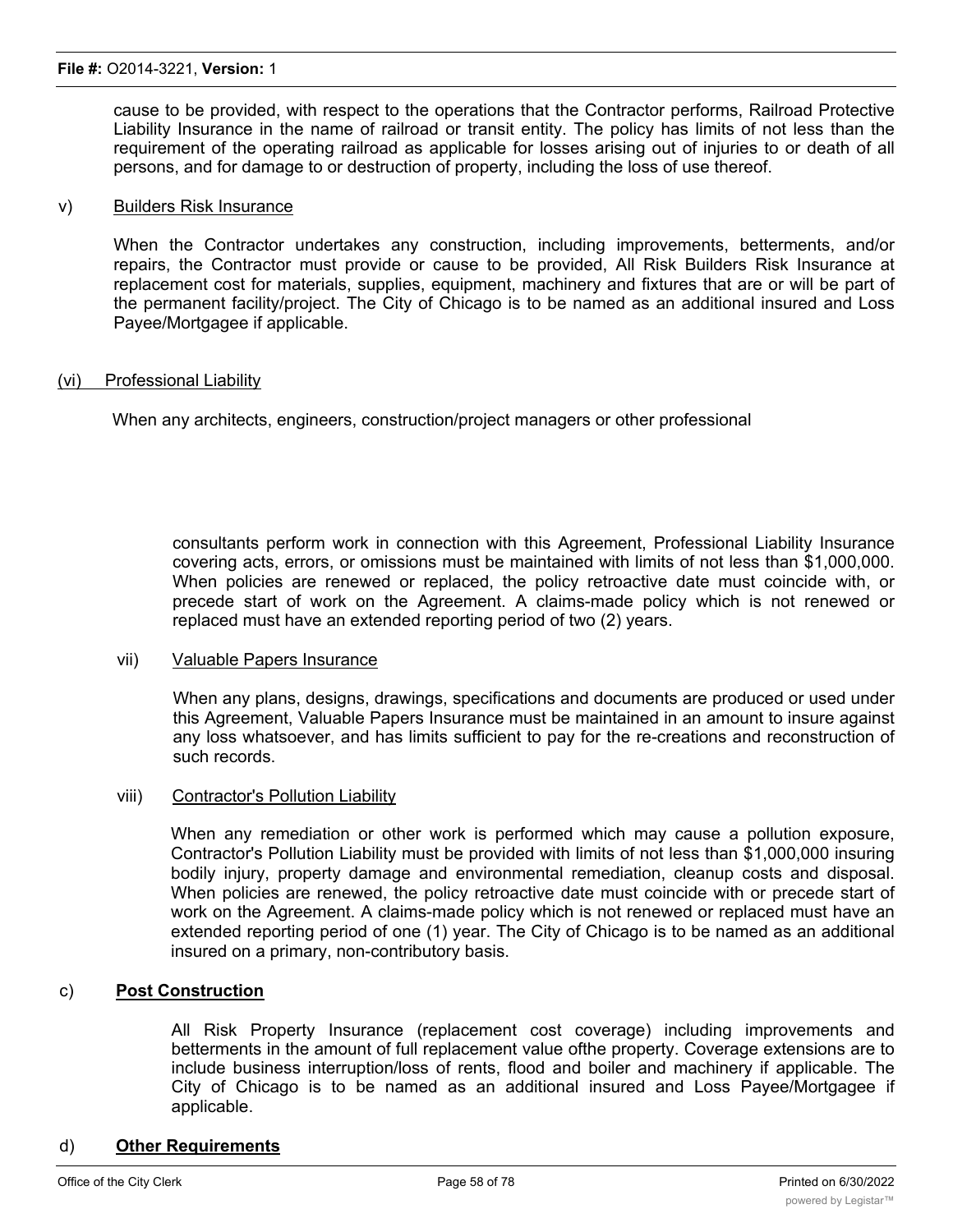The Developer must furnish the City of Chicago, Department of Planning and Development, City Hall, Room 1000,121 North LaSalle Street 60602, original Certificates of Insurance evidencing the required coverage to be in force on the date of this Agreement, and Renewal Certificates of Insurance, or such similar evidence, if the coverages have an expiration or renewal date occurring during the term of this Agreement. Developer must submit evidence of insurance on the City of Chicago Insurance Certificate Form or equivalent. The receipt of any certificate does not constitute agreement by the City that the insurance requirements in the Agreement have been fully met or that the insurance policies indicated on the certificate are in compliance with all requirements of Agreement. The failure of the City to obtain certificates or other insurance evidence from the Developer must not be deemed to be a waiver by the City. The Developer must advise all insurers of the Agreement provisions regarding insurance. Non-conforming insurance must not relieve the Developer of the obligation to provide insurance as specified herein. Nonfulfillment ofthe insurance conditions may constitute a violation of the Agreement, and the City retains the right to stop work until proper evidence of insurance is provided, or the Agreement may be terminated.

The Developer must provide for 60 days prior written notice to be given to the City in the event coverage is substantially changed, canceled, or non-renewed.

Any and all deductibles or self-insured retentions on referenced insurance coverages must be borne by the Developer.

The Developer hereby waives and agrees to require their insurers to waive their rights of subrogation against the City of Chicago, its employees, elected officials, agents, or representatives.

The coverages and limits furnished by the Developer must in no way limit the Developer's liabilities and responsibilities specified within the Agreement documents or by law.

Any insurance or self insurance programs maintained by the City of Chicago do not contribute with insurance provided by the Developer under the Agreement.

The required insurance to be carried is not limited by any limitations expressed in the indemnification language in the Agreement or any limitation placed on the indemnity therein given as a matter of law.

If Developer is a joint venture or limited liability company, the insurance policies must name the joint venture or limited liability company as a named insured.

The Developer must require Contractor, and all subcontractors to provide the insurance required herein or Developer may provide the coverages for the Contractor or subcontractors. General Contractor and all subcontractors are subject to the same requirements of Developer unless otherwise specified herein.

If Developer, Contractor or subcontractor desires additional coverages, the party desiring the coverages is responsible for the acquisition and cost.

Notwithstanding any provision to the contrary, the City of Chicago Risk Management Department maintains the right to modify, delete, alter or change these requirements during the Term of the Agreement.

### EXHIBIT M Minimum Assessed Value

Minimum Assessed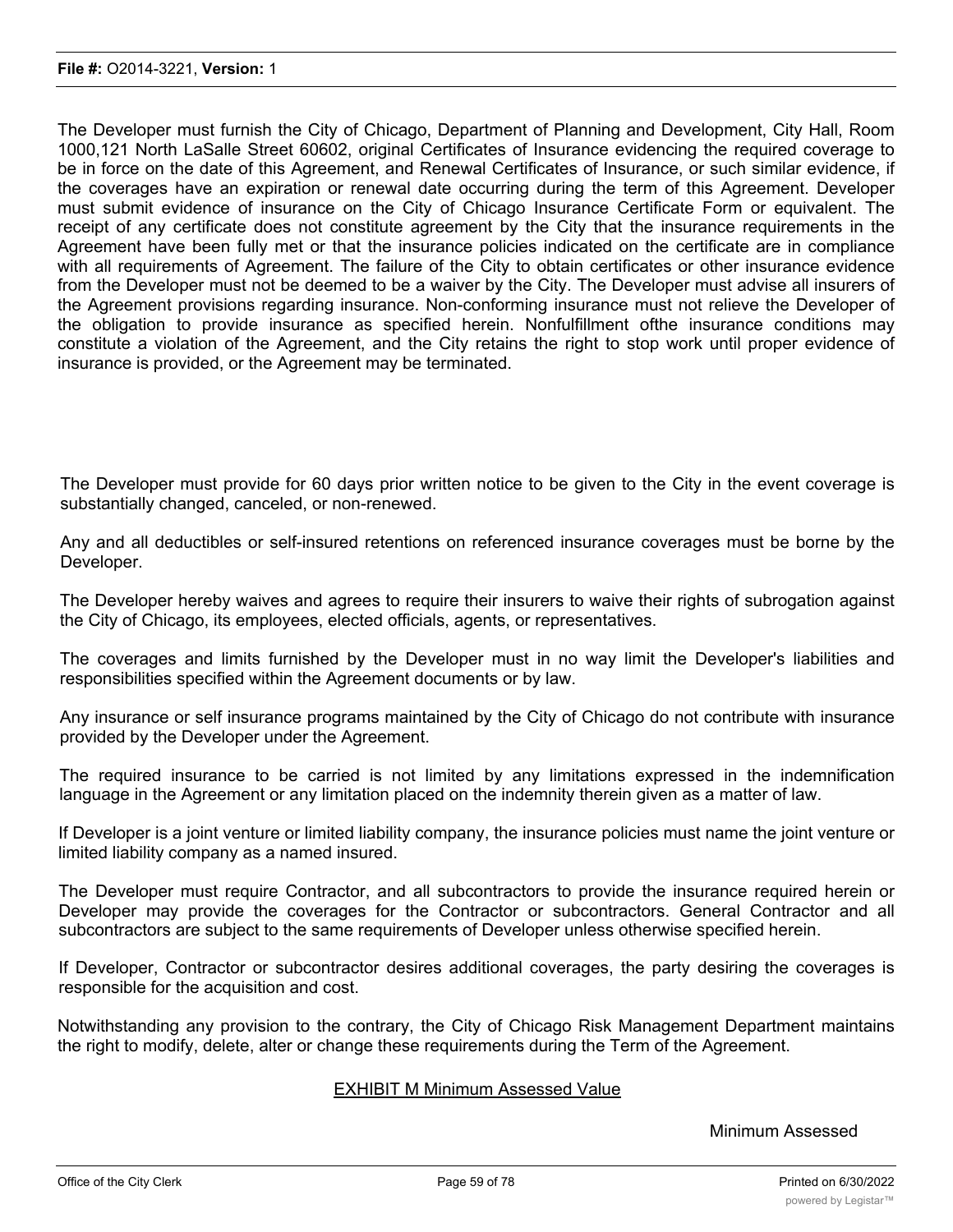| Year | Value     |
|------|-----------|
| 2014 | \$425,899 |
| 2015 | \$525,985 |
| 2016 | \$552,283 |
| 2017 | \$579,895 |
| 2018 | \$637,885 |
| 2019 | \$669,783 |
| 2020 | \$703,269 |
| 2021 | \$773,597 |
| 2022 | \$812,277 |
| 2023 | \$852,891 |

### **EXHIBIT N**

### **JOBS SCHEDULE**

| Year           | <b>Total FTE From Jobs Certificate Required*</b> |
|----------------|--------------------------------------------------|
|                | 89                                               |
|                |                                                  |
|                | 93                                               |
| 3              | 95                                               |
|                | 97                                               |
| $\overline{5}$ | 100                                              |
| <u>6</u>       | ГOС                                              |
| 7              | 100                                              |
| <u>8</u>       |                                                  |
|                |                                                  |

10 100

\*The "Total FTE Jobs Required" column represents the minimum requirement. CITY OF CHICAGO ECONOMIC DISCLOSURE STATEMENT AND AFFIDAVIT

SECTION I -- GENERAL INFORMATION

A. Legal name of the Disclosing Party submitting this EDS. Include d/b/a/ if applicable: l)(dT0  $Y^{\wedge\wedge\wedge}$ csmem. Uuc

Check OxNE of the following three boxes:

Indicate whether the Disclosing Party submitting this EDS is:

1. ^ the Applicant

OR

2. [ ] a legal entity holding a direct or indirect interest in the Applicant. State the legal name of the

2. Applicant in which the Disclosing Party holds an interest: OR

3.[] a legal entity with a right of control (see Section II.B.l.) State the legal name of the entity in which the Disclosing Party holds a right of control:

B. Business address of the Disclosing Party:

C. TelephoneBVZ'l 33-ft)2-6" Fax:312-733-7 3 & 7 Email^r^lfiWflSOAf^, 4oC^oiJ. ftf^f

D. Name of contact person: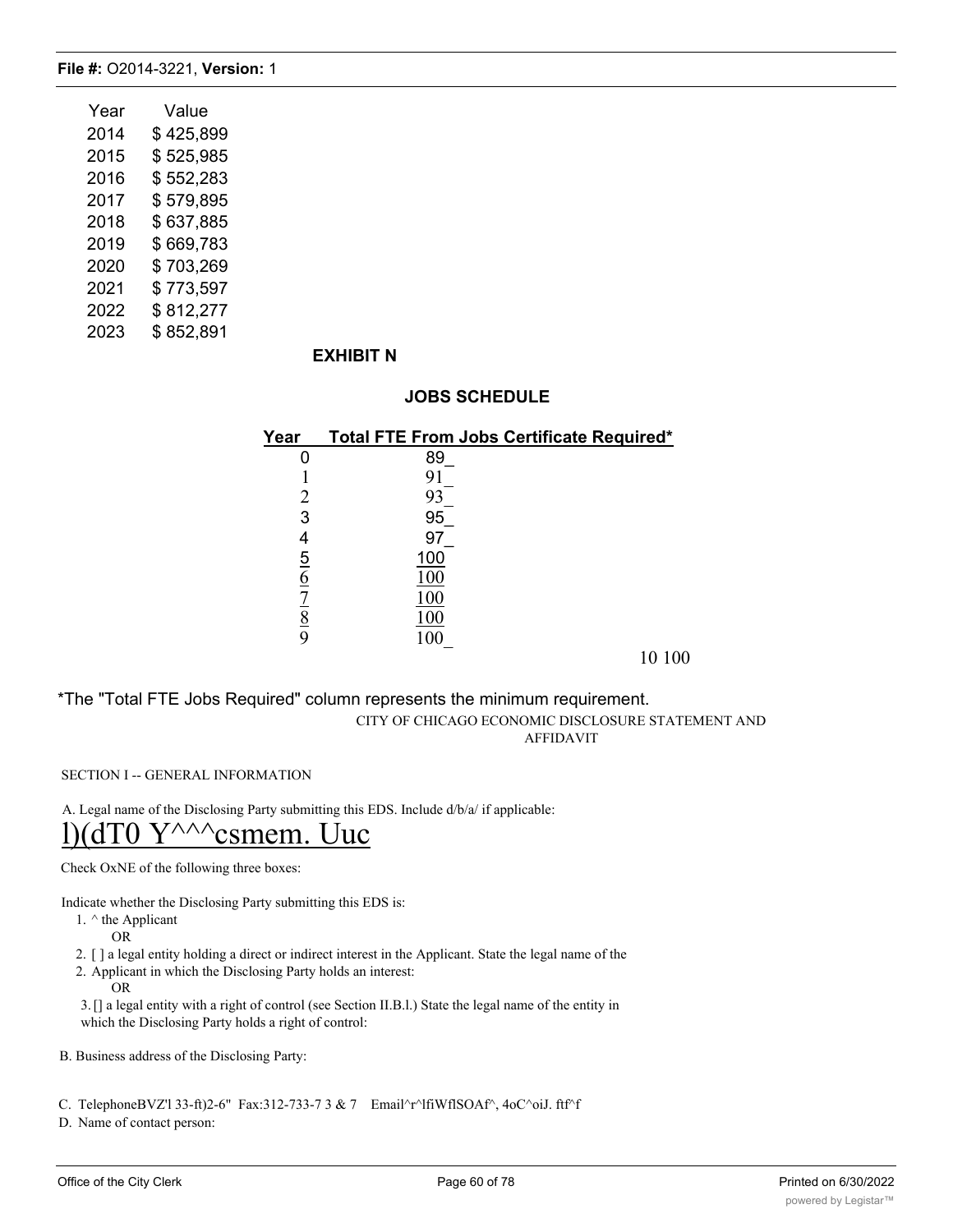E. Federal Employer Identification No. (if you have one):

F. Brief description of contract, transaction or other undertaking (referred to below as the "Matter") to which this EDS pertains. (Include project number and location of property, if applicable):

G. Which City agency or department is requesting this EDS?  $\text{pn}^1-\gamma^*$  liif)  $\blacksquare$  °"T T Uflfl'tM  $\sim$ .

If the Matter is a contract being handled by the City's Department of Procurtraen£Sefvices, please

| complete the following: |  |
|-------------------------|--|
|-------------------------|--|

Specification\* / and Contract #

Page 1 of 13 SECTION U - DISCLOSURE OF OWNERSHIP INTERESTS

#### A. NATURE OF THE DISCLOSING PARTY

] Person

- ] Publicly registered business corporation
- ] Privately held business corporation

] Sole proprietorship

] General partnership

] Limited partnership

] Trust

Limited liability company [ ] Limited liability partnership [ ] Joint venture ( ] Not-for-profit corporation (Is the not-for-profit corporation also a 501(c)(3))?

[ ] Yes [ ] No

[] Other (please specify)

2. For legal entities, the state (or foreign country) of incorporation or organization, if applicable:

3. For legal entities not organized in the State of Illinois: Has the organization registered to do business in the State of Illinois as a foreign entity?

[] $Yes$  [] $No p\{N/A\}$ 

#### B. IF THE DISCLOSING PARTY IS A LEGAL ENTITY:

I. List below the full names and titles of all executive officers and all directors of the entity. NOTE: For not-for-profit corporations, also list below all members, if any, which are legal entities. If there are no such members, write "no members." For trusts, estates or other similar entities, list below the legal titleholder(s).

If the entity is a general partnership, limited partnership, limited liability company, limited liability partnership or joint venture, list below the name and title of each general partner, managing member, manager or any other person or entity that controls the day-to-day management of the Disclosing Party. NOTE: Each legal entity listed below must submit an EDS on its own behalf.

(Name .--- Title i Vfs^c (NT^VrP ' ^xAMSftiO rv^gmUe p



2. Please provide the following information concerning each person or entity having a direct or indirect beneficial interest (including ownership) in excess of 7.5% of the Disclosing Party. Examples of such an interest include shares in a corporation, partnership interest in a partnership or joint venture,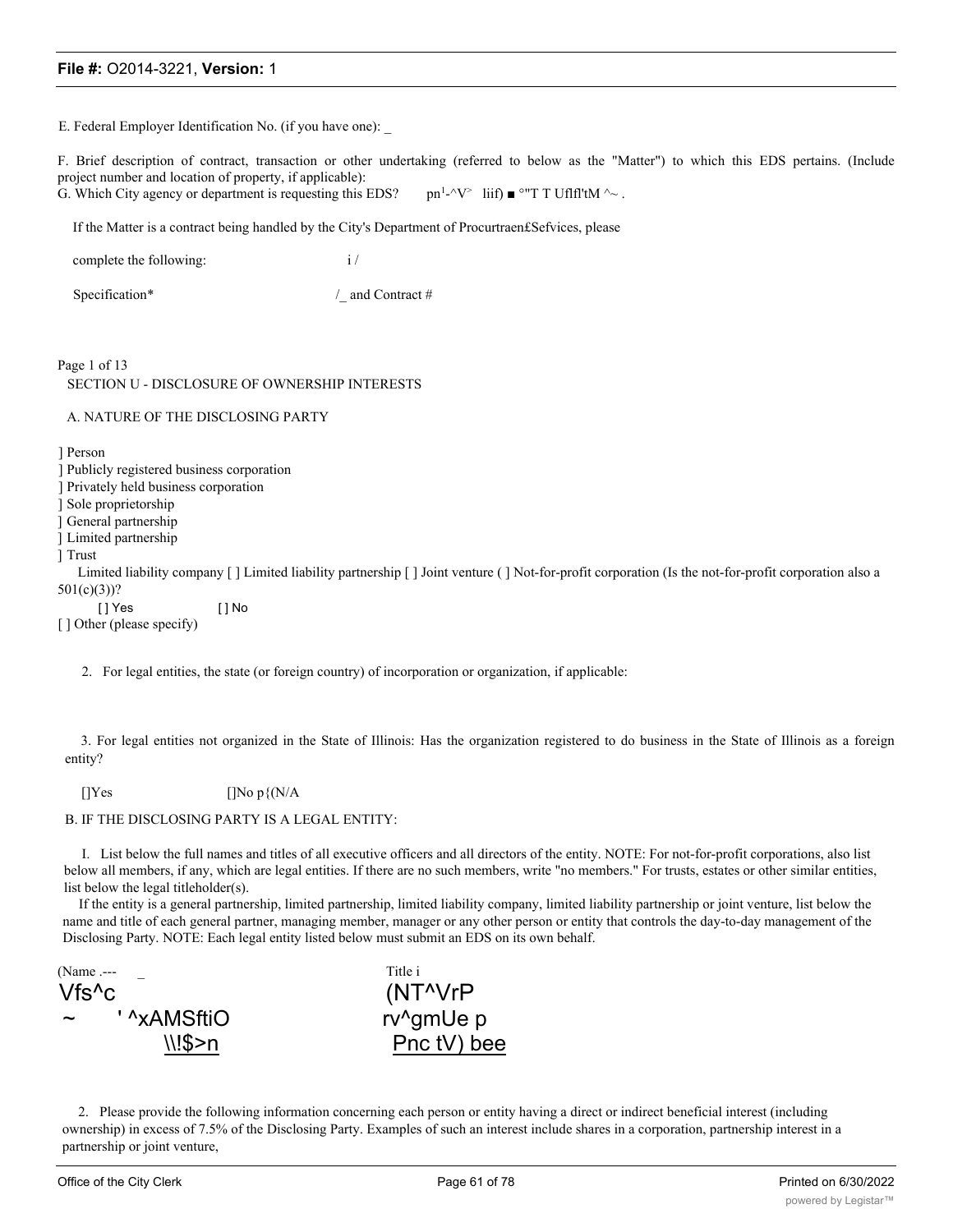Page 2 of 13

interest of a member or manager in a limited liability company, or interest of a beneficiary of a trust, estate or other similar entity. If none, state "None." NOTE: Pursuant to Section 2-154-030 of the Municipal Code of Chicago ("Municipal Code"), the City may require any such additional information from any applicant which is reasonably intended to achieve full disclosure.

Business Address  $\langle \delta \rangle$  \d<sup>\*</sup>-> 4^ k\ k\^ci fly

#### SECTION III - BUSINESS RELATIONSHIPS WITH CITY ELECTED OFFICIALS

Has the Disclosing Party had a "business relationship," as defined in Chapter 2-156 of the Municipal Code, with any City elected official in the 12 months before the date this EDS is signed?

[]Yes ^No

If yes, please identify below the name(s) of such City elected official(s) and describe such relationship(s):

#### **SECTION IV - DISCLOSURE OF SUBCONTRACTORS AND OTHER RETAINED PARTIES**

The Disclosing Party must disclose the name and business address of each subcontractor, attorney, lobbyist, accountant, consultant and any other person or entity whom the Disclosing Party has retained or expects to retain in connection with the Matter, as well as the nature of the relationship, and the total amount of the fees paid or estimated to be paid. The Disclosing Party is not required to disclose employees who arc paid solely through the Disclosing Party's regular payroll.

"Lobbyist" means any person or entity who undertakes to influence any legislative or administrative action on behalf of any person or entity other than: (1) a not-for-profit entity, on an unpaid basis, or (2) himself. "Lobbyist" also means any person or entity any part of whose duties as an employee of another includes undertaking to influence any legislative or administrative action.

If the Disclosing Party is uncertain whether a disclosure is required under this Section, the ■: : Disclosing Party must either ask the City whether disclosure is required or make the disclosure. '

|                                            |         | Page 3 of 13                                            |                                                           |
|--------------------------------------------|---------|---------------------------------------------------------|-----------------------------------------------------------|
| Name (indicate whether Business            |         | Relationship to Disclosing Party Fees (indicate whether |                                                           |
| retained or anticipated<br>to be retained) | Address | (subcontractor, attorney,<br>lobbyist, etc.)            | paid or estimated.) NOTE:<br>"hourly rate" or "t.b.d." is |

#### [ ] Check here if the Disclosing Party has not retained, nor expects to retain, any such persons or entities. SECTION V -

#### **CERTIFICATIONS**

#### A. COURT-ORDERED CHILD SUPPORT COMPLIANCE

Under Municipal Code Section 2-92-415, substantial owners of business entities that contract with the City must remain in compliance with their child support obligations throughout the contract's term.

Has any person who directly or indirectly owns 10% or more of the Disclosing Party been declared in arrearage on any child support obligations by any Illinois court of competent jurisdiction?

[ ] Yes ^No [ ] No person directly or indirectly owns 10% or more of the Disclosing Party.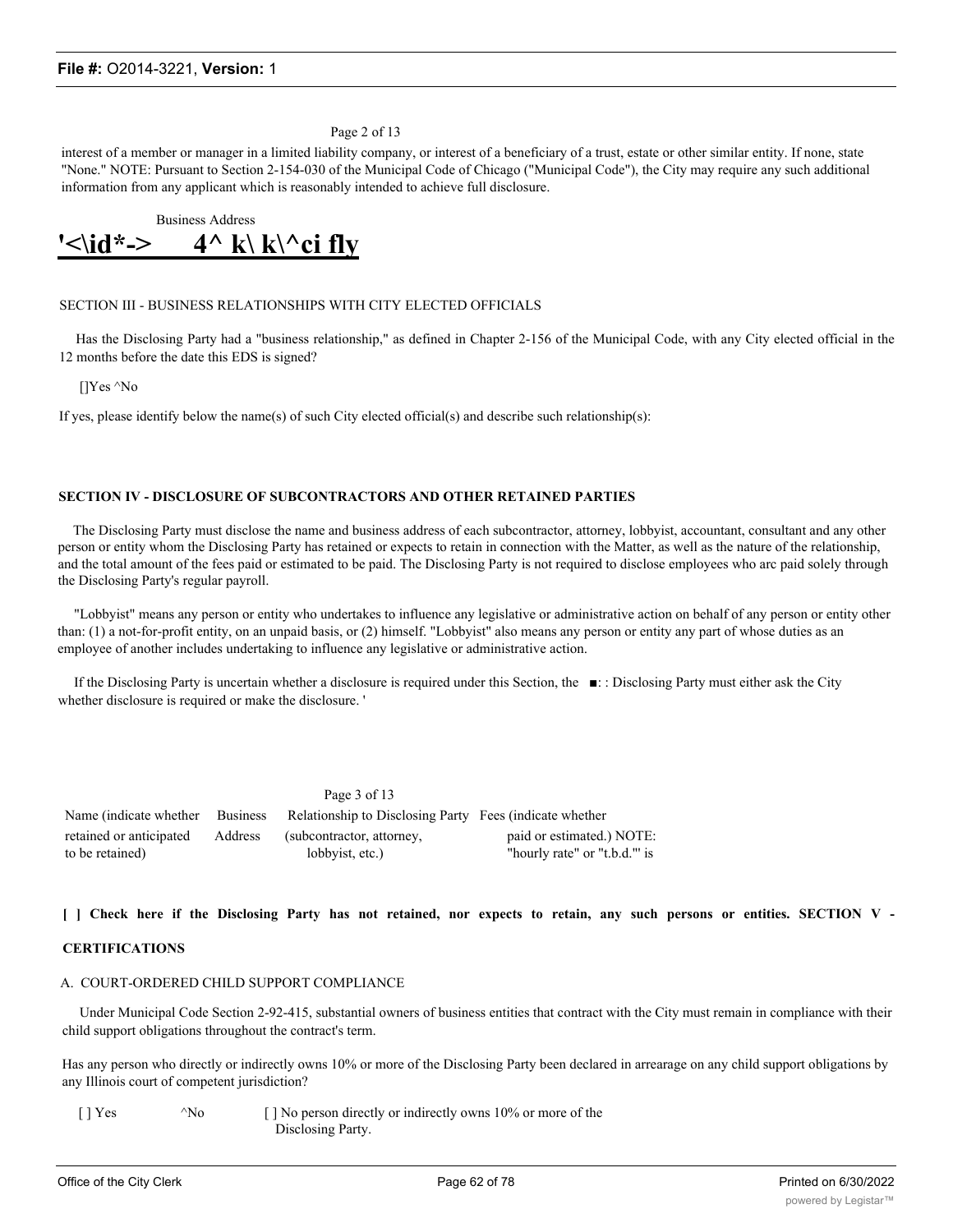If "Yes," has the person entered into a court-approved agreement for payment of all support owed and is the person in compliance with that agreement?

[ ] Yes [ ] No

#### B. FURTHER CERTIFICATIONS

I. Pursuant to Municipal Code Chapter 1-23, Article I ("ArticleI")(vvhich the Applicant should consult for defined terms (e.g., "doing business") and legal requirements), if the Disclosing Party submitting this EDS is the Applicant and is doing business with the City, then the Disclosing Party certifies as follows: (i) neither the Applicant nor any controlling person is currently indicted or charged with, or has admitted guilt of, or has ever been convicted of, or placed under supervision for, any criminal offense involving actual, attempted, or conspiracy to commit bribery, theft, fraud, forgery, perjury, dishonesty or deceit against an officer or employee ofthe City or any sister agency; and (ii) the Applicant understands and acknowledges that compliance with Article 1 is a continuing requirement for doing business with the City. NOTE". If Article 1 applies to the Applicant, the permanent compliance timeframe in Article I supersedes some five-year compliance timeframes in certifications 2 and 3 below.

#### Page 4 of 13

- 2. The Disclosing Party and, if the Disclosing Party is a legal entity, all of those persons or entities identified in Section II.B.l. of this EDS:
- a. are not presently debarred, suspended, proposed for debarment, declared ineligible or voluntarily excluded from any transactions by any federal, state or local unit of government;
- b. have not, within a five-year period preceding the date of this EDS, been convicted of a criminal offense, adjudged guilty, or had a civil judgment rendered against them in connection with: obtaining, attempting to obtain, or performing a public (federal, state or local) transaction or contract under a public transaction; a violation of federal or state antitrust statutes; fraud; embezzlement; theft; forgery; bribery; falsification or destruction of records; making false statements; or receiving stolen property;
- c. are not presently indicted for, or criminally or civilly charged by, a governmental entity (federal, state or local) with committing any ofthe offenses set forth in clause B.2.b. of this Section V;
- d. have not, within a five-year period preceding the date of this EDS, had one or more public transactions (federal, state or local) terminated for cause or default; and
- e. have not, within a five-year period preceding the date of this EDS, been convicted, adjudged guilty, or found liable in a civil proceeding, or in any criminal or civil action, including actions concerning environmental violations, instituted by the City or by the federal government, any state, or any other unit of local government.
- 3. The certifications in subparts 3, 4 and 5 concern:
- the Disclosing Party;

· any "Contractor" (meaning any contractor or subcontractor used by the Disclosing Party in . connection with the Matter, including but not limited to all persons or legal entities disclosed under Section IV, "Disclosure of Subcontractors and Other Retained Parties");

· any "Affiliated Entity" (meaning a person or entity that, directly or indirectly: controls the Disclosing Party, is controlled by the Disclosing Party, or is, with the Disclosing Party, under common control of another person or entity. Indicia of control include, without limitation: interlocking management or ownership; identity of interests among family members, shared facilities and equipment; common use of employees; or organization of a business entity following the ineligibility of a business entity to do business with federal or stale or local government, including the City, using substantially the same management, ownership, or principals as the ineligible entity); with respect to Contractors, the term Affiliated Entity means a person or entity that directly or indirectly controls the Contractor, is controlled by it, or, with the Contractor, is under common control of another person or entity;

■ any responsible official ofthe Disclosing Party, any Contractor or any Affiliated Entity or any other official, agent or employee ofthe Disclosing Party, any Contractor or any Affiliated Entity, acting pursuant to the direction or authorization of a responsible official ofthe Disclosing Party, any Contractor or any Affiliated Entity (collectively "Agents").

#### Page 5 of 13

Neither the Disclosing Party, nor any Contractor, nor any Affiliated Entity of either the Disclosing Party or any Contractor nor any Agents have, during the five years before the date this EDS is signed, or, with respect to a Contractor, an Affiliated Entity, or an Affiliated Entity of a Contractor during the five years before the dare of such Contractor's or Affiliated Entity's contract or engagement in connection with the Matter:

a. bribed or attempted to bribe, or been convicted or adjudged guilty of bribery or attempting to bribe, a public officer or employee of the City,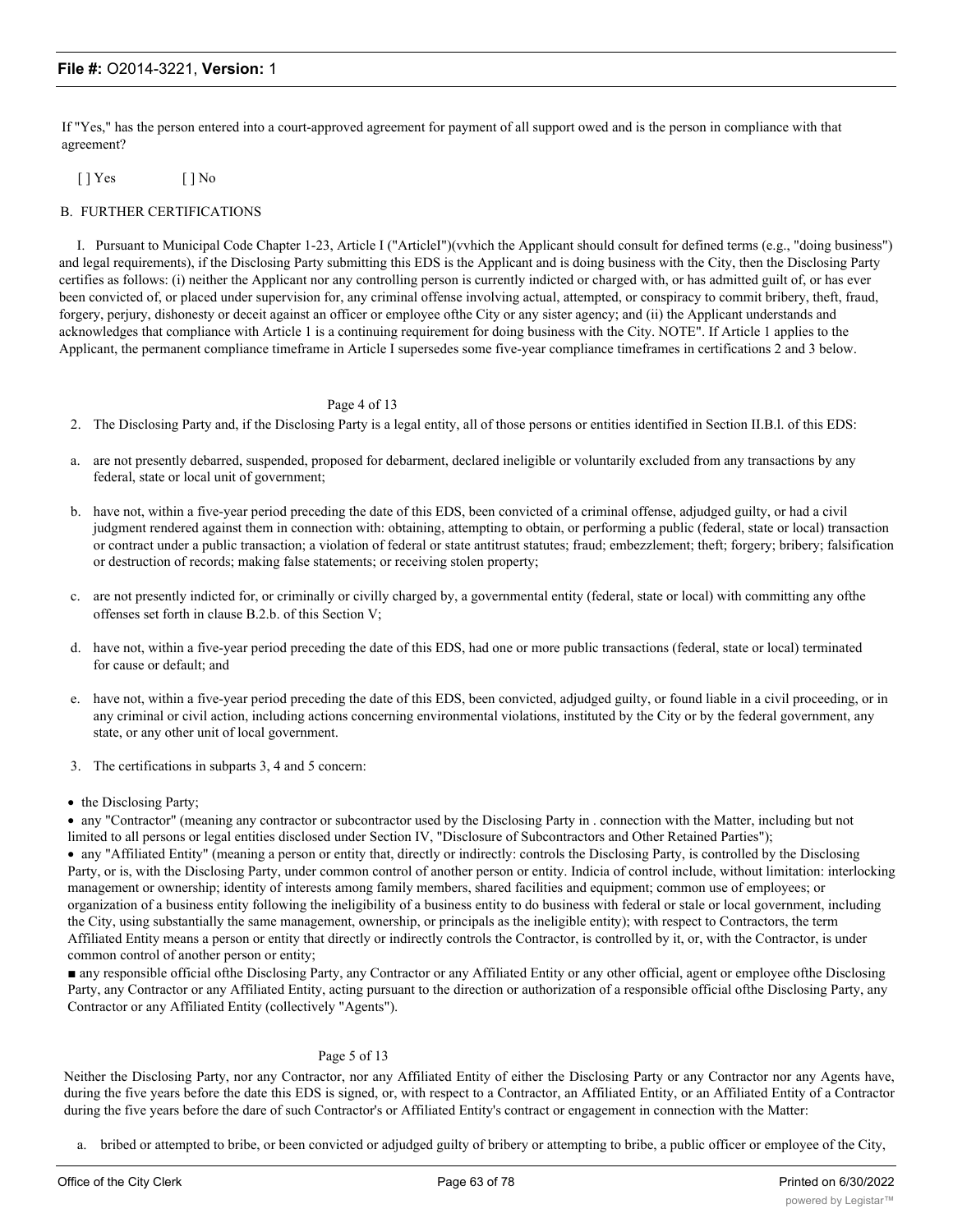the State of Illinois, or any agency ofthe federal government or of any state or local government in the United States of America, in that officer's or employee's official capacity;

- b. agreed or colluded with other bidders or prospective bidders, or been a party to any such agreement, or been convicted or adjudged guilty of agreement or collusion among bidders or prospective bidders, in restraint of freedom of competition by agreement to bid a fixed price or otherwise; or
- c. made an admission of such conduct described in a. or b. above that is a matter of record, but have not been prosecuted for such conduct; or
- d. violated the provisions of Municipal Code Section 2-92-610 (Living Wage Ordinance).

4. Neither the Disclosing Party, Affiliated Entity or Contractor, or any of their employees, officials, agents or partners, is barred from contracting with any unit of state or local government as a result of engaging in or being convicted of (1) bid-rigging in violation of 720 ILCS 5/33E-3; (2) bidrotating in violation of 720 ILCS 5/33E-4; or (3) any similar offense of any slate or ofthe United States of America that contains the same elements as the offense of bid-rigging or bid-rotating.

5. Neither the Disclosing Party nor any Affiliated Entity is listed on any ofthe following lists maintained by the Office of Foreign Assets Control ofthe U.S. Department of the Treasury or the Bureau of Industry and Security ofthe U.S. Department of Commerce or their successors: the Specially Designated Nationals List, the Denied Persons List, the Unverified List, the Entity List and the Debarred List.

6. The Disclosing Party understands and shall comply with the applicable requirements of Chapters 2-55 (Legislative Inspector General), 2-56 (Inspector General) and 2-156 (Governmental Ethics) of the Municipal Code.

- 7. If the Disclosing Party is unable to certify to any ofthe above statements in this Part B fFurther
- 7. Certifications), the Disclosing Party must explain below: . /.



Page 6 of 13

i 1 i

If the letters "NA," the word "None," or no response appears on the lines above, it will be conclusively presumed that the Disclosing Party certified to the above statements.

8. To the best of the Disclosing Party's knowledge after reasonable inquiry, the following is a complete list of all current employees ofthe Disclosing Party who were, at any time during the 12-month period preceding the execution dale of this EDS, an employee, or elected or appointed official, of the City of Chicago (if none, indicate with "N/A" or "none").

9. To the best of the Disclosing Party's knowledge after reasonable inquiry, the following is a complete list of all gifts that the Disclosing Party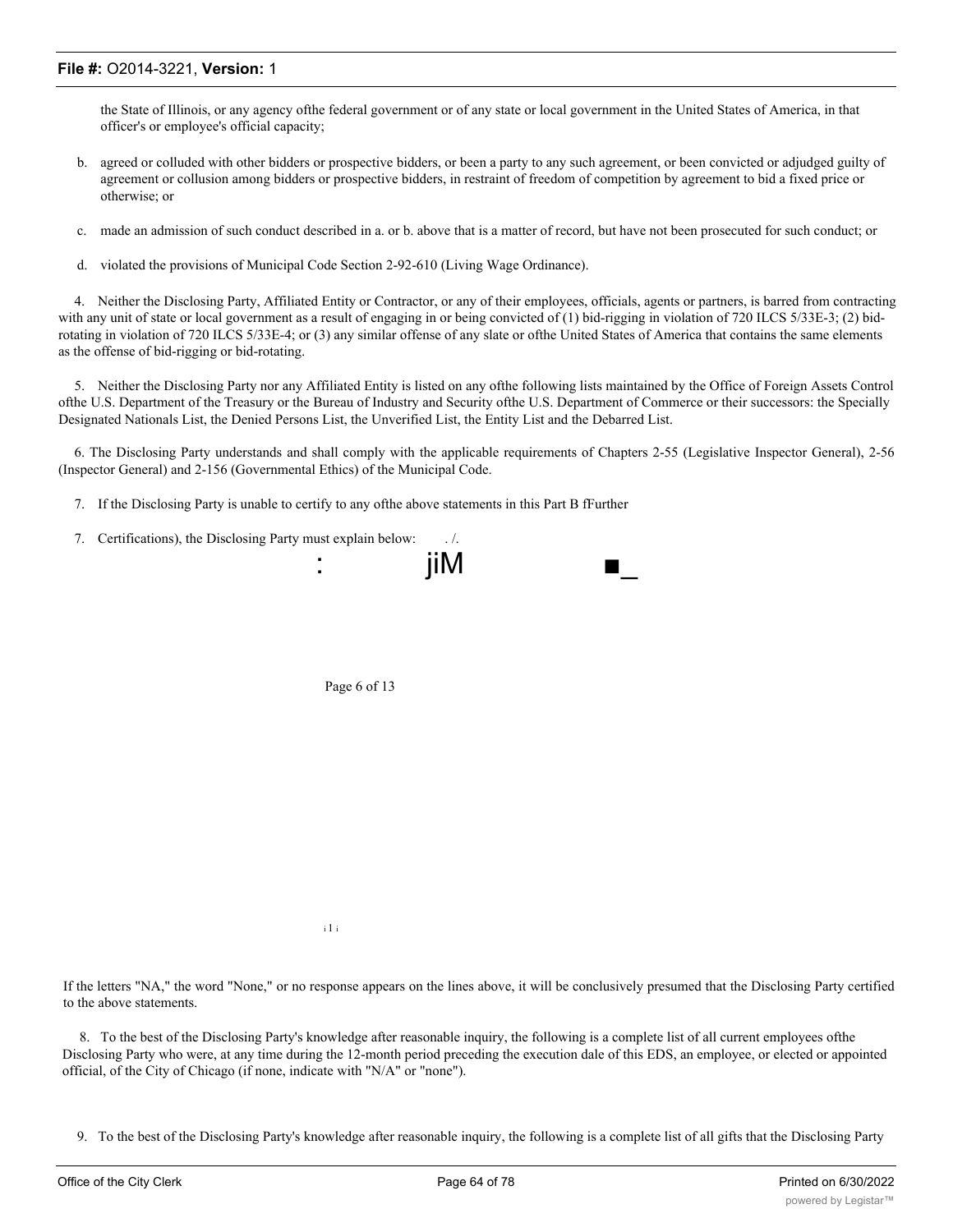has given or caused to be given, at any time during the 12-month period preceding the execution date of this EDS, to an employee, or elected or appointed official, of the City of Chicago. For purposes of this statement, a "gift" does not include: (i) anything made generally available to City employees or to the general public, or (ii) food or drink provided in the course of official City business and having a retail value of less than \$20 per recipient (if none, indicate with "N/A" or "none"). As to any gift listed below, please also list the name of the City recipient.

#### C. CERTIFICATION OF STATUS AS FINANCIAL INSTITUTION

- 1. The Disclosing Party certifies that the Disclosing Party (check one)
- 1.  $\lceil \cdot \rceil$  is  $\wedge$  is not

a "financial institution" as defined in Section 2-32-455(b) ofthe Municipal Code.

2. If the Disclosing Party IS a financial institution, then the Disclosing Party pledges:

"We are not and will not become a predatory lender as defined in Chapter 2-32 of the Municipal Code. Wc further pledge that none of our affiliates is, and none of them will become, a predatory lender as defined in Chapter 2-32 of the Municipal Code. We understand that becoming a predatory lender or becoming an affiliate of a predatory lender may result in the loss of the privilege of doing business with the City."

If the Disclosing Party is unable to make this pledge because it or any of its affiliates (as defined in Section 2-32-455(b) of the Municipal Code) is a predatory lender within the meaning of Chapter 2-32 ofthe Municipal Code, explain here (attach additional pages if necessary):

#### Page 7 of 13

If Ihe letters "NA," the word "None," or no response appears on the lines above, it will be conclusively presumed that the Disclosing Party certified to the above statements.

#### D. CERTIFICATION REGARDING INTEREST IN CITY BUSINESS

Any words or terms that are defined in Chapter 2-156 of the Municipal Code have the same meanings when used in this Part D.

1. In accordance with Section 2-156-110 of the Municipal Code: Does any official or employee of the City have a financial interest in his or her own name or in the name of any other person or entity in the Matter?

 $[$  | Yes  $\wedge$  No

NOTE: If you checked "Yes" to Item D.L, proceed to Items D.2. and D.3. If you checked "No" to Item D.l., proceed to Part E.

2. Unless sold pursuant to a process of competitive bidding, or otherwise permitted, no City elected official or employee shall have a financial interest in his or her own name or in the name of any other person or entity in the purchase of any property that (i) belongs to the City, or (ii) is sold for taxes or assessments, or (iii) is sold by virtue of legal process at the suit ofthe City (collectively, "City Property Sale"). Compensation for property taken pursuant to the City's eminent domain power does not constitute a financial interest within the meaning of this Part D.

Does the Matter involve a City Property Sale?

[]Yes ^No

3. If you checked "Yes" to Item D.l., provide the names and business addresses of the City officials or employees having such interest and identify the nature of such interest:

Name Business Address Nature of Interest

4. The Disclosing Party further certifies that no prohibited financial interest in the Matter will be acquired by any City official or employee.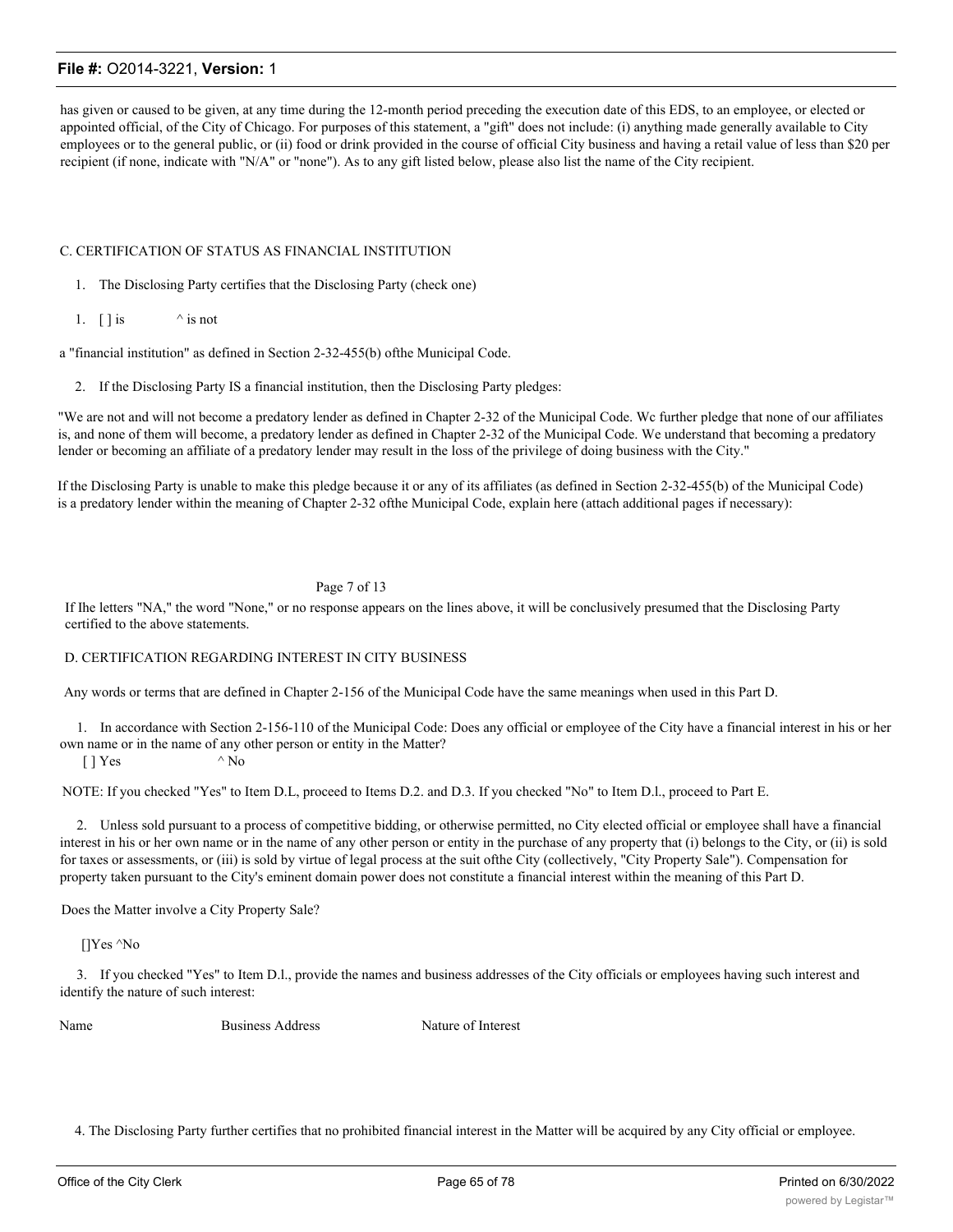#### E. CERTIFICATION REGARDING SLAVERY ERA BUSINESS

Please check either 1. or 2. below. If the Disclosing Party checks 2., the Disclosing Party must disclose below or in an attachment to this EDS all information required by paragraph 2. Failure to

Page 8 of 13

comply with these disclosure requirements may make any contract entered into with the City in connection with the Matter voidable by the City.

1. The Disclosing Party verifies that the Disclosing Party has searched any and all records of the Disclosing Party and any and all predecessor entities regarding records of investments or profits from slavery or slaveholder insurance policies during the slavery era (including insurance policies issued to slaveholders that provided coverage for damage to or injury or death of their slaves), and the Disclosing Party has found no such records.

2. The Disclosing Party verifies that, as a result of conducting the search in step 1 above, the Disclosing Party has found records of investments or profits from slavery or slaveholder insurance policies. The Disclosing Party verifies that the following constitutes full disclosure of all such records, including the names of any and all slaves or slaveholders described in those records:

#### **SECTION VI - CERTIFICATIONS FOR FEDERALLY FUNDED MATTERS**

NOTE: If the Matter is federally funded, complete this Section VI. If the Matter is not federally-funded, proceed to Section VII. For purposes of this Section VI, tax credits allocated by the City and proceeds of debt obligations ofthe City are not federal funding.

#### A. CERTIFICATION REGARDING LOBBYING

1. List below the names of all persons or entities registered under the federal Lobbying Disclosure Act of 1995 who have made lobbying contacts on behalf of the Disclosing Party with respect to the Matter: (Add sheets if necessary):

(If no explanation appears or begins on the lines above, or if the letters "N A" or if the word "None" appear, it will be conclusively presumed that the Disclosing Party means that NO persons or entities registered under the Lobbying Disclosure Act of 1995 have made lobbying contacts on behalf of the Disclosing Party with respect to the Matter.)

2. The Disclosing Party has not spent and will not expend any federally appropriated funds to pay any person or entity listed in Paragraph A.l. above for his or her lobbying activities or to pay any person or entity to influence or attempt to influence an officer or employee of any agency, as defined by applicable federal law, a member of Congress, an officer or employee of Congress, or an employee of a member of Congress, in connection with the award of any federally funded contract, making any federally funded grant or loan, entering into any cooperative agreement, or to extend, continue, renew, amend, or modify any federally funded contract, grant, loan, or cooperative agreement.

#### Page 9 of 13

3. The Disclosing Party will submit an updated certification at the end of each calendar quarter in which there occurs any event that materially affects the accuracy of the statements and information set forth in paragraphs A.l. and A.2. above.

4. The Disclosing Party certifies that either; (i) it is not an organization described in section 501 (c)(4) of the Internal Revenue Code of 1986; or (ii) it is an organization described in section  $501(c)(4)$  of the Internal Revenue Code of 1986 but has not engaged and will not engage in "Lobbying" Activities".

5. If the Disclosing Party is the Applicant, the Disclosing Party must obtain certifications equal in form and substance to paragraphs A.l. through A.4. above from all subcontractors before it awards any subcontract and the Disclosing Party must maintain all such subcontractors' certifications for the duration of the Matter and must make such certifications promptly available to the City upon request.

#### B. CERTIFICATION REGARDING EQUAL EMPLOYMENT OPPORTUNITY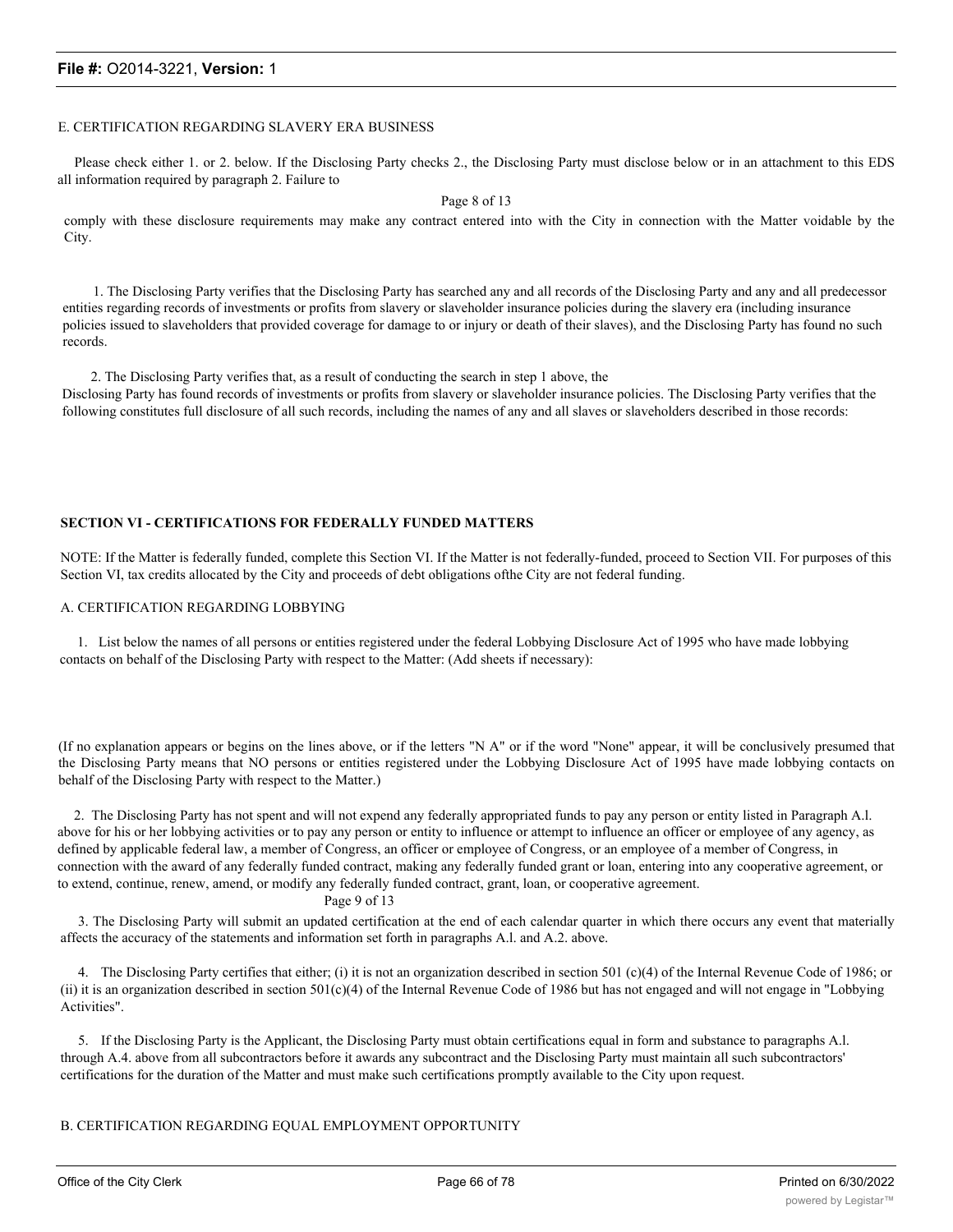If the Matter is federally funded, federal regulations require the Applicant and all proposed subcontractors to submit the following information with their bids or in writing at the outset of negotiations.

Is the Disclosing Party the Applicant?

 $[ ]$   $Yes$   $[ ]$   $No$ 

If "Yes," answer the three questions below:

1. Have you developed and do you have on file affirmative action programs pursuant to applicable federal regulations? (See 41 CFR Part 60-2.) [ ] Yes [ ] No

2. Have you filed with the Joint Reporting Committee, the Director ofthe Office of Federal Contract Compliance Programs, or the Equal Employment Opportunity Commission all reports due under the applicable filing requirements?

 $[ ]$  Yes  $[ ]$  No

3. Have you participated in any previous contracts or subcontracts subject to the equal opportunity clause?

[ ] Yes [ ] No

If you checked "No" to question 1. or 2. above, please provide an explanation:

#### Page 10 of 13

#### SECTION VII - ACKNOWLEDGMENTS, CONTRACT INCORPORATION, COMPLIANCE, PENALTIES, DISCLOSURE

The Disclosing Party understands and agrees that:

A. The certifications, disclosures, and acknowledgments contained in this EDS will become part of any contract or other agreement between the Applicant and the City in connection with the Matter, whether procurement, City assistance, or other City action, and are material inducements to the City's execution of any contract or taking other action with respect to the Matter. The Disclosing Party understands that it must comply with all statutes, ordinances, and regulations on which this EDS is based.

B. The City's Governmental Ethics and Campaign Financing Ordinances, Chapters 2-156 and 2-164 of the Municipal Code, impose certain duties and obligations on persons or entities seeking City contracts, work, business, or transactions. The full text of these ordinances and a training program is available on line at www.cityofchicago.org/Ethics <http://www.cityofchicago.org/Ethics>, and may also be obtained from the City's Board of Ethics, 740 N.

Sedgwick St., Suite 500, Chicago, IL 60610,(312) 744-9660. The Disclosing Party must comply fully with the applicable ordinances.

C. If the City determines that any information provided in this EDS is false, incomplete or inaccurate, any contract or other agreement in connection with which it is submitted may be rescinded or be void or voidable, and the City may pursue any remedies under the contract or agreement (if not rescinded or void), at law, or in equity, including terminating the Disclosing Party's participation in the Matter and/or declining to allow the Disclosing Party to participate in other transactions with the City. Remedies at law for a false statement of material fact may include incarceration and an award to the City of treble damages.

D. It is the City's policy to make this document available to the public on its Internet site and/or upon request. Some or all ofthe information provided on this EDS and any attachments to this EDS may be made available to the public on the Internet, in response to a Freedom of Information Act request, or otherwise. By completing and signing this EDS, the Disclosing Party waives and releases any possible rights or claims which it may have against the City in connection with the public release of information contained in this EDS and also authorizes the City to verify the accuracy of any information submitted in this EDS.

E. The information provided in this EDS must be kept current. In the event of changes, the Disclosing

Party must supplement this EDS up to the time the City takes action on the Matter. If the Matter is a

contract being handled by the City's Department of Procurement Services, the Disclosing Party must

update this EDS as the contract requires. NOTE: With respect to Matters subject to Article I of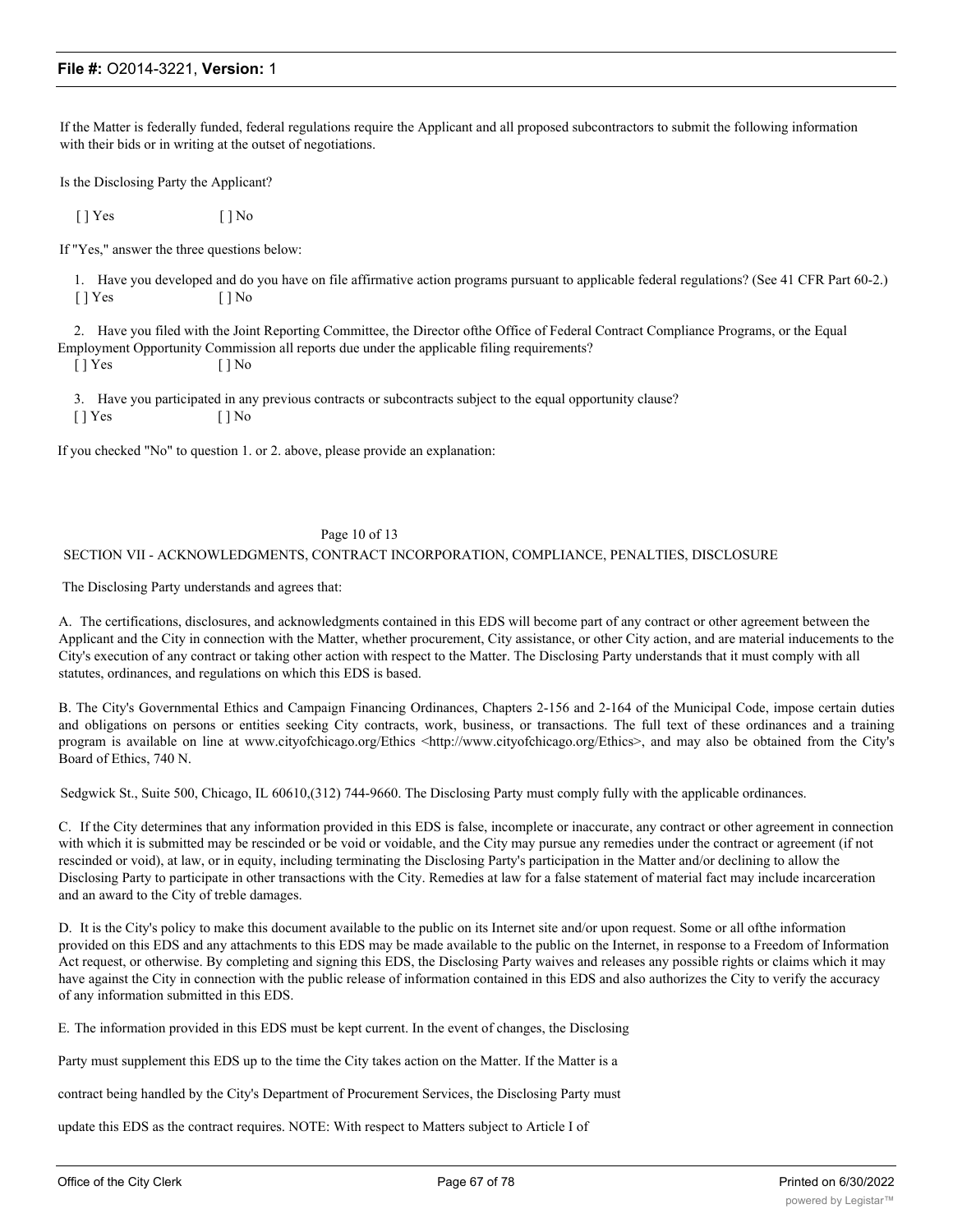Chapter 1-23 ofthe Municipal Code (imposing PERMANENT INELIGIBILITY for certain specified

offenses), the information provided herein regarding eligibility must be kept current for a longer period,

as required by Chapter 1-23 and Section 2-154-020 ofthe Municipal Code.

The Disclosing Party represents and warrants that:

#### Page 11 of 13

t . I. The Disclosing Purty not delinquent in the pavmem of an> tax administered by the Illinois Department of Revenue, nor are the Disclosing Party or its Affiliated Entities delinquent m paving any fine. fee. tax or other charge owed to the City. This includes, but is not limited to, all water chaiges. sewer charges, license fees, parking tickets, property taxes or sales taxes

f.2 If the Disclosing Party is the Applicant, the Disclosing Party and its Affiliated Entities will not use. nor permit their subcontractors to use, any facility listed by the U.S. E.P.A. on the federal Excluded Parties List System ("EPI.S") maintained by the U. S. General Services Administration.

F.3 If the Disclosing Party is the Applicant, the Disclosing Party will obtain from any contractors/subcontractors hired or to be hired in connection with the Matter certifications equal in form and substance to those in F.l. and F.2. above and will not, without the prior written consent ofthe City, use any such contractor/subcontractor that does not provide such certifications or that the Disclosing Party has reason to believe has not provided or cannot provide truthful certifications.

NOTE: If Ihe Disclosing Party cannot certify as to any of the items in F.l., F.2. or F.3. above,  $\gamma$  explanatory statement must be attached to this EDS.

#### **CERTIFICATION**

Under penalty of perjury, the person signing below: (1) warrants that he/she is authorized to execute this EDS and Appendix A (if applicable) on behalf of the Disclosing Party, and (2) warrants that all certifications and statements contained in this EDS and Appendix A (if applicable) are true, accurate and complete as ofthe date furnished to die CiLy.

(Print or type title of person signing)

Signed and sworn to before me on (dale)

#### CITY OF CHICACO ECONOMIC DISCLOSURE STATEMENT AND AFFIDAVIT APPENDIX A

#### FAMILIAL RELATIONSHIPS WITH ELECTED CITY OFFICIALS AND DEPARTMENT HEADS

This Appendix is to be completed only by (a) the Applicant, and (b) any legal entity which has a direct ownership interest in the Applicant exceeding 7.5 percent. It is not to be completed by any legal entity which has only an indirect ownership interest in the Applicant.

Under Municipal Code Section 2-154-015, the Disclosing Party must disclose whether such Disclosing Party or any "Applicable Party" or any Spouse or Domestic Partner thereof currently has a "familial relationship" with any elected city official or department head. A "familial relationship" exists if, as ofthe date this EDS is signed, the Disclosing Party or any "Applicable Party" or any Spouse or Domestic Partner thereof is related to the mayor, any alderman, the city clerk, the.city treasurer or any city department head as spouse or domestic partner or as any of the following, whether by blood or adoption: parent, child, brother or sister, aunt or uncle, niece or nephew, grandparent, grandchild, father-in-law, mother-in-law, son-inlaw, daughter-in-law, stepfather or stepmother, stepson or stepdaughter, stepbrother or stepsister or half-brother or half-sister.

"Applicable Party" means (1) all executive officers ofthe Disclosing Party listed in Section II.B.l.a., if the Disclosing Party is a corporation; all partners of the Disclosing Party, if the Disclosing Party is a general partnership; all general partners and limited partners of the Disclosing Party, if the Disclosing Party is a limited partnership; all managers, managing members and members of the Disclosing Party, if the Disclosing Party is a limited liability company, (2) all principal officers of the Disclosing Party; and (3) any person having more than a 7.5 percent ownership interest in the Disclosing Party. "Principal officers" means the president, chief operating officer, executive director, chief financial officer, treasurer or secretary of a legal entity or any person exercising similar authority.

Does the Disclosing Party or any "Applicable Party" or any Spouse or Domestic Partner thereof currently have a "familial relationship" with an elected city official or department head?

 $[$  | Yes  $J<3$  No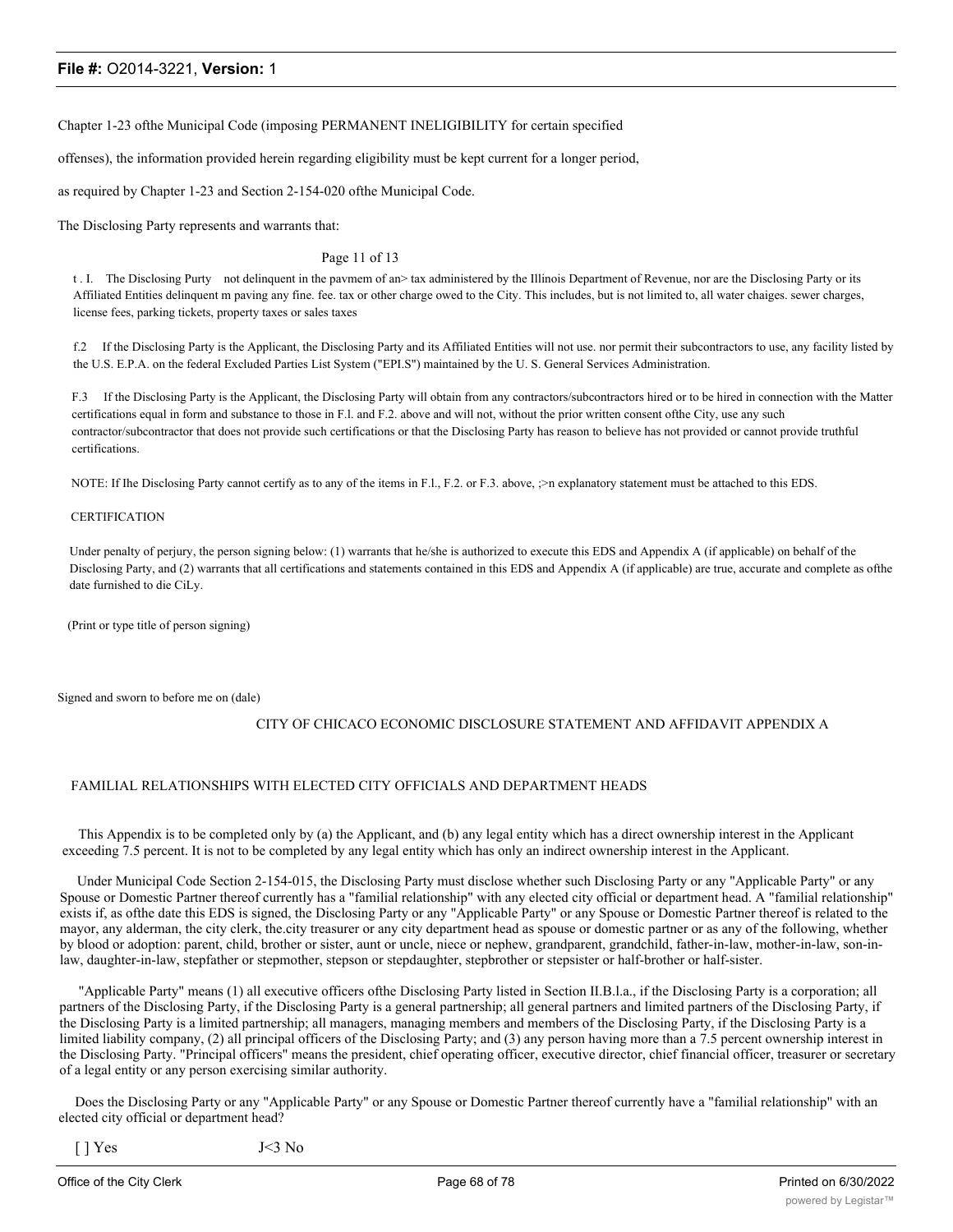If yes, please identify below  $(1)$  the name and title of such person,  $(2)$  the name of the legal entity to which such person is connected;  $(3)$  the name and title ofthe elected city official or department head to whom such person has a familial relationship, and (4) the precise nature of such familial relationship.

Page 13 of 13

**I ! I**

CITY OF CHICAGO ECONOMIC DISCLOSURE STATEMENT AND AFFIDAVIT

SECTION I -- GENERAL INFORMATION

A. Legal name of the Disclosing Party submitting this EDS. Include d/b/a/ if applicable:

# $(TVrr, cx^{\wedge}$ ejwe Jt&jq ■

Check ONE ofthe following three boxes:

Indicate whether the Disclosing Party submitting this EDS is:

1. ytf the Applicant OR

- 2. [ ] a legal entity holding a direct or indirect interest in the Applicant. State the legal name of the
- 2. Applicant in which the Disclosing Party holds an interest:
	- OR

3. [ ] a legal entity with a right of control (see Section II.B.l.) State the legal name of the entity in which the Disclosing Party holds a right of control:

B. Business address of the Disclosing Party:

*400 NkUt Jr.*

C. Telcphon e3\Z-733-70£O Fax:312-733-7387 Email: Cftfjr^v&tO@sWjoLl■ ncT~

D. Name of contact person:

E. Federal Employer Identification No. (if you have one):

F. Brief description of contract, transaction or other undertaking (referred to below as the "Matter") to which this EDS pertains. (Include project number and location of property, if applicable):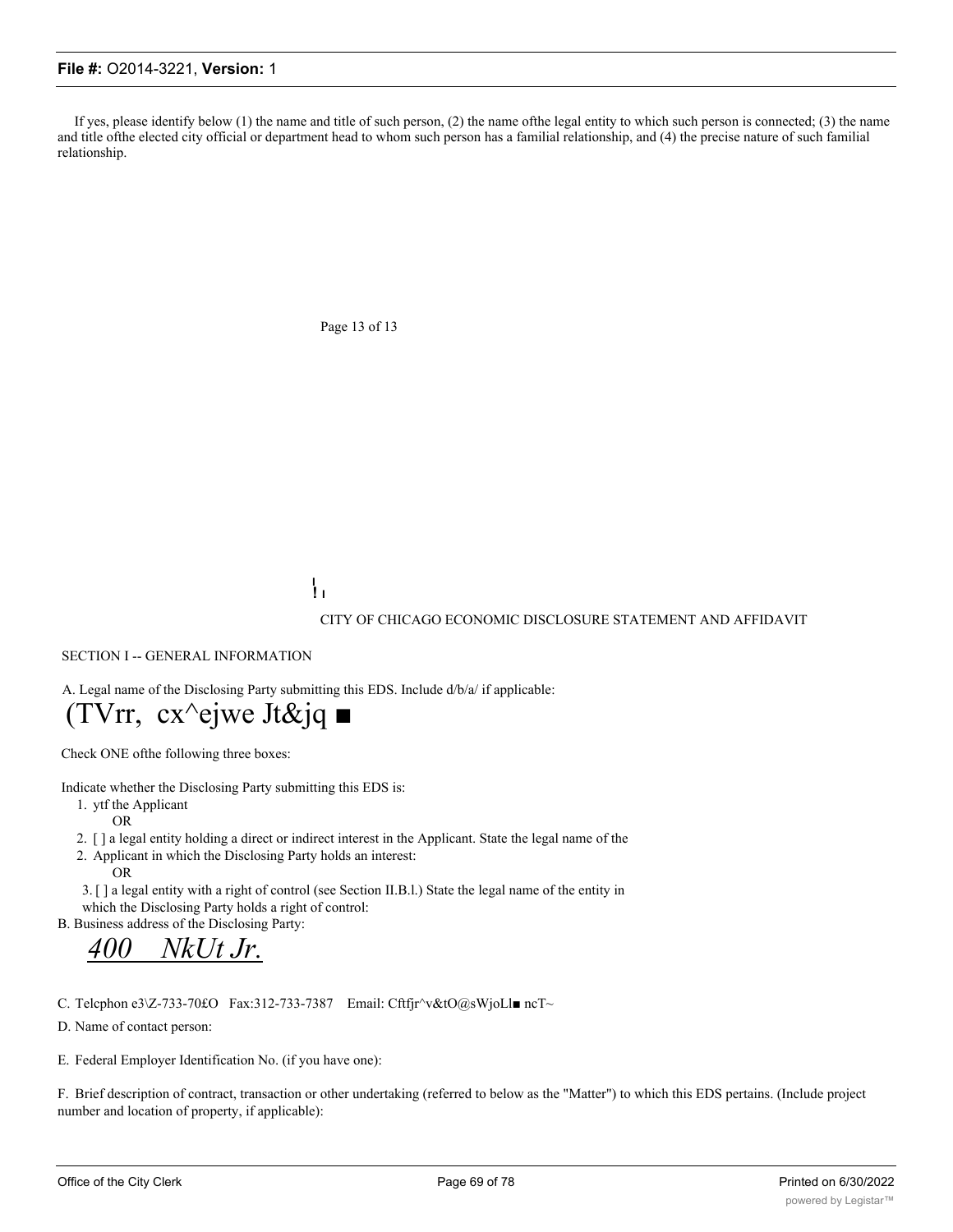|  |  | G. Which City agency or department is requesting this EDS? $\sim$ $\sim$ $\sim$ $\sim$ $\gamma$ $\sim$ $\gamma$ $\sim$ $\gamma$ $\sim$ $\gamma$ $\sim$ $\gamma$ $\sim$ $\gamma$ $\sim$ $\gamma$ $\sim$ $\gamma$ $\sim$ $\gamma$ |  |
|--|--|---------------------------------------------------------------------------------------------------------------------------------------------------------------------------------------------------------------------------------|--|

*If the Matter is a contract being handled by the City's Department of Ptoctrfement Services, please*

*complete the following: ' . f*

Specification t)  $/$  and Contract #

Kj/A

Page 1 of 13 SECTION II - DISCLOSURE OF OWNERSHIP INTERESTS

A. NATURE OF THE DISCLOSING PARTY

| 1. Indicate the nature of the Disclosing Party: |     |
|-------------------------------------------------|-----|
| [ ] Person                                      |     |
| [] Publicly registered business corporation     |     |
| E Privately held business corporation           |     |
| [] Sole proprietorship                          |     |
| [] General partnership                          | (Is |
| [] Limited partnership                          |     |
| $\lceil \cdot \rceil$ Trust                     |     |
|                                                 |     |

Limited liability company Limited liability partnership Joint venture Not-for-profit corporation the not-for-profit corporation also a  $501(c)(3)$ ? [ ] Yes [ ] No

Other (please specify)

2. For legal entities, the state (or foreign country) of incorporation or organization, if applicable:

3. For legal entities not organized in the State of Illinois: Has the organization registered to do business in the State of Illinois as a foreign entity?

 $[]Ycs$   $[]No]^\wedge N/A$ 

#### B. IF THE DISCLOSING PARTY IS A LEGAL ENTITY:

1. List below the full names and titles of all executive officers and all directors of the entity. NOTE: For not-for-profit corporations, also list below all members, if any, which are legal entities. If there are no such members, write "no members." For trusts, estates or other similar entities, list below the legal titleholder(s).

If the entity is a general partnership, limited partnership, limited liability company, limited liability partnership or joint venture, list below the name and title of each general partner, managing member, manager or any other person or entity that controls the day-to-day management of the Disclosing Party. NOTE: Each legal entity listed below must submit an EDS on its own behalf.

 $\lim_{x \to \infty} \frac{f(\text{Name})}{f(x)}$   $\lim_{x \to \infty} \frac{f(\text{Name})}{f(x)}$  *i*  $\check{C} \check{5} \check{s}^*$ y l?vý $\check{B}$ spta  $V. \text{Egg}$ . IViff"  $S > o \ll l v^n$ n 5ecr<sub>v</sub>/+re<a^.

2. Please provide the following information concerning each person or entity having a direct or indirect beneficial interest (including ownership) in excess of 7.5% of the Disclosing Party. Examples of such an interest include shares in a corporation, partnership interest in a partnership or joint venture,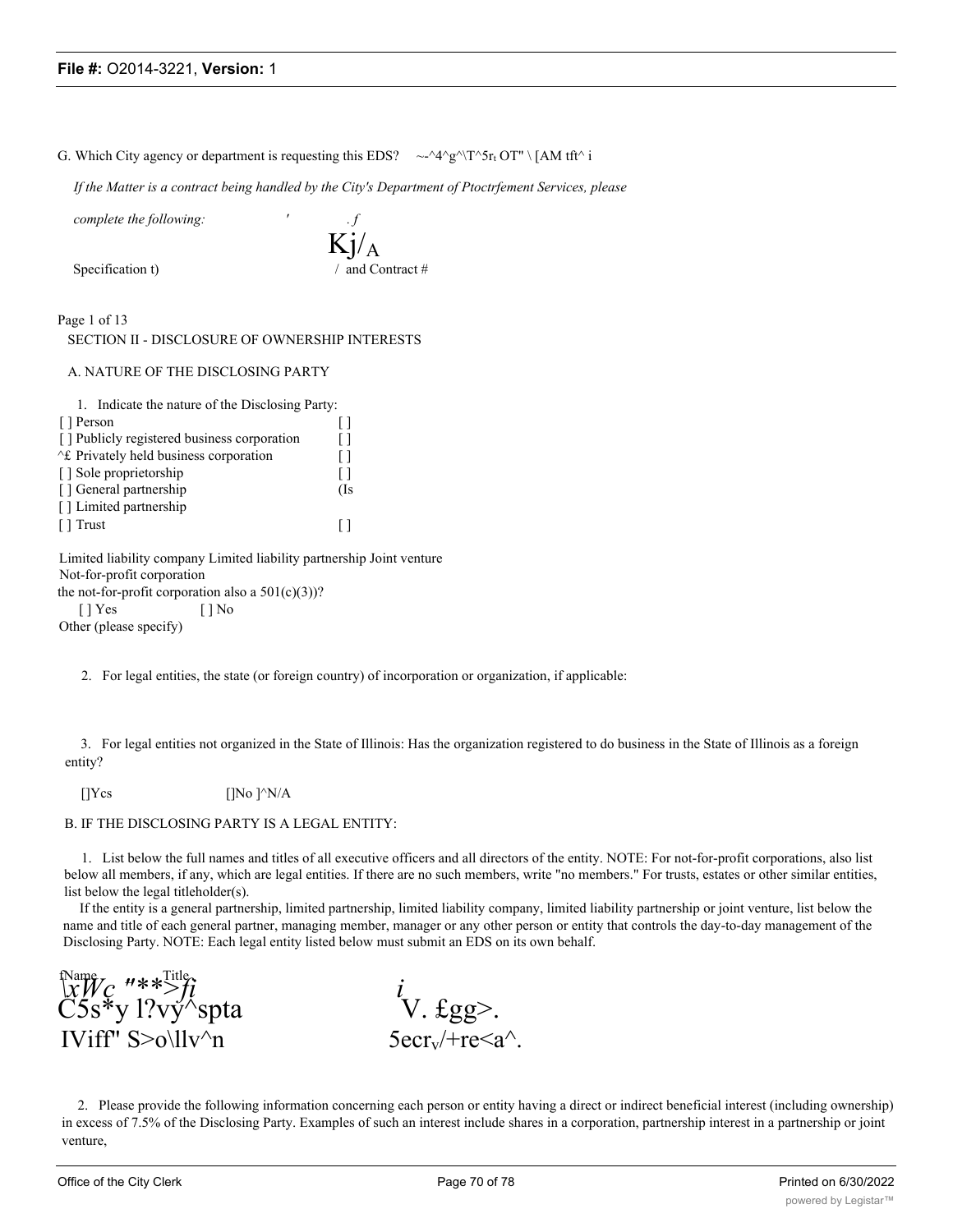Page 2 of 13

interest of a member or manager in a limited liability company, or interest of a beneficiary of a trust, estate or other similar entity. If none, state "None." NOTE: Pursuant to Section 2-154-030 of the Municipal Code of Chicago ("Municipal Code"), the City may require any such additional information from any applicant which is reasonably intended to achieve full disclosure.

Business Address

| Ittof      | $^{\wedge}$ M. MAI dpi |
|------------|------------------------|
| <u>y ^</u> | <u>Tt)o M- k^CTjT</u>  |

#### **SECTION HI - BUSINESS RELATIONSHIPS WITH CITY ELECTED OFFICIALS**

Has the Disclosing Party had a "business relationship," as defined in Chapter 2-156 of the Municipal Code, with any Cily elected official in the 12 months before the date this EDS is signed?

[]Yes

If yes, please identify below the name(s) of such City elected official(s) and describe such relationship(s):

#### **SECTION IV - DISCLOSURE OF SUBCONTRACTORS AND OTHER RETAINED PARTIES**

The Disclosing Party must disclose the name and business address of each subcontractor, attorcey, lobbyist, accountant, consultant and any other person or entity whom the Disclosing Party has retained or expects to retain in connection with the Matter, as well as the nature ofthe relationship, and the total amount ofthe fees paid or estimated to be paid. The Disclosing Party is not required to disclose employees who are paid solely through the Disclosing Parly's regular payroll.

"Lobbyist" means any person or entity who undertakes to influence any legislative or administrative action on behalf of any person or entity other than: (1) a not-for-profit entity, on an unpaid basis, or (2) himself. "Lobbyist" also means any person or entity any part of whose duties as an employee of another includes undertaking to influence any legislative or administrative action.

If the Disclosing Party is uncertain whether a disclosure is required under this Section, the Disclosing Party must either ask the City whether disclosure is required or make the disclosure-..

Page 3 of 13 Name (indicate whether Business Relationship to Disclosing Party Fees (indicate whether retained or anticipated Address (subcontractor, attorney, paid or estimated.) NOTE: to be retained) lobbyist, etc.) "hourly rate" or "t.b.d." is iY\  $C'$  r\  $\langle -\sim \rangle$  . / \ \ I not an acceptable response,. /1  $\| \cdot \| \text{SW5b2p}$  (DJaJty  $\langle \cdot \rangle$  OXIf $\uparrow \uparrow$ V  $\| \cdot \text{km} \|$  (c&M) *&G°7l*

[ ] Check here if the Disclosing Party has not retained, nor expects to retain, any such persons or entities. SECTION V -

#### **CERTIFICATIONS**

#### A. COURT-ORDERED CHILD SUPPORT COMPLIANCE

Under Municipal Code Section 2-92-415, substantial owners of business entities that contract with the City must remain in compliance with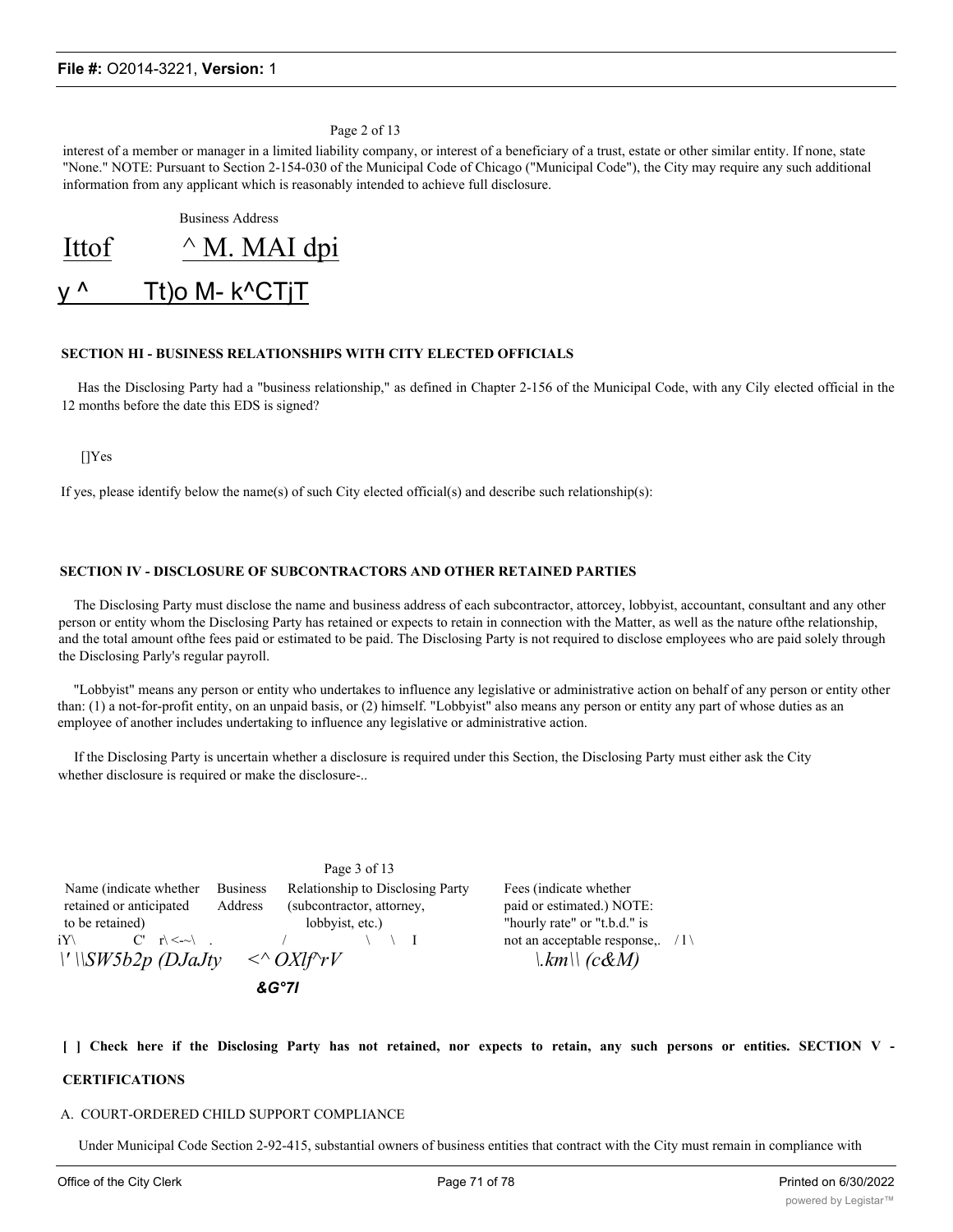their child support obligations throughout the contract's term.

Has any person who directly or indirectly owns 10% or more of the Disclosing Party been declared in arrearage on any child support obligations by any Illinois court of competent jurisdiction?

 $[$  ] Ves  $]$ <sup> $\wedge$ </sup>No  $[$  ] No person directly or indirectly owns 10% or more of the Disclosing Party.

If "Yes," has the person entered into a court-approved agreement for payment of all support owed and is the person in compliance with that agreement?

 $[$  | Yes  $[$  | No

#### B. FURTHER CERTIFICATIONS

1. Pursuant to Municipal Code Chapter 1-23, Article I ("Article I")(which the Applicant should consult for defined terms (e.g., "doing business") and legal requirements), if the Disclosing Party submitting this EDS is the Applicant and is doing business with the City, then the Disclosing Party certifies as follows: (i) neither the Applicant nor any controlling person is currently indicted or charged with, or has admitted guilt of, or has ever been convicted of, or placed under supervision for, any criminal offense involving actual, attempted, or conspiracy to commit bribery, theft, fraud, forgery, perjury, dishonesty or deceit against an officer or employee of the Cily or any sister agency; and (ii) the Applicant understands and acknowledges that compliance with Article I is a continuing requirement for doing business with the City. NOTE: If Article I applies to the Applicant, the permanent compliance timeframe in Article I supersedes some five-year compliance timeframes in certifications 2 and 3 below.

#### Page 4 of 13

2 The Disclosing Party and, if the Disclosing Party is a legal entity, all of those persons or entities identified in Section II.B.l. of this EDS:

- a. arc not presently debarred, suspended, proposed for debarment, declared ineligible or voluntarily excluded from any transactions by any federal, state or local unit of government;
- b. have not, within a five-year period preceding the date of this EDS, been convicted of a criminal offense, adjudged guilty, or had a civil judgment rendered against them in connection with: obtaining, attempting to obtain, or performing a public (federal, state or local) transaction or contract under a public transaction; a violation of federal or state antitrust statutes; fraud; embezzlement; theft; forgery; bribery; falsification or destruction of records; making false statements; or receiving stolen property;
- c. are not presently indicted for, or criminally or civilly charged by, a governmental entity (federal, state or local) with committing any of the offenses set forth in clause B.2.b. of this Section V;
- d. have not, within a five-year period preceding the date of this EDS, had one or more pubiii-transactions (federal, state or local) terminated for cause or default; and
- e. have not, within a five-year period preceding the date of this EDS, been convicted, adjudged guilty, or found liable in a civil proceeding, or in any criminal or civil action, including actions concerning environmental violations, instituted by the City or by the federal government, any state, or any other unit of local government.
- 3. The certifications in subparts 3, 4 and 5 concern:
- the Disclosing Party;

· any "Contractor" (meaning any contractor or subcontractor used by the Disclosing Party in connection with the Matter, including but not limited to all persons or legal entities disclosed under Section IV, "Disclosure of Subcontractors and Other Retained Parties");

· any "Affiliated Entity" (meaning a person or entity that, directly or indirectly: controls the Disclosing Party, is controlled by the Disclosing Party, or is, with the Disclosing Party, under common control of another person or entity. Indicia of control include, without limitation: interlocking management or ownership; identity of interests among family members, shared facilities and equipment; common use of employees; or organization of a business entity following the ineligibility of a business entity to do business with federal or state or local government, including the City, using substantially the same management, ownership, or principals as the ineligible entity); with respect to Contractors, the term Affiliated Entity means a person or entity that directly or indirectly controls the Contractor, is controlled by it, or, with the Contractor, is under common control of another person or entity;

· any responsible official of the Disclosing Party, any Contractor or any Affiliated Entity or any other official, agent or employee of the Disclosing Party, any Contractor or any Affiliated Entity, acting pursuant to the direction or authorization of a responsible official ofthe Disclosing Party, any Contractor or any Affiliated Entity (collectively "Agents").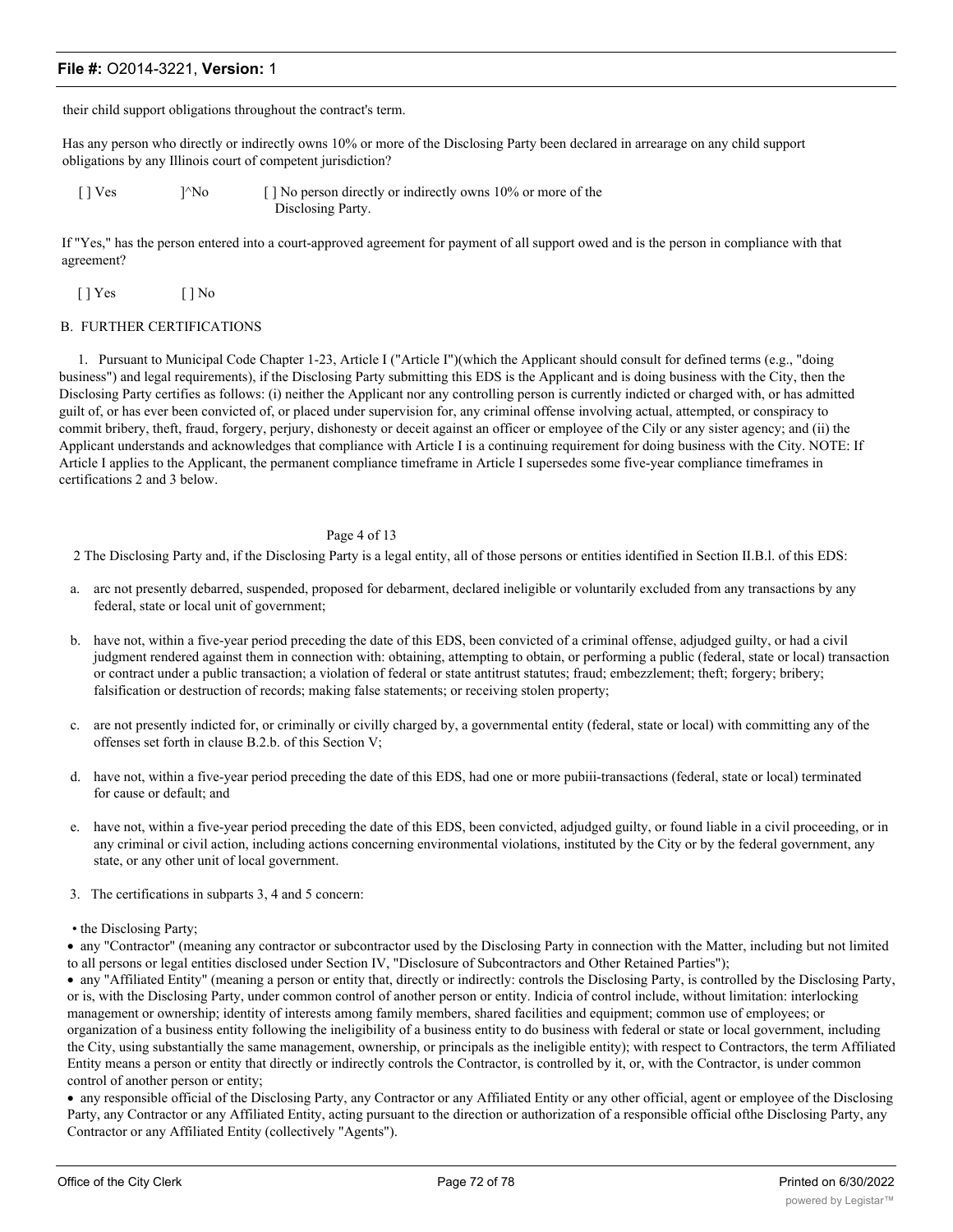#### Page 5 of 13

Neither the Disclosing Party, nor any Contractor, nor any Affiliated Entity of either the Disclosing Party or any Contractor nor any Agents have, during the five years before the date this EDS is signed, or, with respect to a Contractor, an Affiliated Entity, or an Affiliated Entity of a Contractor during the five years before the date of such Contractor's or Affiliated Entity's contract or engagement in connection with the Matter:

- a. bribed or attempted to bribe, or been convicted or adjudged guilty of bribery or attempting to bribe, a public officer or employee of the City, the State of Illinois, or any agency of the federal government or of any state or local government in the United States of America, in that officer's or employee's official capacity;
- b. agreed or colluded with other bidders or prospective bidders, or been a party to any such agreement, or been convicted or adjudged guilty of agreement or collusion among bidders or prospective bidders, in restraint of freedom of competition by agreement to bid a fixed price or otherwise; or
- c. made an admission of such conduct described in a. or b. above that is a matter of record, but have not been prosecuted for such conduct; or
- d. violated the provisions of Municipal Code Section 2-92-610 (Living Wage Ordinance).

4. Neither the Disclosing Party, Affiliated Entity or Contractor, or any of their employees, officials, agents or partners, is barred from contracting with any unit of state or local government as a result of engaging in or being convicted of (I) bid-rigging in violation of 720 ILCS 5/33E-3; (2) bidrotating in violation of 720 ILCS 5/33E-4; or (3) any similar offense of any state or ofthe United States of America that contains the same elements as the offense of bid-rigging or bid-rotating.

5. Neither the Disclosing Party nor any Affiliated Entity is listed on any of the following lists maintained by the Office of Foreign Assets Control ofthe U.S. Department of the Treasury or ihe Bureau of Industry and Security of the U.S. Department of Commerce or their successors: the Specially Designated Nationals List, the Denied Persons List, the Unverified List, the Entity List and the Debarred List.

6. The Disclosing Party understands and shall comply with the applicable requirements of Chapters 2-55 (Legislative Inspector General), 2-56 (Inspector General) and 2-156 (Governmental Ethics) of the Municipal Code.

7. If the Disclosing Party is unable to certify to any of the above statements in this Part B (Further Certifications), the Disclosing Party must explain below: /

#### Page 6 of 13

If the letters "NA," the word "None," or no response appears on the lines above, it will be conclusively presumed that the Disclosing Party certified to the above statements.

8. To the best of the Disclosing Party's knowledge after reasonable inquiry, the following is a complete list of all current employees of the Disclosing Party who were, at any time during the 12-month period preceding the execution date of this EDS, an employee, or elected or appointed official, of the City of Chicago (if none, indicate with "N/A" or "none"). /

# C. CERTIFICATION OK STATUS AS FINANCIAL INSTITUTION

I. The Disclosing Party certifies that the Disclosing Party (check one)

9. To the best of the Disclosing Party's knowledge after reasonable inquiry, the following is a complete list of all gifts that the Disclosing Party has given or caused to be given, at any time during the 12-month period preceding the execution date of this EDS, to an employee, or elected or appointed official, of the City of Chicago. For purposes of this statement, a "gift" does not include: (i) anything made generally available to City employees or to the general public, or (ii) food or drink provided in the course of official City business and having a retail value of less than \$20 per recipient (if none, indicate with "N/A" or "none"). As to any gift listed below, please also list the name of the City recipient.

a "financial institution" as defined in Section 2-32-455(b) of the Municipal Code.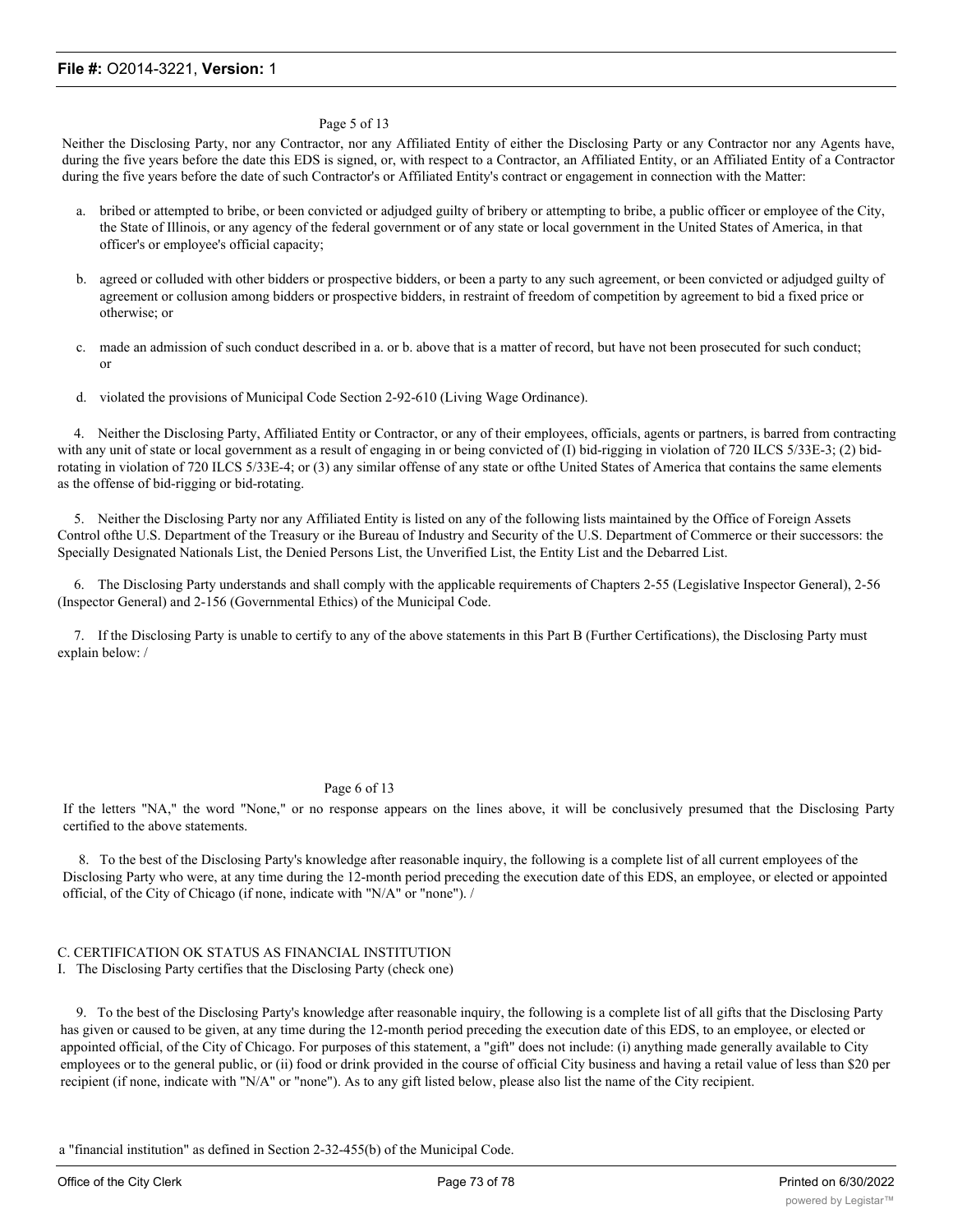2. If the Disclosing Party IS a financial institution, then the Disclosing Party pledges:

"Wc are not and will not become a predatory lender as defined in Chapter 2-32 of the Municipal Code. We further pledge that none of our affiliates is, and none of them will become, a predatory lender as defined in Chapter 2-32 ofthe Municipal Code. We understand that becoming a predatory lender or becoming an affiliate of a predatory lender may result in the loss of the privilege of doing business with the City."

If the Disclosing Party is unable to make this pledge because it or any of its affiliates (as defined in Section 2-32-455(b) of the Municipal Code) is a predatory lender within the meaning of Chapter 2-32 of the Municipal Code, explain here (attach additional pages if necessary):

#### Page 7 of 13

If the letters "N A," the word "None," or no response appears on the lines above, it will be conclusively presumed that the Disclosing Party certified to the above statements.

### D. CERTIFICATION REGARDING INTEREST IN CITY BUSINESS

Any words or terms that are defined in Chapter 2-156 of the Municipal Code have the same meanings when used in this Part D.

1. In accordance with Section 2-156-1 10 ofthe Municipal Code: Does any official or employee of the Cily have a financial interest in his or her own name or in the name of any other person or entity in the Matter?

[ ] Yes y\$ No

NOTE: If you checked "Yes" to Item D.l.. proceed to Items D.2. and D.3. If you checked "No" to Item D.l., proceed to Part E.

2. Unless sold pursuant to a process of competitive bidding, or otherwise permitted, no City elected official or employee shall have a financial interest in his or her own name or in the name of any other person or entity in the purchase of any property that (i) belongs to the City, or (ii) is sold for taxes or assessments, or (iii) is sold by virtue of legal process at the suit of the City (collectively, "City Property Sale"). Compensation for property taken pursuant to the City's eminent domain power does not constitute a financial interest within the meaning of this Part D.

Does the Matter involve a City Property Sale?

[JYes ^No

3. If you checked "Yes" to Item D.l., provide the names and business addresses ofthe City officials or employees having such interest and identify the nature of such interest:

Name Business Address Nature of Interest

4. The Disclosing Party further certifies that no prohibited financial interest in the Matter will be acquired by any Cily official or employee.

### F.. CERTIFICATION REGARDING SLAVERY ERA BUSINESS

Please check either 1. or 2. below. If the Disclosing Party checks 2., the Disclosing Party must disclose below or in an attachment to this EDS all information required by paragraph 2 Failure to

Page 8 of 13

comply with these disclosure requirements may make any contract entered into with the City in connection with the Matter voidable by the City.

y<sup> $\land$ </sup> 1. The Disclosing Party verifies that the Disclosing Party has searched any and all records of the Disclosing Party and any and all predecessor entities regarding records of investments or profits from slavery or slaveholder insurance policies during the slavery era (including insurance policies issued to slaveholders that provided coverage for damage to or injury or death of their slaves), and the Disclosing Party has found no such records.

2. The Disclosing Party verifies that, as a result of conducting the search in step 1 above, the Disclosing Party has found records of investments or profits from slavery or slaveholder insurance policies. The Disclosing Party verifies that the

following constitutes full disclosure of all such records, including the names of any and all slaves or slaveholders described in those records: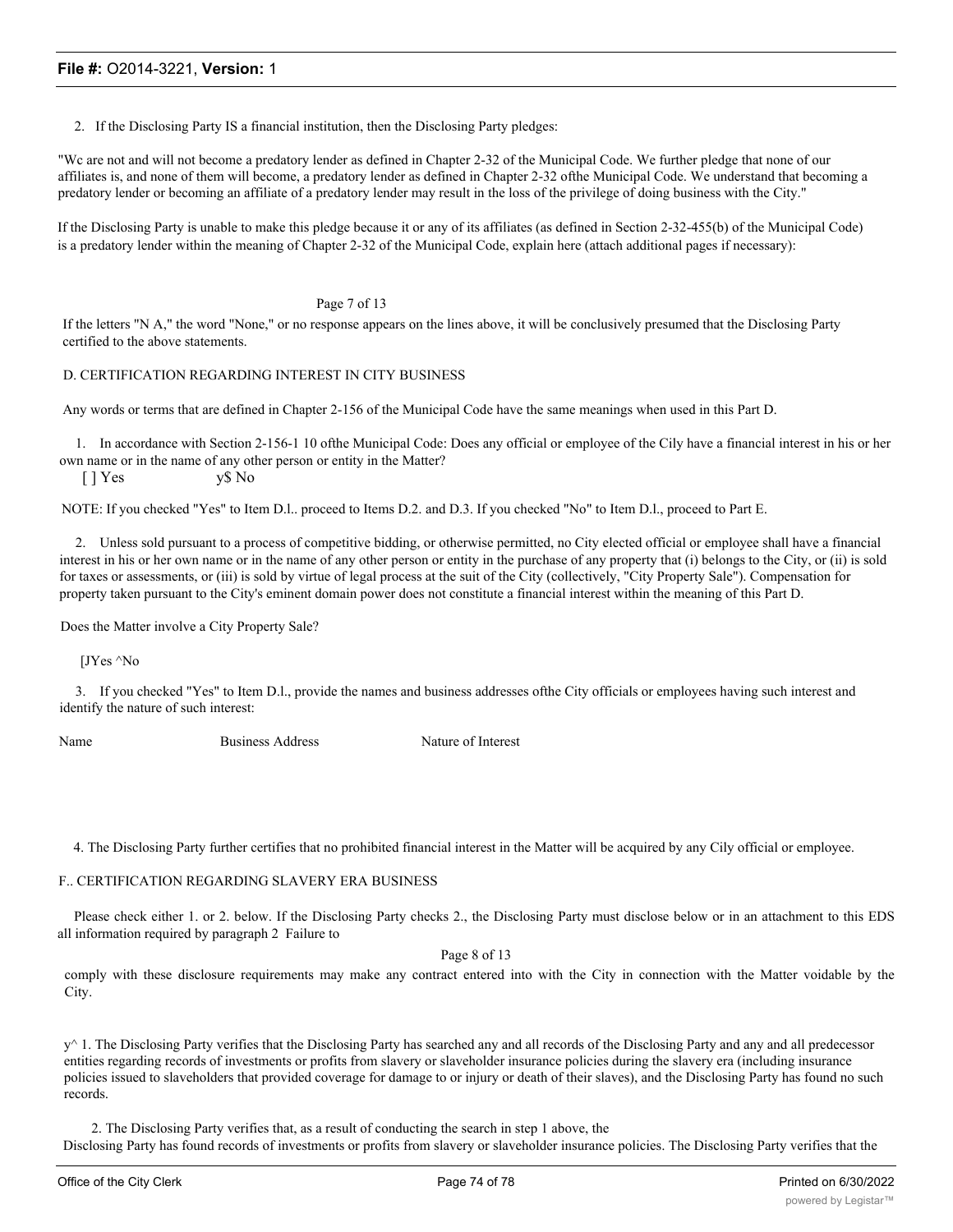following constitutes full disclosure of all such records, including the names of any and all slaves or slaveholders described in those records:

#### **SECTION VI - CERTIFICATIONS FOR FEDERALLY FUNDED MATTERS**

NOTE: If the Matter is federally funded, complete this Section Vt. If the Matter is not federally funded, proceed to Section VII. For purposes of this Section VI, tax credits allocated by the City and proceeds of debt obligations of the City are not federal funding.

#### A. CERTIFICATION REGARDING LOBBYING

I. List below the names of all persons or entities registered under the federal Lobbying Disclosure Act of 1995 who have made lobbying contacts on behalf of the Disclosing Party with respect to the Matter: (Add sheets if necessary):

(If no explanation appears or begins on the lines above, or if the letters "NA" or if the word "None" appear, it will be conclusively presumed that the Disclosing Party means that NO persons or entities registered under the Lobbying Disclosure Act of 1995 have made lobbying contacts on behalf ofthe Disclosing Party with respect to the Matter.)

2. The Disclosing Party has not spent and will not expend any federally appropriated funds to pay any person or entity listed in Paragraph A. 1. above for his or her lobbying activities or lo pay any person or entity lo influence or attempt to influence an officer or employee of any agency, as defined by applicable federal law, a member of Congress, an officer or employee of Congress, or an employee of a member of Congress, in connection with the award of any federally funded contract, making any federally funded grant or loan, entering into any cooperative agreement, or to extend, continue, renew, amend, or modify any federally funded contract, grant, loan, or cooperative agreement.

Page 9 of 13

**i**

3. The Disclosing Party will submit an updated certification at the end of each calendar quarter in which there occurs any event that materially affects the accuracy of the statements and information set forth in paragraphs A.l. and A.2. above.

4. The Disclosing Party certifies that either: (i) it is not an organization described in section 501 (c)(4) of the Internal Revenue Code of 1986; or (ii) it is an organization described in section 501(c)(4) of the Internal Revenue Code of 1986 but has not engaged and will not engage in "Lobbying Activities".

5. If the Disclosing Party is the Applicant, the Disclosing Party must obtain certifications equal in form and substance to paragraphs A.l. through A.4. above from all subcontractors before it awards any subcontract and the Disclosing Party must maintain all such subcontractors' certifications for the duration of the Matter and must make such certifications promptly available to the City upon request.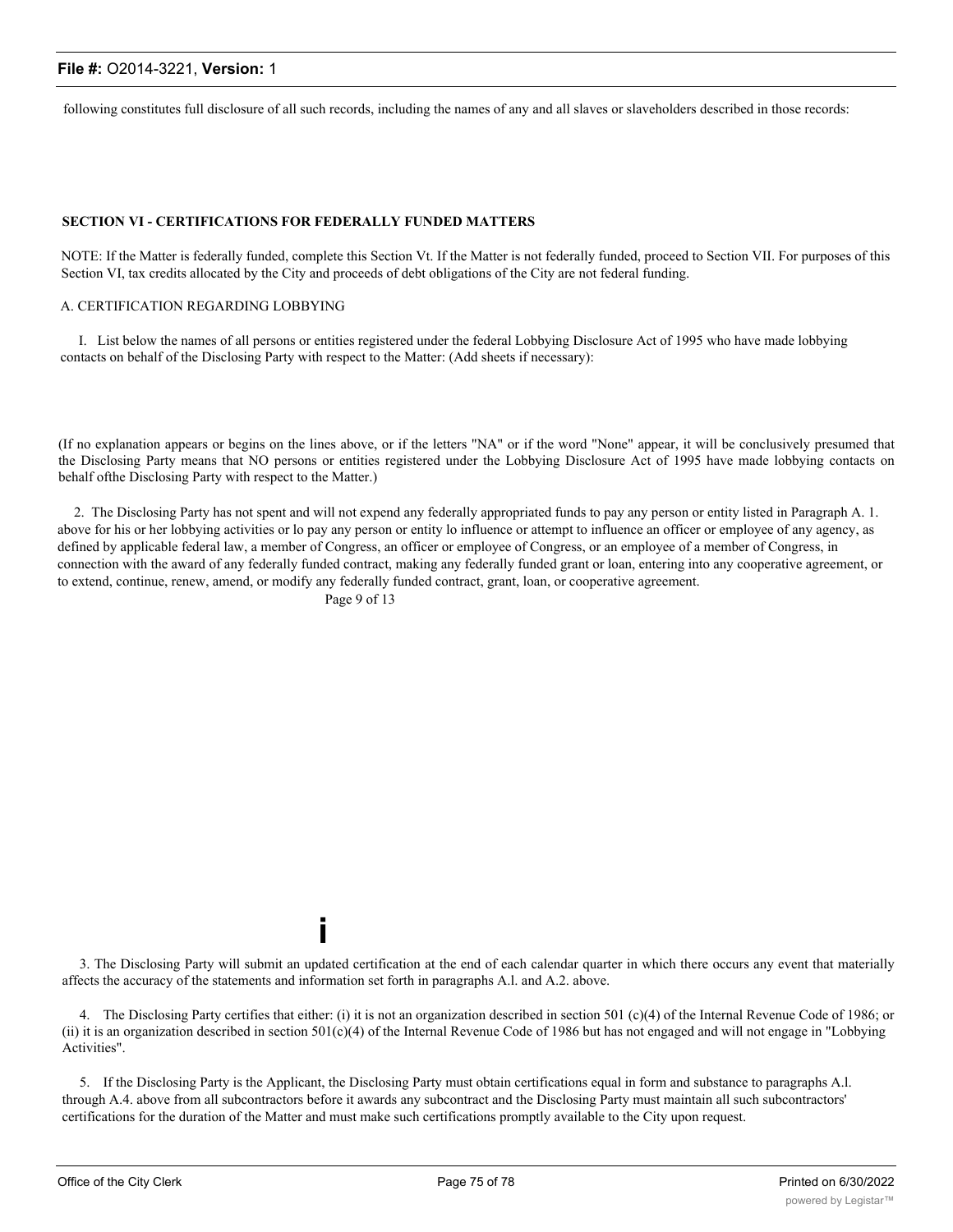#### B. CERTIFICATION REGARDING EQUAL EMPLOYMENT OPPORTUNITY

If the Matter is federally funded, federal regulations require the Applicant and all proposed subcontractors to submit the following information with their bids or in writing at the outset of negotiations.

Is the Disclosing Party the Applicant?

[JYes []No If "Yes." answer the three questions below:

1. Have you developed and do you have on file affirmative action programs pursuant to applicable federal regulations? (See 41 CFR Part 60-2.) [JYes [JNo

2. Have you filed with the Joint Reporting Committee, the Director of the Office of Federal Contract Compliance Programs, or the Equal Employment Opportunity Commission all reports due under the applicable filing requirements?

[ J Yes [ ] No

3. Have you participated in any previous contracts or subcontracts subject to the equal opportunity clause? [JYes [JNo

If you checked "No" to question 1. or 2. above, please provide an explanation:

Page 10 of 13

#### SECTION VII - ACKNOWLEDGMENTS, CONTRACT INCORPORATION, COMPLIANCE, PENALTIES, DISCLOSURE

#### The Disclosing Party understands and agrees that:

A. The certifications, disclosures, and acknowledgments contained in this EDS will become part of any contract or other agreement between the Applicant and the City in connection with the Matter, whether procurement. City assistance, or other City action, and are material inducements to the City's execution of any contract or taking other action with respect to the Matter. The Disclosing Party understands that it must comply with all statutes, ordinances, and regulations on which this EDS is based.

B. The City's Governmental Ethics and Campaign Financing Ordinances, Chapters 2-156 and 2-164 of the Municipal Code, impose certain duties and obligations on persons or entities seeking City contracts, work, business, or transactions. The full text of these ordinances and a training program is available on line at www.cityofchicago.org/Ethics <http://www.cityofchicago.org/Ethics>, and may also be obtained from the City's Board of Ethics, 740 N.

Sedgwick St., Suite 500, Chicago, IL 60610, (312) 744-9660. The Disclosing Party must comply fully with the applicable ordinances.

C. If the City determines that any information provided in this EDS is false, incomplete or inaccurate, any contract or otheT agreement in connection with which it is submitted may be rescinded or be void or voidable, and the City may pursue any remedies under the contract or agreement (if not rescinded or void), at law, or in equity, including terminating the Disclosing Party's participation in the Matter and/or declining to allow the Disclosing Party to participate in otheT transactions with the City. Remedies at law for a false statement of material fact may include incarceration and an award to the City of treble damages.

D. It is the City's policy to make this document available to the public on its Internet site and/or upon request. Some or all of the information provided on this EDS and any attachments to this EDS may be made available to the public on the Internet, in response to a Freedom of Information Act request, or otherwise. By completing and signing this EDS, the Disclosing Party waives and releases any possible rights or claims which it may have against the City in connection with the public release of information contained in this EDS and also authorizes the City to verify the accuracy of any information submitted in this EDS.

E. The information provided in this EDS must be kept current. In the event of changes, the Disclosing

Party must supplement this EDS up to the time the City takes action on the Matter. If the Matter is a

contract being handled by the City's Department of Procurement Services, the Disclosing Party must

update this EDS as the contract requires. NOTE: With respect to Matters subject to Article I of

Chapter 1-23 ofthe Municipal Code (imposing PERMANENT INELIGIBILITY for certain specified

offenses), the information provided herein regarding eligibility must be kept current for a longer period,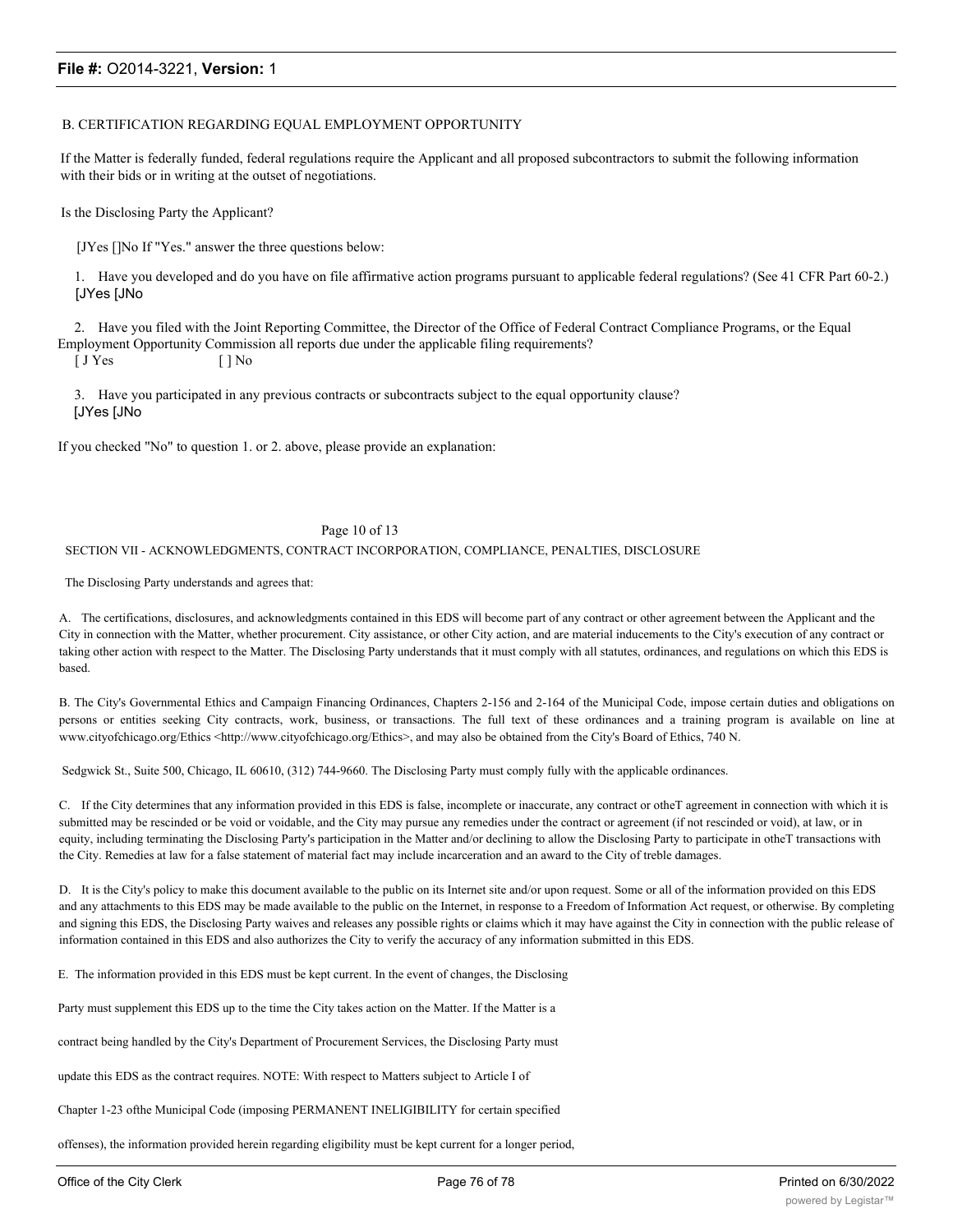as required by Chapter 1-23 and Section 2-154-020 ofthe Municipal Code.

The Disclosing Party represents and warrants that:

Page 11 of 13

1". 1. The Disclosing Parly is noi delinquent in ihe p.iyment of any tax administered by the Illinois Department of Revenue, nor are the Disclosing Party or its Affiliated Entities delinquent in paying any fine. fee. tax or oilier charge owed to the City. This includes, but is not limited to, all water charges, sewer charges, license fees, parking tickets, properly taxes or sales taxes.

f 2 If the Disclosing Party is the Applicant, the Disclosing Party and its Affiliated Entities will not use, nor permit their subcontractors to use, any facility listed by the U.S. E.P.A. on the federal Excluded Parties List System ("EP1.S") maintained by the U. S. General Services Administration.

F.3 If the Disclosing Parly is the Applicant, the Disclosing Party will obtain from any contractors/subcontractors hired or to be hired in connection with the Matter certifications equal in form and substance to those in F.l and F.2. above ;ind will not, without the prior written consent of the City, use any such contractor/subcontractor that does not provide such certifications or that the Disclosing Party has reason lo believe has not provided or cannot provide truthful certifications.

NOTE: If the Disclosing Party cannot certify as to any of the items in F. 1., F.2. or F.3. above, »a explanatory statement must be attached to this EDS.

#### CERTIFICATION

(Print or type title of person signing)

Page 12 of 13

Under penalty of perjury, the person signing below: (1) warrants that he/she is authorized to execute this EDS and Appendix A (if applicable) on behalf ofthe Disclosing Party, and (2) warrants that all certifications and statements contained in this EDS and Appendix A (if applicable) are true, accurate and complete as ofthe date furnished to the City.

# **CITY OF CHICAGO ECONOMIC DISCLOSURE STATEMENT AND AFFIDAVIT APPENDIX A**

### **FAMILIAL RELATIONSHIPS WITH ELECTED CITY OFFICIALS AND DEPARTMENT HEADS**

#### **This Appendix is to be completed only by (a) the Applicant, and (b) any legal entity which has a direct ownership interest in the Applicant exceeding 7.5 percent. It is not to be completed by any legal entity which has only an indirect ownership interest in the Applicant.**

Under Municipal Code Section 2-154-015, the Disclosing Party must disclose whether such Disclosing Party or any "Applicable Party" or any Spouse or Domestic Partner thereof currently has a "familial relationship" with any elected city official or department head. A "familial relationship" exists if, as of the date this EDS is signed, the Disclosing Party or any "Applicable Party" or any Spouse or Domestic Partner thereof is related to the